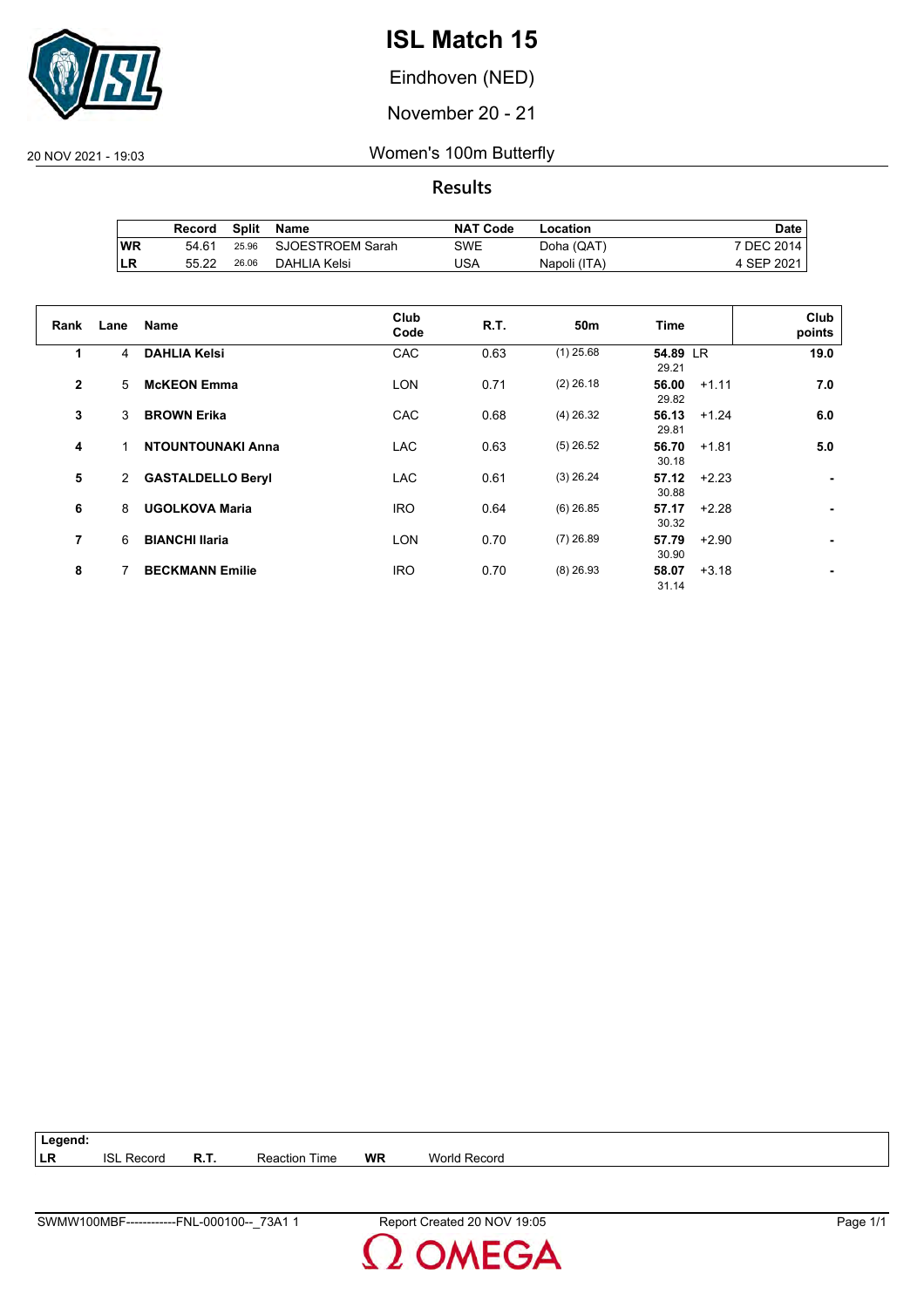

Eindhoven (NED)

November 20 - 21

20 NOV 2021 - 19:07 Men's 100m Butterfly

**Results**

|     | Record |       | Split Name     | <b>NAT Code</b> | Location       | Date        |
|-----|--------|-------|----------------|-----------------|----------------|-------------|
| 'WR | 47 78  | 22.44 | DRESSEL Caeleb | USA             | Budapest (HUN) | 21 NOV 2020 |
| ∣LR | 47.78  | 22.44 | DRESSEL Caeleb | USA             | Budapest (HUN) | 21 NOV 2020 |

| Rank           | Lane           | <b>Name</b>                 | Club<br>Code | R.T. | 50 <sub>m</sub> | Time           |         | Club<br>points |
|----------------|----------------|-----------------------------|--------------|------|-----------------|----------------|---------|----------------|
| 1              |                | <b>SHIELDS Tom</b>          | <b>LAC</b>   | 0.71 | $(2)$ 23.05     | 49.36<br>26.31 |         | 10.0           |
| $\overline{2}$ | 5              | <b>LANZA Vini</b>           | <b>LON</b>   | 0.64 | $(5)$ 23.39     | 50.06<br>26.67 | $+0.70$ | 7.0            |
| 3              |                | <b>SANTOS Nicholas</b>      | <b>IRO</b>   | 0.62 | $(1)$ 22.88     | 50.21<br>27.33 | $+0.85$ | 6.0            |
| 4              | 2              | <b>ROONEY Maxime</b>        | <b>LAC</b>   | 0.66 | $(7)$ 23.72     | 50.37<br>26.65 | $+1.01$ | 5.0            |
| 5              | $\overline{4}$ | <b>CIESLAK Marcin</b>       | CAC          | 0.63 | $(6)$ 23.67     | 50.38<br>26.71 | $+1.02$ | 4.0            |
| 6              | 3              | <b>MARTINEZ Jose Angel</b>  | CAC          | 0.66 | $(4)$ 23.34     | 50.46<br>27.12 | $+1.10$ | 3.0            |
| 7              | 8              | <b>VEKOVISHCHEV Mikhail</b> | <b>IRO</b>   | 0.63 | $(3)$ 23.13     | 50.47<br>27.34 | $+1.11$ | 2.0            |
| 8              | 6              | <b>MORIMOTO Teppei</b>      | <b>LON</b>   | 0.67 | $(8)$ 24.10     | 51.60<br>27.50 | $+2.24$ |                |

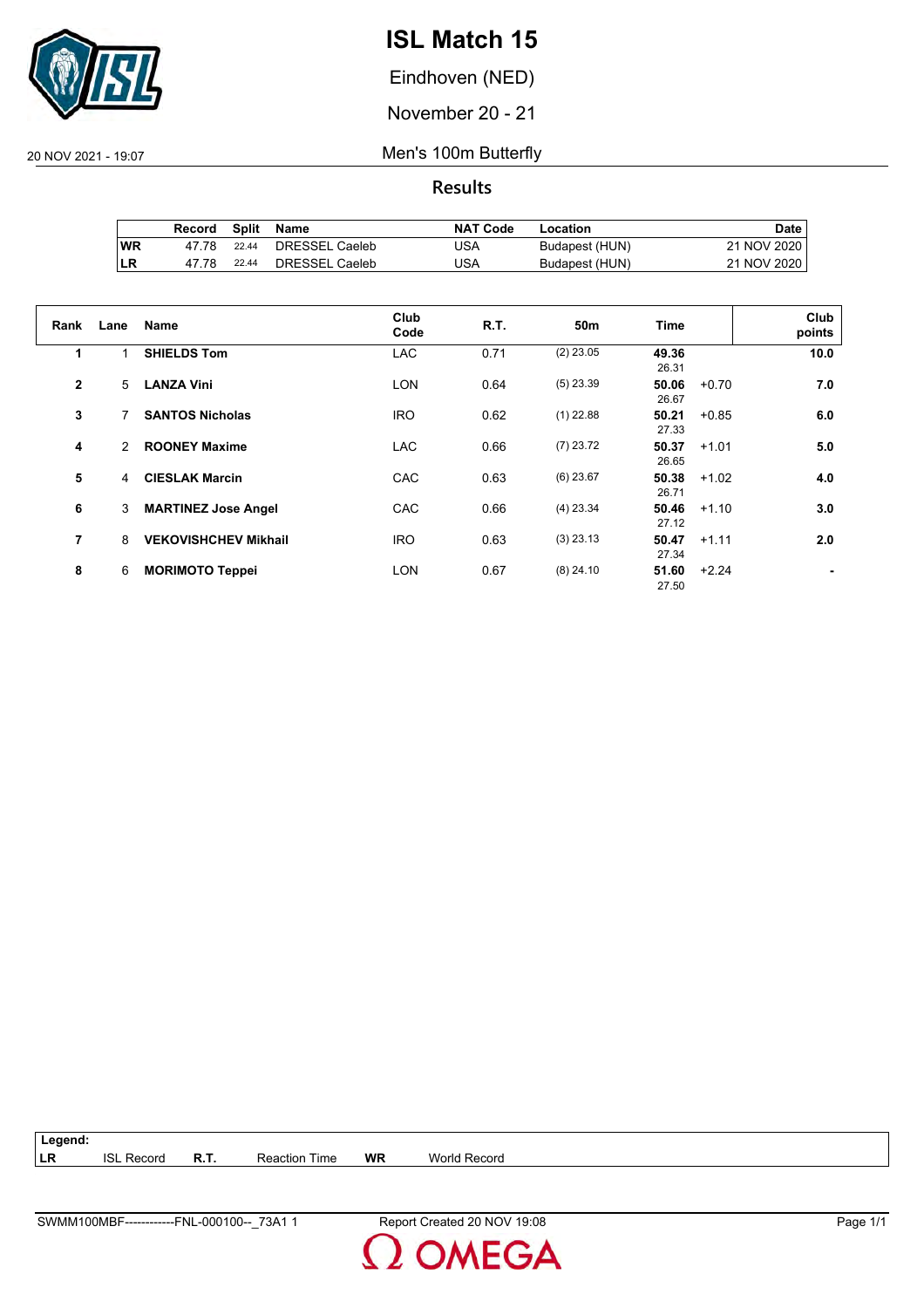

Eindhoven (NED)

November 20 - 21

20 NOV 2021 - 19:13 Women's 200m Backstroke

|            | Record  |       | Splits |         | Name           | <b>NAT Code</b> | ∟ocation               | <b>Date</b>   |
|------------|---------|-------|--------|---------|----------------|-----------------|------------------------|---------------|
| <b>IWR</b> | 1:58.94 | 28.40 | 58.59  | 1:29.00 | McKEOWN Kaylee | <b>AUS</b>      | Different Cities (AUS) | 28 NOV 2020   |
| <b>LR</b>  | 1:59.25 | 27.62 | 57.75  | 1:28.65 | ATHERTON Minna | AUS             | London (GBR)           | 23 NOV 2019 i |

| Rank         | Lane | Name                   | Club<br>Code | R.T. | 50m         | 100m          | 150m          | Time    |          | Club<br>points |
|--------------|------|------------------------|--------------|------|-------------|---------------|---------------|---------|----------|----------------|
| 1            | 4    | <b>NELSON Beata</b>    | CAC          | 0.65 | $(1)$ 28.36 | $(1)$ 58.93   | $(1)$ 1:29.73 | 2:00.91 |          | 12.0           |
|              |      |                        |              |      |             | 30.57         | 30.80         | 31.18   |          |                |
| $\mathbf{2}$ | 2    | <b>BAKER Kathleen</b>  | <b>LAC</b>   | 0.63 | $(2)$ 28.89 | $(2)$ 59.59   | (3) 1:30.54   | 2:01.77 | $+0.86$  | 7.0            |
|              |      |                        |              |      |             | 30.70         | 30.95         | 31.23   |          |                |
| 3            | 6    | <b>TOUSSAINT Kira</b>  | LON          | 0.54 | $(3)$ 28.92 | (3) 59.81     | (2) 1:30.45   | 2:03.30 | $+2.39$  | 6.0            |
|              |      |                        |              |      |             | 30.89         | 30.64         | 32.85   |          |                |
| 4            |      | <b>WILM Ingrid</b>     | <b>LAC</b>   | 0.67 | $(7)$ 29.44 | $(8)$ 1:02.42 | $(7)$ 1:34.36 | 2:04.59 | $+3.68$  | 5.0            |
|              |      |                        |              |      |             | 32.98         | 31.94         | 30.23   |          |                |
| 5            | 3    | <b>FLICKINGER Hali</b> | CAC          | 0.64 | $(4)$ 29.30 | (4) 1:00.96   | (4) 1:33.18   | 2:04.90 | $+3.99$  | 4.0            |
|              |      |                        |              |      |             | 31.66         | 32.22         | 31.72   |          |                |
| 6            | 5    | <b>ATHERTON Minna</b>  | LON          | 0.62 | $(6)$ 29.43 | (6) 1:01.89   | (6) 1:33.84   | 2:05.11 | $+4.20$  | 3.0            |
|              |      |                        |              |      |             | 32.46         | 31.95         | 31.27   |          |                |
| 7            | 8    | <b>ZAMORANO Africa</b> | <b>IRO</b>   | 0.56 | $(5)$ 29.31 | $(5)$ 1:00.98 | $(5)$ 1:33.50 | 2:05.89 | $+4.98$  | ۰              |
|              |      |                        |              |      |             | 31.67         | 32.52         | 32.39   |          |                |
| 8            |      | <b>HILL Danielle</b>   | <b>IRO</b>   | 0.62 | $(8)$ 29.71 | $(7)$ 1:02.18 | $(8)$ 1:36.39 | 2:10.98 | $+10.07$ |                |
|              |      |                        |              |      |             | 32.47         | 34.21         | 34.59   |          |                |
|              |      |                        |              |      |             |               |               |         |          |                |

| Legend:    |                   |      |                      |           |              |
|------------|-------------------|------|----------------------|-----------|--------------|
| <b>ILR</b> | <b>ISL Record</b> | R.T. | <b>Reaction Time</b> | <b>WR</b> | World Record |

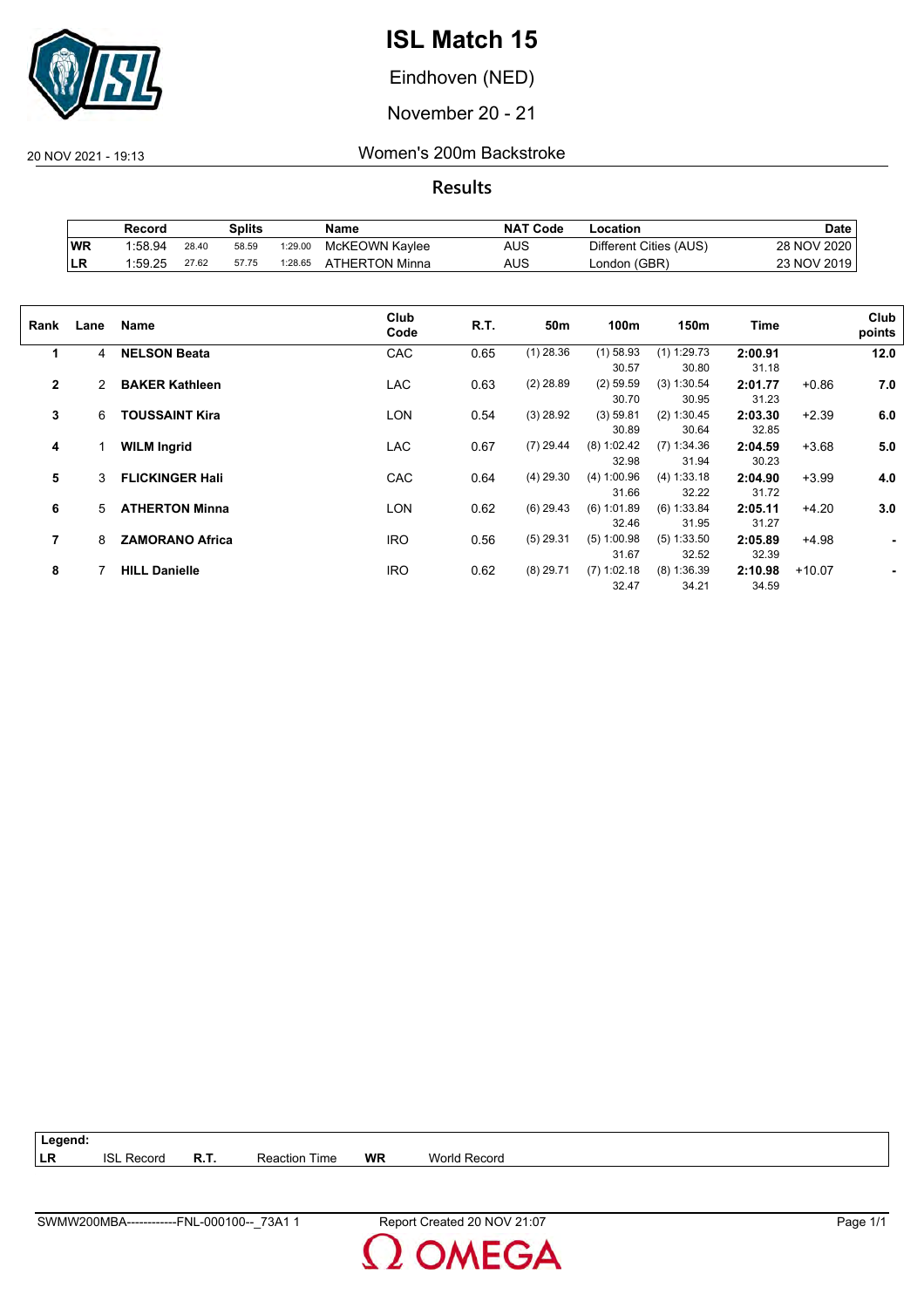

Eindhoven (NED)

November 20 - 21

20 NOV 2021 - 19:17 Men's 200m Backstroke

**Results**

|    | Record  |       | Splits |         | Name                | <b>NAT Code</b> | ∟ocation       | <b>Date</b>      |
|----|---------|-------|--------|---------|---------------------|-----------------|----------------|------------------|
| WR | 1:45.63 | 24.46 | 51.35  | 1:18.42 | LARKIN Mitchell     | AUS             | Sydney (AUS)   | 7 NOV 2015<br>っァ |
| LR | 1:46.37 | 25.15 | 51.77  | 1:18.81 | <b>RYLOV Evgeny</b> | RUS             | Budapest (HUN) | 21 NOV 2020      |

| Rank           | Lane | Name                      | Club<br>Code | R.T. | 50m         | 100m        | 150m          | Time    |         | Club<br>points |
|----------------|------|---------------------------|--------------|------|-------------|-------------|---------------|---------|---------|----------------|
|                |      |                           |              |      |             |             |               |         |         |                |
| 1              | 6    | <b>DIENER Christian</b>   | <b>LON</b>   | 0.61 | $(1)$ 25.52 | $(1)$ 53.44 | (1) 1:21.45   | 1:49.04 |         | 9.0            |
|                |      |                           |              |      |             | 27.92       | 28.01         | 27.59   |         |                |
| $\overline{2}$ |      | <b>MURPHY Ryan</b>        | <b>LAC</b>   | 0.51 | $(3)$ 26.02 | (4) 54.57   | $(2)$ 1:22.27 | 1:49.34 | $+0.30$ | 7.0            |
|                |      |                           |              |      |             | 28.55       | 27.70         | 27.07   |         |                |
| 3              | 5    | <b>GREENBANK Luke</b>     | <b>LON</b>   | 0.59 | $(6)$ 26.33 | (6) 54.75   | (4) 1:23.19   | 1:51.18 | $+2.14$ | 6.0            |
|                |      |                           |              |      |             | 28.42       | 28.44         | 27.99   |         |                |
| 4              | 8    | <b>MORA Lorenzo</b>       | <b>IRO</b>   | 0.61 | $(4)$ 26.07 | (2) 54.24   | (3) 1:23.03   | 1:51.21 | $+2.17$ | 5.0            |
|                |      |                           |              |      |             | 28.17       | 28.79         | 28.18   |         |                |
|                |      |                           |              |      |             |             |               |         |         |                |
| 5              | 2    | <b>CHRISTOU Apostolos</b> | <b>LAC</b>   | 0.61 | $(7)$ 26.56 | $(8)$ 55.91 | (8) 1:24.40   | 1:51.80 | $+2.76$ | 4.0            |
|                |      |                           |              |      |             | 29.35       | 28.49         | 27.40   |         |                |
| 6              | 3    | <b>STEWART Coleman</b>    | CAC          | 0.61 | $(8)$ 27.01 | (7) 55.72   | $(7)$ 1:23.83 | 1:51.87 | $+2.83$ | 3.0            |
|                |      |                           |              |      |             | 28.71       | 28.11         | 28.04   |         |                |
| 7              |      | <b>GLINTA Robert</b>      | <b>IRO</b>   | 0.67 | $(2)$ 25.96 | (3) 54.55   | $(6)$ 1:23.51 | 1:52.08 | $+3.04$ | 2.0            |
|                |      |                           |              |      |             | 28.59       | 28.96         | 28.57   |         |                |
| 8              | 4    | <b>WILLIAMS Brodie</b>    | CAC          | 0.62 | $(5)$ 26.08 | (5) 54.60   | $(5)$ 1:23.32 | 1:52.57 | $+3.53$ | 1.0            |
|                |      |                           |              |      |             |             |               |         |         |                |
|                |      |                           |              |      |             | 28.52       | 28.72         | 29.25   |         |                |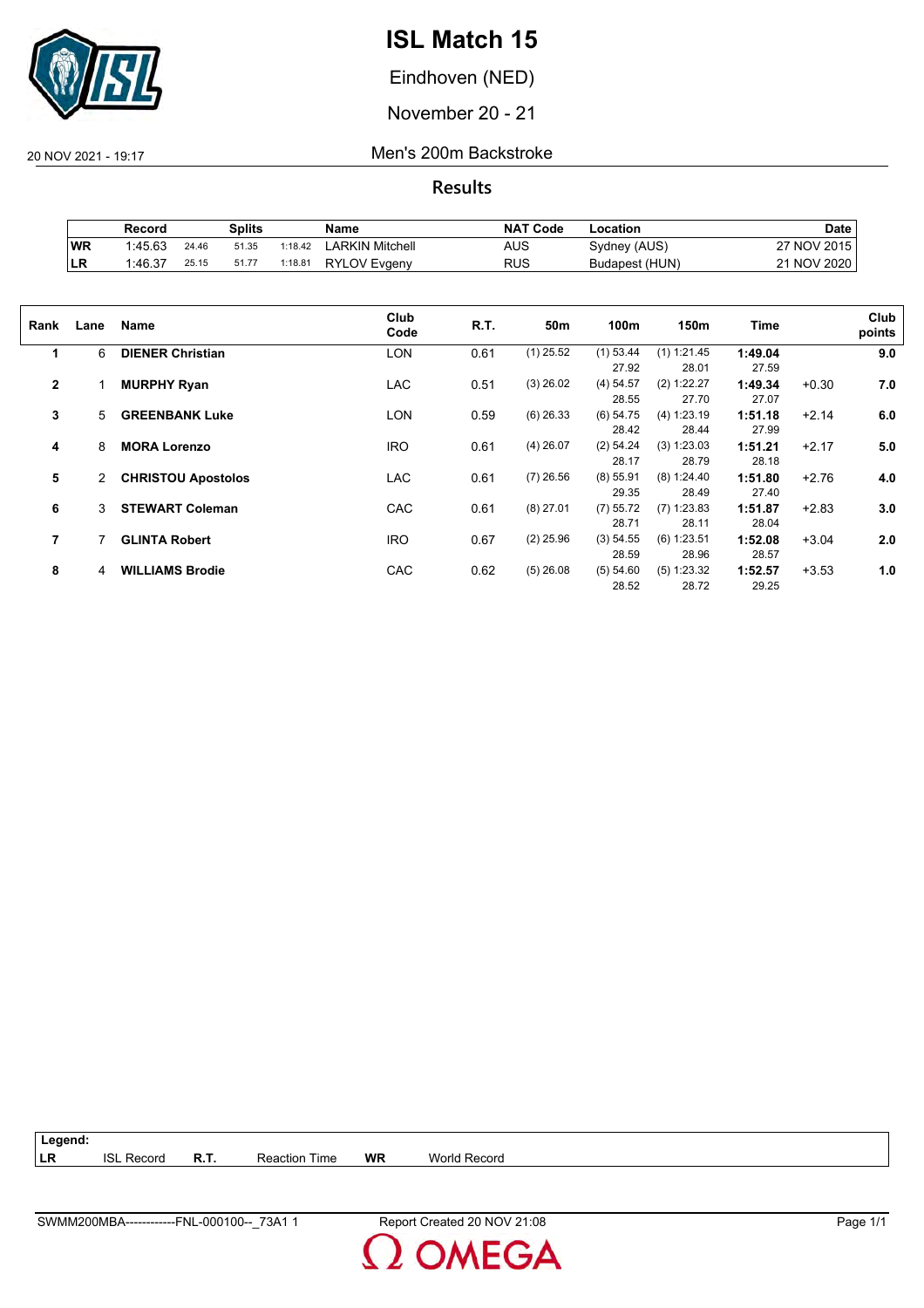

Eindhoven (NED)

November 20 - 21

### 20 NOV 2021 - 19:24 Women's 200m Breaststroke

# **Results** REVISED 20 NOV 21:09

|    | Record  |       | Splits  |         | <b>Name</b>       | <b>NAT Code</b> | Location         | Date        |
|----|---------|-------|---------|---------|-------------------|-----------------|------------------|-------------|
| WR | 2:14.57 | 31.05 | 1:05.18 | 1:40.00 | SONI Rebecca      | USA             | Manchester (GBR) | 18 DEC 2009 |
| LR | 2:15.56 | 30.25 | 1:04.99 | 1:40.76 | <b>KING Lilly</b> | USA             | Budapest (HUN)   | 21 NOV 2020 |

| Rank         | Lane         | Name                       | Club<br>Code | R.T. | 50m         | 100m          | 150m          | Time    |          | Club<br>points |
|--------------|--------------|----------------------------|--------------|------|-------------|---------------|---------------|---------|----------|----------------|
| 1            | 4            | <b>KING Lilly</b>          | CAC          | 0.70 | $(1)$ 30.32 | $(1)$ 1:05.03 | $(1)$ 1:40.76 | 2:16.47 |          | 12.0           |
|              |              |                            |              |      |             | 34.71         | 35.73         | 35.71   |          |                |
| $\mathbf{2}$ | 5            | <b>LAZOR Annie</b>         | <b>LON</b>   | 0.73 | $(5)$ 31.78 | (2) 1:06.88   | (2) 1:42.45   | 2:18.82 | $+2.35$  | 7.0            |
|              |              |                            |              |      |             | 35.10         | 35.57         | 36.37   |          |                |
| 3            | 3            | <b>ESCOBEDO Emily</b>      | CAC          | 0.67 | $(2)$ 31.53 | (3) 1:07.25   | (3) 1:42.91   | 2:19.42 | $+2.95$  | 6.0            |
|              |              |                            |              |      |             | 35.72         | 35.66         | 36.51   |          |                |
| 4            | 6            | <b>PICKREM Sydney</b>      | <b>LON</b>   | 0.67 | $(4)$ 31.73 | (4) 1:07.29   | $(5)$ 1:43.54 | 2:20.07 | $+3.60$  | 5.0            |
|              |              |                            |              |      |             | 35.56         | 36.25         | 36.53   |          |                |
| 5            | 8            | <b>STRAUCH Jenna</b>       | <b>IRO</b>   | 0.70 | $(6)$ 32.26 | (5) 1:07.46   | (4) 1:43.51   | 2:21.00 | $+4.53$  | 4.0            |
|              |              |                            |              |      |             | 35.20         | 36.05         | 37.49   |          |                |
| 6            |              | <b>TETEREVKOVA Kotryna</b> | <b>LAC</b>   | 0.70 | $(7)$ 32.44 | $(7)$ 1:08.49 | (6) 1:44.57   | 2:21.81 | $+5.34$  | 3.0            |
|              |              |                            |              |      |             | 36.05         | 36.08         | 37.24   |          |                |
| 7            |              | <b>HULKKO Ida</b>          | <b>IRO</b>   | 0.66 | $(3)$ 31.64 | (6) 1:08.40   | $(7)$ 1:46.23 | 2:24.32 | $+7.85$  | ٠              |
|              |              |                            |              |      |             | 36.76         | 37.83         | 38.09   |          |                |
| 8            | $\mathbf{2}$ | <b>CLARK Imogen</b>        | <b>LAC</b>   | 0.64 | $(8)$ 32.94 | $(8)$ 1:10.29 | $(8)$ 1:49.62 | 2:29.64 | $+13.17$ | $-1.0$         |
|              |              |                            |              |      |             | 37.35         | 39.33         | 40.02   |          |                |

| Legend:        |                        |               |    |              |  |
|----------------|------------------------|---------------|----|--------------|--|
| LR             | ISL Record <b>R.T.</b> | Reaction Time | WR | World Record |  |
|                |                        |               |    |              |  |
| <b>REVISED</b> |                        |               |    |              |  |
|                |                        |               |    |              |  |
|                |                        |               |    |              |  |

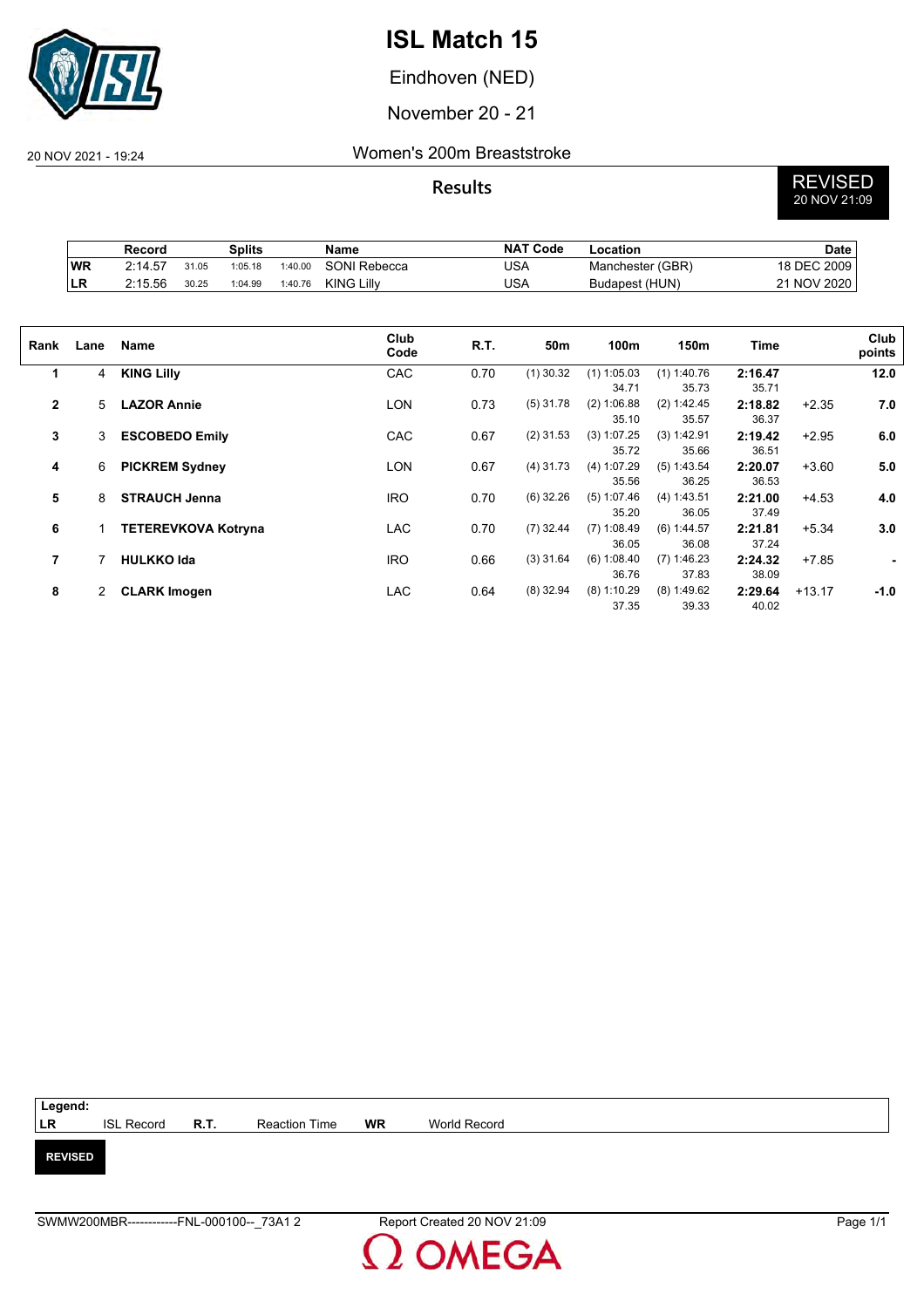

Eindhoven (NED)

November 20 - 21

### 20 NOV 2021 - 19:29 Men's 200m Breaststroke

# **Results** REVISED 20 NOV 21:09

|           | Record  |       | Splits |         | Name                  | <b>NAT Code</b> | Location       | Date        |
|-----------|---------|-------|--------|---------|-----------------------|-----------------|----------------|-------------|
| <b>WR</b> | 2:00.16 | 27.01 | 57.62  | 1:28.75 | <b>PRIGODA Kirill</b> | RUS             | Hangzhou (CHN) | 13 DEC 2018 |
| 'LR       | 2:00.58 | 27.64 | 58.61  | 1:29.40 | KOCH Marco            | GER             | Budapest (HUN) | 1 NOV 2020  |

| Rank           | Lane          | Name                         | Club<br>Code | R.T. | 50m         | 100m          | 150m          | <b>Time</b> |         | Club<br>points |
|----------------|---------------|------------------------------|--------------|------|-------------|---------------|---------------|-------------|---------|----------------|
| 1              |               | <b>PERSSON Erik</b>          | <b>IRO</b>   | 0.66 | $(4)$ 28.20 | $(1)$ 59.14   | $(1)$ 1:30.63 | 2:02.41     |         | 15.0           |
|                |               |                              |              |      |             | 30.94         | 31.49         | 31.78       |         |                |
| $\overline{2}$ | 4             | <b>FINK Nic</b>              | CAC          | 0.67 | $(5)$ 28.39 | $(7)$ 1:01.00 | (3) 1:32.90   | 2:04.47     | $+2.06$ | 7.0            |
|                |               |                              |              |      |             | 32.61         | 31.90         | 31.57       |         |                |
| 3              |               | <b>ROTHBAUER Christopher</b> | <b>LAC</b>   | 0.65 | $(6)$ 28.45 | $(5)$ 1:00.36 | (2) 1:32.68   | 2:05.55     | $+3.14$ | 6.0            |
|                |               |                              |              |      |             | 31.91         | 32.32         | 32.87       |         |                |
| 4              | 6             | <b>MURDOCH Ross</b>          | <b>LON</b>   | 0.63 | $(7)$ 28.54 | (6) 1:00.62   | (6) 1:33.45   | 2:06.54     | $+4.13$ | 5.0            |
|                |               |                              |              |      |             | 32.08         | 32.83         | 33.09       |         |                |
| 5              | 8             | <b>REITSHAMMER Bernhard</b>  | <b>IRO</b>   | 0.64 | $(1)$ 27.80 | $(3)$ 1:00.13 | (5) 1:33.16   | 2:06.69     | $+4.28$ | 4.0            |
|                |               |                              |              |      |             | 32.33         | 33.03         | 33.53       |         |                |
| 6              | 3             | <b>CORDES Kevin</b>          | CAC          | 0.69 | $(3)$ 28.19 | $(2)$ 59.94   | (4) 1:33.11   | 2:07.44     | $+5.03$ | ٠              |
|                |               |                              |              |      |             | 31.75         | 33.17         | 34.33       |         |                |
| 7              | $\mathcal{P}$ | <b>ACEVEDO Javier</b>        | <b>LAC</b>   | 0.62 | $(2)$ 28.01 | (4) 1:00.20   | $(7)$ 1:34.65 | 2:09.45     | $+7.04$ | ۰              |
|                |               |                              |              |      |             | 32.19         | 34.45         | 34.80       |         |                |
| 8              | 5             | <b>DEAN Tom</b>              | LON          | 0.67 | $(8)$ 29.31 | $(8)$ 1:02.25 | $(8)$ 1:36.33 | 2:11.12     | $+8.71$ |                |
|                |               |                              |              |      |             | 32.94         | 34.08         | 34.79       |         |                |

| Legend:        |                   |             |               |    |              |  |
|----------------|-------------------|-------------|---------------|----|--------------|--|
| LR             | <b>ISL Record</b> | <b>R.T.</b> | Reaction Time | WR | World Record |  |
|                |                   |             |               |    |              |  |
| <b>REVISED</b> |                   |             |               |    |              |  |
|                |                   |             |               |    |              |  |
|                |                   |             |               |    |              |  |

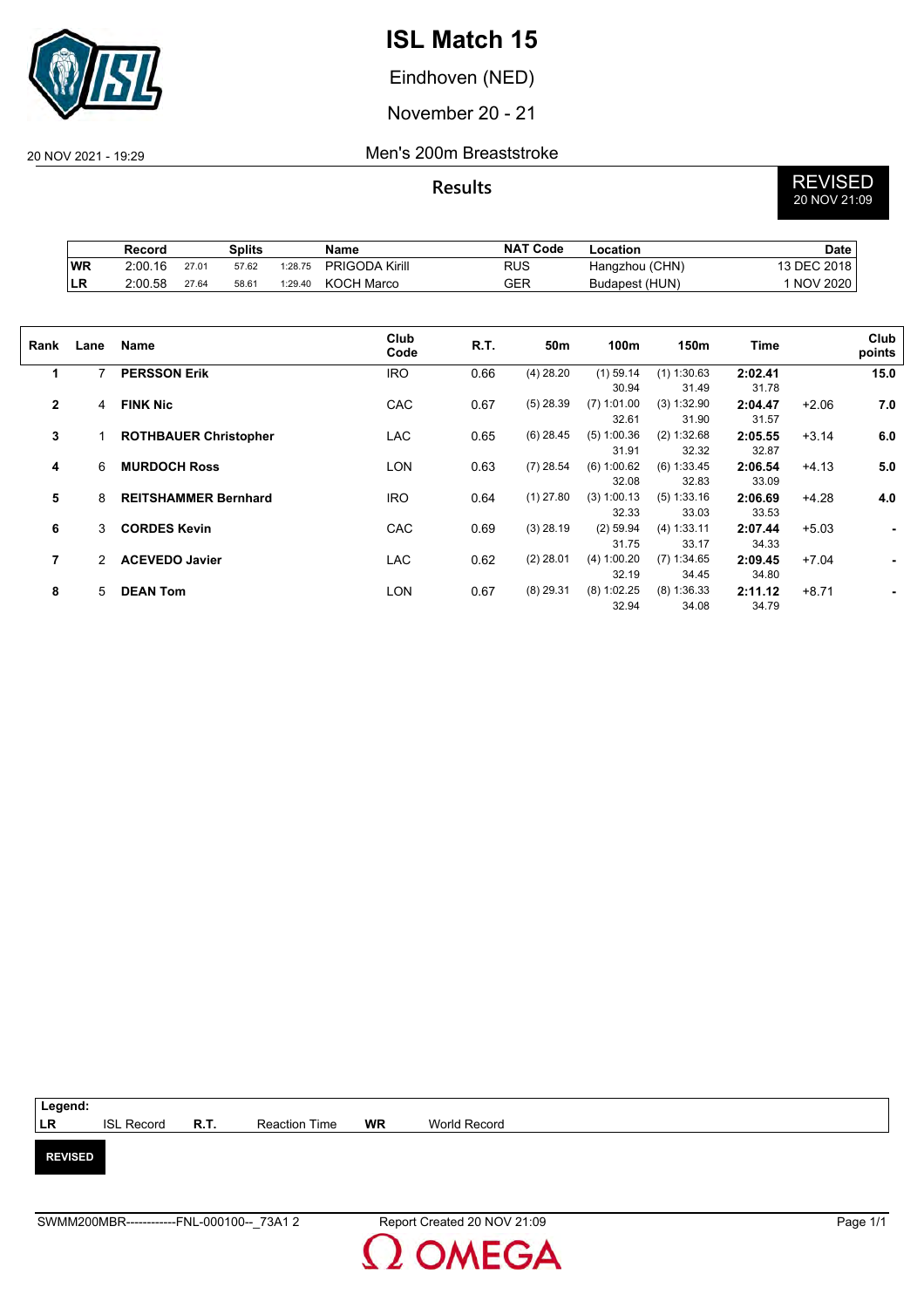

Eindhoven (NED)

November 20 - 21

 $\overline{\phantom{a}}$ 

20 NOV 2021 - 19:34 Women's 4x100m Freestyle

|            | Record  |       | Splits  |         | NAT (Relay)           | ∟ocation       | <b>Date</b> |
|------------|---------|-------|---------|---------|-----------------------|----------------|-------------|
| <b>WR</b>  | 3:26.53 | 52.39 | 1:42.97 | 2:35.52 | NED - Netherlands     | Doha (QAT)     | 5 DEC 2014  |
| <b>ILR</b> | 3:25.37 | 50.94 | 1:42.53 | 2:33.82 | ENS - Energy Standard | Budapest (HUN) | 21 NOV 2020 |

| Rank           | Lane           | Club / Name                 | R.T.    | 50m   | 100m  | <b>Time</b>   |          | Club<br>points |
|----------------|----------------|-----------------------------|---------|-------|-------|---------------|----------|----------------|
| $\mathbf{1}$   | 2              | <b>LAC - LA Current</b>     |         |       |       | 3:27.44       |          | 30.0           |
|                |                | <b>WEITZEIL Abbey</b>       | 0.64    | 24.53 | 51.99 | $(2)$ 51.99   |          |                |
|                |                | <b>WILSON Madison</b>       | 0.12    | 24.88 | 51.79 | $(1)$ 1:43.78 |          |                |
|                |                | <b>GORBENKO Anastasia</b>   | 0.22    | 24.68 | 51.85 | $(1)$ 2:35.63 |          |                |
|                |                | <b>GASTALDELLO Beryl</b>    | 0.23    | 24.51 | 51.81 |               |          |                |
| $\overline{2}$ | 3              | <b>CAC - Cali Condors</b>   |         |       |       | 3:28.43       | $+0.99$  | 14.0           |
|                |                | <b>HINDS Natalie</b>        | 0.66    | 25.05 | 52.24 | (4) 52.24     |          |                |
|                |                | <b>BROWN Erika</b>          | 0.32    | 24.73 | 51.74 | (2) 1:43.98   |          |                |
|                |                | <b>DAHLIA Kelsi</b>         | 0.22    | 25.07 | 52.91 | $(3)$ 2:36.89 |          |                |
|                |                | <b>SMOLIGA Olivia</b>       | 0.15    | 24.13 | 51.54 |               |          |                |
| 3              | 5              | <b>LON - London Roar</b>    |         |       |       | 3:29.50       | $+2.06$  | 12.0           |
|                |                | McKEON Emma                 | 0.71    | 24.70 | 51.61 | $(1)$ 51.61   |          |                |
|                |                | <b>WATTEL Marie</b>         | 0.29    | 25.18 | 52.55 | (3) 1:44.16   |          |                |
|                |                | <b>ANDERSON Freya</b>       | 0.48    | 24.99 | 52.22 | $(2)$ 2:36.38 |          |                |
|                |                | <b>TOUSSAINT Kira</b>       | 0.32    | 25.57 | 53.12 |               |          |                |
| 4              | $\overline{7}$ | IRO - Iron                  |         |       |       | 3:31.68       | $+4.24$  | 10.0           |
|                |                | KROMOWIDJOJO Ranomi         | 0.68    | 24.77 | 52.16 | (3) 52.16     |          |                |
|                |                | SEEMANOVA Barbora           | 0.39    | 24.71 | 52.24 | (4) 1:44.40   |          |                |
|                |                | <b>HILL Danielle</b>        | 0.32    | 26.13 | 54.50 | $(4)$ 2:38.90 |          |                |
|                |                | <b>COCCONCELLI Costanza</b> | 0.19    | 25.23 | 52.78 |               |          |                |
| 5              | 4              | <b>CAC - Cali Condors</b>   |         |       |       | 3:33.24       | $+5.80$  | 8.0            |
|                |                | <b>SAVARD Katerine</b>      | 0.64    | 25.52 | 53.42 | (6) 53.42     |          |                |
|                |                | PIETRUSCHKA Marie           | 0.05    | 25.50 | 53.60 | (5) 1:47.02   |          |                |
|                |                | <b>DRESSEL Sherridon</b>    | 0.34    | 26.07 | 53.97 | $(5)$ 2:40.99 |          |                |
|                |                | <b>NELSON Beata</b>         | 0.22    | 24.82 | 52.25 |               |          |                |
| 6              | $\mathbf{1}$   | <b>LAC - LA Current</b>     |         |       |       | 3:36.16       | $+8.72$  |                |
|                |                | <b>DUMONT Valentine</b>     | 0.69    | 26.24 | 53.81 | $(7)$ 53.81   |          |                |
|                |                | <b>MARSH Alyssa</b>         | 0.13    | 25.05 | 53.73 | $(7)$ 1:47.54 |          |                |
|                |                | <b>DAHLKE Mikaela</b>       | 0.13    | 25.40 | 53.79 | $(6)$ 2:41.33 |          |                |
|                |                | NTOUNTOUNAKI Anna           | 0.16    | 25.95 | 54.83 |               |          |                |
| $\overline{7}$ | 6              | <b>LON - London Roar</b>    |         |       |       | 3:39.36       | $+11.92$ | $-2.0$         |
|                |                | <b>BUSCH Kim</b>            | 0.75    | 25.44 | 53.39 | (5) 53.39     |          |                |
|                |                | van ROON Valerie            | 0.25    | 25.56 | 53.91 | (6) 1:47.30   |          |                |
|                |                | <b>LAHTINEN Laura</b>       | $-0.03$ | 26.29 | 55.89 | $(7)$ 2:43.19 |          |                |
|                |                | <b>LAUKKANEN Jenna</b>      | 0.25    | 26.01 | 56.17 |               |          |                |
| 8              | 8              | IRO - Iron                  |         |       |       | 3:41.50       | $+14.06$ | $-2.0$         |
|                |                | <b>FANZ Casey</b>           | 0.68    | 25.99 | 54.55 | $(8)$ 54.55   |          |                |
|                |                | <b>BECKMANN Emilie</b>      | 0.30    | 26.24 | 55.17 | $(8)$ 1:49.72 |          |                |
|                |                | <b>THOMAS Alys</b>          | 0.34    | 25.96 | 54.48 | $(8)$ 2:44.20 |          |                |
|                |                | <b>SCALIA Silvia</b>        | 0.16    | 26.97 | 57.30 |               |          |                |
|                |                |                             |         |       |       |               |          |                |

| Legend:   |                   |             |                      |           |              |
|-----------|-------------------|-------------|----------------------|-----------|--------------|
| <b>LR</b> | <b>ISL Record</b> | <b>R.T.</b> | <b>Reaction Time</b> | <b>WR</b> | World Record |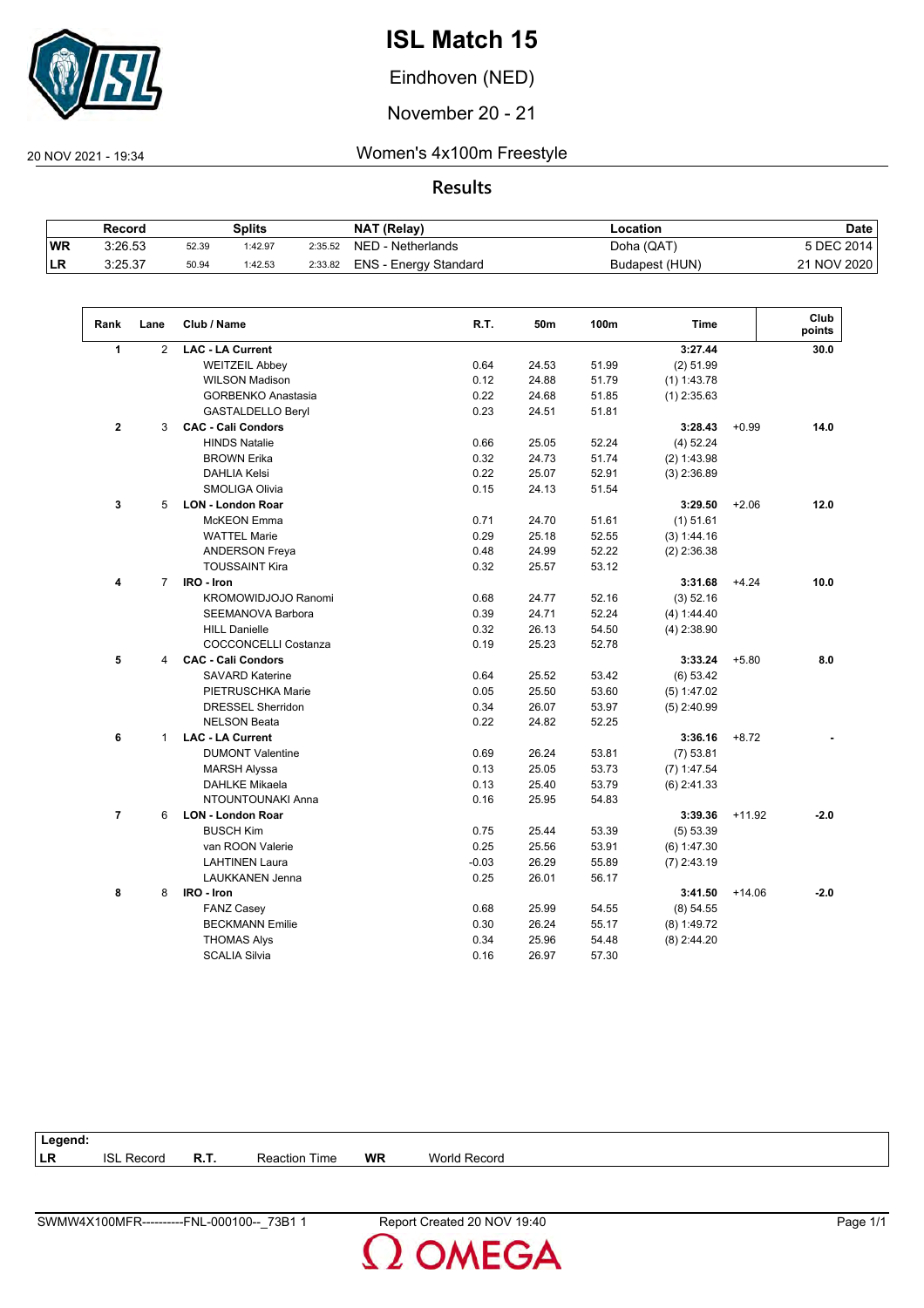

Eindhoven (NED)

November 20 - 21

20 NOV 2021 - 19:46 Men's 50m Freestyle

**Results**

|           | Record Name |                      | <b>NAT Code</b> | Location       | Date        |
|-----------|-------------|----------------------|-----------------|----------------|-------------|
| <b>WR</b> |             | 20.16 DRESSEL Caeleb | USA             | Budapest (HUN) | 21 NOV 2020 |
| LR        |             | 20.16 DRESSEL Caeleb | USA             | Budapest (HUN) | 21 NOV 2020 |

| Rank  | Lane | Name                      | <b>Club Code</b> | R.T. | Time             | Club points |
|-------|------|---------------------------|------------------|------|------------------|-------------|
|       | 5    | <b>CHALMERS Kyle</b>      | LON              | 0.62 | 20.97            | 9.0         |
| 2     |      | <b>GKOLOMEEV Kristian</b> | LAC              | 0.64 | 21.00<br>$+0.03$ | 7.0         |
| 3     | 4    | <b>DRESSEL Caeleb</b>     | CAC              | 0.66 | 21.04<br>$+0.07$ | 6.0         |
| 4     |      | <b>LOBANOVSZKIJ Maxim</b> | <b>IRO</b>       | 0.67 | 21.08<br>$+0.11$ | 5.0         |
| $= 5$ | 6    | <b>CARTER Dylan</b>       | <b>LON</b>       | 0.62 | 21.09<br>$+0.12$ | 3.5         |
| $= 5$ | 8    | de BOER Thom              | <b>IRO</b>       | 0.60 | 21.09<br>$+0.12$ | 3.5         |
| 7     |      | <b>PUTS Jesse</b>         | <b>CAC</b>       | 0.59 | 21.26<br>$+0.29$ | 2.0         |
| 8     |      | <b>ROONEY Maxime</b>      | LAC              | 0.67 | 21.52<br>$+0.55$ | 1.0         |

| $\sim$ $\sim$<br>זר<br>er. | Ime<br>'eaction<br>↢ | WE | W٢<br>Record |
|----------------------------|----------------------|----|--------------|
|                            |                      |    |              |

**Legend:**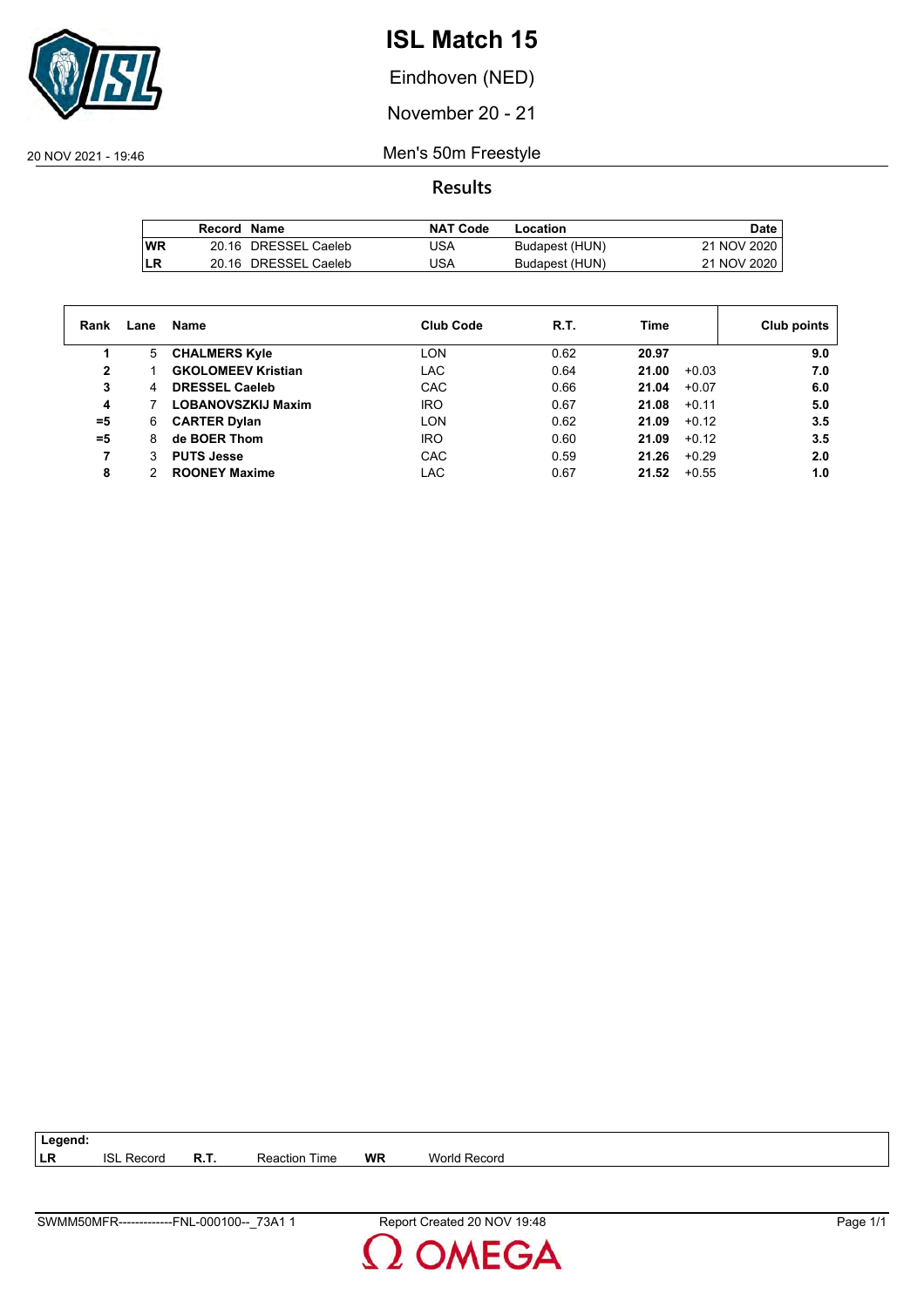

Eindhoven (NED)

November 20 - 21

20 NOV 2021 - 19:49 Women's 50m Freestyle

**Results**

|     | Record Name |                           | <b>NAT Code</b> | Location        | Date,       |
|-----|-------------|---------------------------|-----------------|-----------------|-------------|
| lWR |             | 22.93 KROMOWIDJOJO Ranomi | NED             | Berlin (GER)    | 7 AUG 2017  |
| LR  |             | 23.08 SJOSTROM Sarah      | SWE             | Eindhoven (NED) | 18 NOV 2021 |

| Rank | Lane | Name                       | <b>Club Code</b> | R.T. | Time             | Club points |
|------|------|----------------------------|------------------|------|------------------|-------------|
|      | 2    | <b>WEITZEIL Abbey</b>      | LAC              | 0.63 | 23.90            | 9.0         |
| $=2$ | 5.   | <b>McKEON Emma</b>         | LON              | 0.70 | 23.91<br>$+0.01$ | 6.5         |
| $=2$ |      | <b>KROMOWIDJOJO Ranomi</b> | <b>IRO</b>       | 0.68 | 23.91<br>$+0.01$ | 6.5         |
| 4    | 4    | <b>BROWN Erika</b>         | CAC              | 0.66 | 24.02<br>$+0.12$ | 5.0         |
| 5    | 8    | <b>HENIQUE Melanie</b>     | <b>IRO</b>       | 0.59 | 24.03<br>$+0.13$ | 4.0         |
| 6    |      | <b>WILSON Madison</b>      | LAC              | 0.68 | 24.23<br>$+0.33$ | 3.0         |
|      |      | de WAARD Maaike            | CAC              | 0.70 | 24.38<br>$+0.48$ | 2.0         |
| 8    | 6    | <b>ANDERSON Freya</b>      | LON              | 0.72 | 24.51<br>$+0.61$ | 1.0         |

**LR** ISL Record **R.T.** Reaction Time **WR** World Record

**Legend:**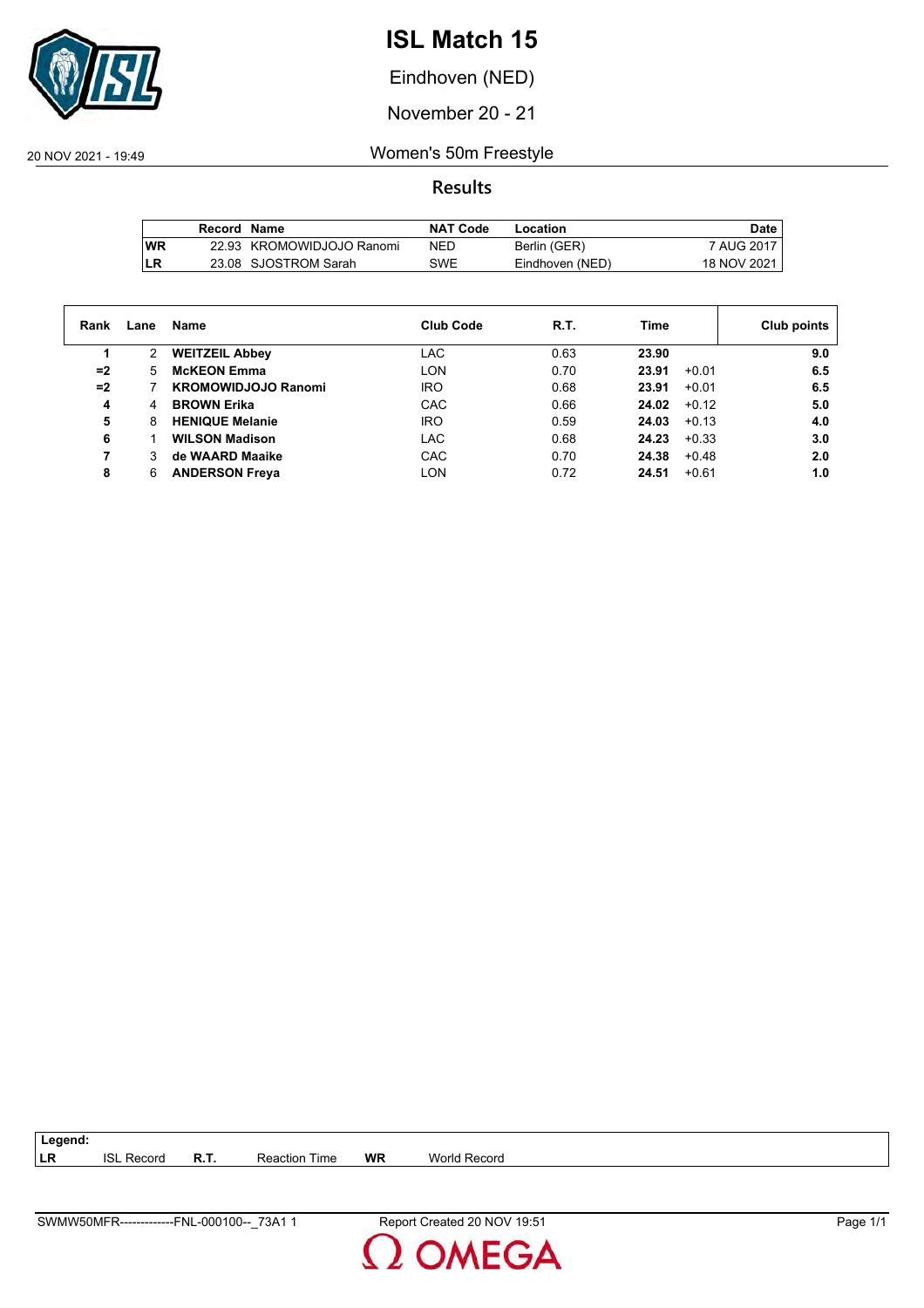

Eindhoven (NED)

November 20 - 21

#### 20 NOV 2021 - 19:54 Men's 200m Individual Medley

# **Results** REVISED 20 NOV 21:09

|            | Record  |       | Splits |         | Name        | <b>NAT Code</b> | Location        | Date        |
|------------|---------|-------|--------|---------|-------------|-----------------|-----------------|-------------|
| WR         | 1:49.63 | 23.71 | 50.74  | 1:22.48 | LOCHTE Ryan | USA             | Istanbul (TUR)  | 14 DEC 2012 |
| <b>ILR</b> | 1:50.76 | 23.88 | 51.20  | 1:23.11 | SETO Daiva  | JPN             | Las Vegas (USA) | 20 DEC 2019 |

| Rank | Lane          | Name                       | Club<br>Code | R.T. | 50m         | 100m        | 150m          | Time    |         | Club<br>points |
|------|---------------|----------------------------|--------------|------|-------------|-------------|---------------|---------|---------|----------------|
| 1    | 5             | <b>SCOTT Duncan</b>        | <b>LON</b>   | 0.65 | $(1)$ 24.39 | $(1)$ 52.54 | $(1)$ 1:25.06 | 1:52.35 |         | 12.0           |
|      |               |                            |              |      |             | 28.15       | 32.52         | 27.29   |         |                |
| $=2$ | 6             | <b>LANZA Vini</b>          | <b>LON</b>   | 0.69 | $(2)$ 24.51 | $(4)$ 53.95 | (3) 1:27.03   | 1:54.14 | $+1.79$ | 6.5            |
|      |               |                            |              |      |             | 29.44       | 33.08         | 27.11   |         |                |
| $=2$ |               | <b>SANTOS Leonardo</b>     | <b>IRO</b>   | 0.70 | $(4)$ 24.84 | (3) 53.31   | (4) 1:27.04   | 1:54.14 | $+1.79$ | 6.5            |
|      |               |                            |              |      |             | 28.47       | 33.73         | 27.10   |         |                |
| 4    |               | <b>DEVINE Abrahm</b>       | <b>LAC</b>   | 0.75 | $(3)$ 24.70 | $(2)$ 52.89 | $(2)$ 1:26.39 | 1:55.18 | $+2.83$ | 5.0            |
|      |               |                            |              |      |             | 28.19       | 33.50         | 28.79   |         |                |
| 5    | 4             | <b>MARTINEZ Jose Angel</b> | CAC          | 0.69 | $(7)$ 25.38 | (5) 54.71   | (6) 1:28.36   | 1:55.56 | $+3.21$ | 4.0            |
|      |               |                            |              |      |             | 29.33       | 33.65         | 27.20   |         |                |
| 6    | $\mathcal{P}$ | <b>ACEVEDO Javier</b>      | <b>LAC</b>   | 0.62 | $(5)$ 25.08 | $(7)$ 55.37 | $(5)$ 1:27.91 | 1:56.21 | $+3.86$ | 3.0            |
|      |               |                            |              |      |             | 30.29       | 32.54         | 28.30   |         |                |
| 7    | 8             | <b>PERSSON Erik</b>        | <b>IRO</b>   | 0.66 | $(8)$ 26.40 | $(8)$ 56.95 | $(7)$ 1:28.93 | 1:57.35 | $+5.00$ | ۰              |
|      |               |                            |              |      |             | 30.55       | 31.98         | 28.42   |         |                |
| 8    | 3             | <b>PERIBONIO Tomas</b>     | CAC          | 0.64 | $(6)$ 25.35 | $(6)$ 54.88 | $(8)$ 1:28.94 | 1:57.39 | $+5.04$ |                |
|      |               |                            |              |      |             | 29.53       | 34.06         | 28.45   |         |                |

| Legend:        |                   |             |                      |    |              |  |
|----------------|-------------------|-------------|----------------------|----|--------------|--|
| LR             | <b>ISL Record</b> | <b>R.T.</b> | <b>Reaction Time</b> | WR | World Record |  |
|                |                   |             |                      |    |              |  |
| <b>REVISED</b> |                   |             |                      |    |              |  |
|                |                   |             |                      |    |              |  |
|                |                   |             |                      |    |              |  |

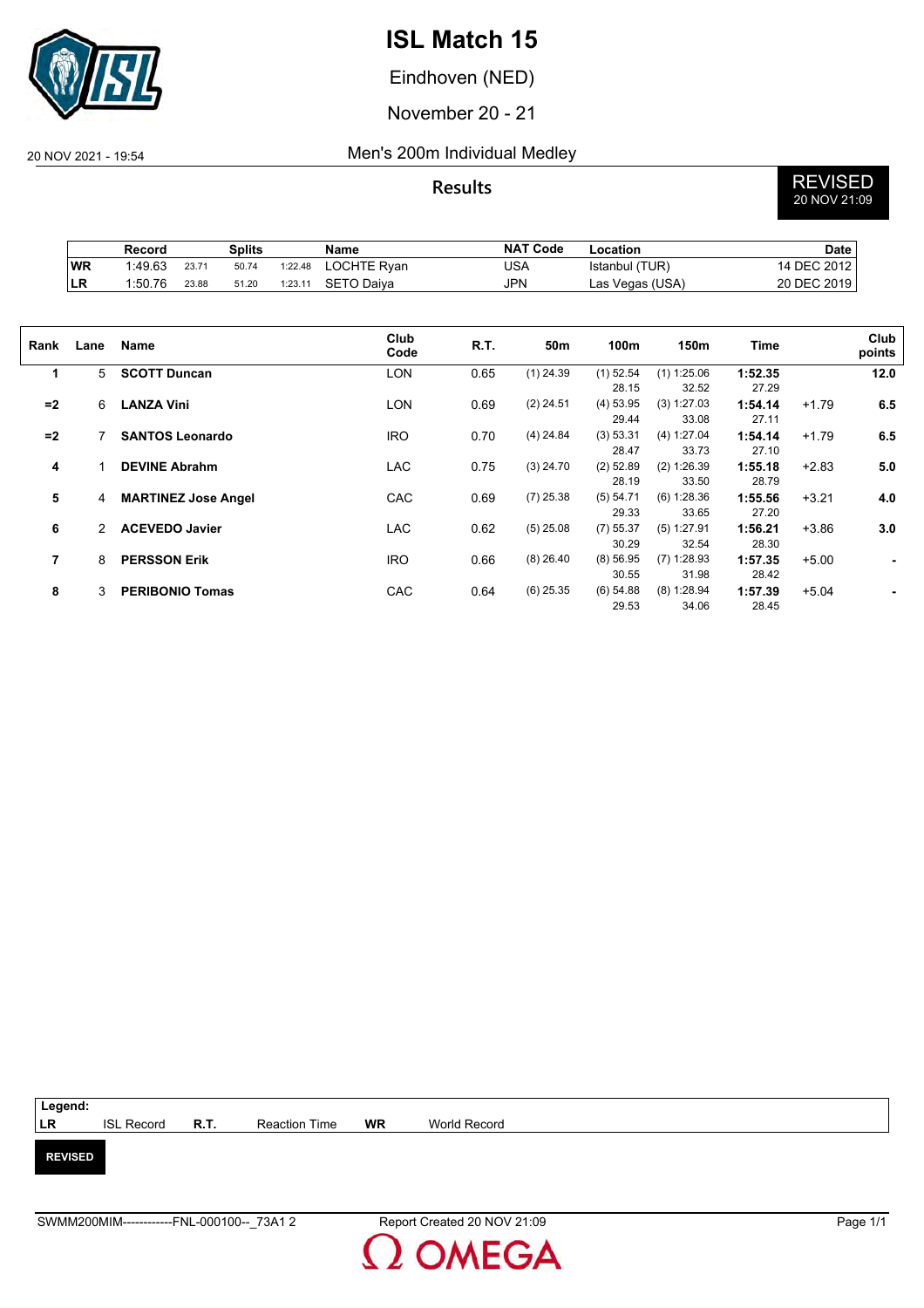

Eindhoven (NED)

November 20 - 21

### 20 NOV 2021 - 19:59 Women's 200m Individual Medley

**Results** REVISED 20 NOV 21:09

|           | Record  |       | Splits |         | Name                  | <b>NAT Code</b> | -ocation       | Date        |
|-----------|---------|-------|--------|---------|-----------------------|-----------------|----------------|-------------|
| <b>WR</b> | 2:01.86 | 26.47 | 56.40  | 1:32.49 | <b>HOSSZU Katinka</b> | <b>HUN</b>      | Doha (QAT)     | 6 DEC 2014  |
| ∣LR       | 2:03.93 | 27.32 | 58.39  | 1:34.01 | OHASHI Yui            | JPN             | Budapest (HUN) | 14 NOV 2020 |

| Rank           | Lane | Name                      | Club<br>Code | R.T. | 50m         | 100m          | 150m          | Time    |         | Club<br>points |
|----------------|------|---------------------------|--------------|------|-------------|---------------|---------------|---------|---------|----------------|
|                |      |                           |              |      |             |               |               |         |         |                |
| 1              | 5    | <b>PICKREM Sydney</b>     | <b>LON</b>   | 0.67 | $(4)$ 27.67 | (3) 59.65     | $(1)$ 1:35.21 | 2:05.29 |         | 12.0           |
|                |      |                           |              |      |             | 31.98         | 35.56         | 30.08   |         |                |
| $\overline{2}$ | 4    | <b>NELSON Beata</b>       | CAC          | 0.69 | $(1)$ 27.29 | $(2)$ 59.57   | (3) 1:36.92   | 2:06.46 | $+1.17$ | 7.0            |
|                |      |                           |              |      |             | 32.28         | 37.35         | 29.54   |         |                |
| 3              | 8    | <b>UGOLKOVA Maria</b>     | <b>IRO</b>   | 0.62 | $(3)$ 27.62 | $(1)$ 59.16   | (2) 1:36.41   | 2:07.02 | $+1.73$ | 6.0            |
|                |      |                           |              |      |             | 31.54         | 37.25         | 30.61   |         |                |
| 4              |      | <b>GORBENKO Anastasia</b> | <b>LAC</b>   | 0.66 | $(7)$ 28.49 | $(7)$ 1:01.58 | $(6)$ 1:39.04 | 2:09.20 | $+3.91$ | 5.0            |
|                |      |                           |              |      |             | 33.09         | 37.46         | 30.16   |         |                |
| 5              | 6    | <b>SHANAHAN Katie</b>     | <b>LON</b>   | 0.74 | $(8)$ 28.64 | $(5)$ 1:00.81 | (5) 1:38.67   | 2:09.21 | $+3.92$ | 4.0            |
|                |      |                           |              |      |             | 32.17         | 37.86         | 30.54   |         |                |
|                |      |                           |              |      |             |               |               |         |         |                |
| 6              | 2    | <b>GASSON Helena</b>      | <b>LAC</b>   | 0.63 | $(2)$ 27.46 | $(4)$ 59.85   | (4) 1:38.25   | 2:09.90 | $+4.61$ | 3.0            |
|                |      |                           |              |      |             | 32.39         | 38.40         | 31.65   |         |                |
| 7              |      | <b>ZAMORANO Africa</b>    | <b>IRO</b>   | 0.64 | $(6)$ 28.41 | (6) 1:00.86   | $(7)$ 1:39.91 | 2:11.10 | $+5.81$ | $\blacksquare$ |
|                |      |                           |              |      |             | 32.45         | 39.05         | 31.19   |         |                |
| 8              | 3    | <b>FLICKINGER Hali</b>    | CAC          | 0.73 | $(5)$ 28.40 | $(8)$ 1:01.76 | $(8)$ 1:41.17 | 2:11.90 | $+6.61$ | ۰              |
|                |      |                           |              |      |             | 33.36         | 39.41         | 30.73   |         |                |

| Legend:        |                        |               |    |              |
|----------------|------------------------|---------------|----|--------------|
| LR             | ISL Record <b>R.T.</b> | Reaction Time | WR | World Record |
|                |                        |               |    |              |
| <b>REVISED</b> |                        |               |    |              |
|                |                        |               |    |              |
|                |                        |               |    |              |

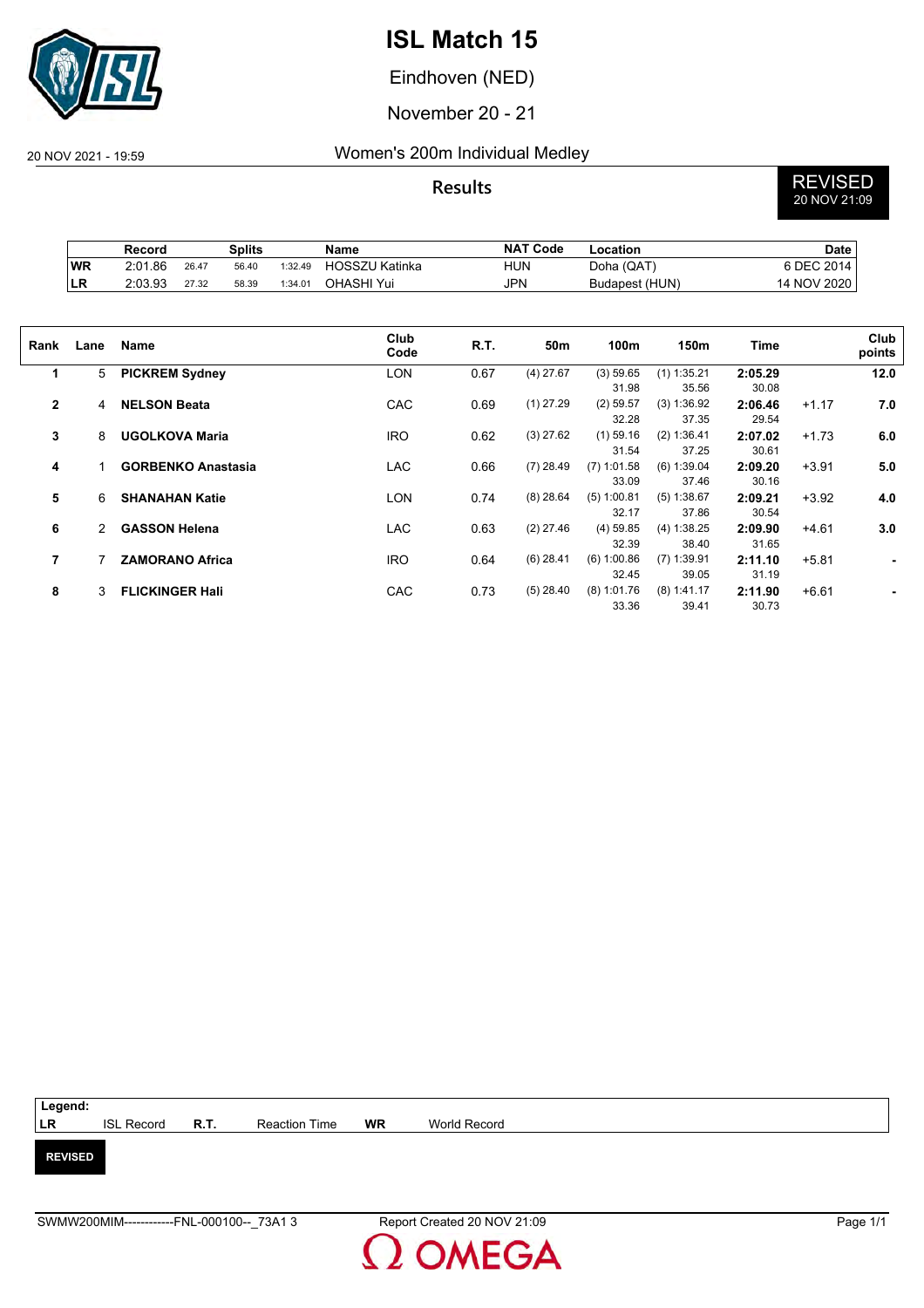

Eindhoven (NED)

November 20 - 21

20 NOV 2021 - 20:03 Men's 50m Breaststroke

**Results**

|           | <b>Record Name</b> |                             | <b>NAT Code</b> | Location       | Date        |
|-----------|--------------------|-----------------------------|-----------------|----------------|-------------|
| <b>WR</b> |                    | 25.25 van der BURGH Cameron | <b>RSA</b>      | Berlin (GER)   | 14 NOV 2009 |
| $l = WR$  |                    | 25.25 SHYMANOVICH IIya      | <b>BLR</b>      | Kazan (RUS)    | 7 NOV 2021  |
| ILR       |                    | 25.29 SAKCI Emre            | TUR             | Budapest (HUN) | 5 NOV 2020  |

| Rank         | Lane | Name                         | <b>Club Code</b> | R.T. | Time             | Club points |
|--------------|------|------------------------------|------------------|------|------------------|-------------|
|              | 8    | <b>REITSHAMMER Bernhard</b>  | <b>IRO</b>       | 0.64 | 26.10            | 15.0        |
| $\mathbf{2}$ | 4    | <b>FINK Nic</b>              | CAC              | 0.66 | 26.35<br>$+0.25$ | 7.0         |
| 3            | 2    | <b>ROTHBAUER Christopher</b> | <b>LAC</b>       | 0.66 | $+0.57$<br>26.67 | 6.0         |
| 4            | 6    | <b>WILLIAMSON Sam</b>        | LON              | 0.61 | $+0.65$<br>26.75 | 5.0         |
| 5            | 5    | <b>MURDOCH Ross</b>          | <b>LON</b>       | 0.61 | 26.98<br>$+0.88$ | 4.0         |
| 6            | 3    | <b>CORDES Kevin</b>          | CAC              | 0.69 | 27.34<br>$+1.24$ |             |
|              |      | <b>PERSSON Erik</b>          | <b>IRO</b>       | 0.64 | 27.55<br>$+1.45$ |             |
| 8            |      | <b>RUVALCABA CRUZ Hector</b> | LAC              | 0.69 | 28.04<br>$+1.94$ |             |



**MEGA**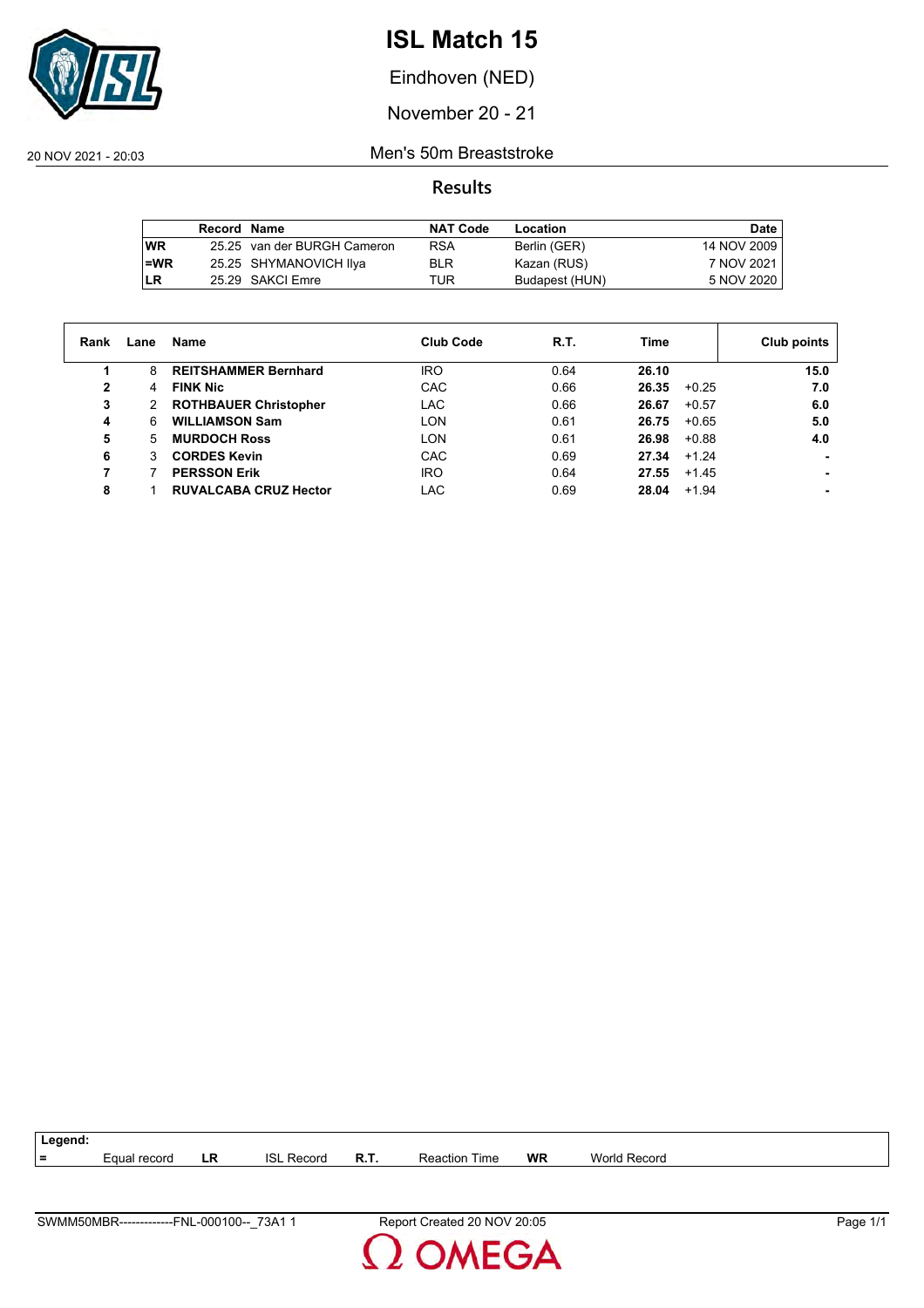

Eindhoven (NED)

November 20 - 21

20 NOV 2021 - 20:06 Women's 50m Breaststroke

**Results**

|           | Record Name |                     | <b>NAT Code</b> | Location       | <b>Date</b> |
|-----------|-------------|---------------------|-----------------|----------------|-------------|
| <b>WR</b> |             | 28.56 ATKINSON Alia | MAL             | Budapest (HUN) | 6 OCT 2018  |
| LR        |             | 28.77 KING Lilly    | USA             | Budapest (HUN) | 21 NOV 2020 |

| Rank | Lane | Name                       | <b>Club Code</b> | R.T. | Time             | Club points    |
|------|------|----------------------------|------------------|------|------------------|----------------|
| 1    | 4    | <b>KING Lilly</b>          | CAC              | 0.69 | 29.36            | 15.0           |
| 2    | 5    | <b>ATKINSON Alia</b>       | <b>LON</b>       | 0.68 | 29.54<br>$+0.18$ | 7.0            |
| 3    |      | <b>HULKKO Ida</b>          | <b>IRO</b>       | 0.66 | 29.84<br>$+0.48$ | 6.0            |
| 4    |      | <b>CLARK Imogen</b>        | <b>LAC</b>       | 0.62 | 29.86<br>$+0.50$ | 5.0            |
| 5    | 2    | <b>TETEREVKOVA Kotryna</b> | <b>LAC</b>       | 0.66 | 30.37<br>$+1.01$ | 4.0            |
| 6    | 3    | <b>ESCOBEDO Emily</b>      | CAC              | 0.66 | 30.60<br>$+1.24$ |                |
|      | 6.   | <b>LAZOR Annie</b>         | <b>LON</b>       | 0.70 | 30.72<br>$+1.36$ |                |
| 8    | 8    | <b>STRAUCH Jenna</b>       | <b>IRO</b>       | 0.71 | 30.83<br>$+1.47$ | $\blacksquare$ |

**LR** ISL Record **R.T.** Reaction Time **WR** World Record

**Legend:**

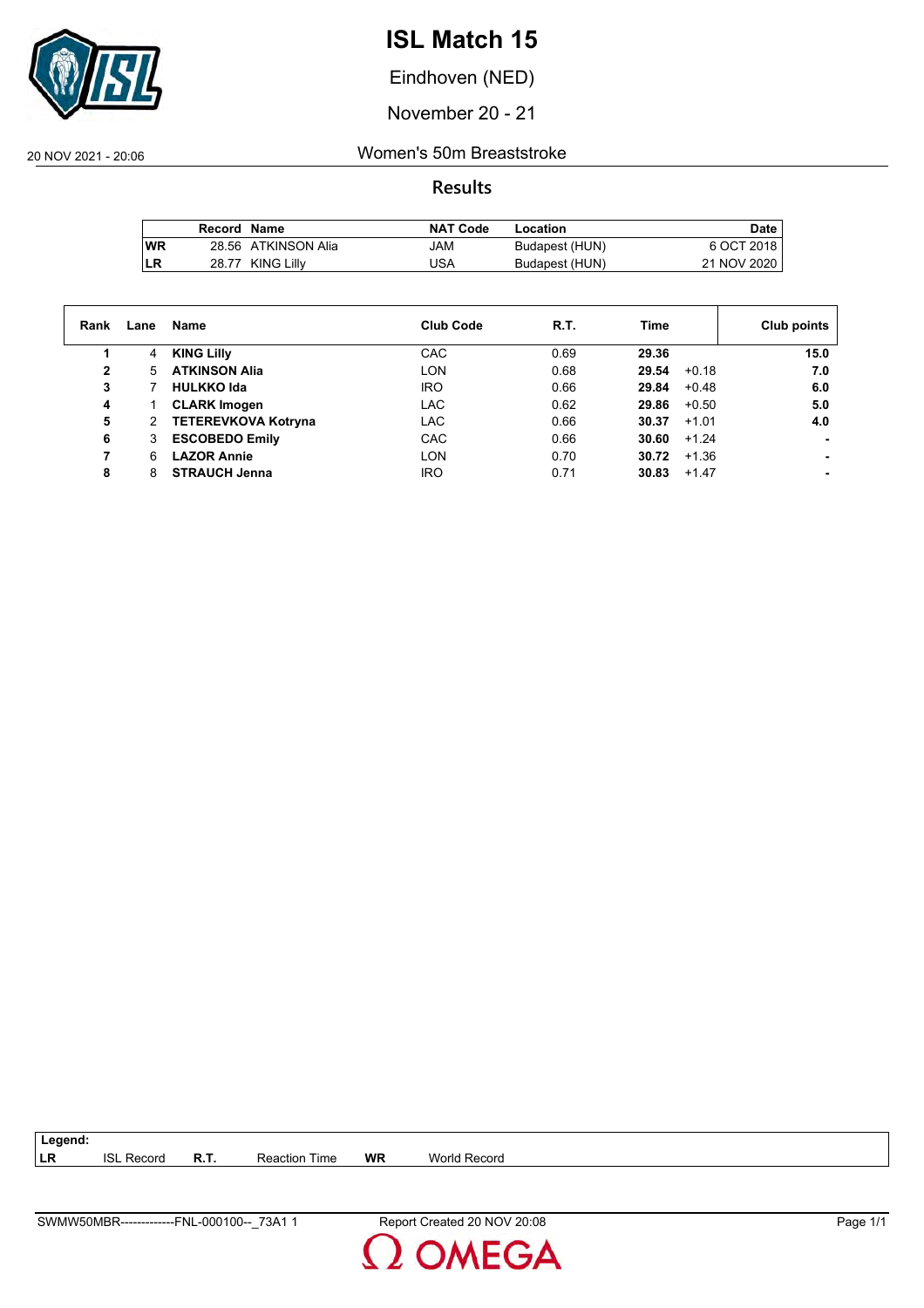

Eindhoven (NED)

November 20 - 21

 $\sqrt{2}$ 

20 NOV 2021 - 20:12 Men's 4x100m Freestyle

### **Results**

|           | Record  |       | Splits  |         | NAT (Relay)                    | Location       | Date         |
|-----------|---------|-------|---------|---------|--------------------------------|----------------|--------------|
| <b>WR</b> | 3:03.03 | 45.66 | 1:31.41 | 2:17.27 | USA - United States of America | Hangzhou (CHN) | 11 DEC 2018, |
| ILR.      | 3.02.78 | 46.09 | 1:31.34 | 2:16.74 | ENS - Energy Standard          | Budapest (HUN) | 21 NOV 2020  |

| Rank           | Lane           | Club / Name                 | R.T. | 50m   | 100m  | <b>Time</b>   |          | Club<br>points |
|----------------|----------------|-----------------------------|------|-------|-------|---------------|----------|----------------|
| $\mathbf{1}$   | 5              | <b>LON - London Roar</b>    |      |       |       | 3:04.55       |          | 38.0           |
|                |                | <b>CHALMERS Kyle</b>        | 0.64 | 21.79 | 45.53 | $(1)$ 45.53   |          |                |
|                |                | NAKAMURA Katsumi            | 0.16 | 21.94 | 46.63 | $(1)$ 1:32.16 |          |                |
|                |                | <b>INCERTI Zac</b>          | 0.14 | 22.08 | 46.49 | $(1)$ 2:18.65 |          |                |
|                |                | <b>CARTER Dylan</b>         | 0.39 | 21.95 | 45.90 |               |          |                |
| $\mathbf{2}$   | $\mathbf{1}$   | <b>LAC - LA Current</b>     |      |       |       | 3:06.15       | $+1.60$  | 14.0           |
|                |                | <b>PINFOLD Brett</b>        | 0.66 | 22.48 | 47.09 | $(2)$ 47.09   |          |                |
|                |                | <b>CHRISTOU Apostolos</b>   | 0.21 | 21.91 | 45.98 | (2) 1:33.07   |          |                |
|                |                | SHIELDS Tom                 | 0.24 | 22.15 | 47.05 | $(2)$ 2:20.12 |          |                |
|                |                | <b>ROONEY Maxime</b>        | 0.24 | 22.06 | 46.03 |               |          |                |
| 3              | 3              | <b>CAC - Cali Condors</b>   |      |       |       | 3:08.19       | $+3.64$  | 12.0           |
|                |                | MAJCHRZAK Kacper            | 0.66 | 22.47 | 47.10 | $(3)$ 47.10   |          |                |
|                |                | <b>PUTS Jesse</b>           | 0.25 | 22.50 | 47.58 | (5) 1:34.68   |          |                |
|                |                | <b>RESS Justin</b>          | 0.05 | 21.82 | 46.25 | $(3)$ 2:20.93 |          |                |
|                |                | <b>DRESSEL Caeleb</b>       | 0.41 | 22.59 | 47.26 |               |          |                |
| 4              | $\overline{7}$ | IRO - Iron                  |      |       |       | 3:09.00       | $+4.45$  | 10.0           |
|                |                | <b>ORSI Marco</b>           | 0.62 | 22.50 | 47.73 | $(5)$ 47.73   |          |                |
|                |                | <b>GLINTA Robert</b>        | 0.21 | 22.01 | 46.52 | (3) 1:34.25   |          |                |
|                |                | LOBANOVSZKIJ Maxim          | 0.20 | 22.08 | 47.41 | $(4)$ 2:21.66 |          |                |
|                |                | <b>RICHARDS Matt</b>        | 0.08 | 22.40 | 47.34 |               |          |                |
| 5              | 2              | <b>LAC - LA Current</b>     |      |       |       | 3:10.13       | $+5.58$  |                |
|                |                | <b>CORREIA Breno</b>        | 0.61 | 22.95 | 47.88 | $(6)$ 47.88   |          |                |
|                |                | <b>GKOLOMEEV Kristian</b>   | 0.07 | 22.06 | 46.44 | (4) 1:34.32   |          |                |
|                |                | <b>MALYUTIN Martin</b>      | 0.25 | 23.06 | 48.04 | $(5)$ 2:22.36 |          |                |
|                |                | <b>BUKHOV Vladislav</b>     | 0.21 | 22.82 | 47.77 |               |          |                |
| 6              | 8              | IRO - Iron                  |      |       |       | 3:11.39       | $+6.84$  |                |
|                |                | <b>VEKOVISHCHEV Mikhail</b> | 0.65 | 22.65 | 47.42 | $(4)$ 47.42   |          |                |
|                |                | de BOER Thom                | 0.25 | 22.16 | 47.31 | (6) 1:34.73   |          |                |
|                |                | <b>MORA Lorenzo</b>         | 0.39 | 23.05 | 47.74 | $(6)$ 2:22.47 |          |                |
|                |                | SANTOS Leonardo             | 0.14 | 23.25 | 48.92 |               |          |                |
| $\overline{7}$ | 6              | <b>LON - London Roar</b>    |      |       |       | 3:18.72       | $+14.17$ | $-2.0$         |
|                |                | <b>SIMONS Kenzo</b>         | 0.63 | 22.67 | 48.35 | $(7)$ 48.35   |          |                |
|                |                | <b>GREENBANK Luke</b>       | 0.20 | 23.44 | 49.15 | $(7)$ 1:37.50 |          |                |
|                |                | <b>MORIMOTO Teppei</b>      | 0.23 | 23.74 | 49.89 | $(7)$ 2:27.39 |          |                |
|                |                | <b>LANZA Vini</b>           | 0.35 | 25.06 | 51.33 |               |          |                |
| 8              | 4              | <b>CAC - Cali Condors</b>   |      |       |       | 3:18.83       | $+14.28$ | $-2.0$         |
|                |                | <b>SZARANEK Mark</b>        | 0.62 | 23.15 | 48.97 | $(8)$ 48.97   |          |                |
|                |                | PERIBONIO Tomas             | 0.24 | 24.28 | 50.87 | $(8)$ 1:39.84 |          |                |
|                |                | <b>WILLIAMS Brodie</b>      | 0.37 | 23.51 | 49.34 | $(8)$ 2:29.18 |          |                |
|                |                | <b>MARTINEZ Jose Angel</b>  | 0.13 | 23.98 | 49.65 |               |          |                |

| Legend:   |               |      |                  |           |                     |
|-----------|---------------|------|------------------|-----------|---------------------|
| <b>LR</b> | isl<br>Record | R.T. | Time<br>Reaction | <b>WR</b> | <b>World Record</b> |
|           |               |      |                  |           |                     |

**OMEGA**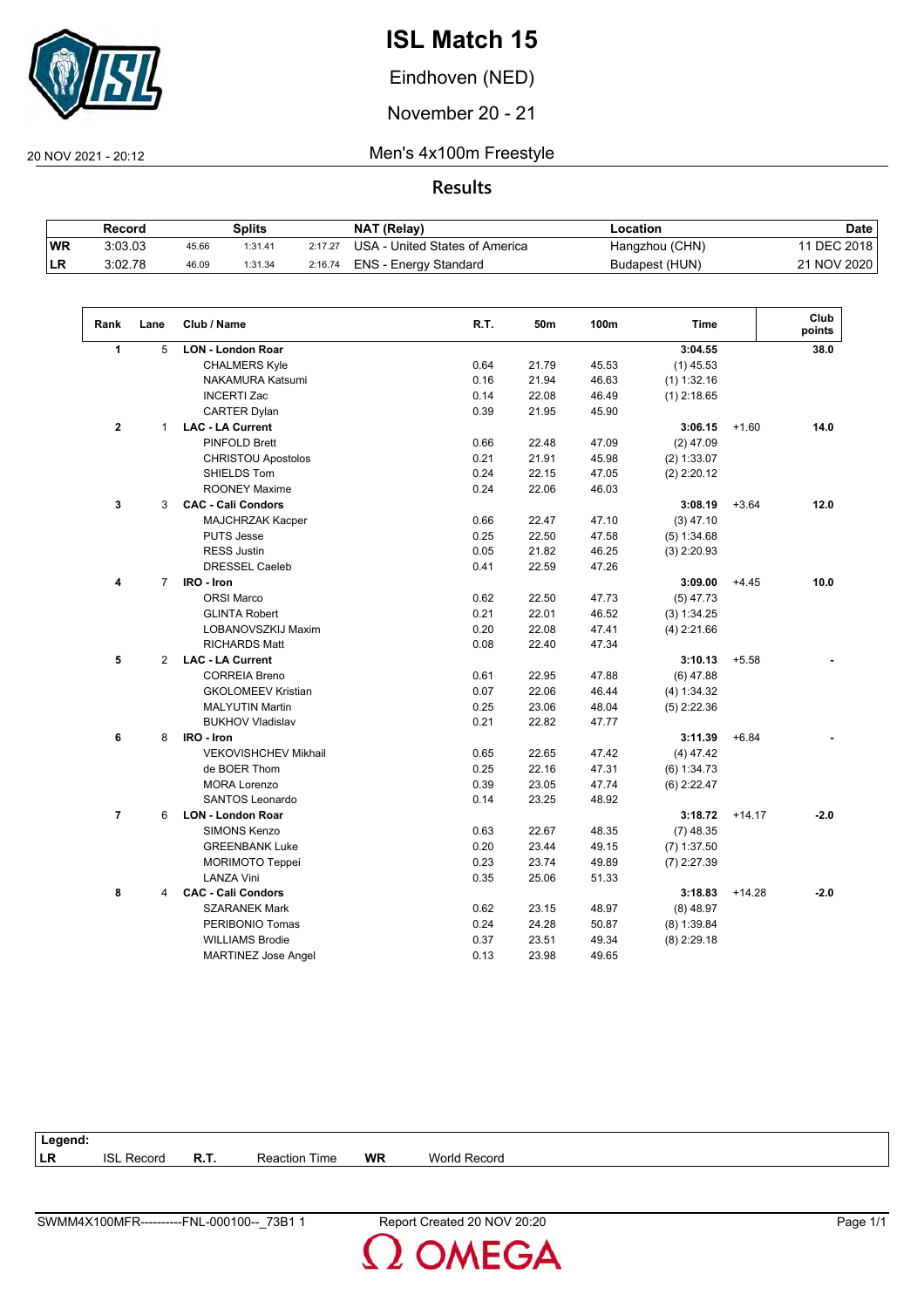

Eindhoven (NED)

November 20 - 21

20 NOV 2021 - 20:23 Women's 50m Backstroke

|           | Record Name |                      | <b>NAT Code</b> | Location        | Date        |
|-----------|-------------|----------------------|-----------------|-----------------|-------------|
| <b>WR</b> |             | 25.60 TOUSSAINT Kira | NED.            | Budapest (HUN)  | 14 NOV 2020 |
| l=WR      |             | 25.60 TOUSSAINT Kira | NED.            | Amsterdam (NED) | 18 DEC 2020 |
| <b>LR</b> |             | 25.60 TOUSSAINT Kira | NED.            | Budapest (HUN)  | 14 NOV 2020 |

| Rank | Lane | Name                   | <b>Club Code</b> | R.T. | Time             | Club points |
|------|------|------------------------|------------------|------|------------------|-------------|
|      | 5    | <b>TOUSSAINT Kira</b>  | LON              | 0.52 | 25.99            | 9.0         |
| 2    |      | <b>WILM Ingrid</b>     | LAC              | 0.65 | 26.31<br>$+0.32$ | 7.0         |
| 3    | 3    | <b>SMOLIGA Olivia</b>  | CAC              | 0.64 | 26.32<br>$+0.33$ | 6.0         |
| 4    | 2    | <b>BAKER Kathleen</b>  | LAC              | 0.63 | 26.34<br>$+0.35$ | 5.0         |
| 5    |      | <b>HENIQUE Melanie</b> | IRO              | 0.65 | 26.51<br>$+0.52$ | 4.0         |
| 6    | 4    | de WAARD Maaike        | CAC              | 0.61 | $+0.58$<br>26.57 | 3.0         |
| 7    | 8    | <b>SCALIA Silvia</b>   | IRO              | 0.56 | 26.58<br>$+0.59$ | 2.0         |
| 8    | 6    | <b>ATHERTON Minna</b>  | LON              | 0.62 | $+0.93$<br>26.92 | 1.0         |



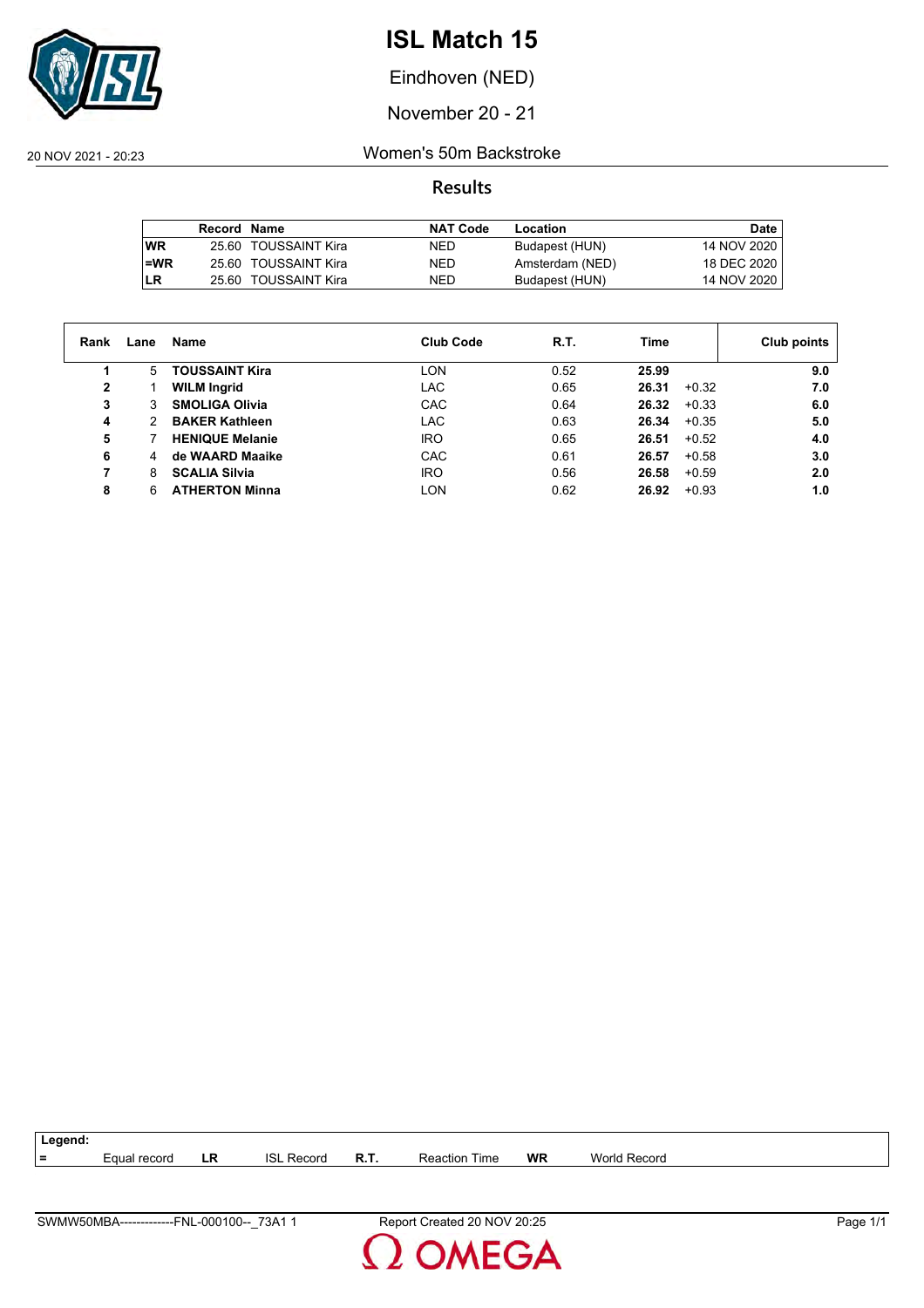

Eindhoven (NED)

November 20 - 21

20 NOV 2021 - 20:26 Men's 50m Backstroke

**Results**

|           | Record Name |                        | <b>NAT Code</b> | Location       | Date        |
|-----------|-------------|------------------------|-----------------|----------------|-------------|
| <b>WR</b> |             | 22.22 MANAUDOU Florent | FRA             | Doha (QAT)     | 6 DEC 2014  |
| LR        |             | 22.54 MURPHY Ryan      | JSA             | Budapest (HUN) | 21 NOV 2020 |

| Rank         | Lane | Name                     | <b>Club Code</b> | R.T. | Time             | Club points |
|--------------|------|--------------------------|------------------|------|------------------|-------------|
|              |      | <b>MURPHY Ryan</b>       | LAC              | 0.48 | 22.63            | 15.0        |
| $\mathbf{2}$ | 6    | <b>DIENER Christian</b>  | <b>LON</b>       | 0.58 | 22.84<br>$+0.21$ | 7.0         |
| 3            | 5.   | <b>GUIDO Guilherme</b>   | <b>LON</b>       | 0.60 | 22.93<br>$+0.30$ | 6.0         |
| 4            | 8    | <b>BASSETO Guilherme</b> | <b>IRO</b>       | 0.55 | $+0.44$<br>23.07 | 5.0         |
| 5            | 4    | <b>STEWART Coleman</b>   | CAC              | 0.53 | 23.24<br>$+0.61$ | 4.0         |
| 6            |      | <b>MORA Lorenzo</b>      | <b>IRO</b>       | 0.82 | 23.56<br>$+0.93$ |             |
|              |      | <b>DEVINE Abrahm</b>     | LAC              | 0.65 | 24.45<br>$+1.82$ |             |
| 8            |      | <b>WILLIAMS Brodie</b>   | CAC              | 0.61 | $+2.14$<br>24.77 |             |

| SWMM50MBA-------------<br>73A1<br>FNL-000100-- | '20:28<br>20 NOV<br>Report '<br>.t Created 1 | -<br>⊃aɑe |
|------------------------------------------------|----------------------------------------------|-----------|

**LR** ISL Record **R.T.** Reaction Time **WR** World Record

**Legend:**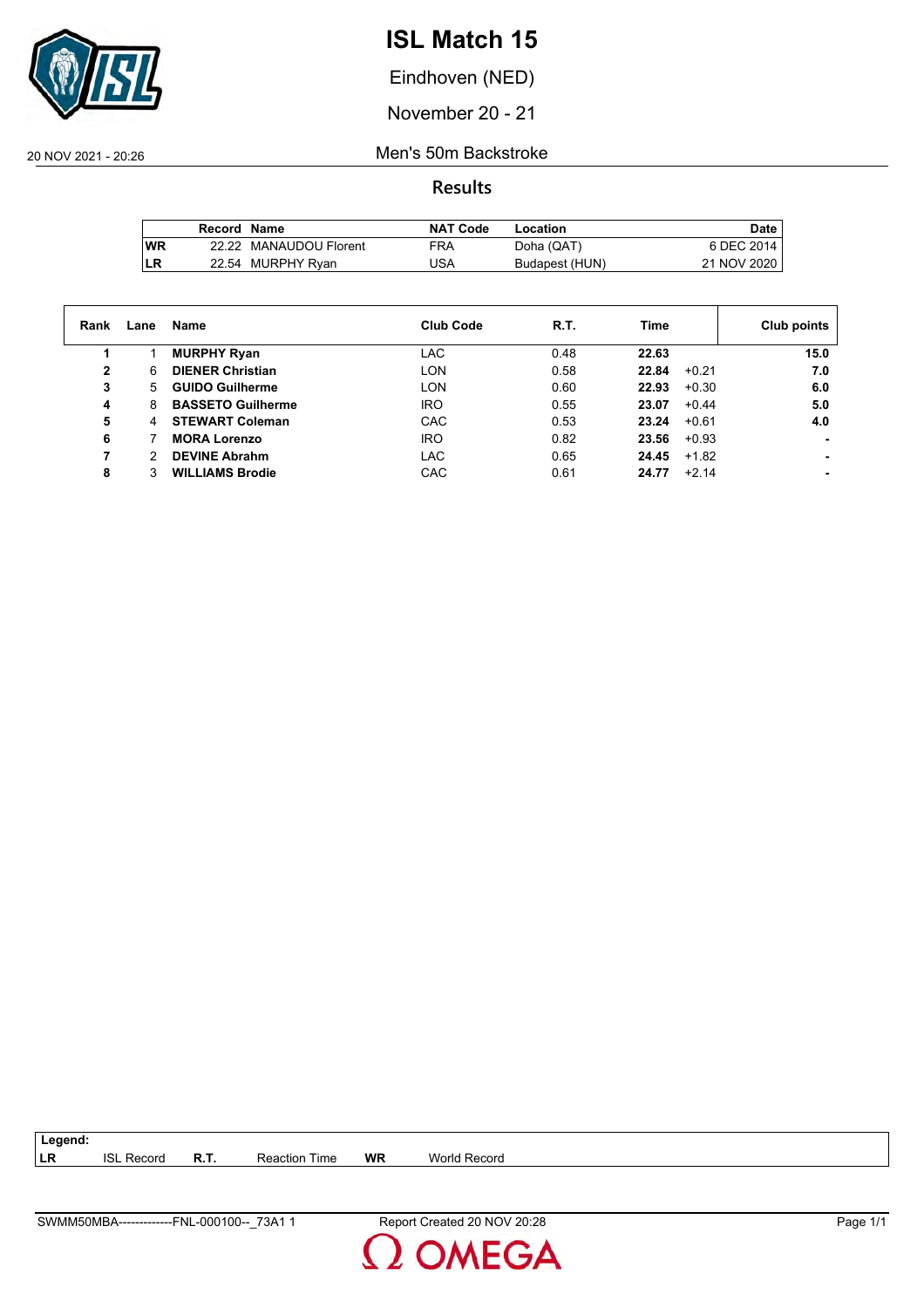

Eindhoven (NED)

November 20 - 21

20 NOV 2021 - 20:31 Women's 400m Freestyle

**Results**

|           | Record  |       | Splits  |         | Name                  | <b>NAT Code</b> | Location           | Date        |
|-----------|---------|-------|---------|---------|-----------------------|-----------------|--------------------|-------------|
| <b>WR</b> | 3:53.92 | 56.08 | 1:55.37 | 2:54.94 | <b>TITMUS Ariarne</b> | AUS             | Hangzhou (CHN)     | 14 DEC 2018 |
| ∣LR       | 3:54.06 | 56.33 | 1:55.24 | 2:55.04 | EDECKY Katie.         | USA             | Indianapolis (USA) | 5 OCT 2019  |

| Rank          |   | Lane Name                                 |                           |                           | Club<br>Code              |                           | R.T.                      | Time    |         | Club<br>points |
|---------------|---|-------------------------------------------|---------------------------|---------------------------|---------------------------|---------------------------|---------------------------|---------|---------|----------------|
| 1.            |   | 4 FLICKINGER Hali                         |                           |                           | <b>CAC</b>                |                           | 0.73                      | 4:00.82 |         | 9.0            |
| 50m (6) 28.54 |   | 100m (6) 58.89  150m (4) 1:29.43<br>30.35 | 30.54                     | 200m (2) 1:59.97<br>30.54 | 250m (2) 2:30.74<br>30.77 | 300m (1) 3:01.72<br>30.98 | 350m (2) 3:32.27<br>30.55 | 28.55   |         |                |
| $\mathbf{2}$  |   | <b>ANDERSON Freya</b>                     |                           |                           | <b>LON</b>                |                           | 0.75                      | 4:00.85 | $+0.03$ | 13.0           |
| 50m (1) 27.42 |   | 100m (1) 57.61  150m (1) 1:28.33<br>30.19 | 30.72                     | 200m (1) 1:59.39<br>31.06 | 250m (1) 2:30.34<br>30.95 | 300m (2) 3:01.76<br>31.42 | 350m (1) 3:32.03<br>30.27 | 28.82   |         |                |
| 3             |   | <b>DUMONT Valentine</b>                   |                           |                           | <b>LAC</b>                |                           | 0.69                      | 4:03.52 | $+2.70$ | 6.0            |
| 50m (8) 28.70 |   | 100m (8) 59.23<br>30.53                   | 150m (8) 1:30.47<br>31.24 | 200m (7) 2:01.77<br>31.30 | 250m (5) 2:32.87<br>31.10 | 300m (4) 3:03.83<br>30.96 | 350m (3) 3:33.98<br>30.15 | 29.54   |         |                |
| 4             |   | <b>SEEMANOVA Barbora</b>                  |                           |                           | IRO.                      |                           | 0.66                      | 4:04.98 | $+4.16$ | 9.0            |
| 50m (3) 27.75 |   | 100m (2) 57.70<br>29.95                   | 150m (2) 1:28.71<br>31.01 | 200m (3) 2:00.00<br>31.29 | 250m (3) 2:31.49<br>31.49 | 300m (3) 3:03.15<br>31.66 | 350m (4) 3:34.75<br>31.60 | 30.23   |         |                |
| 5             | 3 | <b>DEMLER Kathrin</b>                     |                           |                           | CAC                       |                           | 0.80                      | 4:06.85 | $+6.03$ | 4.0            |
| 50m (7) 28.59 |   | 100m (7) 58.93<br>30.34                   | 150m (7) 1:30.01<br>31.08 | 200m (6) 2:01.29<br>31.28 | 250m (4) 2:32.61<br>31.32 | 300m (5) 3:04.00<br>31.39 | 350m (5) 3:35.73<br>31.73 | 31.12   |         |                |
| 6             |   | <b>WILSON Madison</b>                     |                           |                           | <b>LAC</b>                |                           | 0.72                      | 4:08.32 | $+7.50$ | 6.0            |
| 50m (2) 27.70 |   | 100m (3) 57.91<br>30.21                   | 150m (3) 1:28.98<br>31.07 | 200m (4) 2:00.85<br>31.87 | 250m (6) 2:33.12<br>32.27 | 300m (6) 3:05.07<br>31.95 | 350m (6) 3:37.61<br>32.54 | 30.71   |         |                |
| 7             | 6 | <b>SHANAHAN Katie</b>                     |                           |                           | <b>LON</b>                |                           | 0.73                      | 4:08.44 | $+7.62$ | 4.0            |
| 50m (4) 28.11 |   | 100m (4) 57.95<br>29.84                   | 150m (6) 1:29.93<br>31.98 | 200m (8) 2:02.23<br>32.30 | 250m (8) 2:34.25<br>32.02 | 300m (8) 3:06.59<br>32.34 | 350m (8) 3:37.93<br>31.34 | 30.51   |         |                |
| 8             | 8 | <b>COCCONCELLI Costanza</b>               |                           |                           | IRO.                      |                           | 0.68                      | 4:09.11 | $+8.29$ | 2.0            |
| 50m (5) 28.51 |   | 100m (5) 58.79  150m (5) 1:29.62<br>30.28 | 30.83                     | 200m (5) 2:01.16<br>31.54 | 250m (7) 2:33.16<br>32.00 | 300m (7) 3:05.53<br>32.37 | 350m (7) 3:37.92<br>32.39 | 31.19   |         |                |

**Legend:**

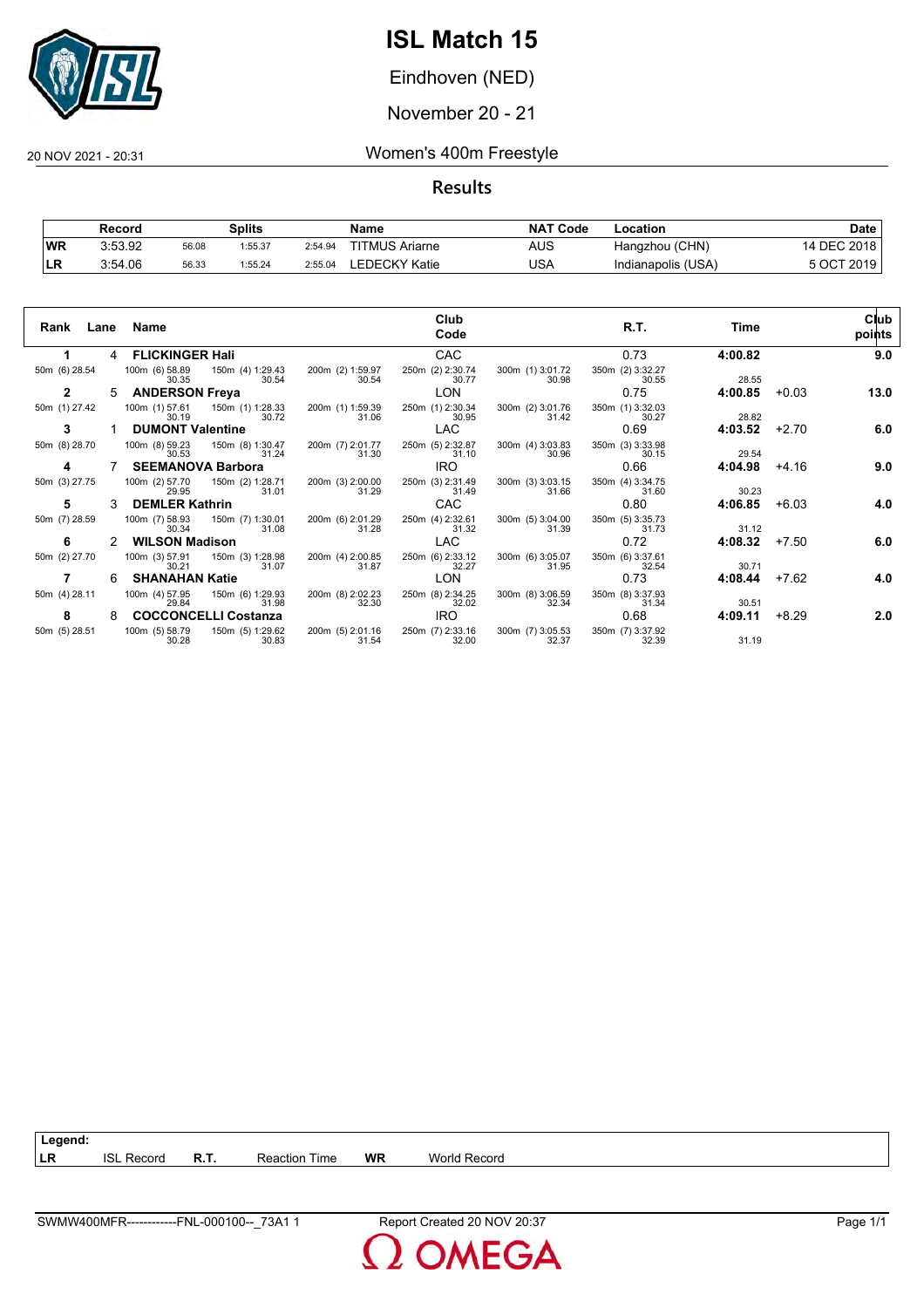

Eindhoven (NED)

November 20 - 21

### 20 NOV 2021 - 20:37 Men's 400m Freestyle

**Results**

|           | Splits<br>Record |       | <b>NAT</b><br>Name<br>' Code |         | Location         |            |                |                 |
|-----------|------------------|-------|------------------------------|---------|------------------|------------|----------------|-----------------|
| <b>WR</b> | 3:32.25          | 50.80 | 1:44.73                      | 2:38.85 | AGNEL<br>Yannick | <b>FRA</b> | Angers (FRA)   | 15 NOV 2012     |
| ъv        | 3:35.49          | 51.66 | 14.76                        | 2:42.52 | RAPSYS Danas     |            | Budapest (HUN) | <b>NOV 2020</b> |

| Rank<br>Lane  |   | Name                     |                           |                           | Club<br>Code              |                           | R.T.                      | Time    |          | Club<br>points |
|---------------|---|--------------------------|---------------------------|---------------------------|---------------------------|---------------------------|---------------------------|---------|----------|----------------|
|               | 5 | <b>SCOTT Duncan</b>      |                           |                           | <b>LON</b>                |                           | 0.62                      | 3:39.11 |          | 19.0           |
| 50m (1) 24.11 |   | 100m (1) 50.28<br>26.17  | 150m (1) 1:17.52<br>27.24 | 200m (1) 1:45.48<br>27.96 | 250m (1) 2:13.76<br>28.28 | 300m (1) 2:42.39<br>28.63 | 350m (1) 3:10.90<br>28.51 | 28.21   |          |                |
| 2             |   | <b>SCHEFFER Fernando</b> |                           |                           | LAC                       |                           | 0.65                      | 3:42.02 | $+2.91$  | 11.0           |
| 50m (3) 24.51 |   | 100m (2) 50.29<br>25.78  | 150m (2) 1:19.26<br>28.97 | 200m (2) 1:47.91<br>28.65 | 250m (2) 2:16.26<br>28.35 | 300m (2) 2:45.03<br>28.77 | 350m (2) 3:13.96<br>28.93 | 28.06   |          |                |
| 3             |   | <b>WANG Eddie</b>        |                           |                           | <b>CAC</b>                |                           | 0.58                      | 3:42.20 | $+3.09$  | 6.0            |
| 50m (8) 25.52 |   | 100m (8) 53.20<br>27.68  | 150m (7) 1:21.23<br>28.03 | 200m (5) 1:49.40<br>28.17 | 250m (3) 2:17.66<br>28.26 | 300m (3) 2:45.85<br>28.19 | 350m (3) 3:14.48<br>28.63 | 27.72   |          |                |
| 4             | 4 | <b>HAAS Townley</b>      |                           |                           | <b>CAC</b>                |                           | 0.73                      | 3:42.63 | $+3.52$  | 5.0            |
| 50m (6) 25.44 |   | 100m (7) 53.01<br>27.57  | 150m (6) 1:21.07<br>28.06 | 200m (7) 1:49.94<br>28.87 | 250m (7) 2:18.72<br>28.78 | 300m (5) 2:47.12<br>28.40 | 350m (4) 3:15.54<br>28.42 | 27.09   |          |                |
| 5             |   | <b>MELO Luiz Altamir</b> |                           |                           | <b>IRO</b>                |                           | 0.59                      | 3:43.27 | $+4.16$  | 7.0            |
| 50m (4) 24.61 |   | 100m (4) 52.03<br>27.42  | 150m (3) 1:20.44<br>28.41 | 200m (3) 1:49.13<br>28.69 | 250m (4) 2:17.92<br>28.79 | 300m (4) 2:46.89<br>28.97 | 350m (5) 3:15.75<br>28.86 | 27.52   |          |                |
| 6             | 6 | <b>DEAN Tom</b>          |                           |                           | LON                       |                           | 0.70                      | 3:45.87 | $+6.76$  | 3.0            |
| 50m (5) 24.93 |   | 100m (5) 52.57<br>27.64  | 150m (5) 1:20.89<br>28.32 | 200m (6) 1:49.56<br>28.67 | 250m (6) 2:18.32<br>28.76 | 300m (6) 2:47.38<br>29.06 | 350m (6) 3:16.86<br>29.48 | 29.01   |          |                |
|               | 2 | <b>MALYUTIN Martin</b>   |                           |                           | <b>LAC</b>                |                           | 0.67                      | 3:46.40 | $+7.29$  | 2.0            |
| 50m (7) 25.45 |   | 100m (6) 52.72<br>27.27  | 150m (4) 1:20.63<br>27.91 | 200m (4) 1:49.36<br>28.73 | 250m (5) 2:18.29<br>28.93 | 300m (7) 2:47.78<br>29.49 | 350m (7) 3:17.42<br>29.64 | 28.98   |          |                |
| 8             | 8 | <b>SANTOS Leonardo</b>   |                           |                           | <b>IRO</b>                |                           | 0.69                      | 3:57.21 | $+18.10$ | -1.0           |
| 50m (2) 24.46 |   | 100m (3) 51.18<br>26.72  | 150m (8) 1:21.82<br>30.64 | 200m (8) 1:53.57<br>31.75 | 250m (8) 2:24.49<br>30.92 | 300m (8) 2:55.94<br>31.45 | 350m (8) 3:27.32<br>31.38 | 29.89   |          |                |

| Legend: |                   |      |                      |    |  |
|---------|-------------------|------|----------------------|----|--|
| l LR    | <b>ISL Record</b> | R.T. | <b>Reaction Time</b> | WR |  |



**World Record**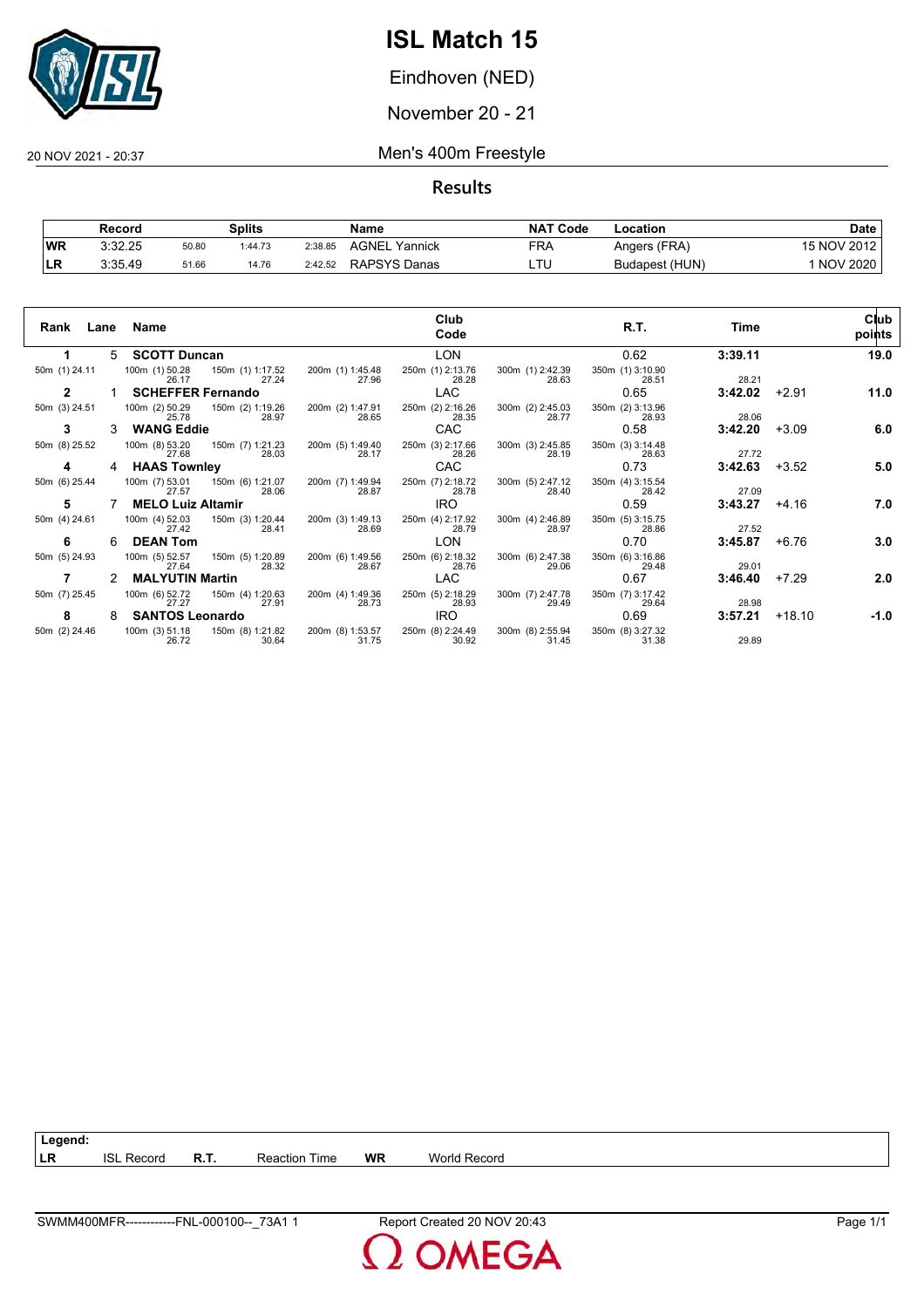

Eindhoven (NED)

November 20 - 21

 $\sqrt{2}$ 

20 NOV 2021 - 20:46 Women's 4x100m Medley Relay

**Results**

|            | Record  |       | Splits  |         | <b>NAT (Relay)</b>             | Location       | <b>Date</b> |
|------------|---------|-------|---------|---------|--------------------------------|----------------|-------------|
| <b>WR</b>  | 3:44.52 | 55.60 | 1:58.00 | 2:52.79 | USA - United States of America | Budapest (HUN) | 21 NOV 2020 |
| <b>ILR</b> | 3:44.52 | 55.60 | :58.00  | 2:52.79 | CAC - Cali Condors             | Budapest (HUN) | 21 NOV 2020 |

| Rank           | Lane           | Club / Name               | R.T. | 50m   | 100m    | <b>Time</b>   |          | Club<br>points |
|----------------|----------------|---------------------------|------|-------|---------|---------------|----------|----------------|
| 1              | 5              | <b>LON - London Roar</b>  |      |       |         | 3:46.28       |          | 30.0           |
|                |                | <b>TOUSSAINT Kira</b>     | 0.53 | 27.61 | 56.28   | $(1)$ 56.28   |          |                |
|                |                | <b>ATKINSON Alia</b>      | 0.37 | 29.42 | 1:03.53 | $(1)$ 1:59.81 |          |                |
|                |                | <b>WATTEL Marie</b>       | 0.19 | 25.63 | 55.80   | $(2)$ 2:55.61 |          |                |
|                |                | <b>McKEON</b> Emma        | 0.10 | 24.04 | 50.67   |               |          |                |
| $\mathbf{2}$   | 3              | <b>CAC - Cali Condors</b> |      |       |         | 3:47.44       | $+1.16$  | 14.0           |
|                |                | <b>NELSON Beata</b>       | 0.67 | 27.24 | 56.36   | (2) 56.36     |          |                |
|                |                | <b>KING Lilly</b>         | 0.17 | 29.73 | 1:03.59 | $(2)$ 1:59.95 |          |                |
|                |                | <b>DAHLIA Kelsi</b>       | 0.16 | 25.81 | 55.53   | $(1)$ 2:55.48 |          |                |
|                |                | <b>BROWN Erika</b>        | 0.36 | 24.68 | 51.96   |               |          |                |
| 3              | $\mathbf{1}$   | <b>LAC - LA Current</b>   |      |       |         | 3:49.26       | $+2.98$  | 12.0           |
|                |                | <b>WILM Ingrid</b>        | 0.65 | 27.26 | 56.37   | $(=3) 56.37$  |          |                |
|                |                | <b>GORBENKO Anastasia</b> | 0.24 | 29.94 | 1:04.35 | $(3)$ 2:00.72 |          |                |
|                |                | NTOUNTOUNAKI Anna         | 0.32 | 26.14 | 56.41   | $(3)$ 2:57.13 |          |                |
|                |                | <b>WEITZEIL Abbey</b>     | 0.21 | 24.77 | 52.13   |               |          |                |
| 4              | 4              | <b>CAC - Cali Condors</b> |      |       |         | 3:50.49       | $+4.21$  | 10.0           |
|                |                | <b>SMOLIGA Olivia</b>     | 0.61 | 27.00 | 56.37   | $(=3) 56.37$  |          |                |
|                |                | <b>ESCOBEDO Emily</b>     | 0.45 | 30.49 | 1:04.86 | $(4)$ 2:01.23 |          |                |
|                |                | <b>SAVARD Katerine</b>    | 0.27 | 26.27 | 56.80   | $(4)$ 2:58.03 |          |                |
|                |                | <b>HINDS Natalie</b>      | 0.37 | 24.90 | 52.46   |               |          |                |
| 5              | $\overline{7}$ | IRO - Iron                |      |       |         | 3:51.79       | $+5.51$  | 8.0            |
|                |                | <b>SCALIA Silvia</b>      | 0.55 | 27.70 | 58.15   | $(7)$ 58.15   |          |                |
|                |                | <b>HULKKO Ida</b>         | 0.12 | 29.77 | 1:05.48 | $(7)$ 2:03.63 |          |                |
|                |                | UGOLKOVA Maria            | 0.35 | 26.50 | 56.78   | $(6)$ 3:00.41 |          |                |
|                |                | KROMOWIDJOJO Ranomi       | 0.27 | 24.20 | 51.38   |               |          |                |
| 6              | $\overline{2}$ | <b>LAC - LA Current</b>   |      |       |         | 3:53.36       | $+7.08$  |                |
|                |                | <b>BAKER Kathleen</b>     | 0.64 | 27.55 | 57.06   | (5) 57.06     |          |                |
|                |                | TETEREVKOVA Kotryna       | 0.08 | 30.19 | 1:05.36 | $(5)$ 2:02.42 |          |                |
|                |                | <b>GASSON Helena</b>      | 0.02 | 26.28 | 57.85   | $(5)$ 3:00.27 |          |                |
|                |                | <b>GASTALDELLO Beryl</b>  | 0.21 | 25.03 | 53.09   |               |          |                |
| $\overline{7}$ | 6              | <b>LON - London Roar</b>  |      |       |         | 3:56.19       | $+9.91$  |                |
|                |                | <b>ATHERTON Minna</b>     | 0.61 | 28.03 | 57.95   | (6) 57.95     |          |                |
|                |                | <b>LAZOR Annie</b>        | 0.30 | 30.63 | 1:05.46 | $(6)$ 2:03.41 |          |                |
|                |                | <b>BIANCHI Ilaria</b>     | 0.42 | 27.26 | 59.77   | $(8)$ 3:03.18 |          |                |
|                |                | <b>BUSCH Kim</b>          | 0.31 | 24.93 | 53.01   |               |          |                |
| 8              | 8              | IRO - Iron                |      |       |         | 3:57.24       | $+10.96$ |                |
|                |                | <b>HILL Danielle</b>      | 0.62 | 28.32 | 58.83   | (8) 58.83     |          |                |
|                |                | <b>STRAUCH Jenna</b>      | 0.33 | 31.20 | 1:06.43 | $(8)$ 2:05.26 |          |                |
|                |                | <b>THOMAS Alys</b>        | 0.34 | 26.57 | 57.78   | $(7)$ 3:03.04 |          |                |
|                |                | <b>FANZ Casey</b>         | 0.42 | 25.55 | 54.20   |               |          |                |

| Legend: |                    |    |                |      |                      |           |                     |
|---------|--------------------|----|----------------|------|----------------------|-----------|---------------------|
| $=$     | <i>E</i> qual rank | LR | ISI.<br>Record | R.T. | <b>Reaction Time</b> | <b>WR</b> | <b>World Record</b> |
|         |                    |    |                |      |                      |           |                     |

**OMEGA**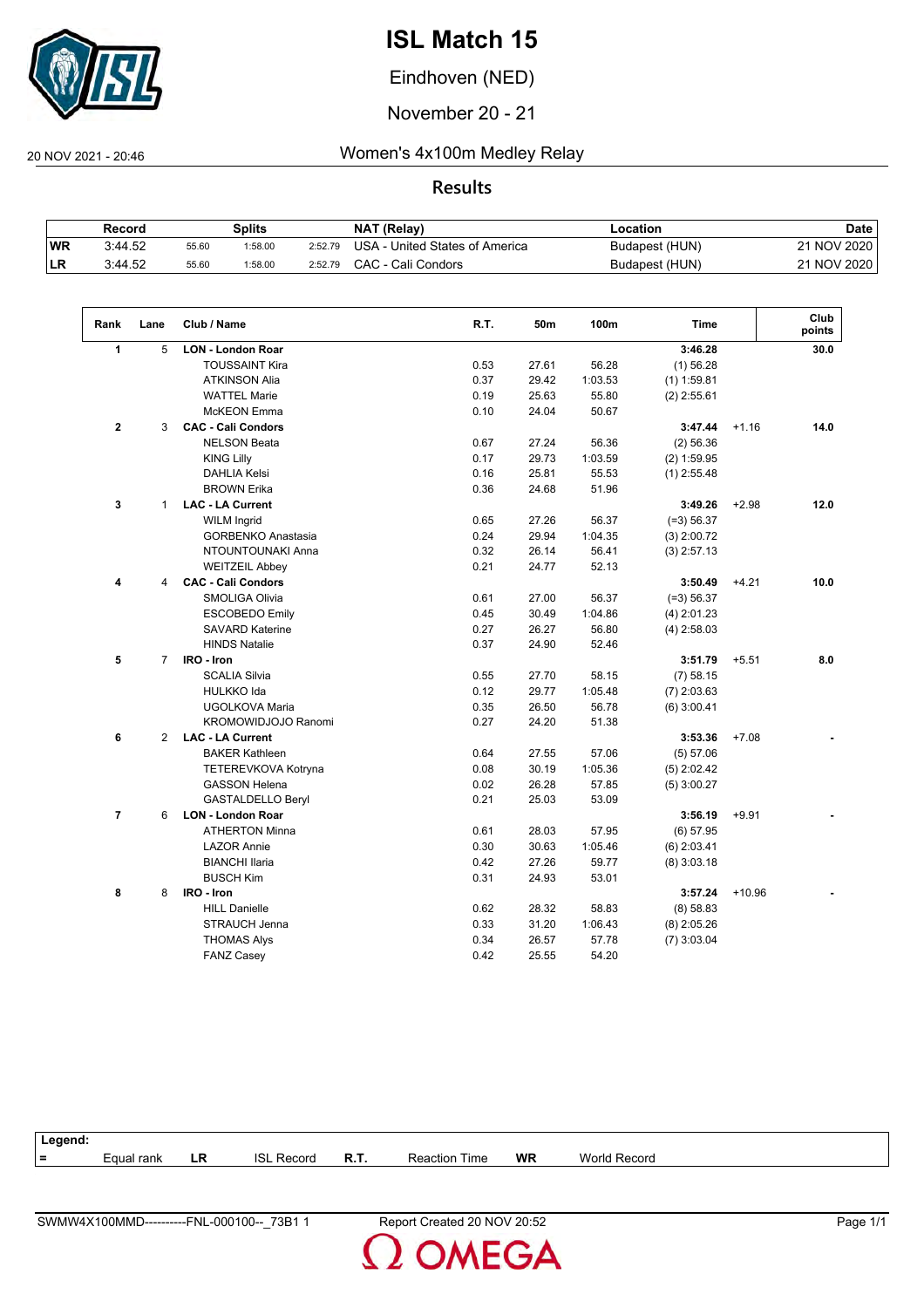

Eindhoven (NED)

November 20 - 21

20 NOV 2021 - 20:52 Men's 4x100m Medley Relay

**Results**

|           | Record  |       | Splits  |         | NAT (Relay)              | Location               | Date        |
|-----------|---------|-------|---------|---------|--------------------------|------------------------|-------------|
| <b>WR</b> | 3:19.16 | 49.63 | 1:46.06 | 2:34.41 | RUS - Russian Federation | Saint Petersburg (RUS) | 20 DEC 2009 |
| ILR.      | 3:18.28 | 48.58 | 1:43.96 | 2:32.49 | ENS - Energy Standard    | Budapest (HUN)         | 21 NOV 2020 |

| Rank           | Lane           | Club / Name                 | R.T. | 50m   | 100m  | <b>Time</b>   |         | Club<br>points |
|----------------|----------------|-----------------------------|------|-------|-------|---------------|---------|----------------|
| $\mathbf{1}$   | 3              | <b>CAC - Cali Condors</b>   |      |       |       | 3:22.44       |         | 20.0           |
|                |                | <b>STEWART Coleman</b>      | 0.58 | 24.47 | 50.47 | $(6)$ 50.47   |         |                |
|                |                | <b>FINK Nic</b>             | 0.07 | 26.08 | 56.58 | (2) 1:47.05   |         |                |
|                |                | <b>DRESSEL Caeleb</b>       | 0.40 | 23.30 | 49.60 | $(1)$ 2:36.65 |         |                |
|                |                | <b>RESS Justin</b>          | 0.04 | 21.51 | 45.79 |               |         |                |
| $\mathbf{2}$   | 5              | <b>LON - London Roar</b>    |      |       |       | 3:23.23       | $+0.79$ | 14.0           |
|                |                | <b>GUIDO Guilherme</b>      | 0.60 | 23.71 | 49.29 | $(1)$ 49.29   |         |                |
|                |                | <b>WILLIAMSON Sam</b>       | 0.23 | 26.73 | 58.05 | (4) 1:47.34   |         |                |
|                |                | <b>CHALMERS Kyle</b>        | 0.42 | 23.08 | 50.03 | $(4)$ 2:37.37 |         |                |
|                |                | <b>CARTER Dylan</b>         | 0.32 | 21.73 | 45.86 |               |         |                |
| 3              | $\mathbf{1}$   | <b>LAC - LA Current</b>     |      |       |       | 3:23.33       | $+0.89$ | 12.0           |
|                |                | <b>MURPHY Ryan</b>          | 0.50 | 24.09 | 49.73 | $(3)$ 49.73   |         |                |
|                |                | <b>ACEVEDO Javier</b>       | 0.14 | 27.01 | 58.45 | (5) 1:48.18   |         |                |
|                |                | SHIELDS Tom                 | 0.25 | 22.31 | 48.83 | $(2)$ 2:37.01 |         |                |
|                |                | PINFOLD Brett               | 0.19 | 22.24 | 46.32 |               |         |                |
| 4              | 6              | <b>LON - London Roar</b>    |      |       |       | 3:24.57       | $+2.13$ | 10.0           |
|                |                | <b>DIENER Christian</b>     | 0.59 | 24.09 | 49.65 | $(2)$ 49.65   |         |                |
|                |                | <b>MURDOCH Ross</b>         | 0.16 | 26.72 | 57.51 | (3) 1:47.16   |         |                |
|                |                | <b>LANZA Vini</b>           | 0.41 | 23.17 | 50.17 | $(3)$ 2:37.33 |         |                |
|                |                | <b>NAKAMURA Katsumi</b>     | 0.29 | 22.61 | 47.24 |               |         |                |
| 5              | $\overline{7}$ | IRO - Iron                  |      |       |       | 3:25.40       | $+2.96$ | 8.0            |
|                |                | <b>GLINTA Robert</b>        | 0.64 | 24.44 | 49.98 | $(4)$ 49.98   |         |                |
|                |                | <b>REITSHAMMER Bernhard</b> | 0.07 | 26.36 | 57.05 | $(1)$ 1:47.03 |         |                |
|                |                | <b>SANTOS Nicholas</b>      | 0.38 | 23.47 | 50.88 | $(5)$ 2:37.91 |         |                |
|                |                | <b>RICHARDS Matt</b>        | 0.23 | 22.85 | 47.49 |               |         |                |
| 6              | $\overline{2}$ | <b>LAC - LA Current</b>     |      |       |       | 3:26.06       | $+3.62$ | 6.0            |
|                |                | <b>CHRISTOU Apostolos</b>   | 0.59 | 24.20 | 50.32 | (5) 50.32     |         |                |
|                |                | ROTHBAUER Christopher       | 0.23 | 26.90 | 57.96 | (6) 1:48.28   |         |                |
|                |                | <b>ROONEY Maxime</b>        | 0.41 | 23.25 | 50.29 | $(6)$ 2:38.57 |         |                |
|                |                | <b>CORREIA Breno</b>        | 0.50 | 22.61 | 47.49 |               |         |                |
| $\overline{7}$ | 8              | IRO - Iron                  |      |       |       | 3:27.29       | $+4.85$ | 4.0            |
|                |                | <b>BASSETO Guilherme</b>    | 0.57 | 24.84 | 51.33 | $(7)$ 51.33   |         |                |
|                |                | <b>PERSSON Erik</b>         | 0.17 | 27.23 | 57.95 | $(7)$ 1:49.28 |         |                |
|                |                | <b>VEKOVISHCHEV Mikhail</b> | 0.33 | 23.03 | 50.50 | $(7)$ 2:39.78 |         |                |
|                |                | LOBANOVSZKIJ Maxim          | 0.21 | 22.37 | 47.51 |               |         |                |
| 8              | 4              | <b>CAC - Cali Condors</b>   |      |       |       | 3:29.70       | $+7.26$ |                |
|                |                | <b>WILLIAMS Brodie</b>      | 0.59 | 25.27 | 52.44 | (8) 52.44     |         |                |
|                |                | <b>CORDES Kevin</b>         | 0.25 | 27.43 | 58.45 | $(8)$ 1:50.89 |         |                |
|                |                | <b>CIESLAK Marcin</b>       | 0.32 | 23.70 | 51.42 | $(8)$ 2:42.31 |         |                |
|                |                | MAJCHRZAK Kacper            | 0.17 | 22.47 | 47.39 |               |         |                |

| Legend:   |                   |      |                      |           |                     |  |
|-----------|-------------------|------|----------------------|-----------|---------------------|--|
| <b>LR</b> | <b>ISL Record</b> | R.T. | <b>Reaction Time</b> | <b>WR</b> | <b>World Record</b> |  |
|           |                   |      |                      |           |                     |  |

**OMEGA**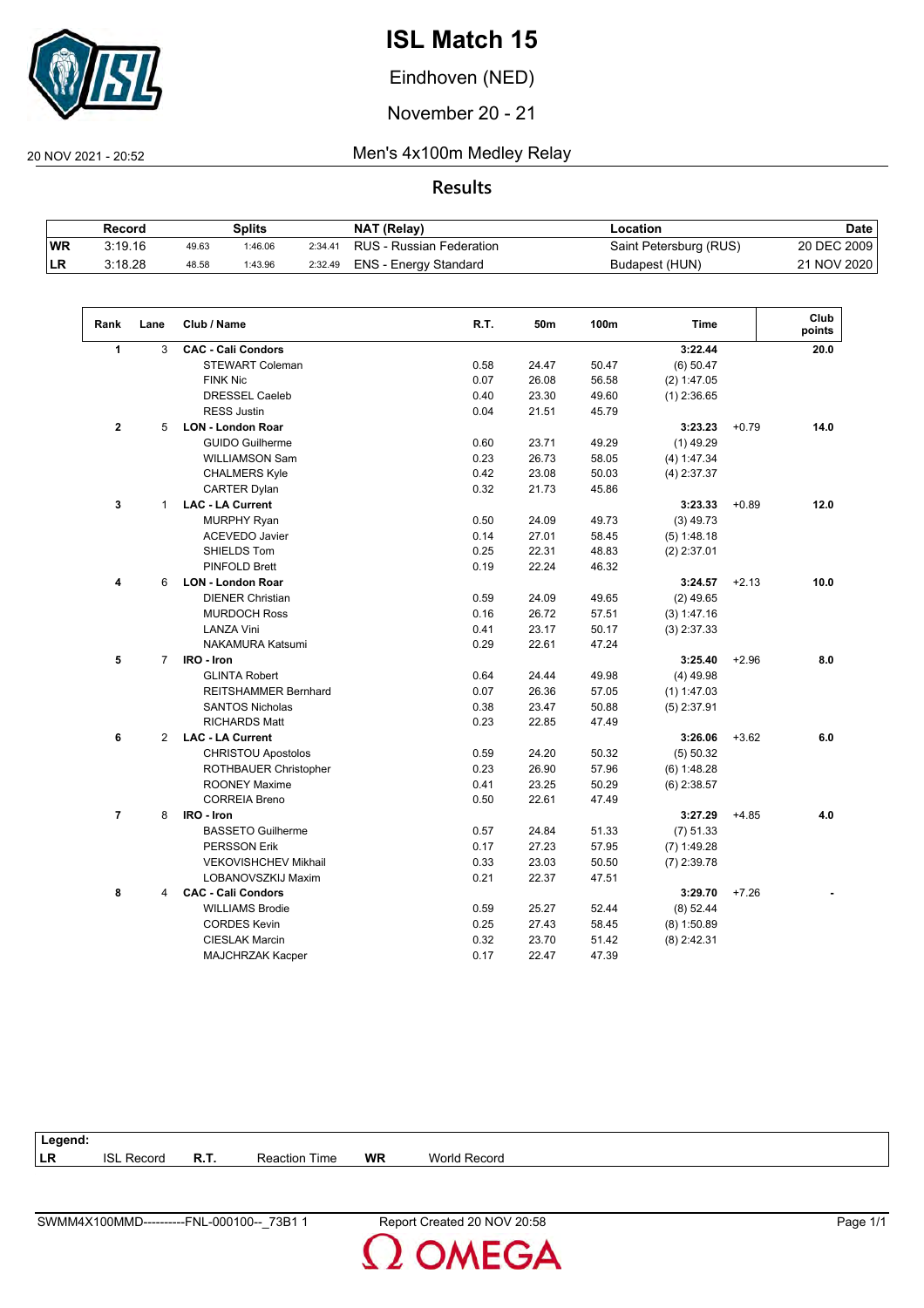

Eindhoven (NED)

November 20 - 21

21 NOV 2021 - 19:03 Women's 100m Freestyle

**Results**

|           | Record | Split | Name                   | <b>NAT Code</b> | Location       | Date .      |
|-----------|--------|-------|------------------------|-----------------|----------------|-------------|
| <b>WR</b> | 50.25  | 24.21 | <b>CAMPBELL Cate</b>   | AUS             | Adelaide (AUS) | 26 OCT 2017 |
| ILR       | 50.94  | 24.40 | <b>HAUGHEY Siobhan</b> | HKG             | Budapest (HUN) | 22 NOV 2020 |

| Rank           | Lane           | <b>Name</b>                | Club<br>Code | R.T. | 50 <sub>m</sub> | Time           |         | Club<br>points |
|----------------|----------------|----------------------------|--------------|------|-----------------|----------------|---------|----------------|
| 1              | 4              | <b>McKEON Emma</b>         | <b>LON</b>   | 0.71 | $(2)$ 24.70     | 51.51<br>26.81 |         | 9.0            |
| $\overline{2}$ | $\overline{2}$ | <b>WEITZEIL Abbey</b>      | <b>LAC</b>   | 0.62 | $(1)$ 24.69     | 51.74<br>27.05 | $+0.23$ | 7.0            |
| 3              |                | <b>KROMOWIDJOJO Ranomi</b> | <b>IRO</b>   | 0.69 | $(3)$ 24.96     | 51.81<br>26.85 | $+0.30$ | 6.0            |
| 4              |                | <b>WILSON Madison</b>      | <b>LAC</b>   | 0.71 | $(7)$ 25.35     | 52.04<br>26.69 | $+0.53$ | 5.0            |
| 5              | 6              | <b>BROWN Erika</b>         | CAC          | 0.65 | $(6)$ 25.25     | 52.27<br>27.02 | $+0.76$ | 4.0            |
| 6              | 8              | <b>SEEMANOVA Barbora</b>   | <b>IRO</b>   | 0.60 | $(4)$ 25.06     | 52.34<br>27.28 | $+0.83$ | 3.0            |
| 7              | 5              | <b>HINDS Natalie</b>       | CAC          | 0.66 | $(5)$ 25.14     | 52.46<br>27.32 | $+0.95$ | 2.0            |
| 8              | 3              | <b>ANDERSON Freya</b>      | <b>LON</b>   | 0.73 | $(8)$ 25.41     | 52.99<br>27.58 | $+1.48$ | 1.0            |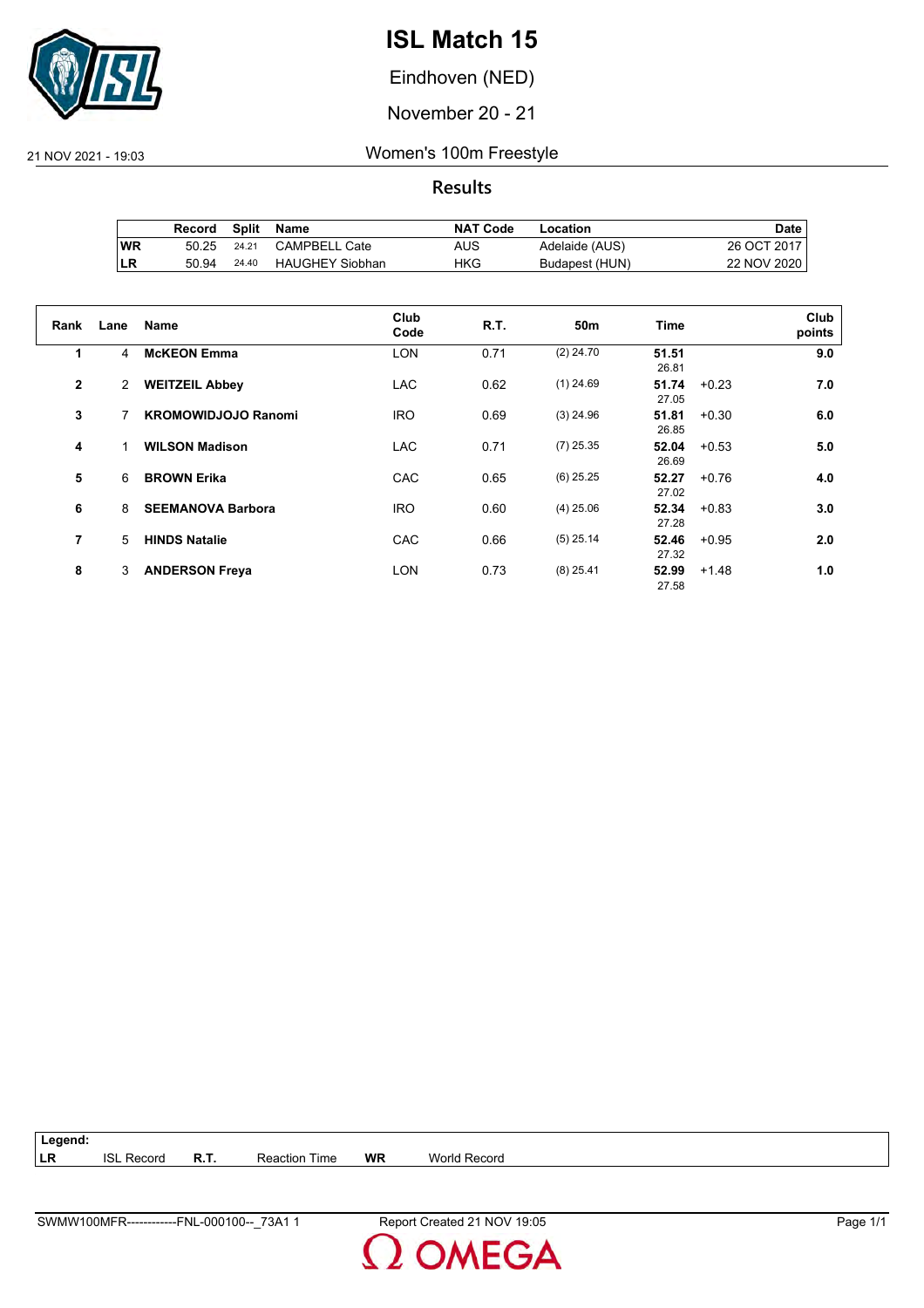

Eindhoven (NED)

November 20 - 21

21 NOV 2021 - 19:06 Men's 100m Freestyle

**Results**

|            | Record |       | Split Name     | <b>NAT Code</b> | Location       | Date        |
|------------|--------|-------|----------------|-----------------|----------------|-------------|
| <b>WR</b>  | 44.84  | 21.40 | CHALMERS Kyle  | AUS.            | Kazan (RUS)    | 29 OCT 2021 |
| <b>ILR</b> | 45.08  | 21.75 | DRESSEL Caeleb | USA             | Budapest (HUN) | 22 NOV 2020 |

| Rank           | Lane | <b>Name</b>                 | Club<br>Code | <b>R.T.</b> | 50 <sub>m</sub> | <b>Time</b>    |         | Club<br>points |
|----------------|------|-----------------------------|--------------|-------------|-----------------|----------------|---------|----------------|
| 1              | 4    | <b>CHALMERS Kyle</b>        | <b>LON</b>   | 0.65        | $(1)$ 22.04     | 45.70<br>23.66 |         | 12.0           |
| $\overline{2}$ |      | <b>ROONEY Maxime</b>        | <b>LAC</b>   | 0.62        | $(3)$ 22.34     | 46.63<br>24.29 | $+0.93$ | 7.0            |
| 3              | 3    | <b>CARTER Dylan</b>         | <b>LON</b>   | 0.62        | $(2)$ 22.32     | 46.64<br>24.32 | $+0.94$ | 6.0            |
| 4              | 5    | <b>MAJCHRZAK Kacper</b>     | CAC          | 0.64        | $(5)$ 22.58     | 47.09<br>24.51 | $+1.39$ | 5.0            |
| 5              | 2    | <b>MALYUTIN Martin</b>      | <b>LAC</b>   | 0.69        | $(8)$ 22.83     | 47.16<br>24.33 | $+1.46$ | 4.0            |
| 6              | 6    | <b>PUTS Jesse</b>           | CAC          | 0.59        | $(4)$ 22.41     | 47.29<br>24.88 | $+1.59$ | 3.0            |
| 7              | 8    | <b>VEKOVISHCHEV Mikhail</b> | <b>IRO</b>   | 0.64        | $(6)$ 22.65     | 47.57<br>24.92 | $+1.87$ |                |
| 8              |      | de BOER Thom                | <b>IRO</b>   | 0.64        | $(7)$ 22.74     | 47.88<br>25.14 | $+2.18$ |                |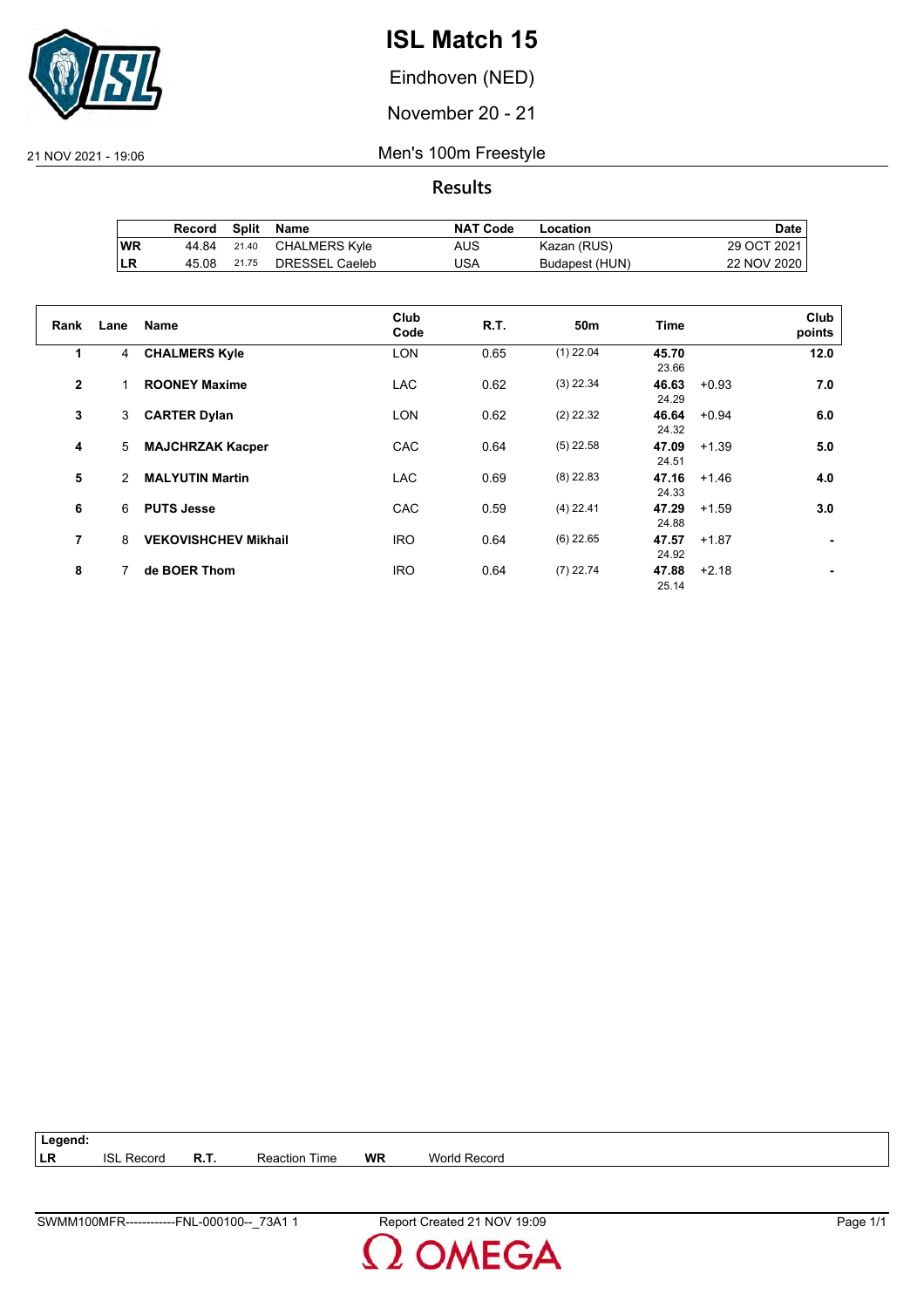

Eindhoven (NED)

November 20 - 21

21 NOV 2021 - 19:12 Women's 200m Butterfly

|            | Record              |       | Splits |         | Name                   | <b>NAT Code</b> | Location       | Date        |
|------------|---------------------|-------|--------|---------|------------------------|-----------------|----------------|-------------|
| <b>WR</b>  | 1.59.6 <sup>4</sup> | 27.75 | 58.24  | 1:28.96 | <b>BELMONTE Mireia</b> | <b>ESP</b>      | Doha (QAT)     | 3 DEC 2014. |
| <b>ILR</b> | 2:03.12             | 27.57 | 58.41  | 1:30.43 | <b>HASEGAWA Suzuka</b> | JPN             | Budapest (HUN) | 25 OCT 2020 |

| Rank         | Lane | Name                    | Club<br>Code | R.T. | 50m         | 100m          | 150m          | Time    |         | Club<br>points |
|--------------|------|-------------------------|--------------|------|-------------|---------------|---------------|---------|---------|----------------|
| 1            | 6    | <b>FLICKINGER Hall</b>  | CAC          | 0.67 | $(4)$ 28.61 | (3) 1:00.34   | (2) 1:32.53   | 2:04.62 |         | 10.0           |
|              |      |                         |              |      |             | 31.73         | 32.19         | 32.09   |         |                |
| $\mathbf{2}$ | 8    | <b>THOMAS Alys</b>      | <b>IRO</b>   | 0.72 | $(2)$ 28.13 | $(1)$ 59.77   | $(1)$ 1:32.51 | 2:06.11 | $+1.49$ | 7.0            |
|              |      |                         |              |      |             | 31.64         | 32.74         | 33.60   |         |                |
| 3            | 4    | <b>BIANCHI Ilaria</b>   | LON          | 0.71 | $(1)$ 28.12 | (2) 1:00.09   | (3) 1:32.93   | 2:06.58 | $+1.96$ | 6.0            |
|              |      |                         |              |      |             | 31.97         | 32.84         | 33.65   |         |                |
| 4            | 5    | <b>SAVARD Katerine</b>  | <b>CAC</b>   | 0.65 | $(6)$ 28.72 | $(5)$ 1:00.96 | (4) 1:33.63   | 2:07.02 | $+2.40$ | 5.0            |
|              |      |                         |              |      |             | 32.24         | 32.67         | 33.39   |         |                |
| 5            |      | <b>UGOLKOVA Maria</b>   | <b>IRO</b>   | 0.68 | $(5)$ 28.67 | (4) 1:00.77   | (5) 1:33.76   | 2:07.76 | $+3.14$ | 4.0            |
|              |      |                         |              |      |             | 32.10         | 32.99         | 34.00   |         |                |
| 6            | 2    | <b>DUMONT Valentine</b> | <b>LAC</b>   | 0.69 | $(8)$ 29.05 | $(8)$ 1:02.07 | $(7)$ 1:35.06 | 2:07.96 | $+3.34$ | 3.0            |
|              |      |                         |              |      |             | 33.02         | 32.99         | 32.90   |         |                |
| 7            | 3    | <b>LAHTINEN Laura</b>   | LON          | 0.69 | $(7)$ 28.84 | $(7)$ 1:01.54 | (6) 1:34.43   | 2:08.84 | $+4.22$ | 2.0            |
|              |      |                         |              |      |             | 32.70         | 32.89         | 34.41   |         |                |
| 8            |      | <b>GASSON Helena</b>    | LAC          | 0.63 | $(3)$ 28.60 | (6) 1:01.34   | $(8)$ 1:35.52 | 2:10.64 | $+6.02$ |                |
|              |      |                         |              |      |             | 32.74         | 34.18         | 35.12   |         |                |
|              |      |                         |              |      |             |               |               |         |         |                |

| $\vert$ Legend: |                   |      |                      |    |                     |
|-----------------|-------------------|------|----------------------|----|---------------------|
| <b>ILR</b>      | <b>ISL Record</b> | R.T. | <b>Reaction Time</b> | WR | <b>World Record</b> |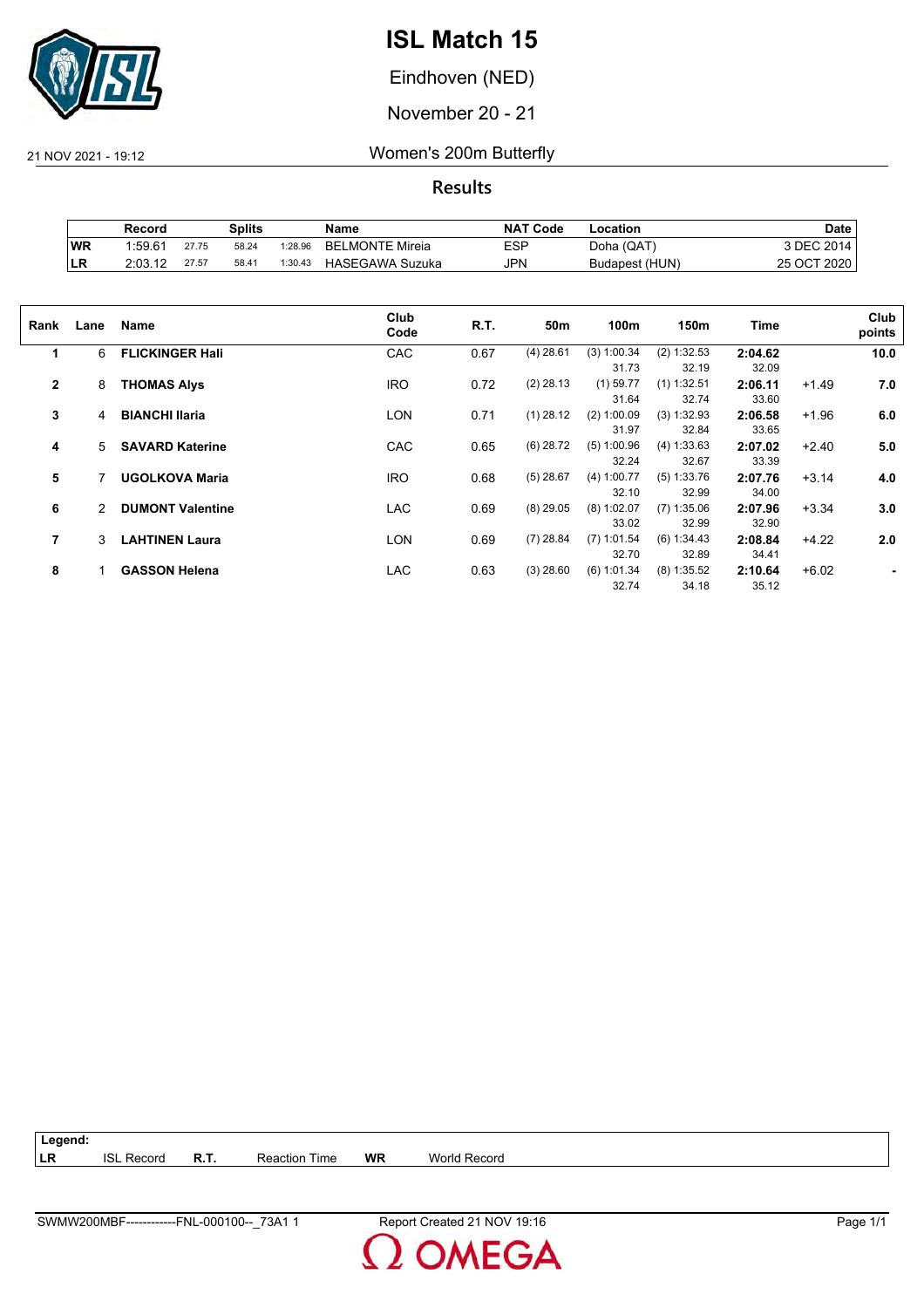

Eindhoven (NED)

November 20 - 21

21 NOV 2021 - 19:17 Men's 200m Butterfly

|     | Record  |       | Splits |         | Name         | <b>NAT Code</b> | ∟ocation       | Date            |
|-----|---------|-------|--------|---------|--------------|-----------------|----------------|-----------------|
| WR  | 1:48.24 | 24.00 | 51.29  | 1:19.29 | SETO Daiya   | <b>JPN</b>      | Hangzhou (CHN) | <b>DEC 2018</b> |
| ∣LR | 1:48.57 | 24.13 | 51.87  | 1:20.75 | le CLOS Chad | RSA             | Budapest (HUN) | 22 NOV 2020     |

| Rank         | Lane | Name                         | Club<br>Code | R.T. | 50m         | 100m                 | 150m                    | Time             |         | Club<br>points |
|--------------|------|------------------------------|--------------|------|-------------|----------------------|-------------------------|------------------|---------|----------------|
| 1            | 6    | <b>WANG Eddie</b>            | CAC          | 0.57 | $(2)$ 25.02 | (2) 53.25<br>28.23   | $(1)$ 1:22.10<br>28.85  | 1:50.83<br>28.73 |         | 9.0            |
| $\mathbf{2}$ |      | <b>SHIELDS Tom</b>           | <b>LAC</b>   | 0.71 | $(1)$ 24.84 | $(1)$ 53.22<br>28.38 | (2) 1:22.13<br>28.91    | 1:51.75<br>29.62 | $+0.92$ | 7.0            |
| 3            | 4    | <b>MORIMOTO Teppei</b>       | <b>LON</b>   | 0.59 | $(5)$ 25.36 | (5) 54.45<br>29.09   | (3) 1:23.04<br>28.59    | 1:52.05<br>29.01 | $+1.22$ | 6.0            |
| 4            | 5    | <b>MARTINEZ Jose Angel</b>   | CAC          | 0.67 | $(7)$ 25.54 | $(7)$ 54.53<br>28.99 | $(=4) 1:23.62$<br>29.09 | 1:52.30<br>28.68 | $+1.47$ | 5.0            |
| 5            | 3    | <b>LANZA Vini</b>            | <b>LON</b>   | 0.65 | $(4)$ 25.08 | (4) 54.21<br>29.13   | $(6)$ 1:23.88<br>29.67  | 1:53.62<br>29.74 | $+2.79$ | 4.0            |
| 6            |      | <b>MELO Luiz Altamir</b>     | <b>IRO</b>   | 0.63 | $(3)$ 25.07 | (3) 54.15<br>29.08   | $(=4) 1:23.62$<br>29.47 | 1:53.85<br>30.23 | $+3.02$ | 3.0            |
| 7            | 8    | <b>SANTOS Leonardo</b>       | <b>IRO</b>   | 0.75 | $(8)$ 25.68 | $(8)$ 54.98<br>29.30 | (8) 1:24.80<br>29.82    | 1:54.23<br>29.43 | $+3.40$ | 2.0            |
| 8            | 2    | <b>RUVALCABA CRUZ Hector</b> | <b>LAC</b>   | 0.71 | $(6)$ 25.50 | $(6)$ 54.51<br>29.01 | $(7)$ 1:24.18<br>29.67  | 1:54.36<br>30.18 | $+3.53$ | 1.0            |

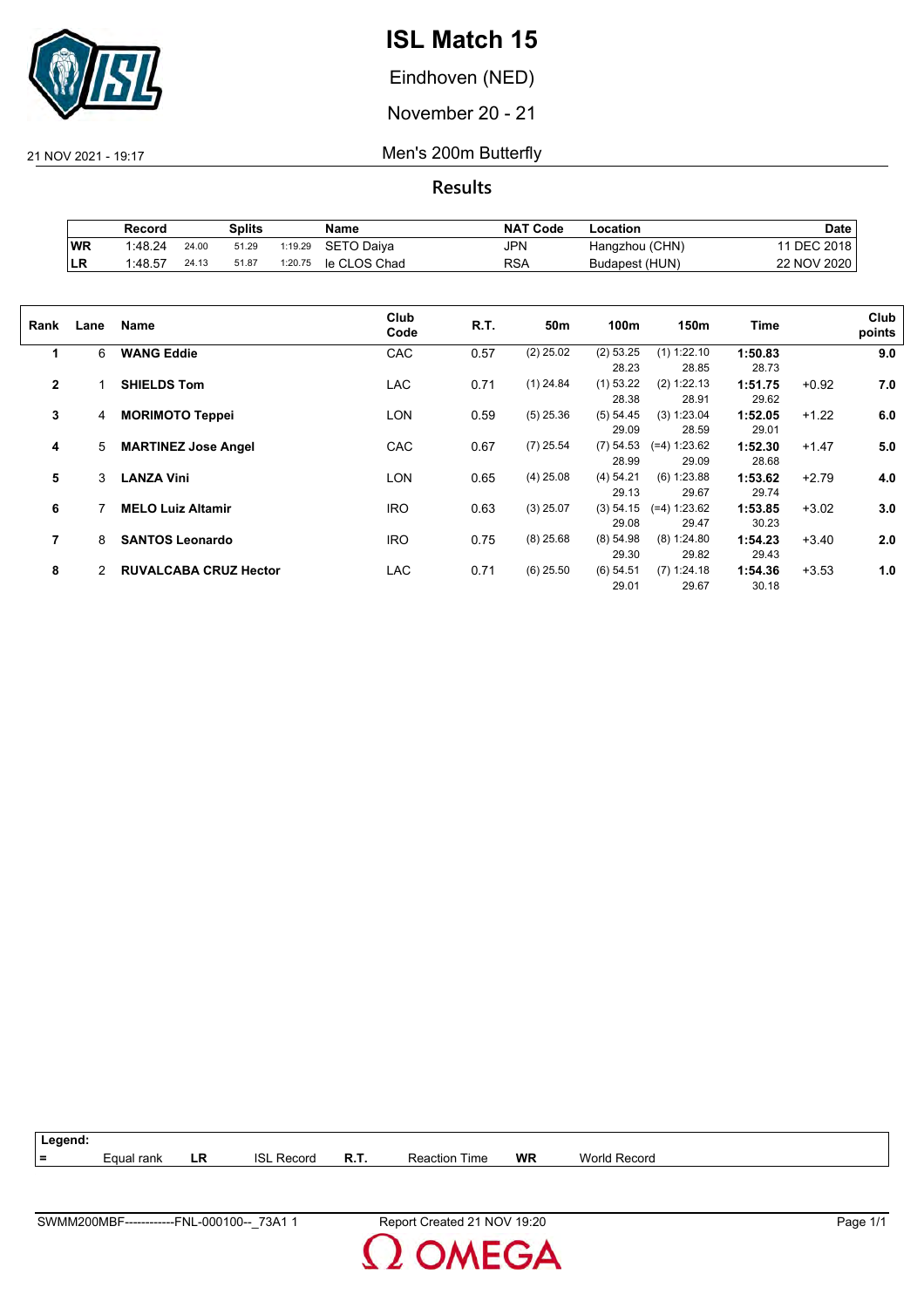

Eindhoven (NED)

November 20 - 21

21 NOV 2021 - 19:25 Women's 100m Backstroke

|     | Record |       | Split Name           | <b>NAT Code</b> | Location       | Date i      |
|-----|--------|-------|----------------------|-----------------|----------------|-------------|
| 'WR | 54.89  |       | 26.52 ATHERTON Minna | AUS             | Budapest (HUN) | 27 OCT 2019 |
| ∣LR | 54.89  | 26.52 | ATHERTON Minna       | AUS             | Budapest (HUN) | 27 OCT 2019 |

| Rank         | Lane | <b>Name</b>           | Club<br>Code | R.T. | 50 <sub>m</sub> | <b>Time</b>    |         | Club<br>points |
|--------------|------|-----------------------|--------------|------|-----------------|----------------|---------|----------------|
| 1            | 4    | <b>TOUSSAINT Kira</b> | <b>LON</b>   | 0.49 | $(1)$ 27.15     | 55.45<br>28.30 |         | 12.0           |
| $\mathbf{2}$ |      | <b>WILM Ingrid</b>    | <b>LAC</b>   | 0.68 | $(=3)$ 27.40    | 56.21<br>28.81 | $+0.76$ | 7.0            |
| 3            | 3    | <b>ATHERTON Minna</b> | <b>LON</b>   | 0.60 | $(=3)$ 27.40    | 56.52<br>29.12 | $+1.07$ | 6.0            |
| 4            | 6    | <b>SMOLIGA Olivia</b> | CAC          | 0.62 | $(5)$ 27.46     | 56.62<br>29.16 | $+1.17$ | 5.0            |
| 5            | 2    | <b>BAKER Kathleen</b> | <b>LAC</b>   | 0.63 | $(2)$ 27.33     | 56.77<br>29.44 | $+1.32$ | 4.0            |
| 6            | 5    | de WAARD Maaike       | CAC          | 0.62 | $(6)$ 27.52     | 57.30<br>29.78 | $+1.85$ | 3.0            |
| 7            | 7    | <b>SCALIA Silvia</b>  | <b>IRO</b>   | 0.57 | $(7)$ 28.03     | 58.52<br>30.49 | $+3.07$ | ۰              |
| 8            | 8    | <b>HILL Danielle</b>  | <b>IRO</b>   | 0.58 | $(8)$ 28.28     | 59.05<br>30.77 | $+3.60$ |                |

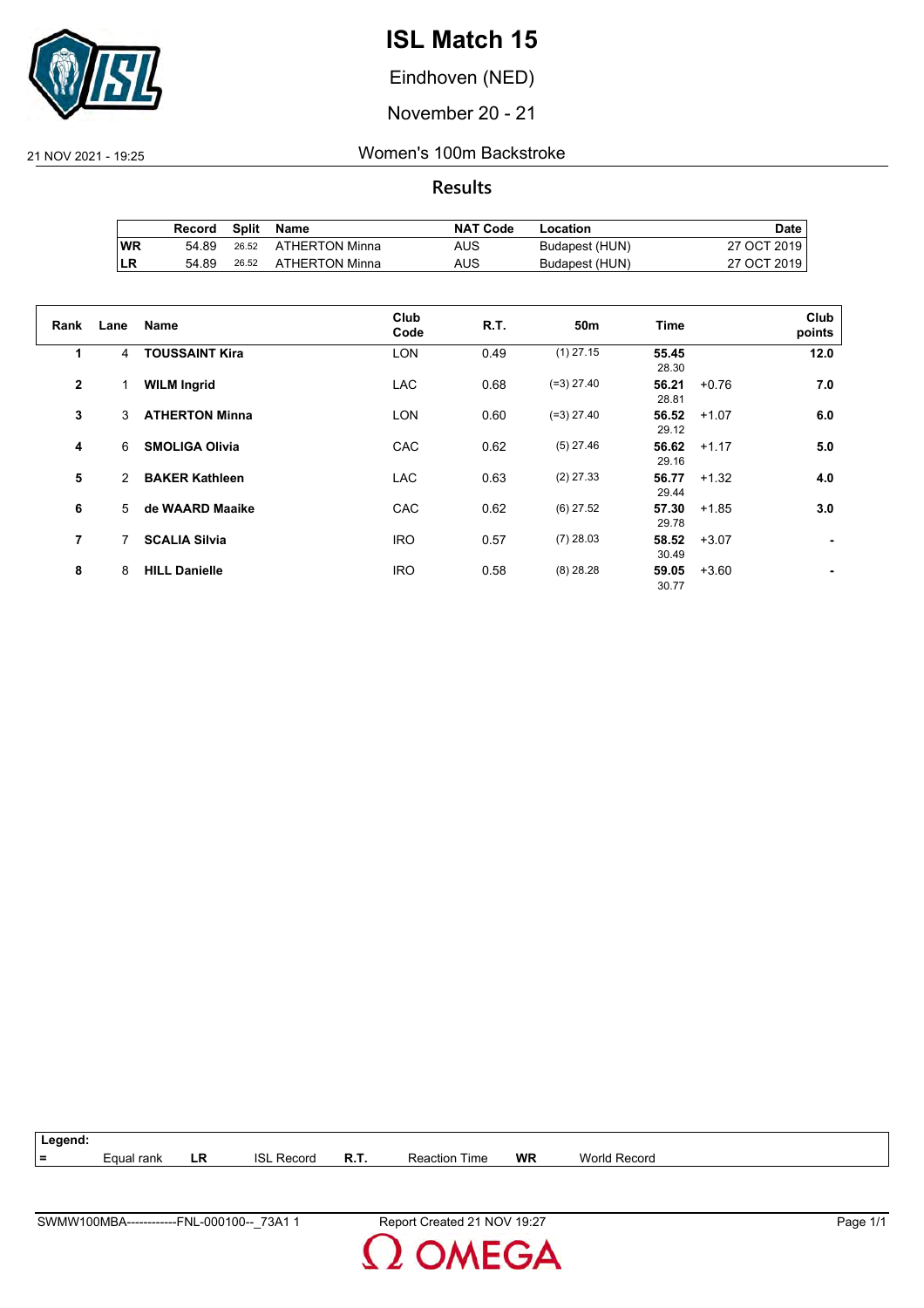

Eindhoven (NED)

November 20 - 21

21 NOV 2021 - 19:28 Men's 100m Backstroke

**Results**

|            | Record | Split | Name            | <b>NAT Code</b> | Location     | Date i        |
|------------|--------|-------|-----------------|-----------------|--------------|---------------|
| ∣WR        | 48.33  | 23.45 | STEWART Coleman | USA             | Napoli (ITA) | 29 AUG 2021 I |
| <b>ILR</b> | 48.33  | 23.45 | STEWART Coleman | USA             | Napoli (ITA) | 29 AUG 2021   |

| Rank           | Lane           | Name                      | Club<br>Code | R.T. | 50m         | <b>Time</b>    |         | Club<br>points |
|----------------|----------------|---------------------------|--------------|------|-------------|----------------|---------|----------------|
| 1              |                | <b>MURPHY Ryan</b>        | <b>LAC</b>   | 0.50 | $(2)$ 23.93 | 49.51<br>25.58 |         | 10.0           |
| $\overline{2}$ | 3              | <b>DIENER Christian</b>   | <b>LON</b>   | 0.60 | $(5)$ 24.18 | 50.13<br>25.95 | $+0.62$ | 7.0            |
| 3              | $\overline{2}$ | <b>CHRISTOU Apostolos</b> | <b>LAC</b>   | 0.61 | $(3)$ 23.95 | 50.16<br>26.21 | $+0.65$ | 6.0            |
| 4              | 6              | <b>STEWART Coleman</b>    | <b>CAC</b>   | 0.61 | $(6)$ 24.36 | 50.18<br>25.82 | $+0.67$ | 5.0            |
| 5              | 4              | <b>GUIDO Guilherme</b>    | <b>LON</b>   | 0.59 | $(1)$ 23.75 | 50.27<br>26.52 | $+0.76$ | 4.0            |
| 6              |                | <b>BASSETO Guilherme</b>  | <b>IRO</b>   | 0.58 | $(4)$ 24.09 | 50.72<br>26.63 | $+1.21$ | 3.0            |
| 7              | 8              | <b>MORA Lorenzo</b>       | <b>IRO</b>   | 0.62 | $(7)$ 24.78 | 50.75<br>25.97 | $+1.24$ | 2.0            |
| 8              | 5              | <b>WILLIAMS Brodie</b>    | <b>CAC</b>   | 0.58 | $(8)$ 25.01 | 52.12<br>27.11 | $+2.61$ |                |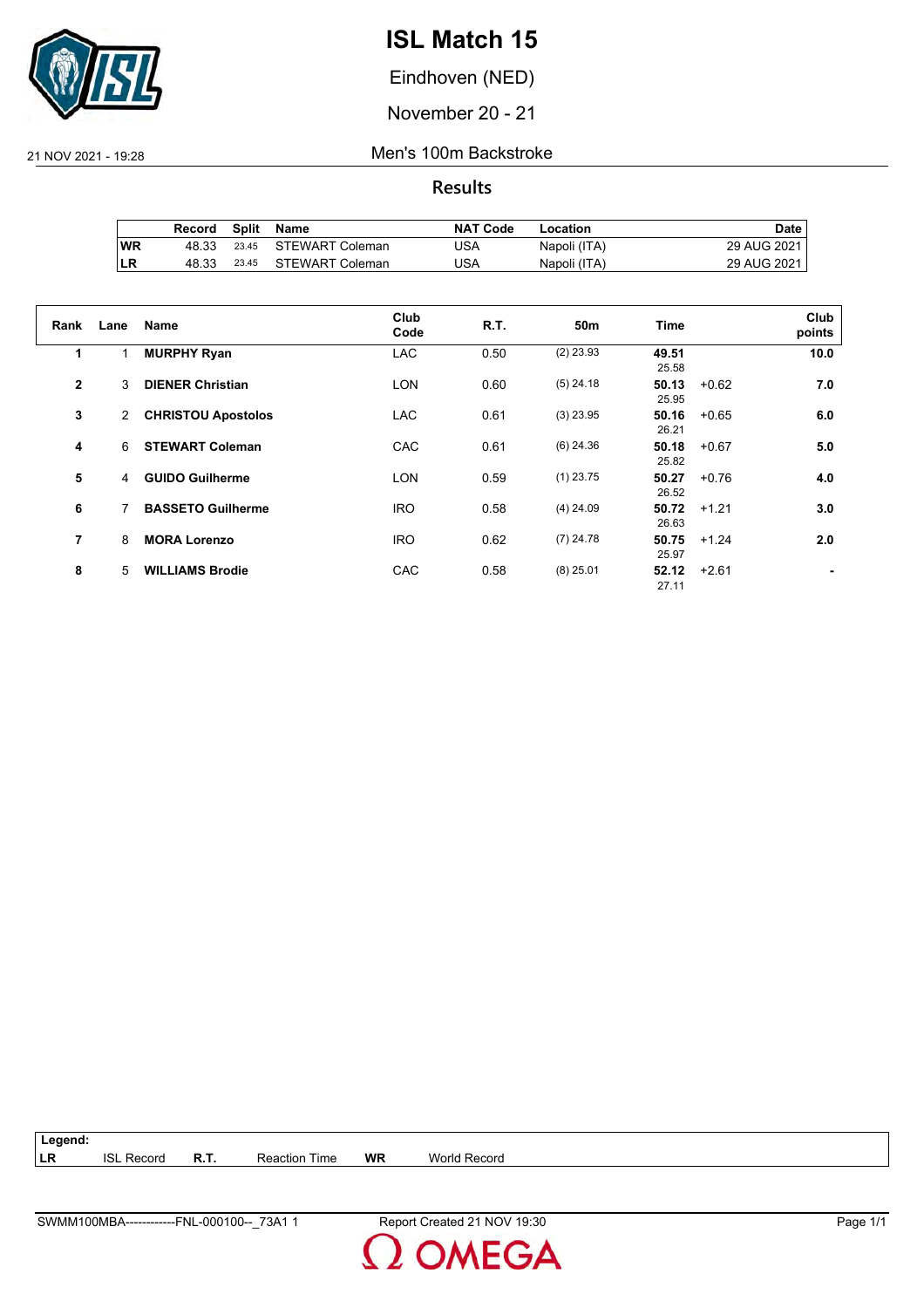

Eindhoven (NED)

November 20 - 21

21 NOV 2021 - 19:31 Women's 100m Individual Medley

**Results**

|     | Record | Split | Name              | <b>NAT Code</b> | Location       | Date l      |
|-----|--------|-------|-------------------|-----------------|----------------|-------------|
| 'WR | 56.51  | 25.97 | HOSSZU Katinka    | HUN             | Berlin (GER)   | 7 AUG 2017  |
| ILR | 57.30  | 26.41 | GASTALDELLO Beryl | FRA             | Budapest (HUN) | 22 NOV 2020 |

| Rank           | Lane         | Name                        | Club<br>Code | R.T. | 50 <sub>m</sub> | <b>Time</b>      |         | Club<br>points |
|----------------|--------------|-----------------------------|--------------|------|-----------------|------------------|---------|----------------|
| 1              |              | <b>GASTALDELLO Beryl</b>    | <b>LAC</b>   | 0.60 | $(2)$ 26.55     | 57.87<br>31.32   |         | 12.0           |
| $\overline{2}$ | 6            | <b>NELSON Beata</b>         | <b>CAC</b>   | 0.70 | $(1)$ 26.39     | 58.21<br>31.82   | $+0.34$ | 7.0            |
| 3              | $\mathbf{2}$ | <b>GORBENKO Anastasia</b>   | <b>LAC</b>   | 0.68 | $(3)$ 26.76     | 58.23<br>31.47   | $+0.36$ | 6.0            |
| 4              | 4            | <b>PICKREM Sydney</b>       | <b>LON</b>   | 0.65 | $(4)$ 26.99     | 59.02<br>32.03   | $+1.15$ | 5.0            |
| 5              | 8            | <b>COCCONCELLI Costanza</b> | <b>IRO</b>   | 0.65 | $(5)$ 27.10     | 59.08<br>31.98   | $+1.21$ | 4.0            |
| 6              | 3            | <b>BUSCH Kim</b>            | <b>LON</b>   | 0.75 | $(6)$ 27.69     | 59.78<br>32.09   | $+1.91$ | 3.0            |
| 7              |              | <b>ZAMORANO Africa</b>      | <b>IRO</b>   | 0.63 | $(7)$ 27.72     | 1:00.50<br>32.78 | $+2.63$ |                |
| 8              | 5            | <b>DEMLER Kathrin</b>       | CAC          | 0.79 | $(8)$ 27.93     | 1:01.00<br>33.07 | $+3.13$ |                |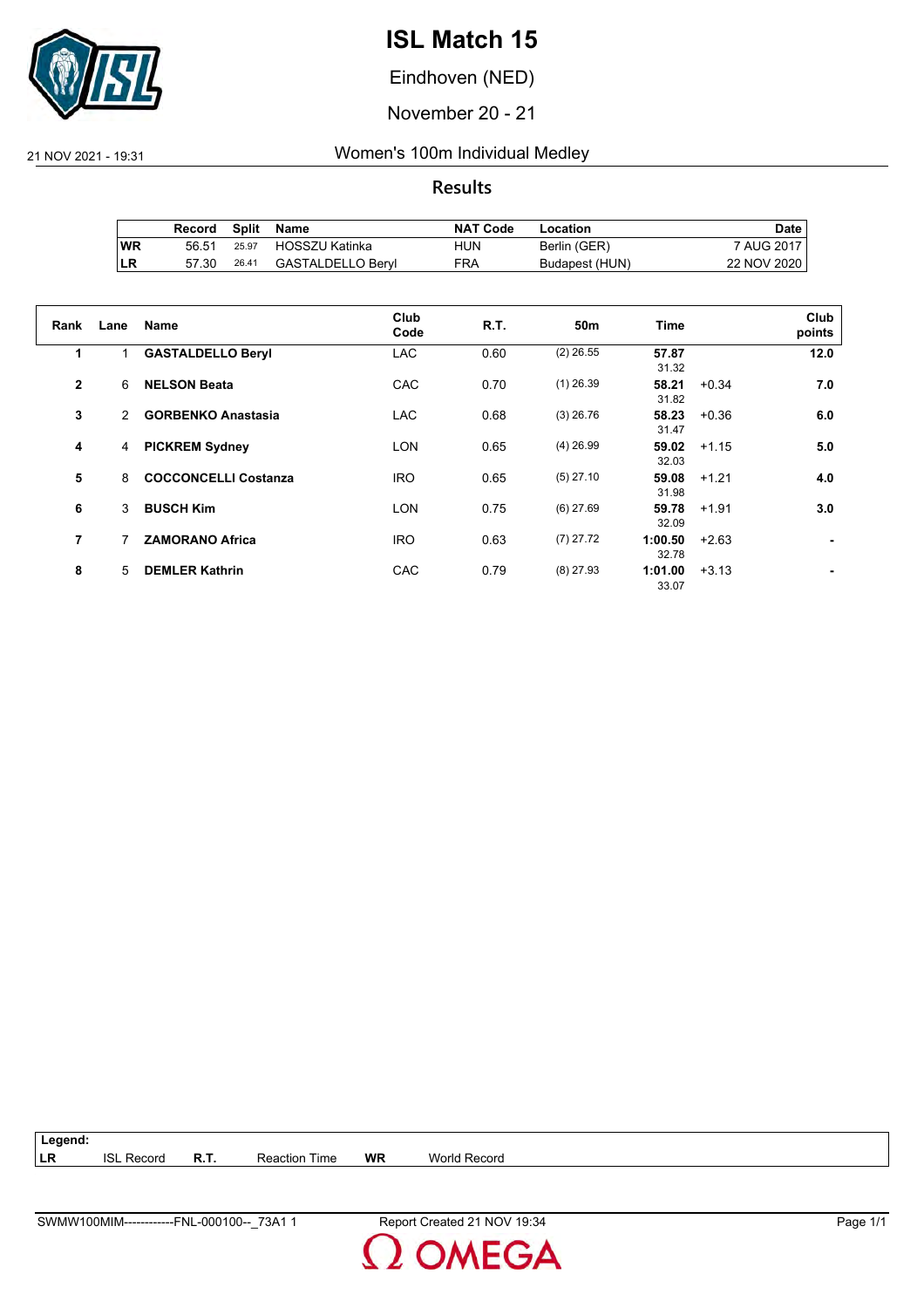

Eindhoven (NED)

November 20 - 21

21 NOV 2021 - 19:35 Men's 100m Individual Medley

**Results**

|     | Record |       | Split Name     | NAT Code | Location       | Date i      |
|-----|--------|-------|----------------|----------|----------------|-------------|
| WR  | 49.28  | 22.49 | DRESSEL Caeleb | JSA      | Budapest (HUN) | 22 NOV 2020 |
| ∣LR | 49.28  | 22.49 | DRESSEL Caeleb | JSA      | Budapest (HUN) | 22 NOV 2020 |

| Rank         | Lane | Name                  | Club<br>Code | R.T. | 50m         | <b>Time</b>    |         | Club<br>points |
|--------------|------|-----------------------|--------------|------|-------------|----------------|---------|----------------|
| 1            | 6    | <b>DRESSEL Caeleb</b> | CAC          | 0.64 | $(3)$ 23.80 | 51.67<br>27.87 |         | 10.0           |
| $\mathbf{2}$ | 4    | <b>SCOTT Duncan</b>   | <b>LON</b>   | 0.65 | $(2)$ 23.77 | 51.82<br>28.05 | $+0.15$ | 7.0            |
| 3            | 2    | <b>PINFOLD Brett</b>  | <b>LAC</b>   | 0.69 | $(6)$ 24.10 | 52.14<br>28.04 | $+0.47$ | 6.0            |
| 4            | 7    | <b>ORSI Marco</b>     | <b>IRO</b>   | 0.58 | $(1)$ 23.32 | 52.26<br>28.94 | $+0.59$ | 5.0            |
| 5            | 8    | <b>GLINTA Robert</b>  | <b>IRO</b>   | 0.63 | $(4)$ 23.90 | 52.45<br>28.55 | $+0.78$ | 4.0            |
| 6            | 5    | <b>CIESLAK Marcin</b> | CAC          | 0.65 | $(8)$ 24.81 | 53.21<br>28.40 | $+1.54$ | 3.0            |
| 7            |      | <b>DEVINE Abrahm</b>  | <b>LAC</b>   | 0.67 | $(7)$ 24.30 | 53.40<br>29.10 | $+1.73$ | 2.0            |
| 8            | 3    | <b>GREENBANK Luke</b> | <b>LON</b>   | 0.64 | $(5)$ 24.02 | 53.97<br>29.95 | $+2.30$ |                |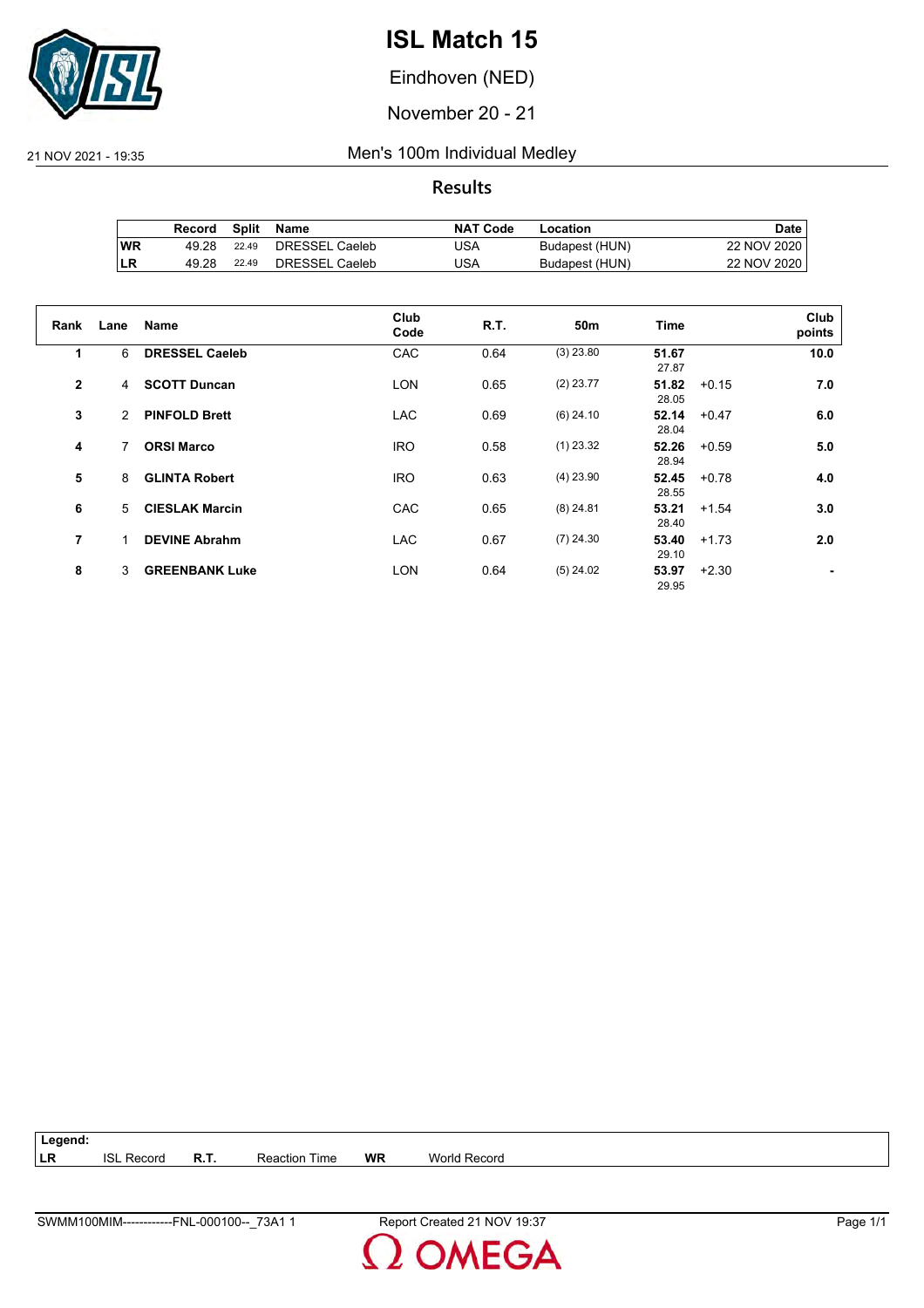

Eindhoven (NED)

November 20 - 21

21 NOV 2021 - 19:43 Women's 100m Breaststroke

|           | Record  | Split | Name           | <b>NAT Code</b> | Location             | <b>Date</b> |
|-----------|---------|-------|----------------|-----------------|----------------------|-------------|
| <b>WR</b> | 1:02.36 | 29.56 | MEILUTYTE Ruta | LTU             | Moscow (RUS)         | 12 OCT 2013 |
| $=WR$     | 1:02.36 | 29.46 | ATKINSON Alia  | JAM             | Doha (QAT)           | 6 DEC 2014  |
| $=WR$     | 1:02.36 | 29.33 | ATKINSON Alia  | JAM             | Paris-Chartres (FRA) | 26 AUG 2016 |
| <b>LR</b> | 1:02.50 | 29.38 | KING Lilly     | USA             | Budapest (HUN)       | 22 NOV 2020 |

| Rank           | Lane         | <b>Name</b>                | Club<br>Code | R.T. | 50 <sub>m</sub> | <b>Time</b>      |         | Club<br>points |
|----------------|--------------|----------------------------|--------------|------|-----------------|------------------|---------|----------------|
| 1              | 6            | <b>KING Lilly</b>          | CAC          | 0.67 | $(1)$ 29.56     | 1:03.35<br>33.79 |         | 12.0           |
| $\overline{2}$ | 4            | <b>ATKINSON Alia</b>       | <b>LON</b>   | 0.67 | $(2)$ 30.47     | 1:04.11<br>33.64 | $+0.76$ | 7.0            |
| 3              |              | <b>TETEREVKOVA Kotryna</b> | <b>LAC</b>   | 0.67 | $(3)$ 30.68     | 1:05.02<br>34.34 | $+1.67$ | 6.0            |
| 4              | 5            | <b>ESCOBEDO Emily</b>      | CAC          | 0.67 | $(7)$ 30.96     | 1:05.11<br>34.15 | $+1.76$ | 5.0            |
| 5              | 3            | <b>LAZOR Annie</b>         | <b>LON</b>   | 0.71 | $(6)$ 30.81     | 1:05.16<br>34.35 | $+1.81$ | 4.0            |
| 6              | 8            | <b>HULKKO Ida</b>          | <b>IRO</b>   | 0.63 | $(5)$ 30.73     | 1:05.26<br>34.53 | $+1.91$ | 3.0            |
| $\overline{7}$ | $\mathbf{2}$ | <b>CLARK Imogen</b>        | <b>LAC</b>   | 0.63 | $(4)$ 30.70     | 1:06.02<br>35.32 | $+2.67$ | ٠.             |
| 8              |              | <b>STRAUCH Jenna</b>       | <b>IRO</b>   | 0.71 | $(8)$ 31.17     | 1:07.84<br>36.67 | $+4.49$ | ۰              |



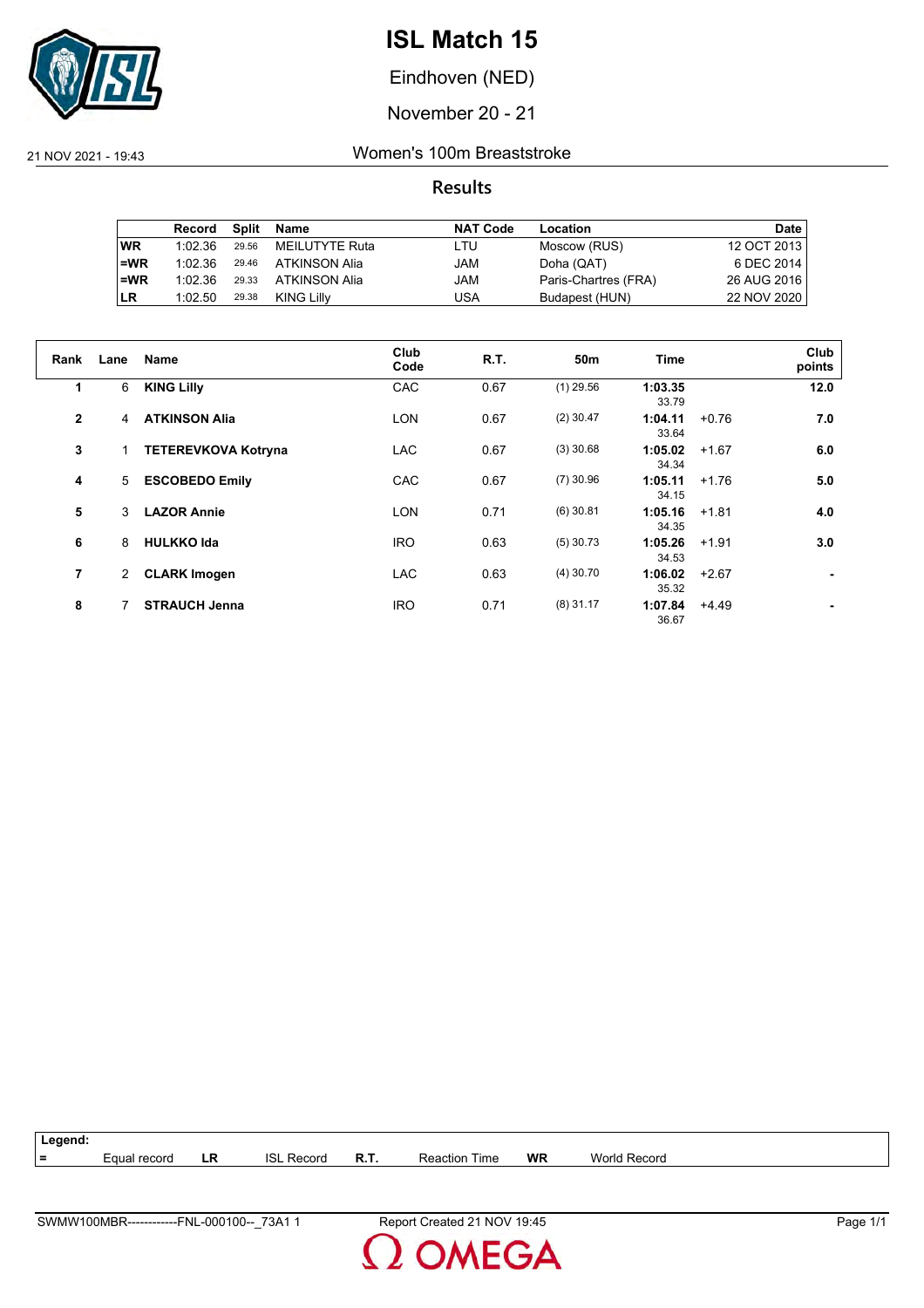

Eindhoven (NED)

November 20 - 21

21 NOV 2021 - 19:46 Men's 100m Breaststroke

|           | Record |       | Split Name             | <b>NAT Code</b> | Location        | Date i      |
|-----------|--------|-------|------------------------|-----------------|-----------------|-------------|
| <b>WR</b> | 55.32  |       | 25.77 SHYMANOVICH IIya | BLR             | Eindhoven (NED) | 19 NOV 2021 |
| ∣LR       | 55.32  | 25.77 | SHYMANOVICH Ilya       | BLR             | Eindhoven (NED) | 19 NOV 2021 |

| Rank         | Lane | <b>Name</b>                  | Club<br>Code | R.T. | 50 <sub>m</sub> | <b>Time</b>    |         | Club<br>points |
|--------------|------|------------------------------|--------------|------|-----------------|----------------|---------|----------------|
| 1            | 6    | <b>FINK Nic</b>              | CAC          | 0.70 | $(2)$ 26.55     | 56.51<br>29.96 |         | 12.0           |
| $\mathbf{2}$ | 8    | <b>REITSHAMMER Bernhard</b>  | <b>IRO</b>   | 0.65 | $(1)$ 26.36     | 56.80<br>30.44 | $+0.29$ | 7.0            |
| $=3$         | 2    | <b>ROTHBAUER Christopher</b> | <b>LAC</b>   | 0.65 | $(4)$ 27.36     | 58.11<br>30.75 | $+1.60$ | 5.5            |
| $=3$         | 5.   | <b>CORDES Kevin</b>          | CAC          | 0.71 | $(3)$ 27.29     | 58.11<br>30.82 | $+1.60$ | 5.5            |
| 5            |      | <b>PERSSON Erik</b>          | <b>IRO</b>   | 0.63 | $(=7)$ 27.50    | 58.22<br>30.72 | $+1.71$ | 4.0            |
| 6            | 4    | <b>MURDOCH Ross</b>          | <b>LON</b>   | 0.62 | $(6)$ 27.43     | 58.52<br>31.09 | $+2.01$ | 3.0            |
| 7            | 3    | <b>WILLIAMSON Sam</b>        | <b>LON</b>   | 0.69 | $(5)$ 27.41     | 58.79<br>31.38 | $+2.28$ |                |
| 8            |      | <b>ACEVEDO Javier</b>        | <b>LAC</b>   | 0.64 | $(=7)$ 27.50    | 58.88<br>31.38 | $+2.37$ |                |

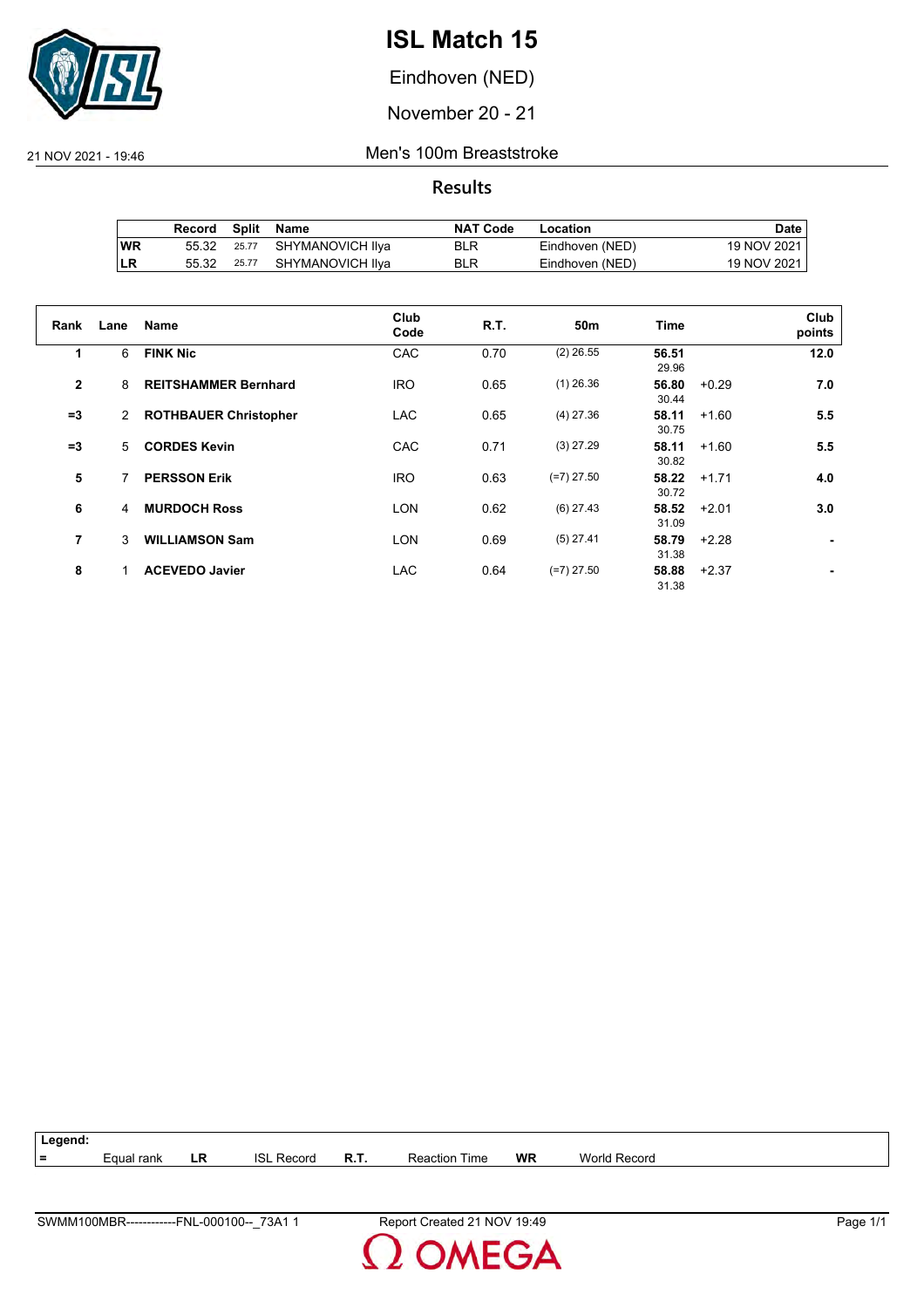

Eindhoven (NED)

November 20 - 21

21 NOV 2021 - 19:52 Women's 50m Butterfly

**Results**

|           | Record Name |                           | <b>NAT Code</b> | Location        | Date,       |
|-----------|-------------|---------------------------|-----------------|-----------------|-------------|
| <b>WR</b> |             | 24.38 ALSHAMMAR Therese   | SWE             | Singapore (SGP) | 22 NOV 2009 |
| LR        |             | 24.59 KROMOWIDJOJO Ranomi | <b>NED</b>      | Budapest (HUN)  | 6 NOV 2020  |

| Rank         | Lane | Name                       | <b>Club Code</b> | R.T. | Time             | Club points |
|--------------|------|----------------------------|------------------|------|------------------|-------------|
|              |      | <b>KROMOWIDJOJO Ranomi</b> | IRO              | 0.68 | 24.77            | 10.0        |
| $\mathbf{2}$ | 6    | <b>DAHLIA Kelsi</b>        | CAC              | 0.61 | 24.86<br>$+0.09$ | 7.0         |
| 3            | 8    | <b>HENIQUE Melanie</b>     | <b>IRO</b>       | 0.62 | 24.91<br>$+0.14$ | 6.0         |
| 4            |      | NTOUNTOUNAKI Anna          | LAC              | 0.65 | 25.19<br>$+0.42$ | 5.0         |
| 5            | 5.   | de WAARD Maaike            | CAC              | 0.73 | 25.29<br>$+0.52$ | 4.0         |
| 6            | 4    | <b>McKEON Emma</b>         | <b>LON</b>       | 0.69 | 25.51<br>$+0.74$ | 3.0         |
| 7            | 2    | <b>MARSH Alyssa</b>        | LAC              | 0.66 | $+0.99$<br>25.76 | 2.0         |
| 8            |      | <b>BIANCHI Ilaria</b>      | LON              | 0.69 | $+2.00$<br>26.77 | $-1.0$      |

| 73A1<br>SWMV<br>-000100-<br><b>FNL</b><br>V50MBF<br>------------- | 19:55<br><b>NOV</b><br>Repor'<br>.<br>Created | Page |
|-------------------------------------------------------------------|-----------------------------------------------|------|

**LR** ISL Record **R.T.** Reaction Time **WR** World Record

**Legend:**

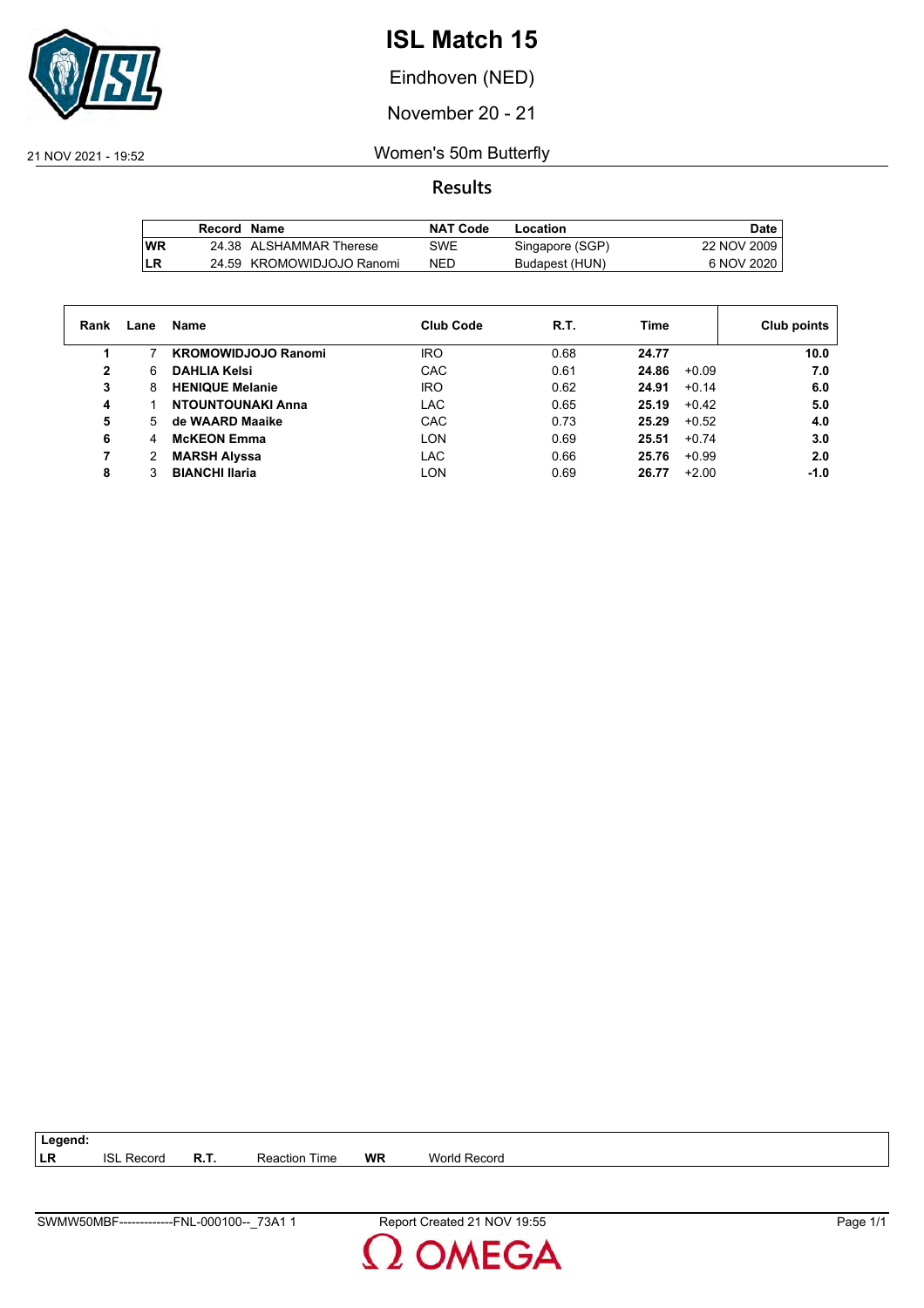

Eindhoven (NED)

November 20 - 21

21 NOV 2021 - 19:55 Men's 50m Butterfly

|           | Record Name |                         | <b>NAT Code</b> | Location       | Date        |
|-----------|-------------|-------------------------|-----------------|----------------|-------------|
| <b>WR</b> |             | 21.75 SANTOS Nicholas   | <b>BRA</b>      | Budapest (HUN) | 6 OCT 2018  |
| i=WR      |             | 21.75 SZABO Szebasztian | HUN             | Kazan (RUS)    | 6 NOV 2021  |
| ILR       |             | 21.78 SANTOS Nicholas   | <b>BRA</b>      | Budapest (HUN) | 10 NOV 2020 |

| Rank | Lane | Name                       | <b>Club Code</b> | R.T. | Time             | Club points |
|------|------|----------------------------|------------------|------|------------------|-------------|
|      |      | <b>SANTOS Nicholas</b>     | IRO              | 0.58 | 21.98            | 24.0        |
| 2    |      | <b>SHIELDS Tom</b>         | LAC              | 0.68 | 22.26<br>$+0.28$ | 7.0         |
| 3    | 5    | <b>MARTINEZ Jose Angel</b> | CAC              | 0.63 | 22.72<br>$+0.74$ | 6.0         |
| 4    | 8    | de BOER Thom               | <b>IRO</b>       | 0.62 | 22.97<br>$+0.99$ |             |
| 5    | 6    | <b>PUTS Jesse</b>          | CAC              | 0.60 | 23.22<br>$+1.24$ | ۰           |
| 6    | 2    | <b>GKOLOMEEV Kristian</b>  | LAC              | 0.64 | 23.24<br>$+1.26$ | ۰           |
| 7    | 4    | <b>MORIMOTO Teppei</b>     | LON              | 0.58 | 23.33<br>$+1.35$ | ۰           |
| 8    | 3    | <b>DEAN Tom</b>            | LON              | 0.67 | $+2.08$<br>24.06 | $-1.0$      |

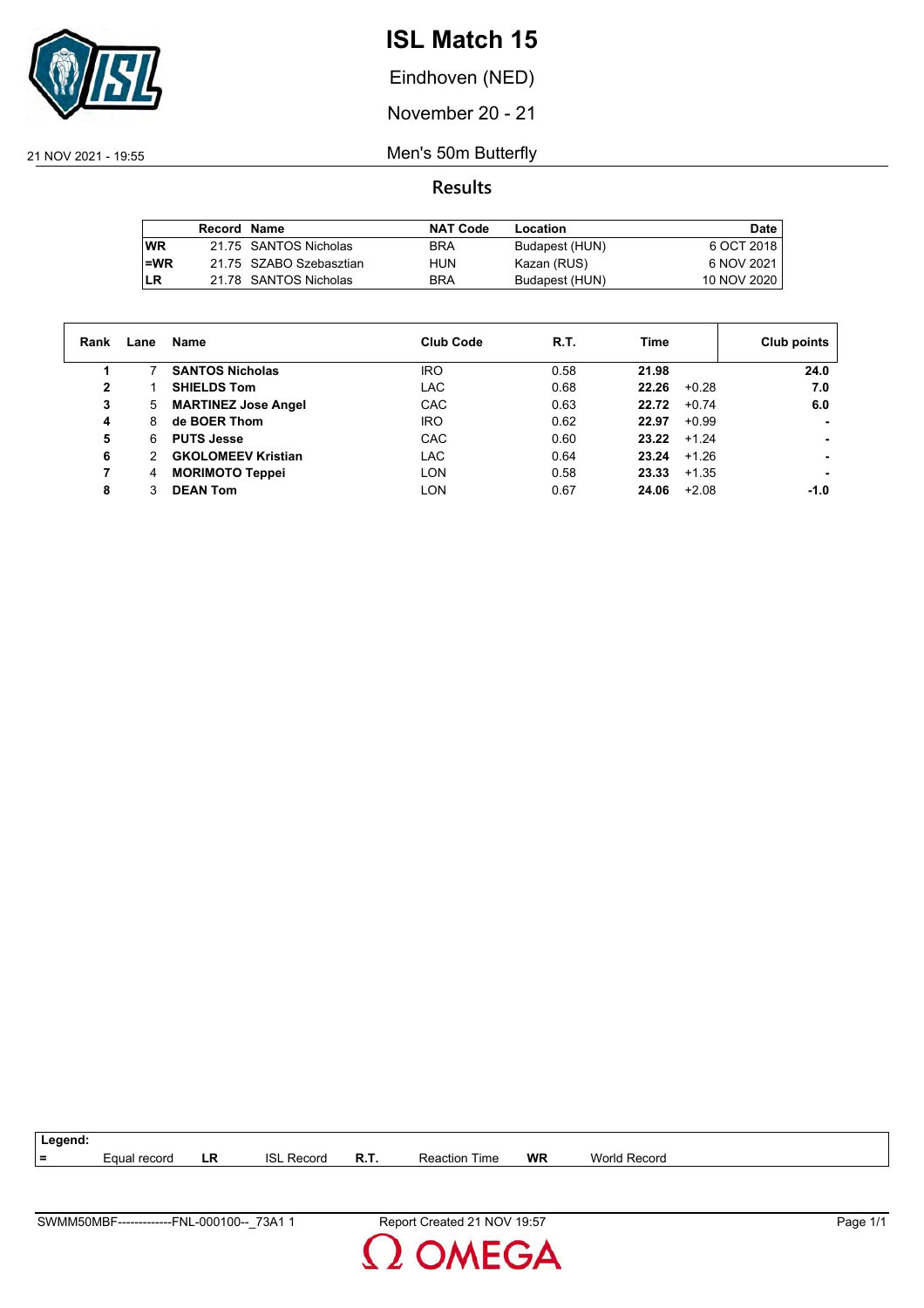

Eindhoven (NED)

November 20 - 21

21 NOV 2021 - 20:00 Women's 200m Freestyle

|     | Record  |       | Splits |         | Name                   | <b>NAT Code</b> | ∟ocation        | Date        |
|-----|---------|-------|--------|---------|------------------------|-----------------|-----------------|-------------|
| ∣WR | 1:50.43 | 25.99 | 54.45  | 1:22.64 | SJOESTROEM Sarah       | SWE             | Eindhoven (NED) | 12 AUG 2017 |
| ILR | 1:50.66 | 26.22 | 54.14  | 1:22.61 | <b>HAUGHEY Siobhan</b> | HKG             | Eindhoven (NED) | 19 NOV 2021 |

| Rank           | Lane | Name                        | Club<br>Code | R.T. | 50m         | 100m                 | 150m                   | Time             |         | Club<br>points |
|----------------|------|-----------------------------|--------------|------|-------------|----------------------|------------------------|------------------|---------|----------------|
| 1              | 4    | <b>ANDERSON Freya</b>       | LON          | 0.73 | $(1)$ 26.72 | $(1)$ 55.48<br>28.76 | (1) 1:24.86<br>29.38   | 1:53.17<br>28.31 |         | 10.0           |
| $\mathbf{2}$   | 8    | <b>SEEMANOVA Barbora</b>    | <b>IRO</b>   | 0.63 | $(2)$ 26.83 | $(2)$ 55.78<br>28.95 | (2) 1:25.10<br>29.32   | 1:53.23<br>28.13 | $+0.06$ | 7.0            |
| 3              | 2    | <b>WILSON Madison</b>       | <b>LAC</b>   | 0.70 | $(3)$ 26.93 | (3) 56.10<br>29.17   | (3) 1:25.54<br>29.44   | 1:53.70<br>28.16 | $+0.53$ | 6.0            |
| 4              | 5    | <b>SAVARD Katerine</b>      | CAC          | 0.64 | $(5)$ 27.21 | $(6)$ 56.67<br>29.46 | (4) 1:26.15<br>29.48   | 1:55.21<br>29.06 | $+2.04$ | 5.0            |
| 5              |      | <b>DUMONT Valentine</b>     | <b>LAC</b>   | 0.71 | $(6)$ 27.33 | (5) 56.55<br>29.22   | (6) 1:26.18<br>29.63   | 1:55.34<br>29.16 | $+2.17$ | 4.0            |
| 6              | 6    | <b>BROWN Erika</b>          | CAC          | 0.68 | $(4)$ 27.00 | $(4)$ 56.28<br>29.28 | $(5)$ 1:26.17<br>29.89 | 1:55.42<br>29.25 | $+2.25$ | 3.0            |
| $\overline{7}$ |      | <b>COCCONCELLI Costanza</b> | <b>IRO</b>   | 0.69 | $(7)$ 27.60 | $(7)$ 57.37<br>29.77 | $(7)$ 1:27.70<br>30.33 | 1:57.63<br>29.93 | $+4.46$ | 2.0            |
| 8              | 3    | <b>LAHTINEN Laura</b>       | LON          | 0.71 | $(8)$ 28.07 | (8) 58.20<br>30.13   | $(8)$ 1:29.23<br>31.03 | 2:00.73<br>31.50 | $+7.56$ | $-1.0$         |

| $ $ Legend: |                   |      |                      |    |              |
|-------------|-------------------|------|----------------------|----|--------------|
| <b>LR</b>   | <b>ISL Record</b> | R.T. | <b>Reaction Time</b> | WR | World Record |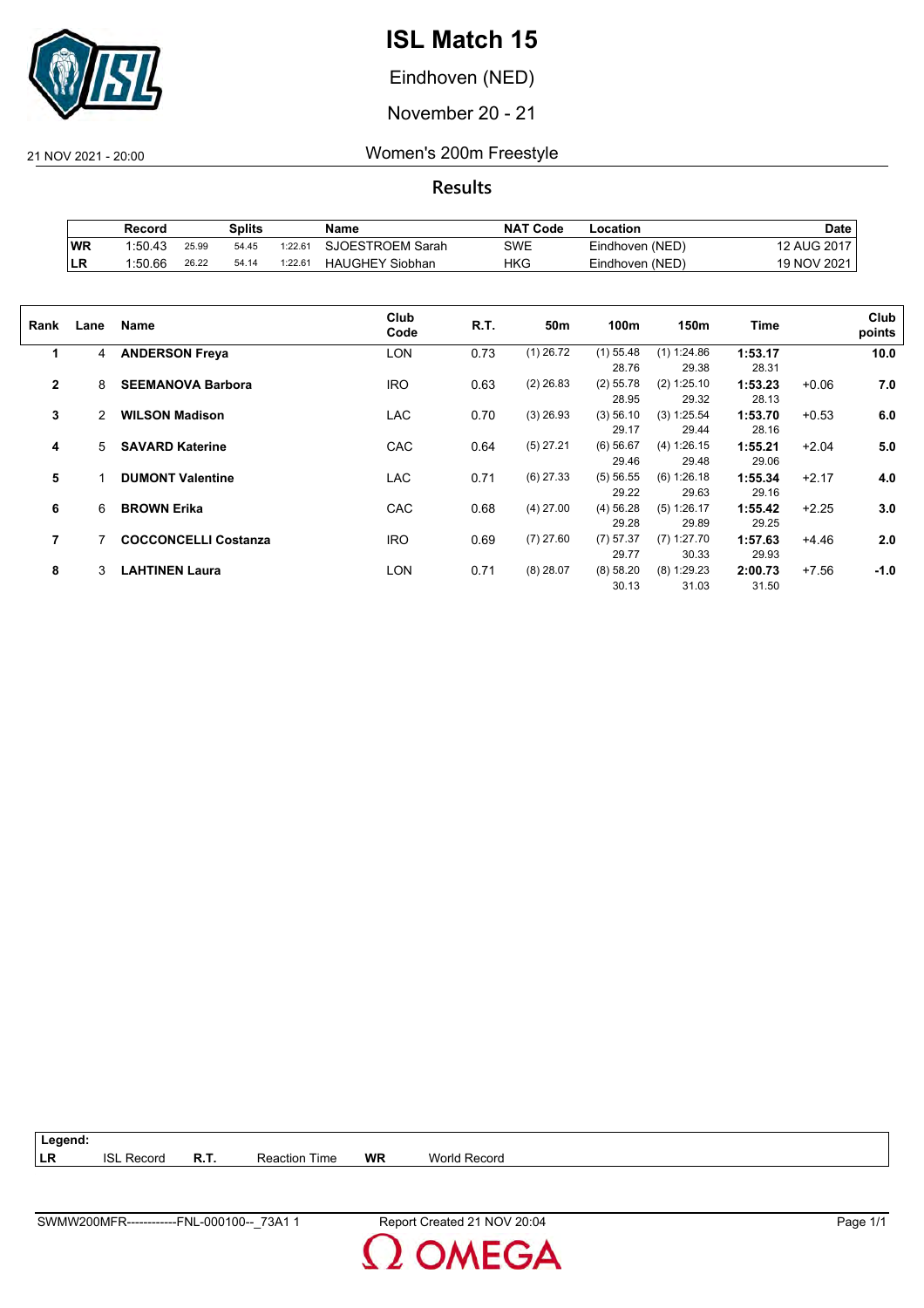

Eindhoven (NED)

November 20 - 21

21 NOV 2021 - 20:05 Men's 200m Freestyle

**Results**

|            | Record  |       | Splits |         | Name                   | <b>NAT</b><br>' Code | Location       | Date        |
|------------|---------|-------|--------|---------|------------------------|----------------------|----------------|-------------|
| WR         | 1:39.37 | 23.79 | 49.29  | 1:14.72 | <b>BIEDERMANN Paul</b> | GER                  | Berlin (GER)   | 15 NOV 2009 |
| <b>ILR</b> | 1:40.25 | 23.51 | 51.20  | :23.11  | SCOTT<br>Duncan        | GBR                  | Budapest (HUN) | 22 NOV 2020 |

| Rank           | Lane | Name                        | Club<br>Code | R.T. | 50m         | 100m        | 150m          | <b>Time</b> |         | Club<br>points |
|----------------|------|-----------------------------|--------------|------|-------------|-------------|---------------|-------------|---------|----------------|
| 1              | 4    | <b>CHALMERS Kyle</b>        | <b>LON</b>   | 0.69 | $(5)$ 24.10 | $(2)$ 49.98 | (2) 1:16.01   | 1:41.68     |         | 10.0           |
|                |      |                             |              |      |             | 25.88       | 26.03         | 25.67       |         |                |
| $\overline{2}$ |      | <b>SCHEFFER Fernando</b>    | <b>LAC</b>   | 0.66 | $(2)$ 23.88 | $(1)$ 49.50 | $(1)$ 1:15.61 | 1:42.07     | $+0.39$ | 7.0            |
|                |      |                             |              |      |             | 25.62       | 26.11         | 26.46       |         |                |
| 3              | 2    | <b>ROONEY Maxime</b>        | <b>LAC</b>   | 0.64 | $(6)$ 24.26 | $(6)$ 50.42 | (4) 1:16.97   | 1:43.73     | $+2.05$ | 6.0            |
|                |      |                             |              |      |             | 26.16       | 26.55         | 26.76       |         |                |
| 4              | 8    | <b>VEKOVISHCHEV Mikhail</b> | <b>IRO</b>   | 0.60 | $(4)$ 23.99 | $(4)$ 50.19 | (3) 1:16.90   | 1:43.79     | $+2.11$ | 5.0            |
|                |      |                             |              |      |             | 26.20       | 26.71         | 26.89       |         |                |
| 5              | 6    | <b>HAAS Townley</b>         | CAC          | 0.67 | $(7)$ 24.28 | $(7)$ 50.47 | $(5)$ 1:17.56 | 1:44.21     | $+2.53$ | 4.0            |
|                |      |                             |              |      |             | 26.19       | 27.09         | 26.65       |         |                |
| 6              |      | <b>MELO Luiz Altamir</b>    | <b>IRO</b>   | 0.60 | $(3)$ 23.90 | (5) 50.37   | $(6)$ 1:17.59 | 1:44.65     | $+2.97$ | 3.0            |
|                |      |                             |              |      |             | 26.47       | 27.22         | 27.06       |         |                |
|                |      |                             |              |      |             |             |               |             |         |                |
| 7              | 5    | <b>WANG Eddie</b>           | CAC          | 0.60 | $(8)$ 24.59 | $(8)$ 51.10 | $(8)$ 1:17.82 | 1:45.06     | $+3.38$ | 2.0            |
|                |      |                             |              |      |             | 26.51       | 26.72         | 27.24       |         |                |
| 8              | 3    | <b>INCERTI Zac</b>          | LON          | 0.67 | $(1)$ 23.83 | (3) 50.08   | $(7)$ 1:17.72 | 1:46.11     | $+4.43$ |                |
|                |      |                             |              |      |             | 26.25       | 27.64         | 28.39       |         |                |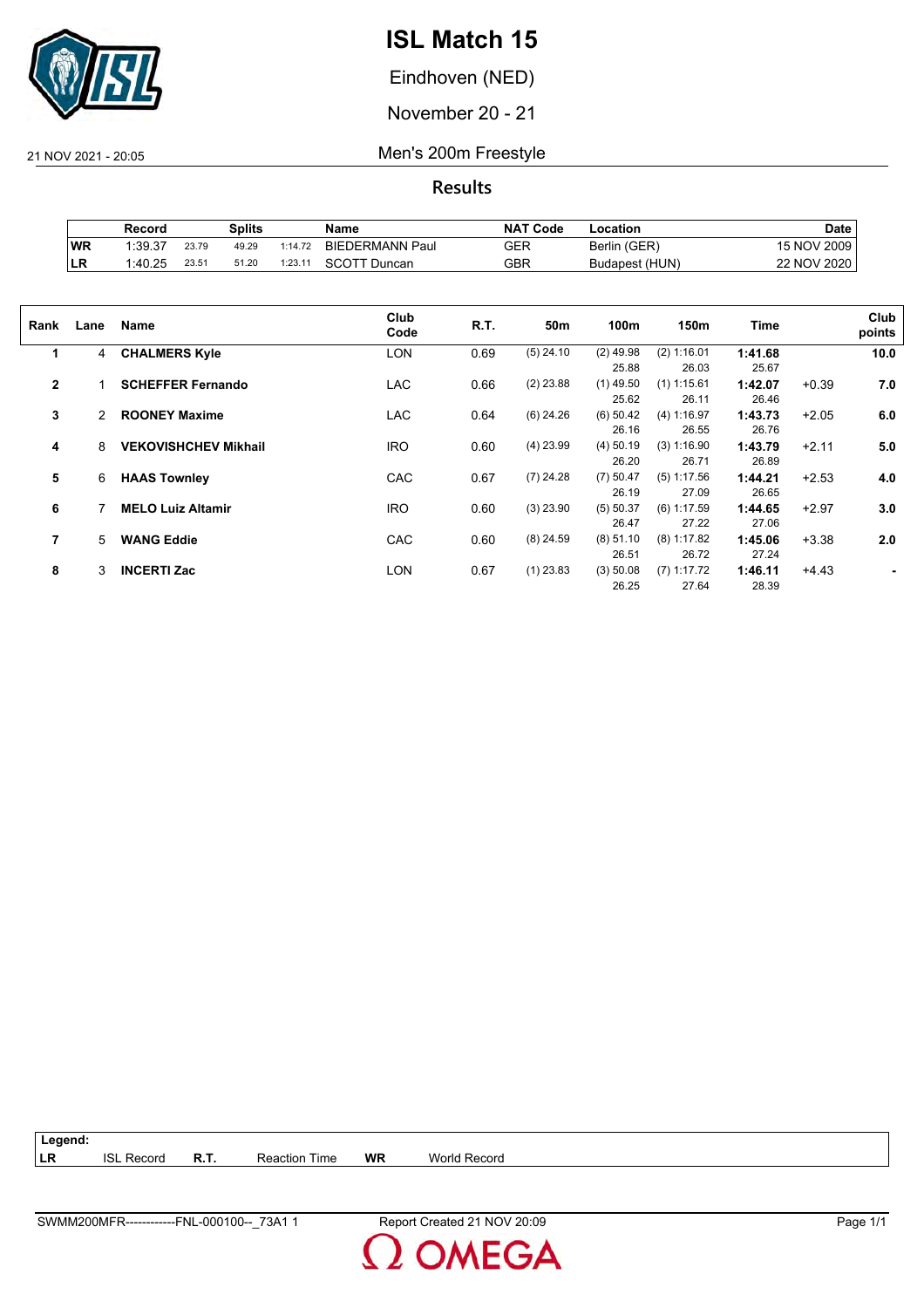

Eindhoven (NED)

November 20 - 21

### 21 NOV 2021 - 20:09 Mixed 4x100m Medley Relay

### **Results**

| Rank           | Lane           | Club / Name               | Gender | R.T. | 50m   | 100m    | <b>Time</b>    |          | Club<br>points |
|----------------|----------------|---------------------------|--------|------|-------|---------|----------------|----------|----------------|
| 1              | 5              | <b>CAC - Cali Condors</b> |        |      |       |         | 3:33.79        |          | 20.0           |
|                |                | <b>STEWART Coleman</b>    | М      | 0.61 | 24.51 | 50.16   | $(=2)$ 50.16   |          |                |
|                |                | <b>FINK Nic</b>           | М      | 0.20 | 26.44 | 56.86   | (1) 1:47.02    |          |                |
|                |                | <b>DAHLIA Kelsi</b>       | F      | 0.02 | 25.12 | 54.89   | $(1)$ 2:41.91  |          |                |
|                |                | <b>HINDS Natalie</b>      | F      | 0.28 | 24.69 | 51.88   |                |          |                |
| $\mathbf 2$    | $\mathbf{1}$   | <b>LAC - LA Current</b>   |        |      |       |         | 3:35.90        | $+2.11$  | 14.0           |
|                |                | <b>MURPHY Ryan</b>        | М      | 0.50 | 24.39 | 50.10   | $(1)$ 50.10    |          |                |
|                |                | <b>CLARK</b> Imogen       | F      | 0.20 | 30.22 | 1:05.41 | $(6)$ 1:55.51  |          |                |
|                |                | SHIELDS Tom               | М      | 0.18 | 22.26 | 49.17   | $(2)$ 2:44.68  |          |                |
|                |                | <b>WEITZEIL Abbey</b>     | F      | 0.23 | 23.95 | 51.22   |                |          |                |
| 3              | 4              | <b>LON - London Roar</b>  |        |      |       |         | 3:36.13        | $+2.34$  | 12.0           |
|                |                | <b>CARTER Dylan</b>       | М      | 0.63 | 24.23 | 50.16   | $(=2)$ 50.16   |          |                |
|                |                | <b>MURDOCH Ross</b>       | М      | 0.35 | 27.14 | 57.85   | (2) 1:48.01    |          |                |
|                |                | <b>WATTEL Marie</b>       | F      | 0.16 | 25.64 | 57.39   | $(5)$ 2:45.40  |          |                |
|                |                | <b>McKEON</b> Emma        | F      | 0.12 | 24.37 | 50.73   |                |          |                |
| 4              | $\overline{7}$ | IRO - Iron                |        |      |       |         | 3:37.05        | $+3.26$  | 10.0           |
|                |                | <b>MORA Lorenzo</b>       | М      | 0.63 | 24.82 | 50.70   | (4) 50.70      |          |                |
|                |                | REITSHAMMER Bernhard      | м      | 0.22 | 26.53 | 57.38   | (3) 1:48.08    |          |                |
|                |                | UGOLKOVA Maria            | F      | 0.27 | 26.32 | 56.94   | $(=3)$ 2:45.02 |          |                |
|                |                | KROMOWIDJOJO Ranomi       | F      | 0.28 | 24.70 | 52.03   |                |          |                |
| 5              | 6              | <b>CAC - Cali Condors</b> |        |      |       |         | 3:37.18        | $+3.39$  | 8.0            |
|                |                | <b>NELSON Beata</b>       | F      | 0.69 | 27.49 | 56.62   | (7) 56.62      |          |                |
|                |                | <b>KING Lilly</b>         | F      | 0.27 | 29.63 | 1:03.91 | $(7)$ 2:00.53  |          |                |
|                |                | <b>DRESSEL Caeleb</b>     | M      | 0.26 | 23.37 | 50.76   | $(7)$ 2:51.29  |          |                |
|                |                | <b>RESS Justin</b>        | M      | 0.15 | 21.54 | 45.89   |                |          |                |
| 6              | 2              | <b>LAC - LA Current</b>   |        |      |       |         | 3:38.34        | $+4.55$  | 6.0            |
|                |                | <b>ACEVEDO Javier</b>     | м      | 0.64 | 24.86 | 50.98   | (5) 50.98      |          |                |
|                |                | ROTHBAUER Christopher     | м      | 0.32 | 27.05 | 58.18   | (4) 1:49.16    |          |                |
|                |                | NTOUNTOUNAKI Anna         | F      | 0.18 | 26.03 | 56.94   | $(6)$ 2:46.10  |          |                |
|                |                | <b>GASTALDELLO Beryl</b>  | F      | 0.10 | 24.85 | 52.24   |                |          |                |
| $\overline{7}$ | 3              | <b>LON - London Roar</b>  |        |      |       |         | 3:38.55        | $+4.76$  | 4.0            |
|                |                | <b>GREENBANK Luke</b>     | м      | 0.60 | 24.80 | 51.10   | (6) 51.10      |          |                |
|                |                | <b>ATKINSON Alia</b>      | F      | 0.34 | 29.42 | 1:03.83 | $(5)$ 1:54.93  |          |                |
|                |                | <b>LANZA Vini</b>         | M      | 0.28 | 23.06 | 50.09   | $(-3)$ 2:45.02 |          |                |
|                |                | <b>BUSCH Kim</b>          | F      | 0.53 | 25.38 | 53.53   |                |          |                |
| 8              | 8              | IRO - Iron                |        |      |       |         | 3:44.15        | $+10.36$ |                |
|                |                | <b>HILL Danielle</b>      | F      | 0.62 | 28.52 | 59.45   | (8) 59.45      |          |                |
|                |                | <b>HULKKO Ida</b>         | F      | 0.05 | 29.89 | 1:05.55 | $(8)$ 2:05.00  |          |                |
|                |                | <b>ORSI Marco</b>         | M      | 0.38 | 23.81 | 51.90   | $(8)$ 2:56.90  |          |                |
|                |                | LOBANOVSZKIJ Maxim        | М      | 0.01 | 21.88 | 47.25   |                |          |                |

| ˈ Legend: |            |        |   |      |        |                      |
|-----------|------------|--------|---|------|--------|----------------------|
| $=$       | Equal rank | Female | Μ | Male | - R.T. | <b>Reaction Time</b> |
|           |            |        |   |      |        |                      |

**OMEGA**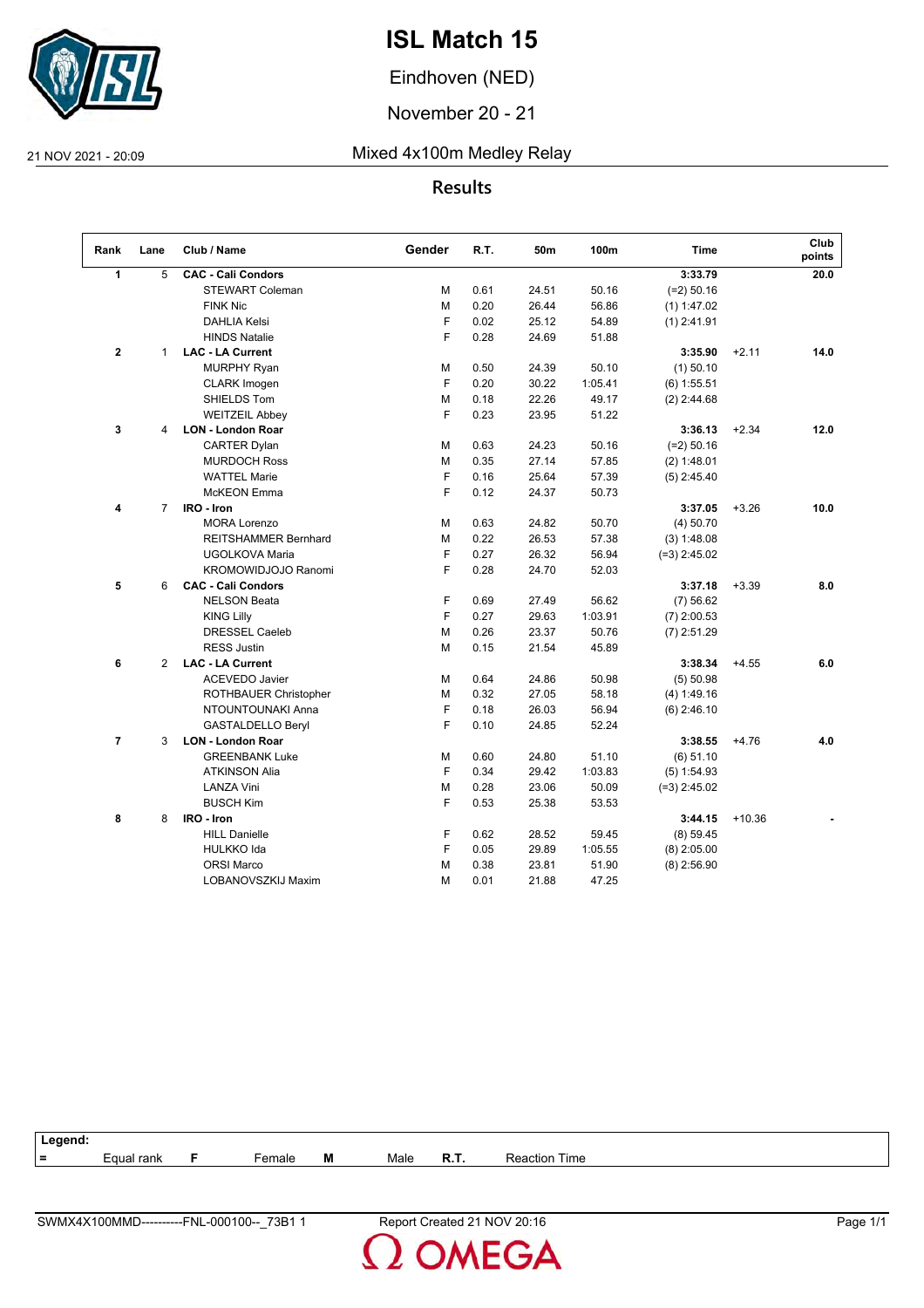

Eindhoven (NED)

November 20 - 21

### 21 NOV 2021 - 20:21 Women's 400m Individual Medley

|           | Record  |         | Splits  |         | Name                        | <b>NAT</b><br>' Code | -ocation        | Date        |
|-----------|---------|---------|---------|---------|-----------------------------|----------------------|-----------------|-------------|
| <b>WR</b> | 4:18.94 | 59.38   | 2:06.46 | 3:19.24 | ∟MONTE Mireia<br><b>BEL</b> | ESP                  | Eindhoven (NED) | 12 AUG 2017 |
| LR        | 4:23.25 | 1:01.13 | 2:08.08 | 3:22.12 | OHASHI Yui                  | <b>JPN</b>           | Budapest (HUN)  | 15 NOV 2020 |

| Rank           | Lane Name                 |                                                                                                                                                                 |                                                                                 | Club<br>Code              |                                            | R.T.                                  | Time    |          | Club<br>points |
|----------------|---------------------------|-----------------------------------------------------------------------------------------------------------------------------------------------------------------|---------------------------------------------------------------------------------|---------------------------|--------------------------------------------|---------------------------------------|---------|----------|----------------|
| 1.             | 4 PICKREM Sydney          |                                                                                                                                                                 |                                                                                 | <b>LON</b>                |                                            | 0.66                                  | 4:30.76 |          | 11.0           |
| 50m (1) 28.71  | 32.56                     | 100m (2) 1:01.27   150m (3) 1:36.54<br>35.27                                                                                                                    | 200m (5) 2:11.81<br>35.27                                                       | 250m (2) 2:49.84<br>38.03 | 300m (1) 3:27.41<br>37.57                  | 350m (1) 3:59.55<br>32.14             | 31.21   |          |                |
| $\overline{2}$ | 6 FLICKINGER Hali         |                                                                                                                                                                 |                                                                                 | CAC                       |                                            | 0.70                                  | 4:31.75 | $+0.99$  | 13.0           |
| 50m (2) 28.94  | 32.16                     | 100m (1) 1:01.10  150m (1) 1:36.20<br>35.10                                                                                                                     | 200m (1) 2:09.88<br>33.68                                                       | 250m (4) 2:50.92<br>41.04 | 300m (5) 3:31.78<br>40.86                  | 350m (2) 4:02.63<br>30.85             | 29.12   |          |                |
| 3              | 3 SHANAHAN Katie          |                                                                                                                                                                 |                                                                                 | LON                       |                                            | 0.75                                  | 4:34.75 | $+3.99$  | 8.0            |
| 50m (6) 29.33  |                           | 100m (6) 1:03.22   150m (5) 1:38.19<br>34.97<br>33.89 and the set of the set of the set of the set of the set of the set of the set of the set of the set of th | 200m (4) 2:11.39<br>33.20                                                       | 250m (5) 2:51.18<br>39.79 | 300m (3) 3:31.24<br>40.06                  | 350m (3) 4:03.51<br>$\frac{32.27}{ }$ | 31.24   |          |                |
| 4              | 5 DEMLER Kathrin          |                                                                                                                                                                 |                                                                                 | CAC                       |                                            | 0.81                                  | 4:35.35 | +4.59    | 9.0            |
| 50m (=4) 29.28 |                           |                                                                                                                                                                 | 100m (3) 1:01.70   150m (2) 1:36.25   200m (2) 2:10.05   32.42   34.55          | 250m (1) 2:49.29<br>39.24 | 300m (2) 3:30.64<br>41.35                  | 350m (4) 4:03.69<br>33.05             | 31.66   |          |                |
| 5              | 7 ZAMORANO Africa         |                                                                                                                                                                 |                                                                                 | <b>IRO</b>                |                                            | 0.68                                  | 4:35.56 | +4.80    | 7.0            |
| 50m (=4) 29.28 | 100m (4) 1:02.92<br>33.64 | 34.69                                                                                                                                                           | 150m (4) 1:37.61 200m (3) 2:11.26<br>33.65                                      | 250m (3) 2:50.83<br>39.57 | 300m (4) 3:31.31<br>40.48                  | 350m (5) 4:04.29<br>32.98             | 31.27   |          |                |
| 6              |                           | <b>GORBENKO Anastasia</b>                                                                                                                                       |                                                                                 | <b>LAC</b>                |                                            | 0.68                                  | 4:37.54 | +6.78    | 3.0            |
| 50m (3) 29.18  | 100m (7) 1:03.35<br>34.17 | 150m (6) 1:38.95<br>35.60                                                                                                                                       | 200m (6) 2:14.20<br>35.25                                                       | 250m (6) 2:53.12<br>38.92 | 300m (6) 3:32.63<br>39.51                  | 350m (6) 4:06.43<br>33.80             | 31.11   |          |                |
|                | 8 COCCONCELLI Costanza    |                                                                                                                                                                 |                                                                                 | <b>IRO</b>                |                                            | 0.64                                  | 4:40.91 | $+10.15$ | 2.0            |
| 50m (7) 29.60  | 100m (5) 1:03.16<br>33.56 | 150m (7) 1:40.17<br>37.01                                                                                                                                       | 200m (7) 2:16.19<br>36.02                                                       | 250m (7) 2:56.29<br>40.10 | 300m (7) 3:36.35<br>40.06                  | 350m (7) 4:09.25<br>32.90             | 31.66   |          |                |
| 8              |                           |                                                                                                                                                                 | 2 TETEREVKOVA Kotryna LAC                                                       |                           |                                            | 0.69                                  | 4:49.08 | +18.32   | -1.0           |
| 50m (8) 30.50  | 35.49                     | 39.31                                                                                                                                                           | 100m (8) 1:05.99  150m (8) 1:45.30  200m (8) 2:23.44  250m (8) 3:01.50<br>38.14 | 38.06                     | 300m (8) 3:39.81 350m (8) 4:15.21<br>38.31 | 35.40                                 | 33.87   |          |                |

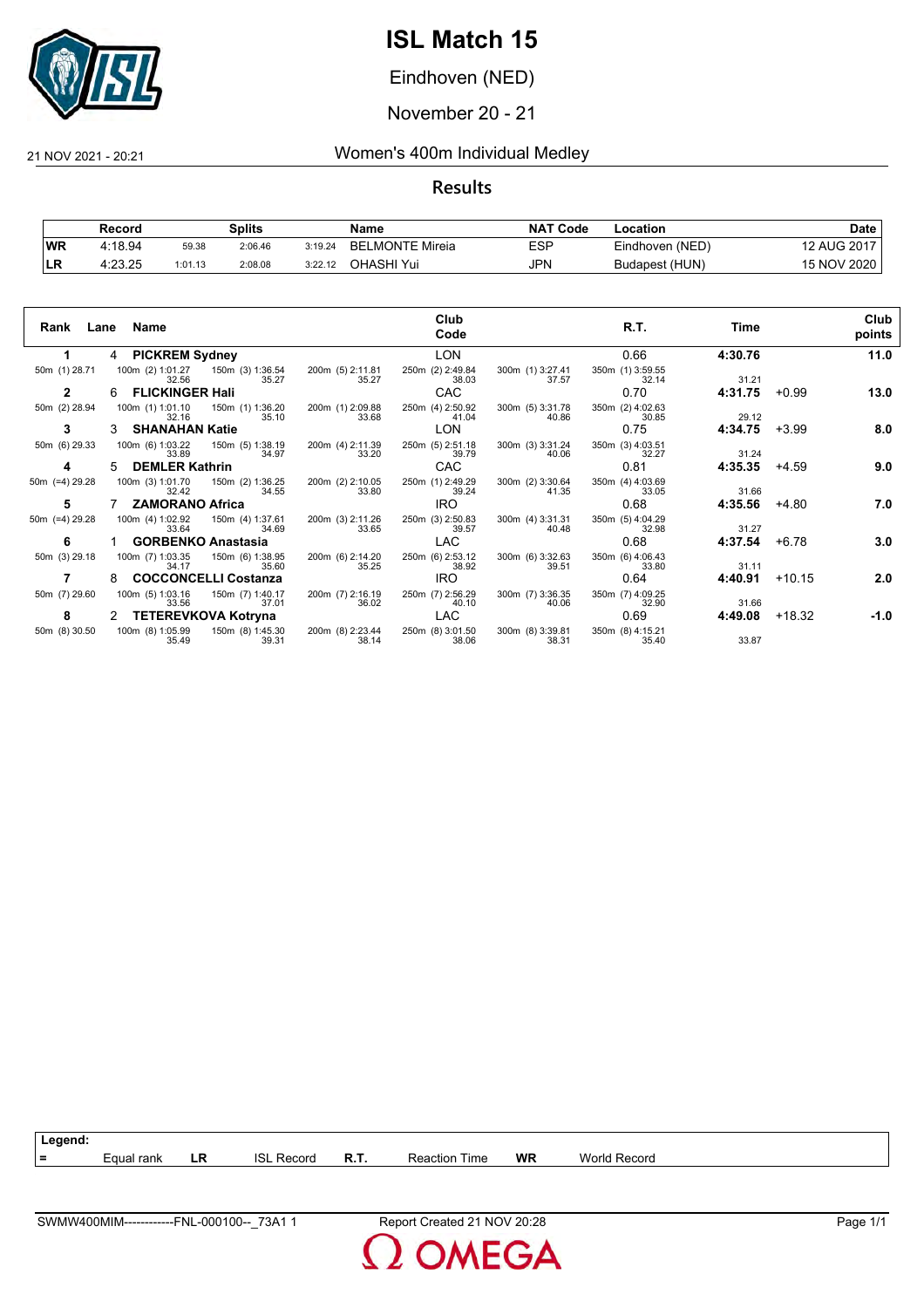

Eindhoven (NED)

November 20 - 21

21 NOV 2021 - 20:28 Men's 400m Individual Medley

|           | Record  |       | Splits  |         | Name       | <b>NAT Code</b> | Location        | Date        |
|-----------|---------|-------|---------|---------|------------|-----------------|-----------------|-------------|
| <b>WR</b> | 3:54.81 | 52.35 | 1:51.40 | 2:57.90 | SETO Daiya | JPN             | Las Vegas (USA) | 20 DEC 2019 |
| ∣LR       | 3:54.81 | 52.35 | 1:51.40 | 2:57.90 | SETO Daiya | <b>JPN</b>      | Las Vegas (USA) | 20 DEC 2019 |

| Rank<br>Lane  |    | Name                                                 |                           | Club<br>Code              |                           | R.T.                      | Time       |          | Club<br>points |
|---------------|----|------------------------------------------------------|---------------------------|---------------------------|---------------------------|---------------------------|------------|----------|----------------|
|               | 4  | <b>SCOTT Duncan</b>                                  |                           | <b>LON</b>                |                           | 0.62                      | 4:00.37    |          | 22.0           |
| 50m (1) 25.22 |    | 100m (1) 54.37<br>150m (1) 1:25.22<br>30.85<br>29.15 | 200m (1) 1:55.63<br>30.41 | 250m (1) 2:29.60<br>33.97 | 300m (1) 3:04.41<br>34.81 | 350m (1) 3:32.86<br>28.45 | 27.51      |          |                |
| $\mathbf{2}$  | 6  | <b>WILLIAMS Brodie</b>                               |                           | <b>CAC</b>                |                           | 0.65                      | 4:07.31    | $+6.94$  | 11.0           |
| 50m (4) 26.03 |    | 100m (4) 55.82 150m (2) 1:26.49<br>30.67<br>29.79    | 200m (2) 1:56.18<br>29.69 | 250m (2) 2:31.77<br>35.59 | 300m (2) 3:08.43<br>36.66 | 350m (2) 3:38.56<br>30.13 | 28.75      |          |                |
| 3             |    | <b>SANTOS Leonardo</b>                               |                           | IRO.                      |                           | 0.73                      | 4:08.32    | $+7.95$  | 9.0            |
| 50m (2) 25.75 |    | 100m (2) 55.54<br>150m (3) 1:26.76<br>31.22<br>29.79 | 200m (3) 1:57.96<br>31.20 | 250m (3) 2:33.34<br>35.38 | 300m (3) 3:09.48<br>36.14 | 350m (3) 3:39.98<br>30.50 | 28.34      |          |                |
| 4             |    | <b>DEVINE Abrahm</b>                                 |                           | <b>LAC</b>                |                           | 0.66                      | 4:09.27    | $+8.90$  | 7.0            |
| 50m (3) 25.93 |    | 100m (3) 55.68 150m (4) 1:27.67<br>31.99<br>29.75    | 200m (4) 1:59.05<br>31.38 | 250m (4) 2:33.77<br>34.72 | 300m (4) 3:10.03<br>36.26 | 350m (4) 3:40.00<br>29.97 | 29.27      |          |                |
| 5             | 8  | <b>PERSSON Erik</b>                                  |                           | IRO.                      |                           | 0.67                      | 4:09.61    | $+9.24$  | 4.0            |
| 50m (7) 27.30 |    | 100m (7) 58.50 150m (7) 1:31.78<br>33.28<br>31.20    | 200m (7) 2:04.19<br>32.41 | 250m (7) 2:38.07<br>33.88 | 300m (6) 3:11.92<br>33.85 | 350m (5) 3:41.80<br>29.88 | 27.81      |          |                |
| 6             | 5. | <b>PERIBONIO Tomas</b>                               |                           | <b>CAC</b>                |                           | 0.66                      | 4:11.84    | $+11.47$ |                |
| 50m (6) 26.37 |    | 100m (6) 56.64<br>150m (5) 1:28.73<br>30.27<br>32.09 | 200m (5) 2:00.53<br>31.80 | 250m (5) 2:35.62<br>35.09 | 300m (5) 3:11.90<br>36.28 | 350m (6) 3:42.48<br>30.58 | 29.36      |          |                |
|               | 3  | <b>DEAN Tom</b>                                      |                           | <b>LON</b>                |                           | 0.68                      | 4:12.18    | +11.81   |                |
| 50m (5) 26.12 |    | 150m (6) 1:28.91<br>100m (5) 56.56<br>32.35<br>30.44 | 200m (6) 2:01.00<br>32.09 | 250m (6) 2:37.66<br>36.66 | 300m (7) 3:14.47<br>36.81 | 350m (7) 3:43.96<br>29.49 | 28.22      |          |                |
|               | 2  | <b>RUVALCABA CRUZ Hector</b>                         |                           | <b>LAC</b>                |                           |                           | <b>DSQ</b> |          | $-2.0$         |

| Legend:    |                          |     |                    |          |                                                            |    |                 |
|------------|--------------------------|-----|--------------------|----------|------------------------------------------------------------|----|-----------------|
| <b>DSQ</b> | $\cdots$<br>Disqualified | ∟R. | ISI<br>-<br>Record | o<br>к., | $\overline{\phantom{a}}$<br><b>Time</b><br>Re.<br>71 C J I | WR | World<br>Record |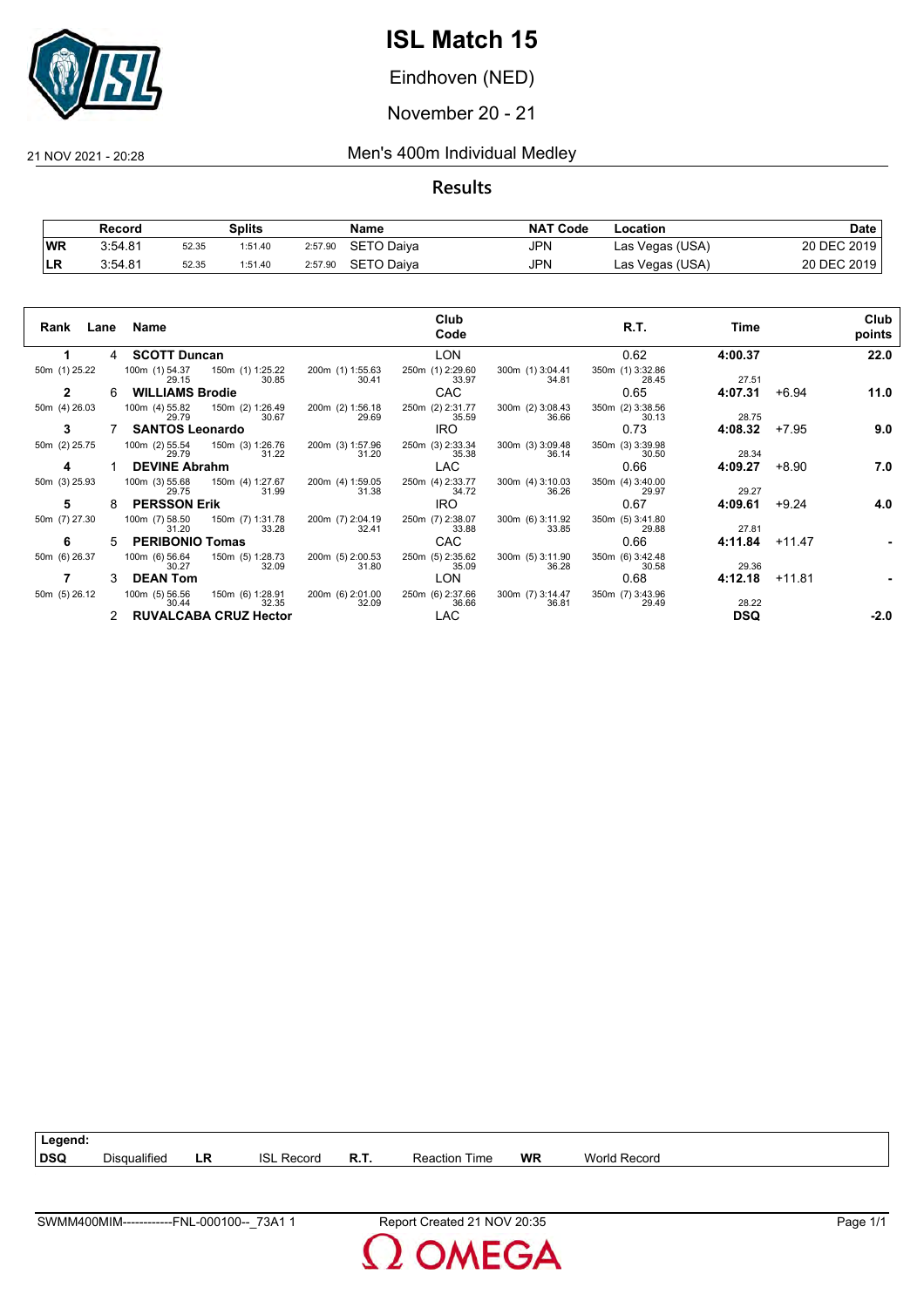

Eindhoven (NED)

November 20 - 21

### 21 NOV 2021 - 20:45 Women's 50m Backstroke Skins

### **Results**

|           | Record Name |                      | <b>NAT Code</b> | Location        | Date          |
|-----------|-------------|----------------------|-----------------|-----------------|---------------|
| <b>WR</b> |             | 25.60 TOUSSAINT Kira | <b>NED</b>      | Budapest (HUN)  | 14 NOV 2020   |
| l=WR      |             | 25.60 TOUSSAINT Kira | NED             | Amsterdam (NED) | 18 DEC 2020   |
| ILR       |             | 25.60 TOUSSAINT Kira | NED             | Budapest (HUN)  | 14 NOV 2020 I |
|           |             |                      |                 |                 |               |

#### **Round 1**

| Rank         | Lane | Name                   | <b>Club Code</b> | R.T. | Time             | Club points     |
|--------------|------|------------------------|------------------|------|------------------|-----------------|
|              | 6    | <b>SMOLIGA Olivia</b>  | <b>CAC</b>       | 0.64 | 26.11            | 9.0<br>$\Omega$ |
| $\mathbf{2}$ | 8    | <b>HENIQUE Melanie</b> | <b>IRO</b>       | 0.60 | 26.21<br>$+0.10$ | 7.0<br>$\Omega$ |
| 3            | 4    | <b>TOUSSAINT Kira</b>  | LON              | 0.53 | 26.25<br>$+0.14$ | 6.0<br>Q        |
| 4            | 3    | <b>ATHERTON Minna</b>  | <b>LON</b>       | 0.59 | 26.26<br>$+0.15$ | 5.0<br>Q        |
| 5            |      | <b>BAKER Kathleen</b>  | <b>LAC</b>       | 0.64 | 26.27<br>$+0.16$ | 4.0             |
| 6            |      | <b>WILM Ingrid</b>     | <b>LAC</b>       | 0.65 | 26.32<br>$+0.21$ | 3.0             |
| 7            | 5.   | <b>NELSON Beata</b>    | <b>CAC</b>       | 0.70 | $+0.29$<br>26.40 | 2.0             |
| 8            |      | <b>SCALIA Silvia</b>   | <b>IRO</b>       | 0.57 | 26.51<br>$+0.40$ | 1.0             |

#### **Round 2**

| Rank | Lane | Name                   | <b>Club Code</b> | R.T. | Time             | Club points |          |
|------|------|------------------------|------------------|------|------------------|-------------|----------|
|      | 5    | <b>SMOLIGA Olivia</b>  | CAC              | 0.59 | 26.81            | 14.0        | $\Omega$ |
| 2    |      | <b>ATHERTON Minna</b>  | LON              | 0.60 | 26.90<br>$+0.09$ | 7.0         | Q        |
| 3    | 4    | <b>TOUSSAINT Kira</b>  | LON              | 0.51 | $+0.65$<br>27.46 | 6.0         |          |
| 4    |      | <b>HENIQUE Melanie</b> | <b>IRO</b>       | 0.54 | 28.11<br>$+1.30$ | ٠           |          |

#### **Final**

| Rank | Lane | Name                  | <b>Club Code</b> | R.T. | Time             | Club points |
|------|------|-----------------------|------------------|------|------------------|-------------|
|      |      | <b>ATHERTON Minna</b> | LON              | 0.58 | 27.19            | 14.0        |
|      | 'n.  | <b>SMOLIGA Olivia</b> | CAC              | 0.65 | 27.34<br>$+0.15$ |             |

| Legend: |                     |    |                   |   |                          |             |                      |
|---------|---------------------|----|-------------------|---|--------------------------|-------------|----------------------|
| ∣ =     | Equal record        | LR | <b>ISL Record</b> | u | Qualified for next phase | <b>R.T.</b> | <b>Reaction Time</b> |
| WR      | <b>World Record</b> |    |                   |   |                          |             |                      |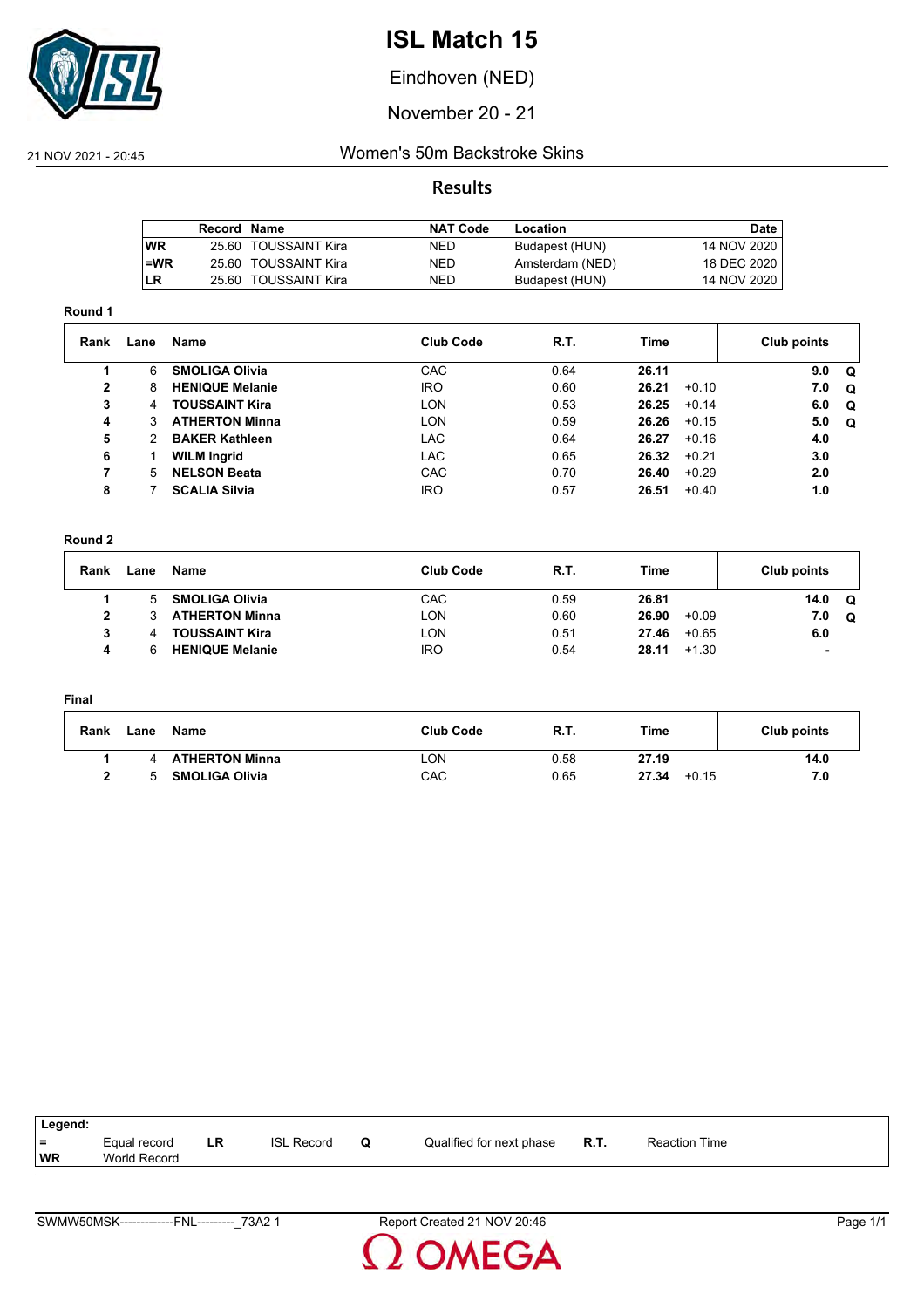

Eindhoven (NED)

November 20 - 21

### 21 NOV 2021 - 20:57 Men's 50m Backstroke Skins

**Results**

|      | Record Name |                        | NAT Code | Location       | Date,       |
|------|-------------|------------------------|----------|----------------|-------------|
| l WR |             | 22.22 MANAUDOU Florent | FRA      | Doha (QAT)     | 6 DEC 2014  |
| LR   |             | 22.54 MURPHY Ryan      | USA      | Budapest (HUN) | 21 NOV 2020 |

#### **Round 1**

| Rank | Lane | Name                      | <b>Club Code</b> | R.T. | Time  |         | Club points |          |
|------|------|---------------------------|------------------|------|-------|---------|-------------|----------|
|      | 3    | <b>DIENER Christian</b>   | LON              | 0.59 | 22.83 |         | 10.0        | . വ      |
| 2    |      | <b>MURPHY Ryan</b>        | LAC.             | 0.51 | 22.88 | $+0.05$ | 7.0         | $\Omega$ |
| 3    | 2    | <b>CHRISTOU Apostolos</b> | LAC.             | 0.64 | 23.04 | $+0.21$ | 6.0         | $\Omega$ |
| 4    | 8    | <b>GLINTA Robert</b>      | <b>IRO</b>       | 0.64 | 23.15 | $+0.32$ | 5.0         | . വ      |
| 5    | 4    | <b>GUIDO Guilherme</b>    | LON              | 0.58 | 23.17 | $+0.34$ | 4.0         |          |
| 6    |      | <b>BASSETO Guilherme</b>  | <b>IRO</b>       | 0.47 | 23.27 | $+0.44$ | 3.0         |          |
| 7    | 5.   | <b>STEWART Coleman</b>    | CAC              | 0.59 | 23.64 | $+0.81$ | 2.0         |          |
| 8    | 6    | <b>PUTS Jesse</b>         | <b>CAC</b>       | 0.66 | 24.50 | $+1.67$ |             |          |

#### **Round 2**

| Rank | Lane | Name                      | <b>Club Code</b> | <b>R.T.</b> | Time             | Club points    |
|------|------|---------------------------|------------------|-------------|------------------|----------------|
|      |      | <b>MURPHY Ryan</b>        | LAC              | 0.48        | 23.51            | 14.0<br>Q      |
|      |      | <b>DIENER Christian</b>   | LON              | 0.61        | 23.78<br>$+0.27$ | 7.0<br>Q       |
|      | 6    | <b>GLINTA Robert</b>      | <b>IRO</b>       | 0.61        | 23.87<br>$+0.36$ | 6.0            |
|      |      | <b>CHRISTOU Apostolos</b> | LAC              | 0.64        | 24.58<br>$+1.07$ | $\blacksquare$ |

#### **Final**

| Rank | Lane | Name                    | <b>Club Code</b> | <b>R.T.</b> | Time             | Club points |
|------|------|-------------------------|------------------|-------------|------------------|-------------|
|      |      | <b>MURPHY Ryan</b>      | LAC              | 0.49        | 24.32            | 14.0        |
|      |      | <b>DIENER Christian</b> | LON.             | 0.61        | 24.99<br>$+0.67$ | 7.0         |

| Legend: |                   |   |                          |             |                      |           |              |  |
|---------|-------------------|---|--------------------------|-------------|----------------------|-----------|--------------|--|
| ∣LR     | <b>ISL Record</b> | ω | Jualified for next phase | <b>R.T.</b> | <b>Reaction Time</b> | <b>WR</b> | World Record |  |
|         |                   |   |                          |             |                      |           |              |  |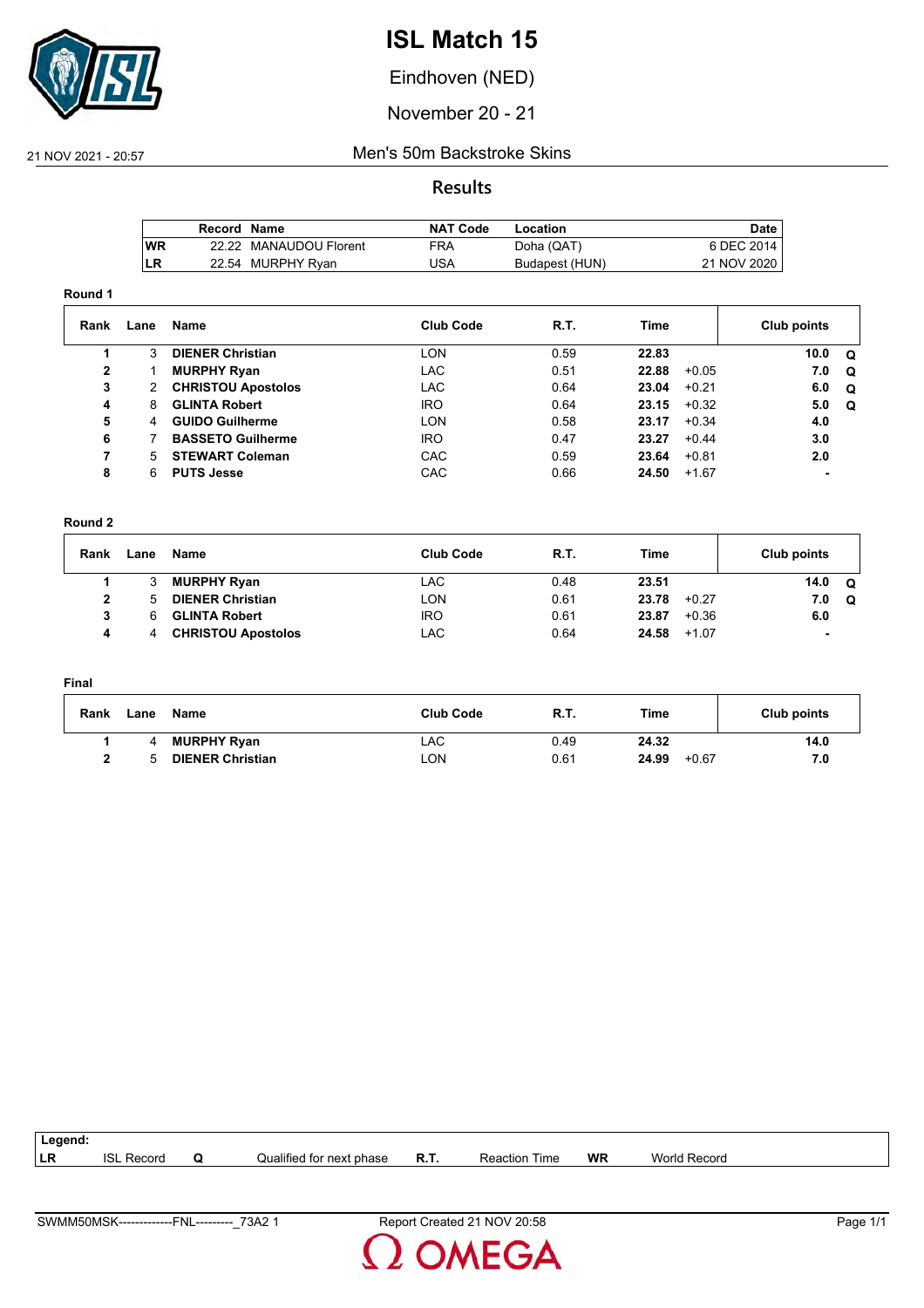

Eindhoven (NED)

November 20 - 21

21 NOV 2021 - 20:45 Women's 50m Backstroke Skins

### **Results Summary**

|   | Rank   Name            | Club       | Round 1       |      | Round 2       |      | Final         | <b>Points</b> |
|---|------------------------|------------|---------------|------|---------------|------|---------------|---------------|
|   |                        | Code       | <b>Points</b> | Rank | <b>Points</b> | Rank | <b>Points</b> | <b>Total</b>  |
|   | SMOLIGA Olivia         | <b>CAC</b> | 9.0           |      | 14.0          |      | 7.0           | 30.0          |
| 2 | <b>ATHERTON Minna</b>  | LON.       | 5.0           | 4    | 7.0           | າ    | 14.0          | 26.0          |
| 3 | <b>TOUSSAINT Kira</b>  | LON        | 6.0           | 3    | 6.0           | 3    |               | 12.0          |
| 4 | <b>HENIQUE Melanie</b> | <b>IRO</b> | 7.0           | 2    |               |      |               | 7.0           |
| 5 | <b>BAKER Kathleen</b>  | <b>LAC</b> | 4.0           | 5    |               |      |               | 4.0           |
| 6 | <b>WILM Ingrid</b>     | <b>LAC</b> | 3.0           | 6    |               |      |               | 3.0           |
| ⇁ | <b>NELSON Beata</b>    | CAC        | 2.0           | ⇁    |               |      |               | 2.0           |
| 8 | <b>SCALIA Silvia</b>   | <b>IRO</b> | 1.0           | 8    |               |      |               | 1.0           |

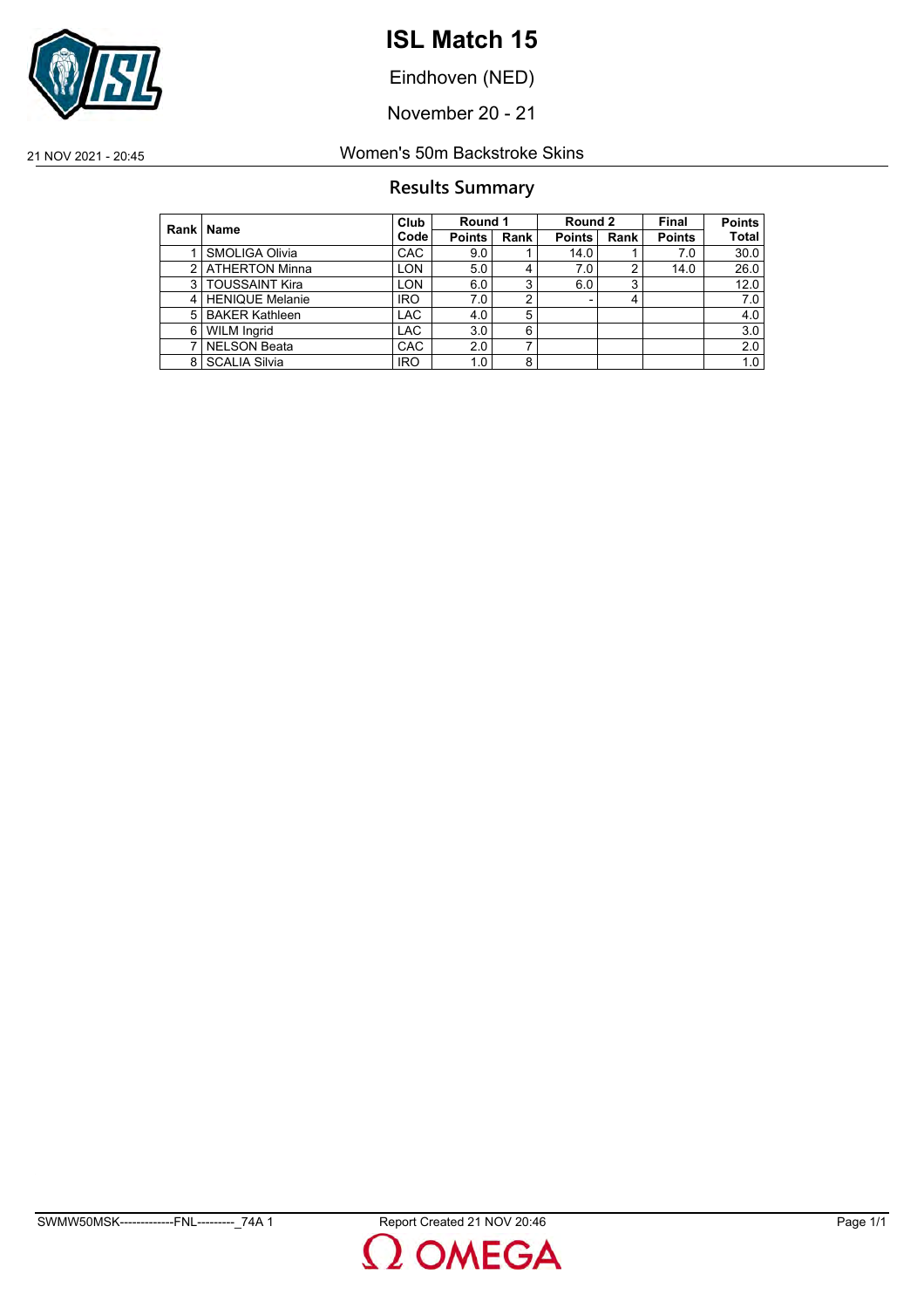

Eindhoven (NED)

November 20 - 21

### 21 NOV 2021 - 20:57 Men's 50m Backstroke Skins

### **Results Summary**

|                | Rank   Name               | Club       | Round 1 |      | Round 2       |      | Final         | <b>Points</b> |
|----------------|---------------------------|------------|---------|------|---------------|------|---------------|---------------|
|                |                           | Code       | Points  | Rank | <b>Points</b> | Rank | <b>Points</b> | <b>Total</b>  |
|                | <b>MURPHY Ryan</b>        | <b>LAC</b> | 7.0     |      | 14.0          |      | 14.0          | 35.0          |
| 2              | <b>DIENER Christian</b>   | <b>LON</b> | 10.0    |      | 7.0           |      | 7.0           | 24.0          |
| 3              | <b>GLINTA Robert</b>      | <b>IRO</b> | 5.0     |      | 6.0           | ◠    |               | 11.0          |
| $\overline{4}$ | <b>CHRISTOU Apostolos</b> | <b>LAC</b> | 6.0     | 3    |               |      |               | 6.0           |
| 5              | <b>GUIDO Guilherme</b>    | <b>LON</b> | 4.0     | 5    |               |      |               | 4.0           |
| 6              | <b>BASSETO Guilherme</b>  | <b>IRO</b> | 3.0     | 6    |               |      |               | 3.0           |
|                | <b>STEWART Coleman</b>    | <b>CAC</b> | 2.0     |      |               |      |               | 2.0           |
|                | 8 PUTS Jesse              | <b>CAC</b> | ٠       | 8    |               |      |               |               |

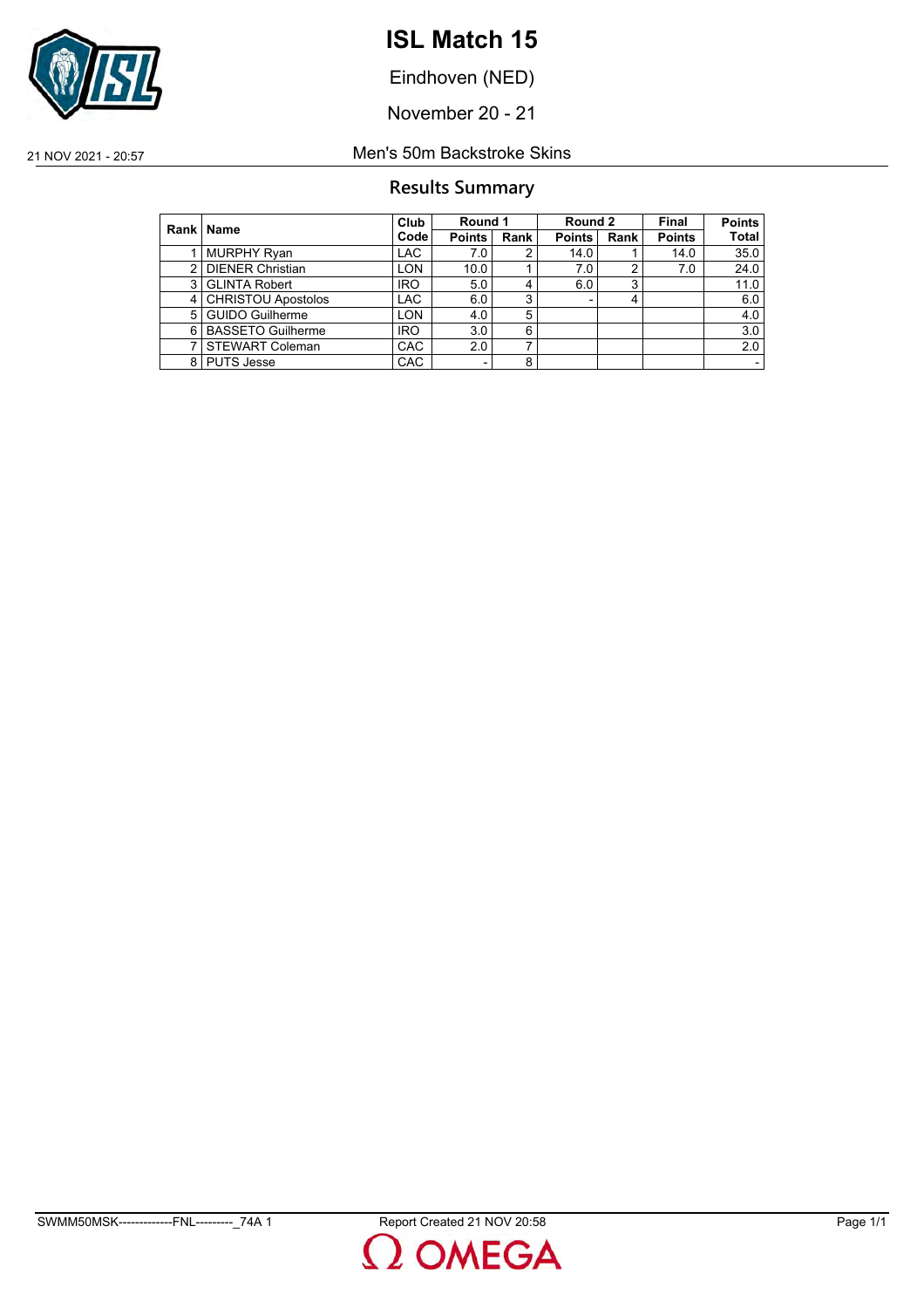

Eindhoven (NED)

November 20 - 21

Swimming

### **Club Standings**

| Rank | Club         | <b>Club Code</b> | Men   | Women | <b>Mixed</b> | Total |
|------|--------------|------------------|-------|-------|--------------|-------|
|      | London Roar  | LON              | 270.0 | 248.5 | 16.0         | 534.5 |
|      | Cali Condors | CAC              | 164.5 | 282.0 | 28.0         | 474.5 |
|      | 3 LA Current | <b>LAC</b>       | 228.5 | 190.0 | 20.0         | 438.5 |
| 4    | Iron         | IRO              | 186.0 | 128.5 | 10.0         | 324.5 |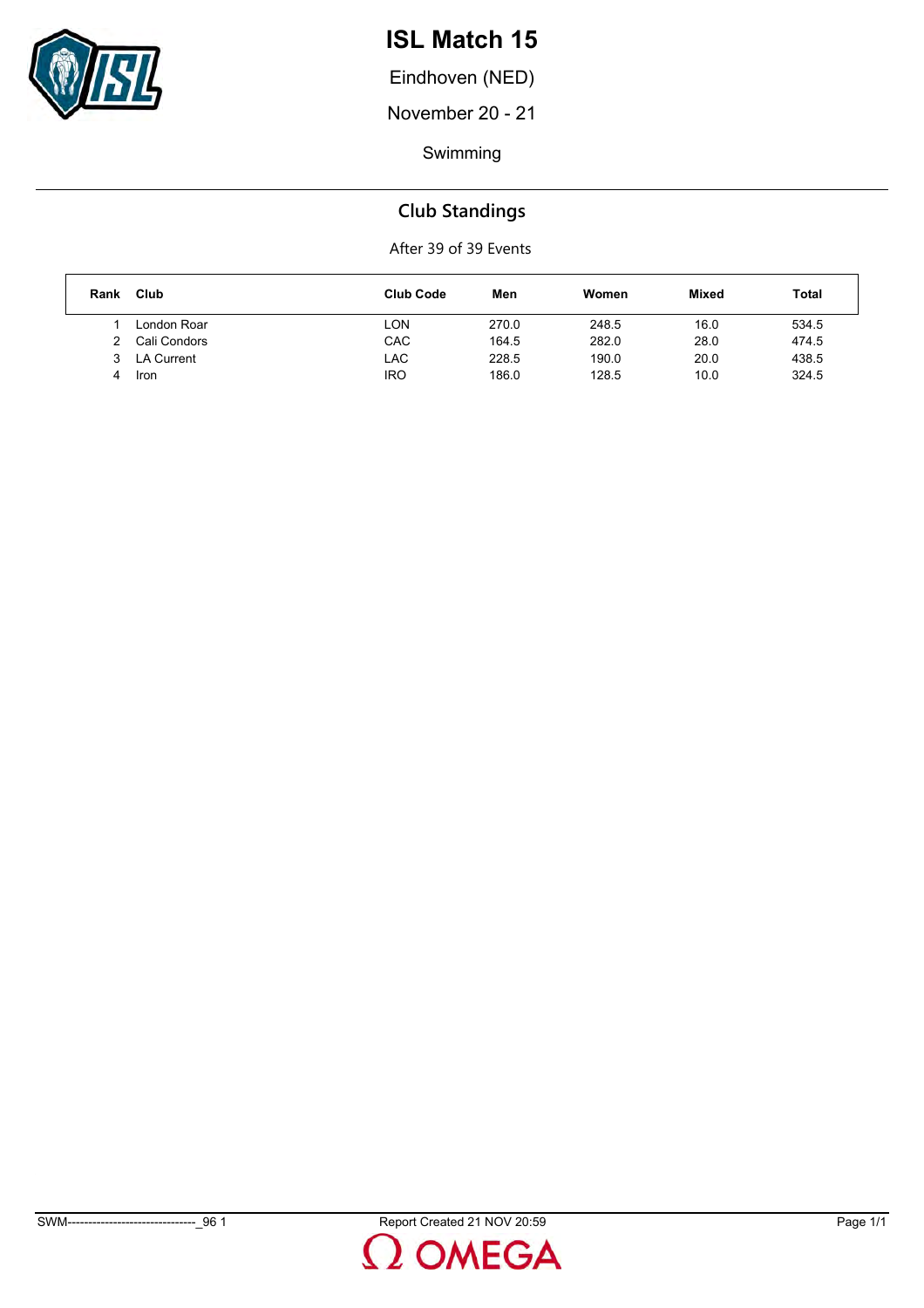

Eindhoven (NED)

November 20 - 21

Swimming

### **Match MVP Standings**

| Rank | Name                        | <b>Club Code</b> | <b>Ranking Points</b> | <b>Bonus Points</b>      | Total |
|------|-----------------------------|------------------|-----------------------|--------------------------|-------|
| 1    | <b>SCOTT Duncan</b>         | LON              | 46.0                  |                          | 60.0  |
| 2    | <b>MURPHY Ryan</b>          | LAC              | 46.5                  |                          | 56.0  |
| 3    | <b>KING Lilly</b>           | CAC              | 32.5                  |                          | 44.5  |
| 4    | <b>CHALMERS Kyle</b>        | <b>LON</b>       | 35.0                  | $\overline{\phantom{a}}$ | 44.0  |
| 5    | <b>TOUSSAINT Kira</b>       | <b>LON</b>       | 37.5                  |                          | 43.5  |
| 6    | McKEON Emma                 | LON              | 36.0                  |                          | 39.0  |
| 7    | <b>DAHLIA Kelsi</b>         | CAC              | 27.5                  | $\overline{a}$           | 38.0  |
| 8    | <b>DIENER Christian</b>     | LON              | 37.0                  |                          | 37.5  |
| 9    | <b>FINK Nic</b>             | CAC              | 32.0                  |                          | 36.0  |
| 9    | <b>FLICKINGER Hali</b>      | CAC              | 36.0                  | $\overline{\phantom{a}}$ | 36.0  |
| 11   | <b>NELSON Beata</b>         | CAC              | 31.5                  | $\overline{\phantom{a}}$ | 34.5  |
| 12   | SHIELDS Tom                 | LAC              | 33.0                  |                          | 34.0  |
| 13   | PICKREM Sydney              | LON              | 29.0                  | $\overline{a}$           | 33.0  |
| 14   | SMOLIGA Olivia              | CAC              | 29.5                  |                          | 32.0  |
| 14   | <b>SANTOS Nicholas</b>      | <b>IRO</b>       | 17.0                  |                          | 32.0  |
| 16   | <b>REITSHAMMER Bernhard</b> | <b>IRO</b>       | 24.5                  | $\blacksquare$           | 30.5  |
| 17   | <b>WEITZEIL Abbey</b>       | LAC              | 27.0                  |                          | 30.0  |
| 18   | KROMOWIDJOJO Ranomi         | <b>IRO</b>       | 28.5                  |                          | 29.5  |
| 19   | <b>ANDERSON Freya</b>       | <b>LON</b>       | 27.0                  |                          | 28.0  |
| 20   | <b>WILSON Madison</b>       | LAC              | 24.5                  |                          | 27.5  |
| 21   | <b>DRESSEL Caeleb</b>       | CAC              | 24.5                  |                          | 26.0  |
| 22   | CARTER Dylan                | <b>LON</b>       | 20.5                  | $\blacksquare$           | 25.5  |
| 23   | <b>BROWN Erika</b>          | CAC              | 25.0                  |                          | 25.0  |
| 24   | <b>GORBENKO Anastasia</b>   | LAC              | 21.5                  |                          | 24.5  |
| 25   | <b>PERSSON Erik</b>         | <b>IRO</b>       | 23.0                  |                          | 24.0  |
| 25   | <b>ROONEY Maxime</b>        | LAC              | 24.0                  |                          | 24.0  |
| 27   | <b>WILM Ingrid</b>          | <b>LAC</b>       | 23.5                  |                          | 23.5  |
| 28   | <b>ATHERTON Minna</b>       | <b>LON</b>       | 23.0                  | $\blacksquare$           | 23.0  |
| 28   | <b>STEWART Coleman</b>      | CAC              | 22.0                  |                          | 23.0  |
| 30   | <b>ATKINSON Alia</b>        | LON              | 19.5                  |                          | 22.5  |
| 31   | SEEMANOVA Barbora           | <b>IRO</b>       | 21.5                  |                          | 21.5  |
| 32   | GASTALDELLO Beryl           | LAC              | 19.0                  |                          | 21.0  |
| 32   | <b>LANZA Vini</b>           | <b>LON</b>       | 21.0                  |                          | 21.0  |
| 34   | ROTHBAUER Christopher       | LAC              | 20.5                  | $\blacksquare$           | 20.5  |
| 35   | <b>CHRISTOU Apostolos</b>   | LAC              | 20.5                  |                          | 18.0  |
| 35   | <b>BAKER Kathleen</b>       | <b>LAC</b>       | 18.0                  |                          | 18.0  |
| 35   | <b>MARTINEZ Jose Angel</b>  | CAC              | 18.0                  |                          | 18.0  |
| 35   | <b>SCHEFFER Fernando</b>    | LAC              | 18.0                  |                          | 18.0  |
| 39   | <b>MURDOCH Ross</b>         | LON              | 17.5                  |                          | 17.5  |
| 39   | SANTOS Leonardo             | <b>IRO</b>       | 18.5                  |                          | 17.5  |
| 39   | <b>HENIQUE Melanie</b>      | <b>IRO</b>       | 20.0                  |                          | 17.5  |
| 42   | <b>WANG Eddie</b>           | CAC              | 17.0                  |                          | 17.0  |
| 43   | <b>GLINTA Robert</b>        | <b>IRO</b>       | 16.0                  |                          | 16.0  |
| 43   | <b>SHANAHAN Katie</b>       | <b>LON</b>       | 16.0                  |                          | 16.0  |
| 45   | <b>GUIDO Guilherme</b>      | <b>LON</b>       | 15.5                  |                          | 15.5  |
| 46   | UGOLKOVA Maria              | <b>IRO</b>       | 17.5                  |                          | 14.5  |
| 46   | <b>SAVARD Katerine</b>      | CAC              | 14.5                  |                          | 14.5  |
| 46   | NTOUNTOUNAKI Anna           | LAC              | 14.5                  |                          | 14.5  |
| 49   | <b>DEVINE Abrahm</b>        | LAC              | 16.0                  |                          | 14.0  |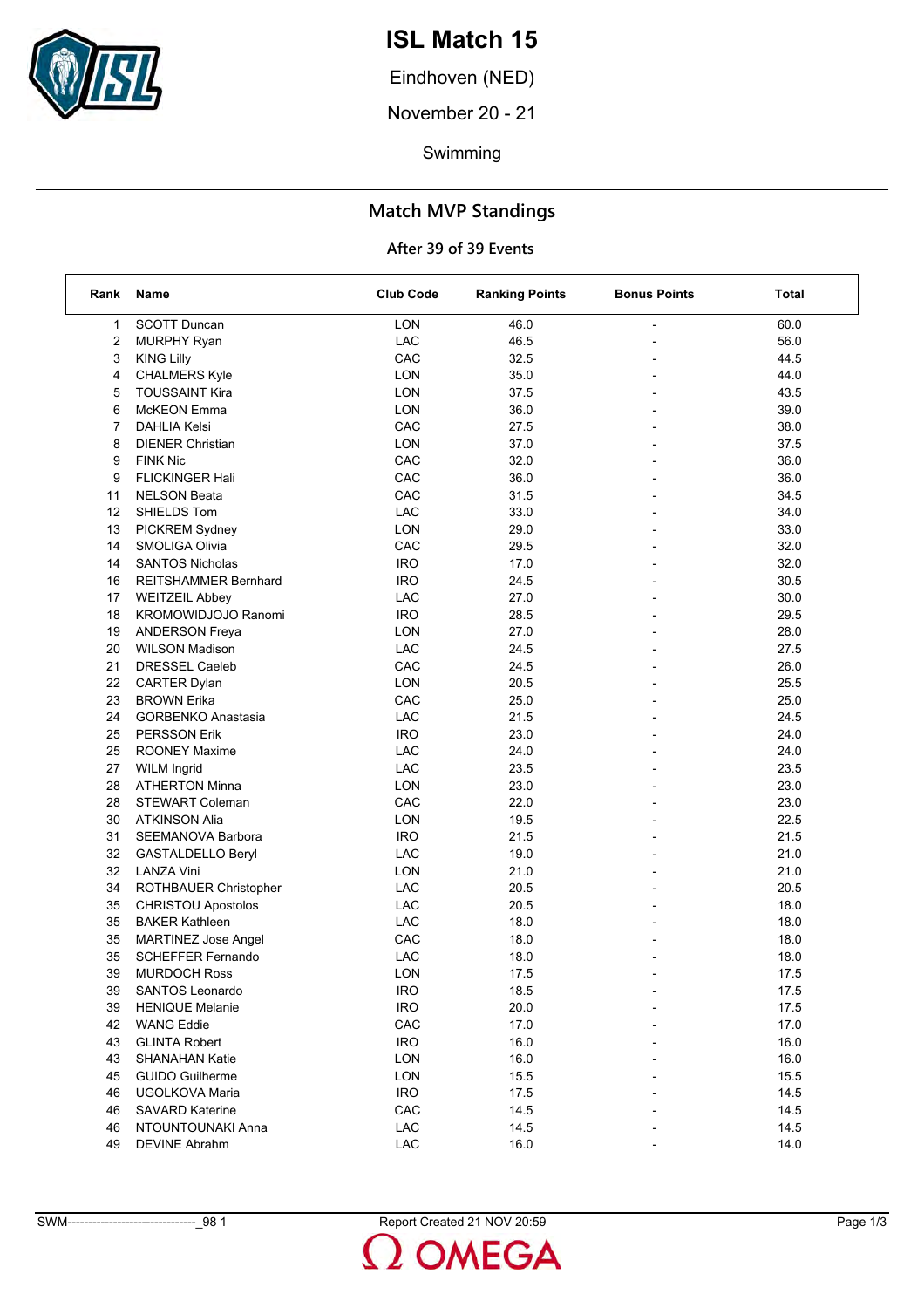

Eindhoven (NED)

November 20 - 21

Swimming

### **Match MVP Standings**

| Rank | Name                        | <b>Club Code</b> | <b>Ranking Points</b> | <b>Bonus Points</b>      | Total   |
|------|-----------------------------|------------------|-----------------------|--------------------------|---------|
| 50   | <b>WATTEL Marie</b>         | LON              | 10.5                  |                          | 13.5    |
| 50   | <b>ESCOBEDO Emily</b>       | CAC              | 16.5                  |                          | 13.5    |
| 52   | <b>HINDS Natalie</b>        | CAC              | 12.5                  |                          | 13.0    |
| 52   | TETEREVKOVA Kotryna         | LAC              | 14.0                  |                          | 13.0    |
| 52   | <b>DEMLER Kathrin</b>       | CAC              | 14.0                  | $\overline{\phantom{0}}$ | 13.0    |
| 52   | <b>MELO Luiz Altamir</b>    | <b>IRO</b>       | 13.0                  |                          | 13.0    |
| 52   | <b>DUMONT Valentine</b>     | LAC              | 13.0                  |                          | 13.0    |
| 57   | <b>COCCONCELLI Costanza</b> | <b>IRO</b>       | 12.5                  |                          | 12.5    |
| 57   | <b>PINFOLD Brett</b>        | LAC              | 12.5                  |                          | 12.5    |
| 59   | de WAARD Maaike             | CAC              | 12.0                  |                          | 12.0    |
| 59   | <b>WILLIAMS Brodie</b>      | CAC              | 14.0                  | $\overline{\phantom{0}}$ | 12.0    |
| 59   | NAKAMURA Katsumi            | <b>LON</b>       | 7.0                   |                          | 12.0    |
| 62   | <b>LAZOR Annie</b>          | <b>LON</b>       | 13.0                  |                          | 11.0    |
| 62   | <b>HULKKO Ida</b>           | <b>IRO</b>       | 13.0                  |                          | 11.0    |
| 64   | <b>BASSETO Guilherme</b>    | <b>IRO</b>       | 10.5                  |                          | 10.5    |
| 65   | <b>RESS Justin</b>          | CAC              | 9.5                   |                          | 10.0    |
| 66   | <b>INCERTI Zac</b>          | LON              | 5.5                   | $\overline{\phantom{a}}$ | 9.5     |
| 66   | <b>MORA Lorenzo</b>         | <b>IRO</b>       | 12.5                  | $\overline{a}$           | 9.5     |
| 68   | <b>HAAS Townley</b>         | CAC              | 9.0                   |                          | 9.0     |
| 69   | <b>CLARK Imogen</b>         | LAC              | 11.5                  |                          | 8.5     |
| 69   | WILLIAMSON Sam              | LON              | 10.5                  |                          | 8.5     |
| 69   | LOBANOVSZKIJ Maxim          | <b>IRO</b>       | 8.5                   |                          | 8.5     |
| 72   | MAJCHRZAK Kacper            | CAC              | 8.0                   | $\overline{\phantom{0}}$ | 8.0     |
| 72   | <b>PUTS Jesse</b>           | CAC              | 12.5                  |                          | 8.0     |
| 72   | <b>VEKOVISHCHEV Mikhail</b> | <b>IRO</b>       | 10.0                  |                          | 8.0     |
| 75   | <b>ACEVEDO Javier</b>       | LAC              | 10.5                  |                          | 7.5     |
| 75   | <b>ORSI Marco</b>           | <b>IRO</b>       | 7.5                   |                          | 7.5     |
| 77   | <b>GKOLOMEEV Kristian</b>   | LAC              | 10.0                  |                          | 7.0     |
| 77   | <b>THOMAS Alys</b>          | <b>IRO</b>       | 7.0                   | $\overline{\phantom{0}}$ | 7.0     |
| 77   | <b>ZAMORANO Africa</b>      | <b>IRO</b>       | 13.0                  |                          | 7.0     |
| 77   | <b>CIESLAK Marcin</b>       | CAC              | 7.0                   |                          | 7.0     |
| 77   | <b>GREENBANK Luke</b>       | LON              | 8.0                   | $\overline{a}$           | 7.0     |
| 82   | <b>BIANCHI Ilaria</b>       | <b>LON</b>       | 9.0                   |                          | 6.0     |
| 82   | <b>MORIMOTO Teppei</b>      | LON              | 9.0                   |                          | 6.0     |
| 82   | <b>MALYUTIN Martin</b>      | <b>LAC</b>       | 7.0                   | $\blacksquare$           | 6.0     |
| 85   | <b>CORDES Kevin</b>         | CAC              | 11.5                  |                          | 5.5     |
| 86   | <b>SCALIA Silvia</b>        | <b>IRO</b>       | 6.5                   |                          | 4.5     |
| 86   | <b>RICHARDS Matt</b>        | <b>IRO</b>       | 4.5                   | $\overline{\phantom{a}}$ | 4.5     |
| 88   | <b>BUSCH Kim</b>            | LON              | 4.0                   |                          | $4.0$   |
| 88   | STRAUCH Jenna               | <b>IRO</b>       | 6.0                   |                          | 4.0     |
| 90   | de BOER Thom                | <b>IRO</b>       | 9.5                   |                          | $3.5\,$ |
| 91   | <b>GASSON Helena</b>        | LAC              | 4.0                   |                          | 3.0     |
| 91   | <b>DEAN Tom</b>             | <b>LON</b>       | 9.0                   |                          | $3.0\,$ |
| 93   | <b>HILL Danielle</b>        | <b>IRO</b>       | 4.5                   |                          | 2.5     |
| 94   | <b>LAHTINEN Laura</b>       | <b>LON</b>       | 3.0                   |                          | 2.0     |
| 94   | PIETRUSCHKA Marie           | CAC              | 2.0                   |                          | 2.0     |
| 94   | <b>MARSH Alyssa</b>         | LAC              | 2.0                   |                          | 2.0     |
| 94   | DRESSEL Sherridon           | CAC              | 2.0                   |                          | 2.0     |
| 98   | <b>CORREIA Breno</b>        | ${\sf LAC}$      | 1.5                   |                          | $1.5$   |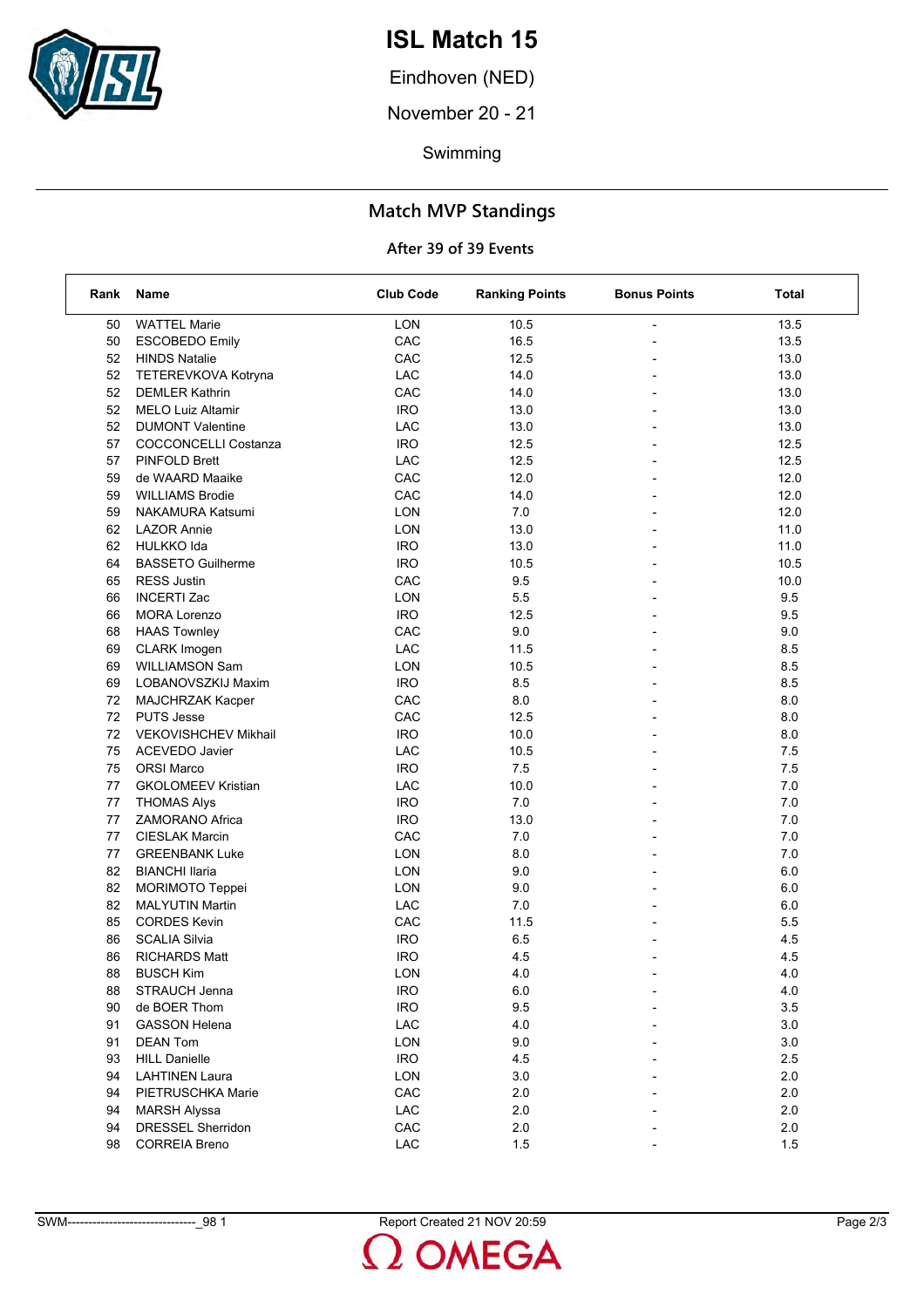

Eindhoven (NED)

November 20 - 21

Swimming

### **Match MVP Standings**

| Rank | Name                  | <b>Club Code</b> | <b>Ranking Points</b> | <b>Bonus Points</b> | Total |
|------|-----------------------|------------------|-----------------------|---------------------|-------|
| 99   | RUVALCABA CRUZ Hector | LAC              | າ ເ<br>z.u            | $\sim$              |       |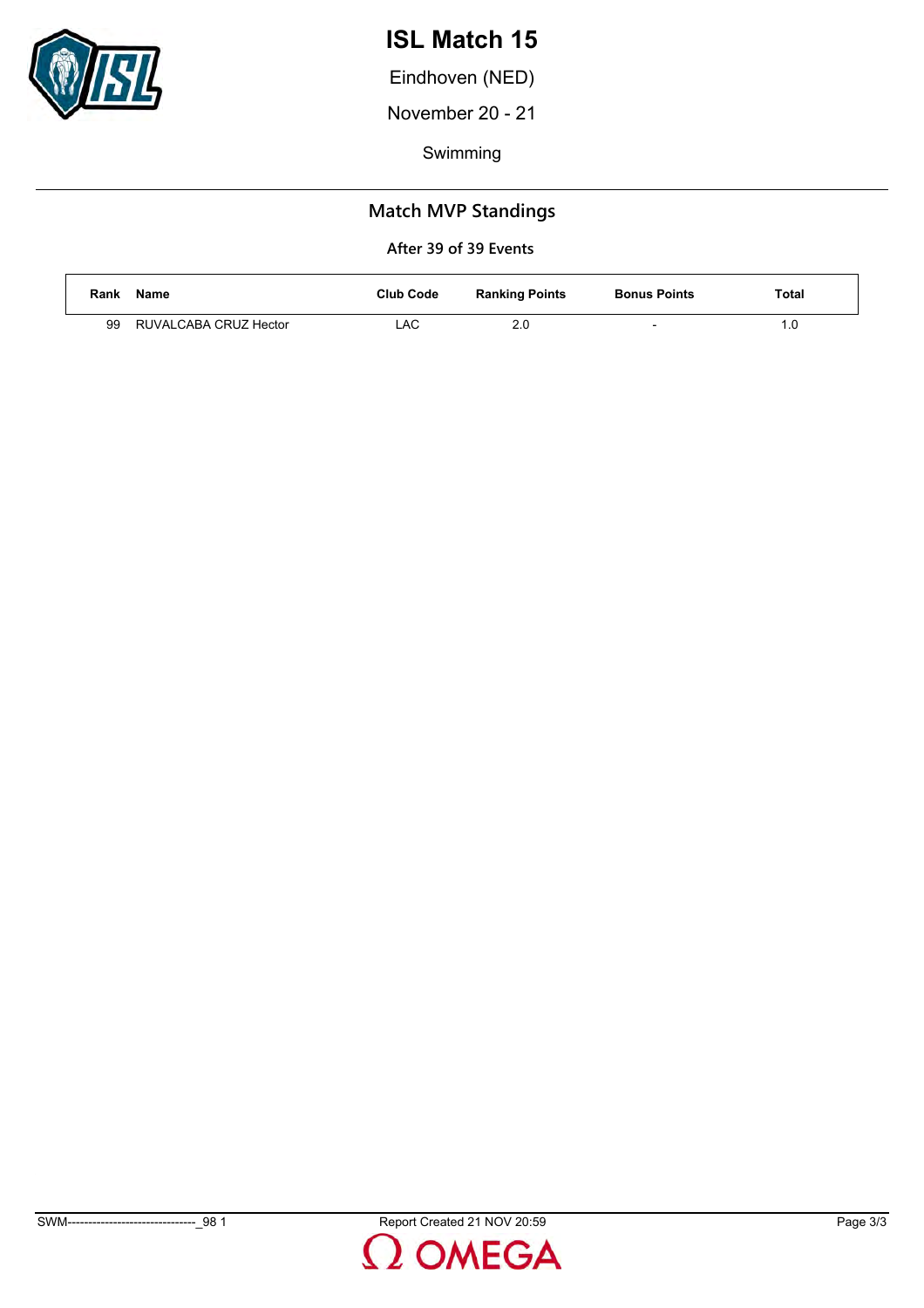

Eindhoven (NED)

November 20 - 21

Swimming

### **Season Clubs Points**

| Rank | <b>Name</b>            | Club<br>Code |   |                |               | PlayOff 1 PlayOff 2 PlayOff 3 PlayOff 4 | Total          |
|------|------------------------|--------------|---|----------------|---------------|-----------------------------------------|----------------|
| =1   | Cali Condors           | <b>CAC</b>   | 4 |                |               | 3                                       |                |
| $=1$ | <b>Energy Standard</b> | <b>ENS</b>   | 3 |                | 4             |                                         | 7              |
| =1   | London Roar            | LON          |   | 3              |               | 4                                       | 7              |
| 4    | LA Current             | <b>LAC</b>   |   | 4              |               | 2                                       | 6              |
| 5    | <b>Toronto Titans</b>  | TOR          |   | $\overline{2}$ | 3             |                                         | 5              |
| $=6$ | Aqua Centurions        | AQC          |   |                | $\mathcal{P}$ |                                         | 3              |
| $=6$ | <b>DC Trident</b>      | DCT          | າ |                |               |                                         | 3              |
| 8    | Iron                   | <b>IRO</b>   |   |                |               |                                         | $\overline{2}$ |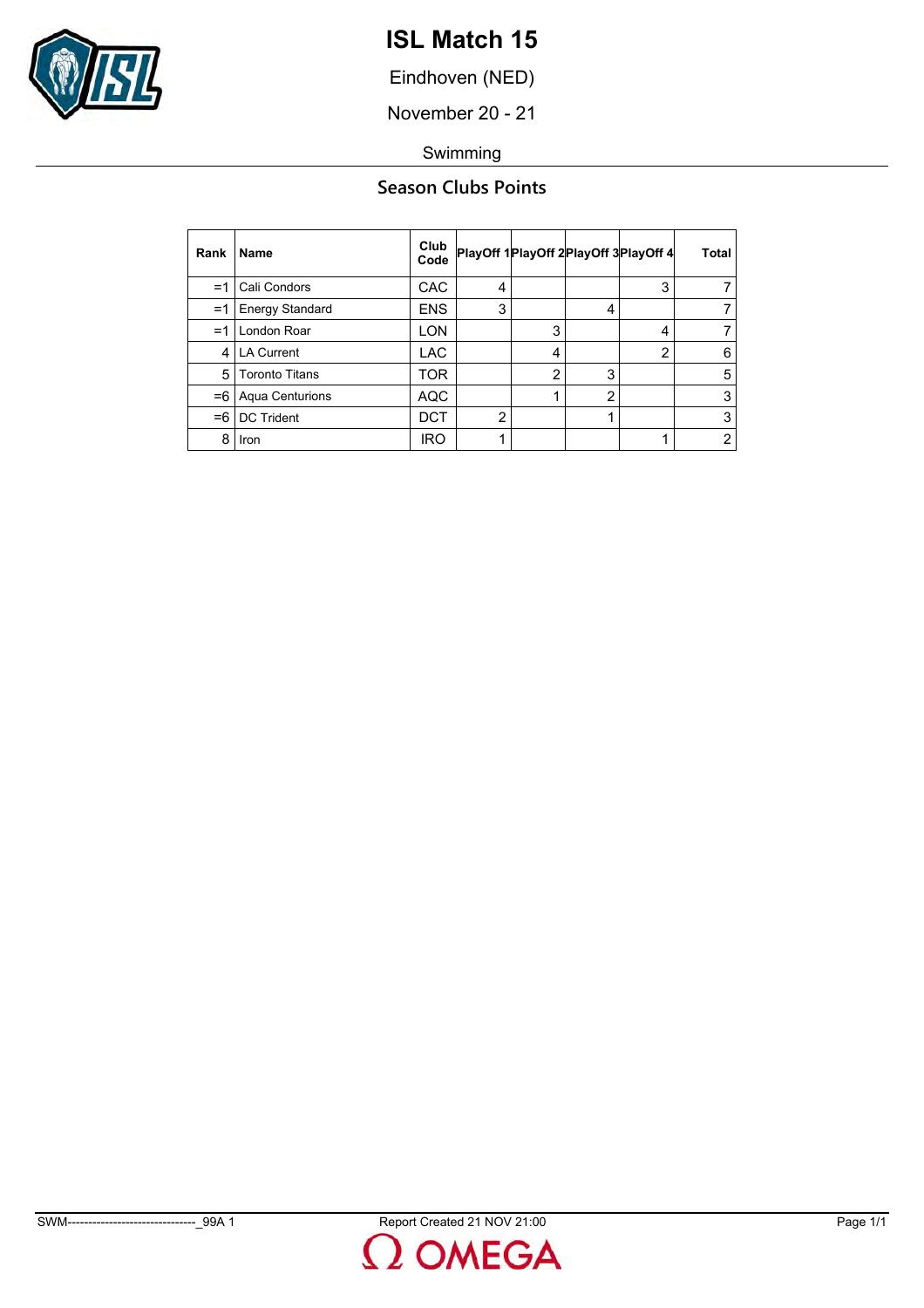

Eindhoven (NED)

November 20 - 21

Swimming

| Rank | Name                     | Club<br>Code |       |                |       |                |                                                  |       |       |       |       | Match 1   Match 2   Match 3   Match 4   Match 5   Match 6   Match 7   Match 8   Match 9  Match 10 | Total  |
|------|--------------------------|--------------|-------|----------------|-------|----------------|--------------------------------------------------|-------|-------|-------|-------|---------------------------------------------------------------------------------------------------|--------|
|      |                          |              |       |                |       |                | Match 11 PlayOff 1 PlayOff 2 PlayOff 3 PlayOff 4 |       |       |       |       |                                                                                                   |        |
|      |                          |              |       |                |       |                |                                                  |       |       |       |       |                                                                                                   |        |
|      | 1 SJOSTROM Sarah         | <b>ENS</b>   | 60.50 |                | 77.50 |                |                                                  |       |       | 45.00 | 45.50 |                                                                                                   | 375.50 |
|      |                          |              |       | 59.50          |       | 87.50          |                                                  |       |       |       |       |                                                                                                   |        |
|      | 2   HAUGHEY Siobhan      | <b>ENS</b>   | 51.00 |                | 78.00 |                |                                                  |       |       | 44.50 | 53.50 |                                                                                                   | 347.50 |
|      | 3 NELSON Beata           | CAC          |       | 53.50<br>59.50 |       | 67.00<br>53.50 |                                                  | 52.00 | 67.00 |       |       |                                                                                                   | 315.00 |
|      |                          |              |       |                |       |                | 34.50                                            |       |       |       |       |                                                                                                   |        |
|      | 4 SHYMANOVICH Ilya       | <b>ENS</b>   |       | 48.50          | 64.00 |                |                                                  |       |       | 64.00 | 54.50 |                                                                                                   | 289.50 |
|      |                          |              |       | 62.50          |       | 44.50          |                                                  |       |       |       |       |                                                                                                   |        |
|      | 5 SCOTT Duncan           | <b>LON</b>   |       |                | 44.00 |                |                                                  | 48.00 |       | 52.00 | 39.00 |                                                                                                   | 286.50 |
|      |                          |              |       |                | 43.50 |                | 60.00                                            |       |       |       |       |                                                                                                   |        |
|      | 6 KING Lilly             | CAC          |       | 42.00          |       | 43.00          |                                                  | 36.00 | 57.50 |       |       |                                                                                                   | 281.00 |
|      |                          |              |       | 58.00          |       |                | 44.50                                            |       |       |       |       |                                                                                                   |        |
| 7    | <b>DAHLIA Kelsi</b>      | CAC          |       | 34.50          |       | 58.50          |                                                  | 52.50 | 40.00 |       |       |                                                                                                   | 265.00 |
|      |                          |              |       | 41.50          |       |                | 38.00                                            |       |       |       |       |                                                                                                   |        |
|      | 8   DRESSEL Caeleb       | CAC          |       | 93.00          |       | 112.50         |                                                  | 27.50 |       |       |       |                                                                                                   | 259.00 |
|      |                          |              |       |                |       |                | 26.00                                            |       |       |       |       |                                                                                                   |        |
|      | 9 STEWART Coleman        | CAC          |       | 95.00          |       | 37.50          |                                                  | 21.50 | 54.50 |       |       |                                                                                                   | 257.00 |
|      |                          |              |       | 25.50          |       |                | 23.00                                            |       |       |       |       |                                                                                                   |        |
|      | 10 SETO Daiya            | <b>TOK</b>   |       | 64.00          |       |                |                                                  | 57.00 |       | 47.50 |       | 50.00                                                                                             | 253.50 |
|      |                          |              | 35.00 |                |       |                |                                                  |       |       |       |       |                                                                                                   |        |
|      | 11   KROMOWIDJOJO Ranomi | <b>IRO</b>   |       |                | 30.50 |                | 37.00                                            |       | 29.50 |       |       | 48.00                                                                                             | 245.50 |
|      |                          |              | 43.50 | 27.50          |       |                | 29.50                                            |       |       |       |       |                                                                                                   |        |
|      | 12 SHIELDS Tom           | LAC          |       | 29.00          |       | 37.50          | 46.00                                            |       |       | 44.25 |       |                                                                                                   | 233.25 |
|      |                          |              |       |                | 42.50 |                | 34.00                                            |       |       |       |       |                                                                                                   |        |
|      | 13   HANSSON Louise      | <b>TOR</b>   | 46.50 |                |       |                | 57.50                                            |       | 37.25 |       | 28.50 |                                                                                                   | 228.75 |
|      |                          |              |       |                | 34.50 | 24.50          |                                                  |       |       |       |       |                                                                                                   |        |
|      | 14   McKEON Emma         | <b>LON</b>   |       |                |       |                |                                                  | 45.00 |       | 47.50 | 38.50 |                                                                                                   | 224.50 |
|      |                          |              |       |                | 54.50 |                | 39.00                                            |       |       |       |       |                                                                                                   |        |
|      | 15 MASSE Kylie           | <b>TOR</b>   | 30.50 |                |       |                | 29.00                                            |       | 40.50 |       | 40.00 |                                                                                                   | 217.50 |
|      |                          |              |       |                | 34.00 | 43.50          |                                                  |       |       |       |       |                                                                                                   |        |
|      | 16 WOOD Abbie            | <b>NYB</b>   |       | 48.00          | 51.00 |                |                                                  |       | 47.00 |       |       | 29.50                                                                                             | 212.50 |
|      |                          |              | 37.00 |                |       |                |                                                  |       |       |       |       |                                                                                                   |        |
| 17   | <b>RYLOV Evgeny</b>      | <b>ENS</b>   | 48.50 |                |       |                |                                                  |       |       | 37.50 | 60.50 |                                                                                                   | 212.00 |
|      |                          |              |       | 26.50          |       | 39.00          |                                                  |       |       |       |       |                                                                                                   |        |
|      | 18   SEEMANOVA Barbora   | <b>IRO</b>   |       |                | 34.00 |                | 25.50                                            |       | 35.00 |       |       | 48.50                                                                                             | 211.50 |
|      |                          |              | 34.00 | 13.00          |       |                | 21.50                                            |       |       |       |       |                                                                                                   |        |
|      | 19 ANDISON Bailey        | DCT          | 22.00 |                |       | 38.00          | 30.00                                            |       |       |       | 41.00 |                                                                                                   | 210.00 |
|      |                          |              | 30.00 | 21.00          |       | 28.00          |                                                  |       |       |       |       |                                                                                                   |        |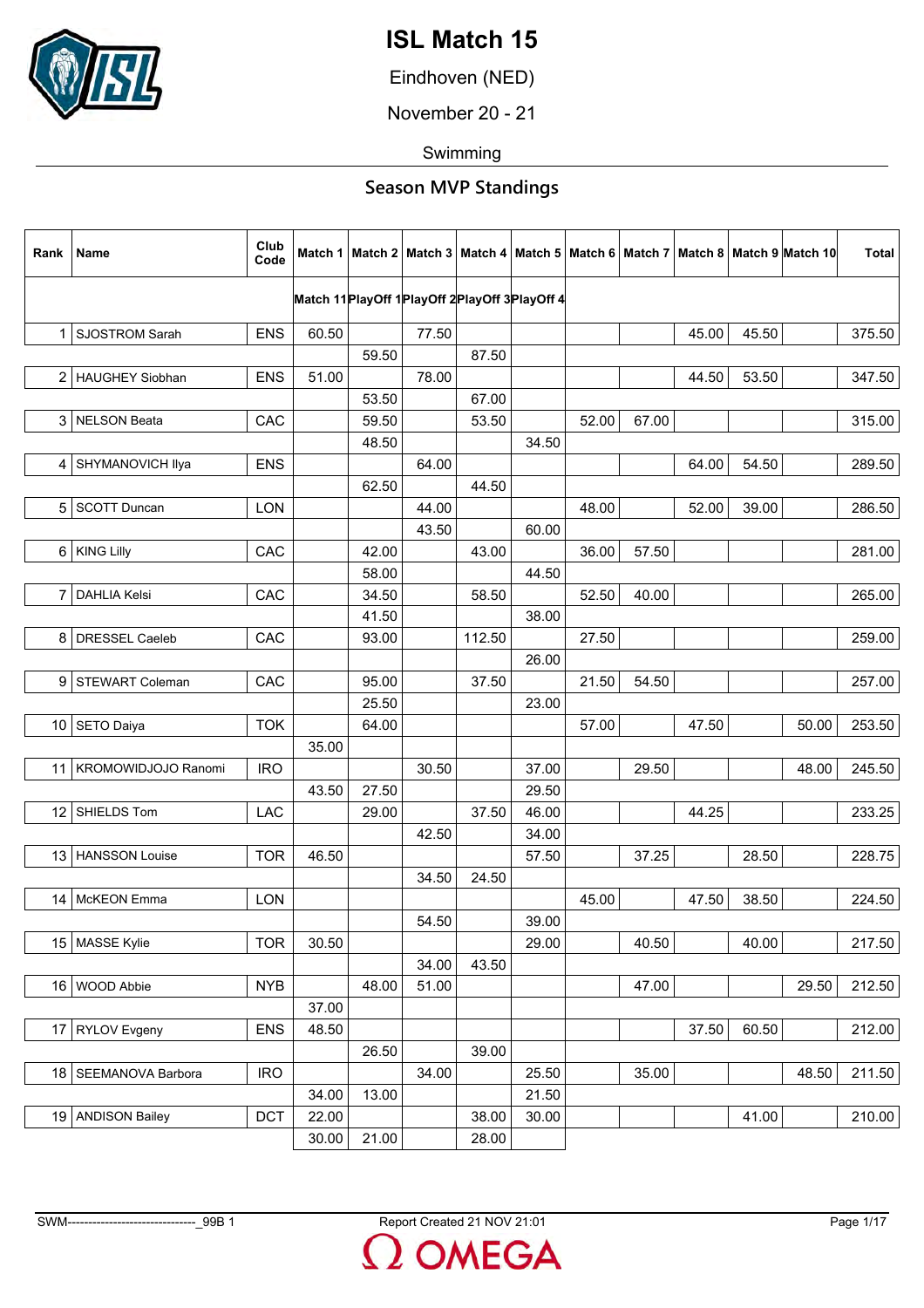

Eindhoven (NED)

November 20 - 21

Swimming

| Rank   | Name                      | Club<br>Code |                                                  |       |       |       |       |       |       |       |       | Match 1   Match 2   Match 3   Match 4   Match 5   Match 6   Match 7   Match 8   Match 9  Match 10 | Total  |
|--------|---------------------------|--------------|--------------------------------------------------|-------|-------|-------|-------|-------|-------|-------|-------|---------------------------------------------------------------------------------------------------|--------|
|        |                           |              | Match 11 PlayOff 1 PlayOff 2 PlayOff 3 PlayOff 4 |       |       |       |       |       |       |       |       |                                                                                                   |        |
|        |                           |              |                                                  |       |       |       |       |       |       |       |       |                                                                                                   |        |
| 20 I   | <b>TOUSSAINT Kira</b>     | <b>LON</b>   |                                                  |       | 34.50 |       |       | 30.50 |       | 34.50 | 29.00 |                                                                                                   | 209.00 |
|        |                           |              |                                                  |       | 37.00 |       | 43.50 |       |       |       |       |                                                                                                   |        |
| 21     | <b>WILM Ingrid</b>        | LAC          |                                                  | 19.50 |       | 35.00 | 39.50 |       |       | 57.00 |       |                                                                                                   | 204.00 |
|        |                           |              |                                                  |       | 29.50 |       | 23.50 | 21.50 |       |       |       |                                                                                                   |        |
| $=22$  | <b>ATKINSON Alia</b>      | <b>LON</b>   |                                                  |       | 31.00 |       |       |       |       | 37.50 | 42.50 |                                                                                                   | 196.50 |
|        |                           |              |                                                  |       | 41.50 |       | 22.50 |       |       |       |       |                                                                                                   |        |
| $=22$  | <b>SANTOS Nicholas</b>    | <b>IRO</b>   |                                                  |       | 33.50 |       | 18.50 |       | 22.50 |       |       | 30.50                                                                                             | 196.50 |
|        |                           |              | 33.00                                            | 26.50 |       |       | 32.00 |       |       |       |       |                                                                                                   |        |
| 24     | <b>GUIDO Guilherme</b>    | <b>LON</b>   |                                                  |       | 39.50 |       |       | 46.00 |       | 34.00 | 38.00 |                                                                                                   | 194.00 |
|        |                           |              |                                                  |       | 21.00 | 41.50 | 15.50 |       |       | 29.00 |       |                                                                                                   |        |
| 25     | <b>WEITZEIL Abbey</b>     | <b>LAC</b>   |                                                  | 41.50 |       |       | 23.00 |       |       |       |       |                                                                                                   | 190.00 |
|        |                           |              |                                                  |       | 25.00 |       | 30.00 |       |       |       |       |                                                                                                   |        |
|        | 26   HARVEY Mary-Sophie   | <b>ENS</b>   | 20.50                                            |       | 32.00 |       |       |       |       | 38.50 | 34.50 |                                                                                                   | 185.50 |
|        |                           |              |                                                  | 31.50 |       | 28.50 |       |       |       |       |       |                                                                                                   |        |
| 27     | <b>RESS Justin</b>        | CAC          |                                                  | 36.00 |       | 31.50 |       | 27.50 | 36.50 |       |       |                                                                                                   | 185.00 |
|        |                           |              |                                                  | 43.50 |       |       | 10.00 |       |       |       |       |                                                                                                   |        |
| 28     | <b>BROWN Erika</b>        | CAC          |                                                  | 34.50 |       | 23.75 |       | 38.00 | 29.00 |       |       |                                                                                                   | 179.25 |
|        |                           |              |                                                  | 29.00 |       |       | 25.00 |       |       |       |       |                                                                                                   |        |
| 29     | <b>GORBENKO Anastasia</b> | LAC          |                                                  | 26.00 |       | 30.50 | 31.50 |       |       | 28.00 |       |                                                                                                   | 179.00 |
|        |                           |              |                                                  |       | 38.50 |       | 24.50 |       |       |       |       |                                                                                                   |        |
| $= 30$ | <b>GLINTA Robert</b>      | <b>IRO</b>   |                                                  |       | 23.50 |       | 23.50 |       | 37.00 |       |       | 34.00                                                                                             | 178.50 |
|        |                           |              | 26.50                                            | 18.00 |       |       | 16.00 |       |       |       |       |                                                                                                   |        |
| =30 l  | <b>MARTINENGHI Nicolo</b> | <b>AQC</b>   | 29.00                                            |       |       | 28.50 |       | 26.00 |       |       |       | 35.00                                                                                             | 178.50 |
|        |                           |              |                                                  |       | 35.50 | 24.50 |       |       |       |       |       |                                                                                                   |        |
| 32     | <b>CECCON Thomas</b>      | <b>AQC</b>   | 42.00                                            |       |       | 28.00 |       | 17.50 |       |       |       | 38.50                                                                                             | 177.25 |
|        |                           |              |                                                  |       | 27.75 | 23.50 |       |       |       |       |       |                                                                                                   |        |
| 33     | RAZZETTI Alberto          | <b>TOR</b>   | 25.00                                            |       |       |       | 23.00 |       | 34.00 |       | 30.00 |                                                                                                   | 174.50 |
|        |                           |              |                                                  |       | 29.50 | 33.00 |       |       |       |       |       |                                                                                                   |        |
| $=34$  | <b>FINK Nic</b>           | CAC          |                                                  |       |       | 34.50 |       | 30.00 | 43.00 |       |       |                                                                                                   | 171.00 |
|        |                           |              |                                                  | 27.50 |       |       | 36.00 |       |       |       |       |                                                                                                   |        |
| $=34$  | <b>WASICK Kasia</b>       | <b>TOR</b>   | 24.00                                            |       |       |       | 28.00 |       | 40.50 |       | 22.50 |                                                                                                   | 171.00 |
|        |                           |              |                                                  |       | 24.00 | 32.00 |       |       |       |       |       |                                                                                                   |        |
| 36     | VAZAIOS Andreas           | <b>DCT</b>   | 19.00                                            |       |       | 28.00 | 32.00 |       |       |       | 20.50 |                                                                                                   | 170.00 |
|        |                           |              | 31.00                                            | 39.50 |       |       |       |       |       |       |       |                                                                                                   |        |
| 37     | <b>CHALMERS Kyle</b>      | <b>LON</b>   |                                                  |       |       |       |       | 17.50 |       | 33.50 | 32.00 |                                                                                                   | 169.00 |
|        |                           |              |                                                  |       | 42.00 |       | 44.00 |       |       |       |       |                                                                                                   |        |
|        | 38 DELOOF Ali             | <b>DCT</b>   | 23.00                                            |       |       | 25.50 | 25.50 |       |       |       | 20.50 |                                                                                                   | 168.75 |
|        |                           |              | 29.00                                            | 32.25 |       | 13.00 |       |       |       |       |       |                                                                                                   |        |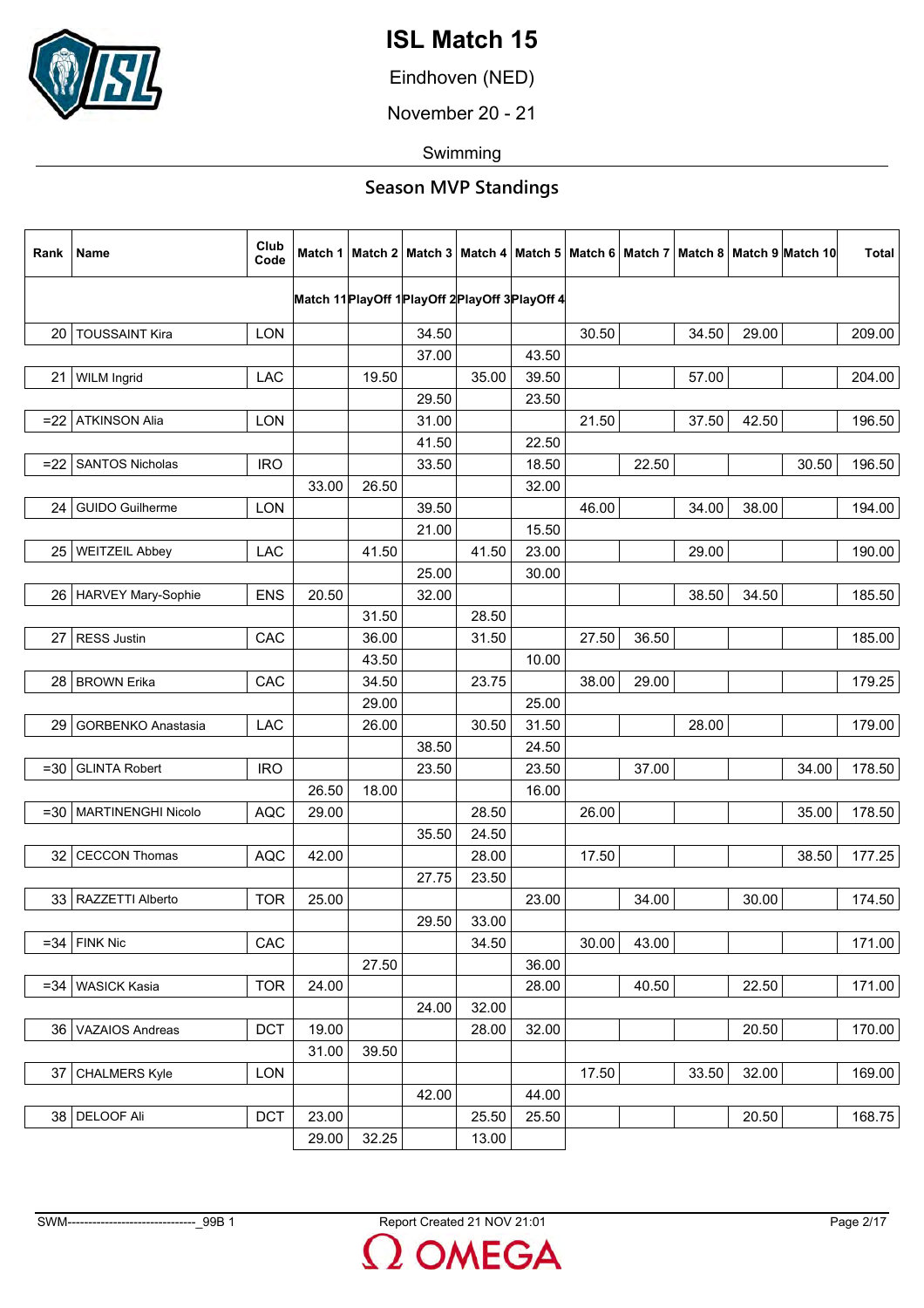

Eindhoven (NED)

November 20 - 21

Swimming

| Rank  | Name                              | Club<br>Code |       |       |       |       |                                                  |       |       |       |       | Match 1   Match 2   Match 3   Match 4   Match 5   Match 6   Match 7   Match 8   Match 9   Match 10 | Total  |
|-------|-----------------------------------|--------------|-------|-------|-------|-------|--------------------------------------------------|-------|-------|-------|-------|----------------------------------------------------------------------------------------------------|--------|
|       |                                   |              |       |       |       |       | Match 11 PlayOff 1 PlayOff 2 PlayOff 3 PlayOff 4 |       |       |       |       |                                                                                                    |        |
|       |                                   |              |       |       |       |       |                                                  |       |       |       |       |                                                                                                    |        |
| 39    | <b>WILSON Madison</b>             | <b>LAC</b>   |       | 29.50 | 24.00 | 44.50 | 34.50<br>27.50                                   |       |       |       |       |                                                                                                    | 160.00 |
|       | 40   KOLESNIKOV Kliment           | <b>ENS</b>   | 19.00 |       | 31.00 |       |                                                  |       |       | 11.50 | 23.25 |                                                                                                    |        |
|       |                                   |              |       | 24.00 |       | 49.50 |                                                  |       |       |       |       |                                                                                                    | 158.25 |
| 41    | <b>KAMENEVA Marija</b>            | <b>AQC</b>   | 26.50 |       |       | 23.50 |                                                  | 23.50 |       |       |       | 31.00                                                                                              | 148.50 |
|       |                                   |              |       |       |       |       |                                                  |       |       |       |       |                                                                                                    |        |
|       |                                   |              |       |       | 20.50 | 23.50 |                                                  |       |       |       |       |                                                                                                    |        |
|       | =42   MIRESSI Alessandro          | <b>AQC</b>   | 25.50 |       |       | 26.00 |                                                  | 20.50 |       |       |       | 36.75                                                                                              | 148.00 |
|       |                                   |              |       |       | 13.75 | 25.50 |                                                  |       |       |       |       |                                                                                                    |        |
| $=42$ | <b>RIVOLTA Matteo</b>             | <b>AQC</b>   | 18.50 |       |       | 21.00 |                                                  | 8.00  |       |       |       | 35.00                                                                                              | 148.00 |
|       |                                   |              |       |       | 31.00 | 34.50 |                                                  |       |       |       |       |                                                                                                    |        |
| $=42$ | SHCHEGOLEV Aleksandr              | <b>DCT</b>   |       |       |       | 17.50 | 19.50                                            |       |       |       | 22.50 |                                                                                                    | 148.00 |
|       |                                   |              | 28.00 | 26.00 |       | 34.50 |                                                  |       |       |       |       |                                                                                                    |        |
|       | 45 de BOER Thom                   | <b>IRO</b>   |       |       | 14.00 |       | 25.50                                            |       | 14.50 |       |       | 27.75                                                                                              | 144.25 |
|       |                                   |              | 26.00 | 33.00 |       |       | 3.50                                             |       |       |       |       |                                                                                                    |        |
|       | 46   McINTOSH Summer              | <b>TOR</b>   | 38.00 |       |       |       | 33.00                                            |       |       |       |       |                                                                                                    | 143.00 |
|       |                                   |              |       |       | 47.00 | 25.00 |                                                  |       |       |       |       |                                                                                                    |        |
| 47    | <b>KUSCH Marius</b>               | <b>TOR</b>   | 27.75 |       |       |       | 29.50                                            |       | 34.00 |       | 25.00 |                                                                                                    | 141.50 |
|       |                                   |              |       |       | 14.25 | 11.00 |                                                  |       |       |       |       |                                                                                                    |        |
|       | $=48$ SANCHEZ Kayla               | <b>TOR</b>   | 30.50 |       |       |       | 33.50                                            |       | 26.50 |       | 7.50  |                                                                                                    | 137.50 |
|       |                                   |              |       |       | 17.50 | 22.00 |                                                  |       |       |       |       |                                                                                                    |        |
| $=48$ | ZIRK Kregor                       | <b>ENS</b>   | 15.00 |       | 26.50 |       |                                                  |       |       | 18.00 | 22.00 |                                                                                                    | 137.50 |
|       |                                   |              |       | 30.00 |       | 26.00 |                                                  |       |       |       |       |                                                                                                    |        |
| 50    | SHKURDAI Anastasiya               | <b>ENS</b>   | 18.50 |       | 30.00 |       |                                                  |       |       | 25.50 | 16.00 |                                                                                                    | 136.00 |
|       |                                   |              |       | 23.00 |       | 23.00 |                                                  |       |       |       |       |                                                                                                    |        |
| 51    | <b>SCHWINGENSCHLOGL</b><br>Fabian | <b>TOR</b>   | 20.50 |       |       |       | 27.00                                            |       | 26.50 |       | 18.50 |                                                                                                    | 135.00 |
|       |                                   |              |       |       | 24.00 | 18.50 |                                                  |       |       |       |       |                                                                                                    |        |
| 52    | <b>KOSEKI Yasuhiro</b>            | <b>TOK</b>   |       | 38.00 |       |       |                                                  | 23.50 |       | 20.00 |       | 21.00                                                                                              | 134.00 |
|       |                                   |              | 31.50 |       |       |       |                                                  |       |       |       |       |                                                                                                    |        |
|       | 53 BARRATT Holly                  | <b>AQC</b>   | 14.00 |       |       | 19.00 |                                                  | 30.00 |       |       |       | 36.50                                                                                              | 133.00 |
|       |                                   |              |       |       | 14.50 | 19.00 |                                                  |       |       |       |       |                                                                                                    |        |
|       | 54   MACK Linnea                  | <b>DCT</b>   | 11.50 |       |       | 26.50 | 20.00                                            |       |       |       | 13.00 |                                                                                                    | 132.00 |
|       |                                   |              | 28.00 | 9.00  |       | 24.00 |                                                  |       |       |       |       |                                                                                                    |        |
|       | 55 LANZA Vini                     | LON          |       |       | 38.75 |       |                                                  | 27.50 |       | 14.50 | 17.00 |                                                                                                    | 131.25 |
|       |                                   |              |       |       | 12.50 |       | 21.00                                            |       |       |       |       |                                                                                                    |        |
|       | 56 CARTER Dylan                   | <b>LON</b>   |       |       | 16.00 |       |                                                  | 20.00 |       | 23.75 | 16.00 |                                                                                                    | 130.75 |
|       |                                   |              |       |       | 29.50 |       | 25.50                                            |       |       |       |       |                                                                                                    |        |
|       | 57   HARTING Zach                 | <b>DCT</b>   | 18.00 |       |       | 11.00 | 21.50                                            |       |       |       | 18.00 |                                                                                                    | 129.50 |
|       |                                   |              | 17.00 | 22.50 |       | 21.50 |                                                  |       |       |       |       |                                                                                                    |        |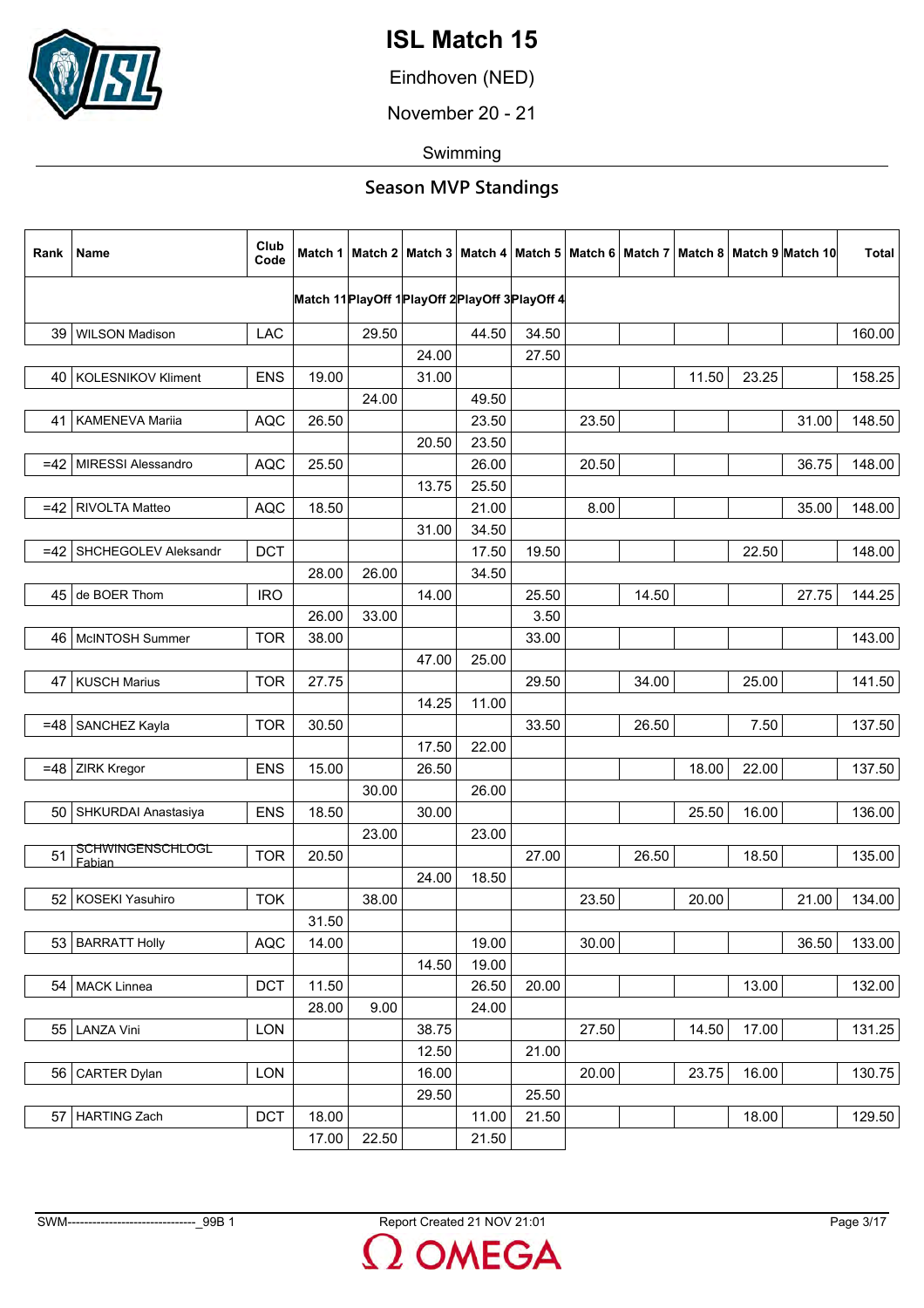

Eindhoven (NED)

November 20 - 21

Swimming

| Rank   | Name                       | Club<br>Code |       |       |       |                                                  |       |       |       |       |       | Match 1   Match 2   Match 3   Match 4   Match 5   Match 6   Match 7   Match 8   Match 9   Match 10 | <b>Total</b> |
|--------|----------------------------|--------------|-------|-------|-------|--------------------------------------------------|-------|-------|-------|-------|-------|----------------------------------------------------------------------------------------------------|--------------|
|        |                            |              |       |       |       | Match 11 PlayOff 1 PlayOff 2 PlayOff 3 PlayOff 4 |       |       |       |       |       |                                                                                                    |              |
|        |                            |              |       |       |       |                                                  |       |       |       |       |       |                                                                                                    |              |
|        | 58   ATHERTON Minna        | <b>LON</b>   |       |       | 25.00 |                                                  |       | 35.50 |       | 10.00 | 23.50 |                                                                                                    | 129.00       |
|        |                            |              |       |       | 12.00 |                                                  | 23.00 |       |       |       |       |                                                                                                    |              |
| $= 59$ | <b>CASTIGLIONI Arianna</b> | <b>AQC</b>   | 27.00 |       |       | 20.50                                            |       | 22.50 |       |       |       | 37.00                                                                                              | 128.50       |
|        |                            |              |       |       | 2.00  | 19.50                                            |       |       |       |       |       |                                                                                                    |              |
| $= 59$ | le CLOS Chad               | <b>ENS</b>   | 46.50 |       | 29.50 |                                                  |       |       |       | 24.50 | 28.00 |                                                                                                    | 128.50       |
|        |                            |              |       |       |       |                                                  |       |       |       |       |       |                                                                                                    |              |
| 61     | <b>OHASHI Yui</b>          | <b>TOK</b>   |       | 21.00 |       |                                                  |       | 33.00 |       | 14.00 |       | 30.50                                                                                              | 126.50       |
|        |                            |              | 28.00 |       |       |                                                  |       |       |       |       |       |                                                                                                    |              |
| 62     | NIKOLAEV Mark              | <b>DCT</b>   |       |       |       | 12.00                                            | 7.00  |       |       |       | 6.00  |                                                                                                    | 124.50       |
|        |                            |              | 23.00 | 26.50 |       | 50.00                                            |       |       |       |       |       |                                                                                                    |              |
| $=63$  | <b>PERSSON Erik</b>        | <b>IRO</b>   |       |       | 11.00 |                                                  | 11.00 |       | 21.00 |       |       | 19.00                                                                                              | 122.00       |
|        |                            |              | 19.00 | 17.00 |       |                                                  | 24.00 |       |       |       |       |                                                                                                    |              |
| $=63$  | SMITH Brendon              | <b>NYB</b>   |       | 26.00 | 31.00 |                                                  |       |       | 23.00 |       |       | 12.00                                                                                              | 122.00       |
|        |                            |              | 30.00 |       |       |                                                  |       |       |       |       |       |                                                                                                    |              |
|        | 65 KAWAMOTO Takeshi        | <b>TOK</b>   |       | 27.50 |       |                                                  |       | 24.00 |       | 30.50 |       | 17.00                                                                                              | 121.50       |
|        |                            |              | 22.50 |       |       |                                                  |       |       |       |       |       |                                                                                                    |              |
| =66    | DIENER Christian           | <b>LON</b>   |       |       | 15.50 |                                                  |       | 16.00 |       | 17.50 | 16.75 |                                                                                                    | 121.25       |
|        |                            |              |       |       | 18.00 |                                                  | 37.50 |       |       |       |       |                                                                                                    |              |
|        | =66   PROUD Ben            | <b>ENS</b>   | 14.00 |       | 24.25 |                                                  |       |       |       | 21.00 | 25.50 |                                                                                                    | 121.25       |
|        |                            |              |       | 13.50 |       | 23.00                                            |       |       |       |       |       |                                                                                                    |              |
|        |                            |              |       |       |       |                                                  |       |       |       |       |       |                                                                                                    |              |
|        | =68   MADDEN Paige         | <b>TOK</b>   |       | 25.00 |       |                                                  |       | 17.00 |       | 32.00 |       | 29.00                                                                                              | 121.00       |
|        |                            |              | 18.00 |       |       |                                                  |       |       |       |       |       |                                                                                                    |              |
| =68    | REITSHAMMER Bernhard       | <b>IRO</b>   |       |       | 17.00 |                                                  | 14.00 |       | 17.00 |       |       | 15.00                                                                                              | 121.00       |
|        |                            |              | 15.00 | 12.50 |       |                                                  | 30.50 |       |       |       |       |                                                                                                    |              |
| $= 70$ | CARRARO Martina            | <b>AQC</b>   | 22.00 |       |       | 15.50                                            |       | 15.50 |       |       |       | 21.00                                                                                              | 120.00       |
|        |                            |              |       |       | 22.50 | 23.50                                            |       |       |       |       |       |                                                                                                    |              |
| $= 70$ | HULKKO Ida                 | <b>IRO</b>   |       |       | 14.00 |                                                  | 15.50 |       | 16.00 |       |       | 13.50                                                                                              | 120.00       |
|        |                            |              | 37.50 | 12.50 |       |                                                  | 11.00 |       |       |       |       |                                                                                                    |              |
|        | 72 PICKREM Sydney          | <b>LON</b>   |       |       | 10.00 |                                                  |       | 16.00 |       | 13.50 | 28.00 |                                                                                                    | 119.50       |
|        |                            |              |       |       | 19.00 |                                                  | 33.00 |       |       |       |       |                                                                                                    |              |
|        | 73 RYAN Shane              | <b>TOR</b>   | 29.00 |       |       |                                                  | 38.25 |       | 21.50 |       | 15.50 |                                                                                                    | 118.75       |
|        |                            |              |       |       | 7.50  | 7.00                                             |       |       |       |       |       |                                                                                                    |              |
| 74     | SMOLIGA Olivia             | CAC          |       |       |       | 19.50                                            |       | 30.50 | 18.00 |       |       |                                                                                                    | 117.50       |
|        |                            |              |       | 17.50 |       |                                                  | 32.00 |       |       |       |       |                                                                                                    |              |
|        | 75 BORODIN Ilia            | <b>AQC</b>   | 17.00 |       |       | 19.00                                            |       | 11.00 |       |       |       | 21.00                                                                                              | 117.00       |
|        |                            |              |       |       | 26.00 | 23.00                                            |       |       |       |       |       |                                                                                                    |              |
|        | 76   KAMMINGA Arno         | AQC          | 16.00 |       |       | 15.50                                            |       | 7.50  |       |       |       | 24.50                                                                                              | 116.50       |
|        |                            |              |       |       | 32.00 | 21.00                                            |       |       |       |       |       |                                                                                                    |              |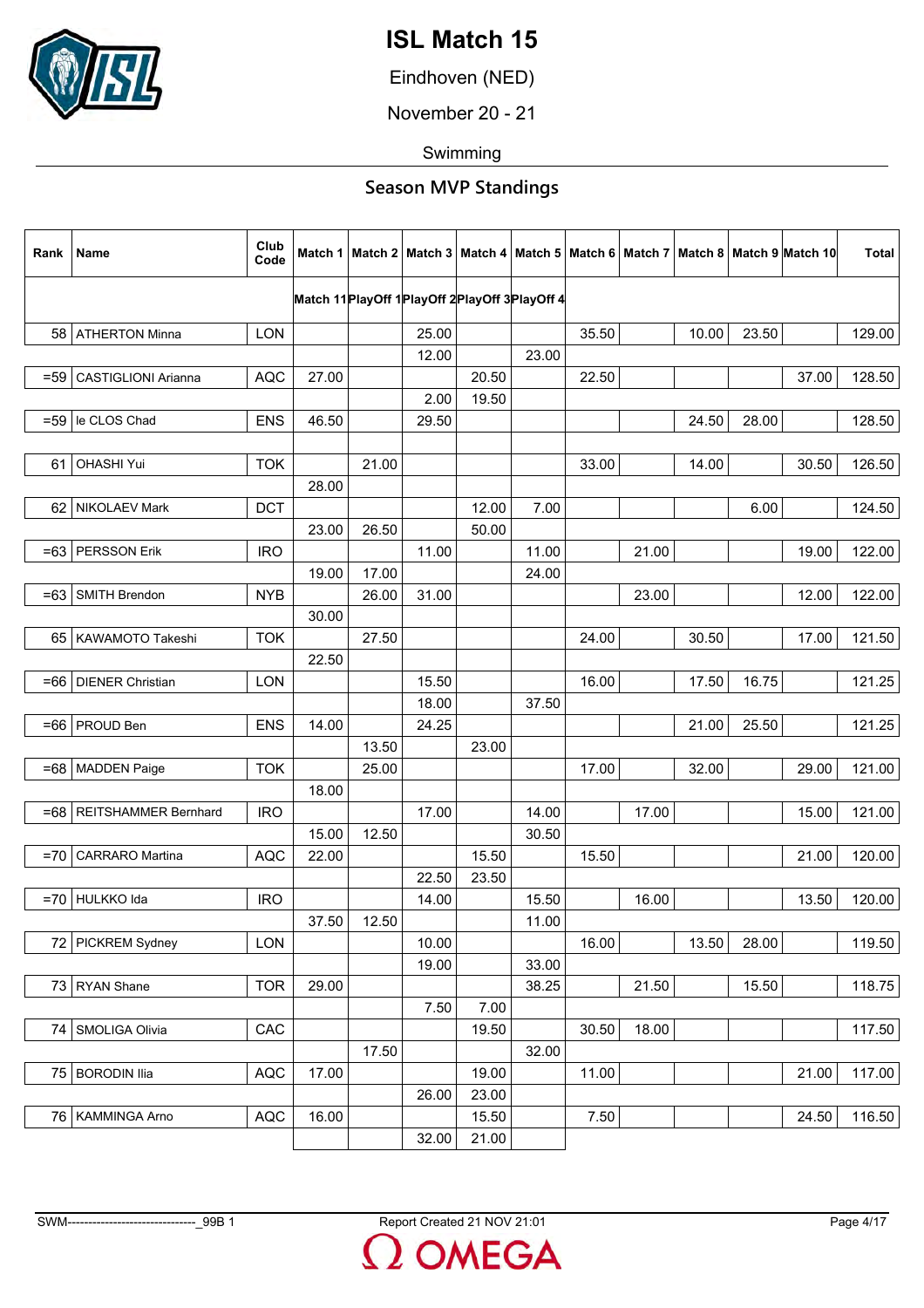

Eindhoven (NED)

November 20 - 21

Swimming

| Rank    | Name                     | Club<br>Code |       |       |       |       |                                                  |       |       |       |       | Match 1   Match 2   Match 3   Match 4   Match 5   Match 6   Match 7   Match 8   Match 9   Match 10 | <b>Total</b> |
|---------|--------------------------|--------------|-------|-------|-------|-------|--------------------------------------------------|-------|-------|-------|-------|----------------------------------------------------------------------------------------------------|--------------|
|         |                          |              |       |       |       |       | Match 11 PlayOff 1 PlayOff 2 PlayOff 3 PlayOff 4 |       |       |       |       |                                                                                                    |              |
| 77      | <b>NEALE Leah</b>        | <b>DCT</b>   | 19.00 |       |       | 21.50 | 13.00                                            |       |       |       | 20.50 |                                                                                                    | 115.50       |
|         |                          |              | 16.50 | 12.50 |       | 12.50 |                                                  |       |       |       |       |                                                                                                    |              |
| $= 781$ | <b>COLEMAN Michelle</b>  | <b>TOR</b>   | 23.00 |       |       |       | 25.00                                            |       | 26.50 |       | 13.50 |                                                                                                    | 114.00       |
|         |                          |              |       |       | 12.50 | 13.50 |                                                  |       |       |       |       |                                                                                                    |              |
| $= 781$ | MURPHY Ryan              | <b>LAC</b>   |       |       |       |       |                                                  |       |       |       |       |                                                                                                    | 114.00       |
|         |                          |              |       |       | 58.00 |       | 56.00                                            |       |       |       |       |                                                                                                    |              |
|         | 80 di LIDDO Elena        | <b>AQC</b>   | 15.00 |       |       | 16.50 |                                                  | 21.00 |       |       |       | 39.00                                                                                              | 113.50       |
|         |                          |              |       |       | 10.00 | 12.00 |                                                  |       |       |       |       |                                                                                                    |              |
| 81      | SANTOS Leonardo          | <b>IRO</b>   |       |       | 20.00 |       | 14.00                                            |       | 16.00 |       |       | 13.00                                                                                              | 112.50       |
|         |                          |              | 14.00 | 18.00 |       |       | 17.50                                            |       |       |       |       |                                                                                                    |              |
| 82      | <b>KROON Luc</b>         | <b>TOR</b>   | 13.00 |       |       |       | 15.00                                            |       | 26.00 |       | 22.00 |                                                                                                    | 111.00       |
|         |                          |              |       |       | 18.00 | 17.00 |                                                  |       |       |       |       |                                                                                                    |              |
| 83      | CHIMROVA Svetlana        | <b>NYB</b>   |       | 26.00 | 16.50 |       |                                                  |       | 16.50 |       |       | 25.00                                                                                              | 110.50       |
|         |                          |              | 26.50 |       |       |       |                                                  |       |       |       |       |                                                                                                    |              |
| 84      | CIAMPI Matteo            | <b>AQC</b>   | 19.00 |       |       | 15.50 |                                                  | 16.50 |       |       |       | 26.00                                                                                              | 110.25       |
|         |                          |              |       |       | 13.75 | 19.50 |                                                  |       |       |       |       |                                                                                                    |              |
| 85      | <b>ORSI Marco</b>        | <b>IRO</b>   |       |       | 20.50 |       | 29.00                                            |       | 15.50 |       |       | 19.50                                                                                              | 110.00       |
|         |                          |              | 18.00 |       |       |       | 7.50                                             |       |       |       |       |                                                                                                    |              |
| 86 I    | <b>SCHEFFER Fernando</b> | LAC          |       | 29.50 |       | 20.00 | 19.50                                            |       |       | 7.50  |       |                                                                                                    | 109.50       |
|         |                          |              |       |       | 15.00 |       | 18.00                                            |       |       |       |       |                                                                                                    |              |
| 87      | <b>SHANAHAN Katie</b>    | LON          |       |       | 20.00 |       |                                                  | 24.00 |       | 23.00 | 16.00 |                                                                                                    | 109.00       |
|         |                          |              |       |       | 10.00 |       | 16.00                                            |       |       |       |       |                                                                                                    |              |
| $-88$   | <b>IGARASHI Chihiro</b>  | <b>TOK</b>   |       | 31.50 |       |       |                                                  | 24.50 |       | 19.50 |       | 19.00                                                                                              | 108.50       |
|         |                          |              | 14.00 |       |       |       |                                                  |       |       |       |       |                                                                                                    |              |
|         | $= 88$ LITCHFIELD Max    | <b>TOR</b>   | 10.00 |       |       |       | 12.00                                            |       | 19.00 |       | 16.50 |                                                                                                    | 108.50       |
|         |                          |              |       |       | 22.00 | 29.00 |                                                  |       |       |       |       |                                                                                                    |              |
| 90      | <b>ROONEY Maxime</b>     | LAC          |       | 7.00  |       | 12.00 | 22.50                                            |       |       | 18.50 |       |                                                                                                    | 108.00       |
|         |                          |              |       |       | 24.00 |       | 24.00                                            |       |       |       |       |                                                                                                    |              |
| 91      | CHIKUNOVA Evgenia        | <b>ENS</b>   | 27.50 |       | 34.00 |       |                                                  |       |       | 20.00 | 25.50 |                                                                                                    | 107.00       |
|         |                          |              |       |       |       |       |                                                  |       |       |       |       |                                                                                                    |              |
| 92      | JAKABOS Zsuzsanna        | <b>DCT</b>   | 21.00 |       |       | 8.00  | 12.00                                            |       |       |       | 25.00 |                                                                                                    | 103.00       |
|         |                          |              | 18.00 |       |       | 19.00 |                                                  |       |       |       |       |                                                                                                    |              |
| 93      | <b>TEMPLE Matt</b>       | <b>NYB</b>   |       | 20.50 | 21.50 |       |                                                  |       | 22.50 |       |       | 11.50                                                                                              | 102.50       |
|         |                          |              | 26.50 |       |       |       |                                                  |       |       |       |       |                                                                                                    |              |
| 94 I    | PEBLEY Jacob             | <b>DCT</b>   | 16.00 |       |       | 22.00 | 25.00                                            |       |       |       | 13.00 |                                                                                                    | 101.50       |
|         |                          |              | 25.50 |       |       |       |                                                  |       |       |       |       |                                                                                                    |              |
| $= 95$  | <b>GASTALDELLO Beryl</b> | LAC          |       | 13.00 |       | 19.00 | 12.50                                            |       |       | 14.00 |       |                                                                                                    | 101.00       |
|         |                          |              |       |       | 21.50 |       | 21.00                                            |       |       |       |       |                                                                                                    |              |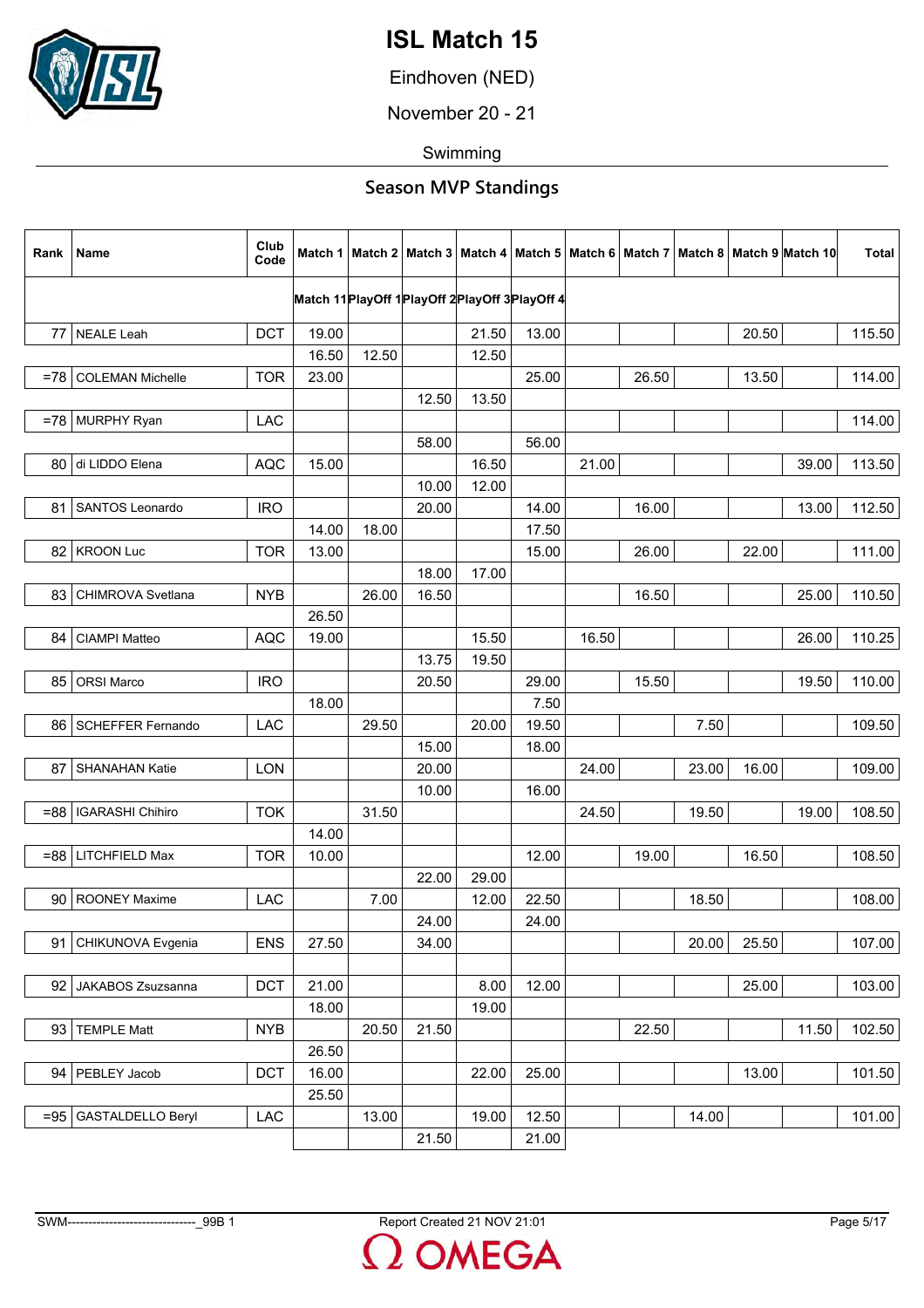

Eindhoven (NED)

November 20 - 21

Swimming

| Rank   | Name                      | Club<br>Code |       |       |       |       |                                                  |       |       |       |       | Match 1   Match 2   Match 3   Match 4   Match 5   Match 6   Match 7   Match 8   Match 9   Match 10 | Total  |
|--------|---------------------------|--------------|-------|-------|-------|-------|--------------------------------------------------|-------|-------|-------|-------|----------------------------------------------------------------------------------------------------|--------|
|        |                           |              |       |       |       |       | Match 11 PlayOff 1 PlayOff 2 PlayOff 3 PlayOff 4 |       |       |       |       |                                                                                                    |        |
|        | =95 HOPKIN Anna           | <b>DCT</b>   | 13.50 |       |       | 17.50 | 12.50                                            |       |       |       | 12.00 |                                                                                                    | 101.00 |
|        |                           |              | 20.00 | 13.00 |       | 12.50 |                                                  |       |       |       |       |                                                                                                    |        |
| $= 97$ | DELOOF Catie              | <b>TOK</b>   |       |       |       |       |                                                  | 17.00 |       | 30.00 |       | 28.00                                                                                              | 100.00 |
|        |                           |              | 25.00 |       |       |       |                                                  |       |       |       |       |                                                                                                    |        |
| $= 97$ | <b>MELO Luiz Altamir</b>  | <b>IRO</b>   |       |       | 22.00 |       | 15.00                                            |       | 0.00  |       |       | 19.00                                                                                              | 100.00 |
|        |                           |              | 17.00 | 14.00 |       |       | 13.00                                            |       |       |       |       |                                                                                                    |        |
| $= 99$ | CIEPLUCHA Tessa           | <b>TOR</b>   | 15.00 |       |       |       | 16.00                                            |       | 17.00 |       | 16.00 |                                                                                                    | 99.00  |
|        |                           |              |       |       | 19.00 | 16.00 |                                                  |       |       |       |       |                                                                                                    |        |
| $=99$  | UGOLKOVA Maria            | <b>IRO</b>   |       |       | 14.00 |       | 7.00                                             |       | 17.00 |       |       | 19.00                                                                                              | 99.00  |
|        |                           |              | 8.00  | 19.50 |       |       | 14.50                                            |       |       |       |       |                                                                                                    |        |
| $= 99$ | <b>WATTEL Marie</b>       | <b>LON</b>   |       |       | 18.50 |       |                                                  | 14.50 |       | 20.50 | 7.50  |                                                                                                    | 99.00  |
|        |                           |              |       |       | 24.50 |       | 13.50                                            |       |       |       |       |                                                                                                    |        |
|        | 102   SZABO Szebasztian   | <b>AQC</b>   | 29.25 |       |       | 11.50 |                                                  | 23.00 |       |       |       | 34.50                                                                                              | 98.25  |
|        |                           |              |       |       |       |       |                                                  |       |       |       |       |                                                                                                    |        |
| 103    | <b>BRATTON Lisa</b>       | <b>TOR</b>   | 21.50 |       |       |       | 16.50                                            |       | 18.00 |       | 18.00 |                                                                                                    | 97.00  |
|        |                           |              |       |       | 9.00  | 14.00 |                                                  |       |       |       |       |                                                                                                    |        |
| 104    | <b>GREENBANK Luke</b>     | <b>LON</b>   |       |       | 34.50 |       |                                                  | 14.00 |       | 20.00 | 14.50 |                                                                                                    | 96.00  |
|        |                           |              |       |       | 6.00  |       | 7.00                                             |       |       |       |       |                                                                                                    |        |
|        | 105 COPE Tommy            | <b>DCT</b>   | 22.00 |       |       | 13.00 | 16.00                                            |       |       |       | 14.00 |                                                                                                    | 95.00  |
|        |                           |              | 11.00 | 7.50  |       | 11.50 |                                                  |       |       |       |       |                                                                                                    |        |
|        | $=106$ LITCHFIELD Joe     | <b>NYB</b>   |       | 16.50 | 14.00 |       |                                                  |       | 22.00 |       |       | 20.50                                                                                              | 94.50  |
|        |                           |              | 21.50 |       |       |       |                                                  |       |       |       |       |                                                                                                    |        |
|        | =106   NAKAMURA Katsumi   | <b>LON</b>   |       |       | 8.00  |       |                                                  | 39.50 |       | 14.50 | 10.00 |                                                                                                    | 94.50  |
|        |                           |              |       |       | 10.50 |       | 12.00                                            |       |       |       |       |                                                                                                    |        |
| 108    | <b>CHRISTOU Apostolos</b> | LAC          |       | 15.00 |       | 16.50 | 19.50                                            |       |       | 9.50  |       |                                                                                                    | 94.00  |
|        |                           |              |       |       | 15.50 |       | 18.00                                            |       |       |       |       |                                                                                                    |        |
| 109    | <b>TCHORZ Alicja</b>      | <b>NYB</b>   |       | 18.50 | 12.50 |       |                                                  |       | 12.50 |       |       | 22.00                                                                                              | 93.50  |
|        |                           |              | 28.00 |       |       |       |                                                  |       |       |       |       |                                                                                                    |        |
|        | 110   PELLEGRINI Federica | <b>AQC</b>   | 23.00 |       |       | 13.00 |                                                  | 17.00 |       |       |       | 17.00                                                                                              | 93.00  |
|        |                           |              |       |       | 6.50  | 16.50 |                                                  |       |       |       |       |                                                                                                    |        |
|        | 111   BELONOGOFF Tatiana  | <b>DCT</b>   | 11.00 |       |       | 10.50 | 20.00                                            |       |       |       | 7.50  |                                                                                                    | 92.50  |
|        |                           |              | 13.50 | 15.00 |       | 15.00 |                                                  |       |       |       |       |                                                                                                    |        |
| 112    | ROTHBAUER Christopher     | <b>LAC</b>   |       | 17.00 |       | 14.00 | 19.50                                            |       |       | 8.50  |       |                                                                                                    | 91.00  |
|        |                           |              |       |       | 11.50 |       | 20.50                                            |       |       |       |       |                                                                                                    |        |
| 113    | <b>TARASEVICH Grigory</b> | <b>TOK</b>   |       | 18.50 |       |       |                                                  | 18.50 |       | 12.00 |       | 23.50                                                                                              | 90.50  |
|        |                           |              | 18.00 |       |       |       |                                                  |       |       |       |       |                                                                                                    |        |
|        | 114 LIMA Felipe           | <b>ENS</b>   | 16.00 |       | 14.50 |       |                                                  |       |       | 17.00 | 18.00 |                                                                                                    | 90.00  |
|        |                           |              |       | 15.50 |       | 9.00  |                                                  |       |       |       |       |                                                                                                    |        |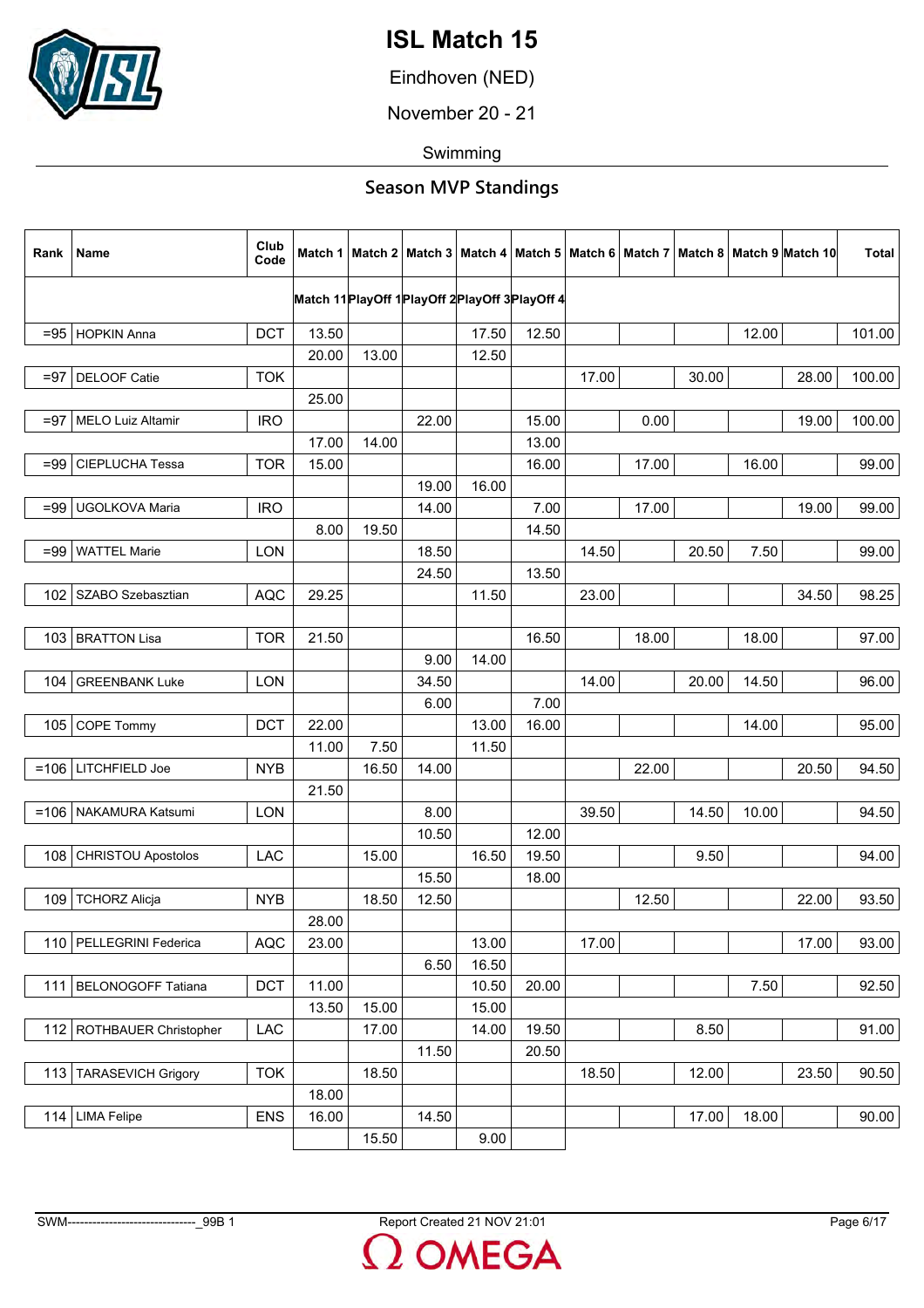

Eindhoven (NED)

November 20 - 21

Swimming

| Rank   | Name                        | Club<br>Code |                                                  |       |       |               |               |       |       |       |       | Match 1   Match 2   Match 3   Match 4   Match 5   Match 6   Match 7   Match 8   Match 9   Match 10 | <b>Total</b> |
|--------|-----------------------------|--------------|--------------------------------------------------|-------|-------|---------------|---------------|-------|-------|-------|-------|----------------------------------------------------------------------------------------------------|--------------|
|        |                             |              | Match 11 PlayOff 1 PlayOff 2 PlayOff 3 PlayOff 4 |       |       |               |               |       |       |       |       |                                                                                                    |              |
|        |                             |              |                                                  |       |       |               |               |       |       |       |       |                                                                                                    |              |
|        | 115   GRINEV Vladislav      | <b>AQC</b>   | 11.00                                            |       | 23.75 | 7.50<br>27.00 |               | 4.50  |       |       |       | 16.00                                                                                              | 89.75        |
|        | =116   DUMONT Valentine     |              |                                                  |       |       | 15.00         |               |       |       |       |       |                                                                                                    |              |
|        |                             | <b>LAC</b>   |                                                  | 26.00 | 10.00 |               | 9.50<br>13.00 |       |       | 15.50 |       |                                                                                                    | 89.00        |
|        | $=116$ MURPHY Camden        | <b>DCT</b>   | 8.50                                             |       |       | 2.00          | 3.50          |       |       |       |       |                                                                                                    | 89.00        |
|        |                             |              | 28.50                                            | 24.50 |       | 22.00         |               |       |       |       |       |                                                                                                    |              |
|        | $=118$ BANIC Madeline       | <b>ENS</b>   | 18.00                                            |       | 22.00 |               |               |       |       | 13.00 | 11.00 |                                                                                                    | 88.50        |
|        |                             |              |                                                  | 10.50 |       | 14.00         |               |       |       |       |       |                                                                                                    |              |
|        | $=118$ HVAS Tomoe           | <b>LAC</b>   |                                                  | 5.00  |       | 26.00         | 31.00         |       |       | 26.50 |       |                                                                                                    | 88.50        |
|        |                             |              |                                                  |       |       |               |               |       |       |       |       |                                                                                                    |              |
| 120    | <b>GASSON Helena</b>        | <b>LAC</b>   |                                                  | 18.00 |       | 18.25         | 22.00         |       |       | 9.50  |       |                                                                                                    | 88.25        |
|        |                             |              |                                                  |       | 17.50 |               | 3.00          |       |       |       |       |                                                                                                    |              |
|        | =121   ANDERSON Freya       | <b>LON</b>   |                                                  |       |       |               |               | 11.00 |       | 5.50  | 8.50  |                                                                                                    | 87.50        |
|        |                             |              |                                                  |       | 34.50 |               | 28.00         |       |       |       |       |                                                                                                    |              |
|        | $=$ 121   MALYUTIN Martin   | <b>LAC</b>   |                                                  | 18.50 |       | 22.50         | 21.50         |       |       | 19.00 |       |                                                                                                    | 87.50        |
|        |                             |              |                                                  |       | 0.00  |               | 6.00          |       |       |       |       |                                                                                                    |              |
| 123    | <b>HANNIS Molly</b>         | CAC          |                                                  | 27.50 |       | 15.00         |               | 12.50 | 14.50 |       |       |                                                                                                    | 85.50        |
|        |                             |              |                                                  | 16.00 |       |               |               |       |       |       |       |                                                                                                    |              |
|        | 124   ROSENDAHL BACH Helena | <b>ENS</b>   | 9.00                                             |       | 15.00 |               |               |       |       | 14.00 | 15.00 |                                                                                                    | 85.00        |
|        |                             |              |                                                  | 20.00 |       | 12.00         |               |       |       |       |       |                                                                                                    |              |
| 125    | <b>TUCKER Miranda</b>       | <b>TOK</b>   |                                                  | 15.50 |       |               |               | 9.50  |       | 14.00 |       | 14.00                                                                                              | 84.50        |
|        |                             |              | 31.50                                            |       |       |               |               |       |       |       |       |                                                                                                    |              |
| 126    | FRANCA SILVA Felipe         | <b>DCT</b>   | 14.00                                            |       |       | 13.50         | 23.50         |       |       |       | 15.00 |                                                                                                    | 84.00        |
|        |                             |              | 15.00                                            |       |       | 3.00          |               |       |       |       |       |                                                                                                    |              |
| $=127$ | <b>COCCONCELLI Costanza</b> | <b>IRO</b>   |                                                  |       | 6.00  |               | 5.50          |       | 8.50  |       |       | 22.00                                                                                              | 82.00        |
|        |                             |              | 19.50                                            | 8.00  |       |               | 12.50         |       |       |       |       |                                                                                                    |              |
| $=127$ | MARTINEZ Jose Angel         | CAC          |                                                  | 17.00 |       | 6.00          |               | 7.00  | 25.00 |       |       |                                                                                                    | 82.00        |
|        |                             |              |                                                  | 9.00  |       |               | 18.00         |       |       |       |       |                                                                                                    |              |
| $=127$ | MORA Lorenzo                | <b>IRO</b>   |                                                  |       | 7.00  |               | 1.00          |       | 14.00 |       |       | 17.50                                                                                              | 82.00        |
|        |                             |              | 14.00                                            | 19.00 |       |               | 9.50          |       |       |       |       |                                                                                                    |              |
| $=127$ | <b>SAVARD Katerine</b>      | CAC          |                                                  | 14.00 |       | 9.00          |               | 15.00 | 14.00 |       |       |                                                                                                    | 82.00        |
|        |                             |              |                                                  | 15.50 |       |               | 14.50         |       |       |       |       |                                                                                                    |              |
| $=127$ | <b>THOMAS Alys</b>          | <b>IRO</b>   |                                                  |       | 19.50 |               | 14.00         |       | 5.00  |       |       | 15.00                                                                                              | 82.00        |
|        |                             |              | 14.50                                            | 7.00  |       |               | 7.00          |       |       |       |       |                                                                                                    |              |
|        | =132   DRESSEL Sherridon    | CAC          |                                                  | 37.00 |       | 18.50         |               | 17.50 | 6.00  |       |       |                                                                                                    | 81.00        |
|        |                             |              |                                                  |       |       |               | 2.00          |       |       |       |       |                                                                                                    |              |
|        | =132   NTOUNTOUNAKI Anna    | LAC          |                                                  | 8.50  |       | 11.00         | 14.50         |       |       | 11.50 |       |                                                                                                    | 81.00        |
|        |                             |              |                                                  |       | 21.00 |               | 14.50         |       |       |       |       |                                                                                                    |              |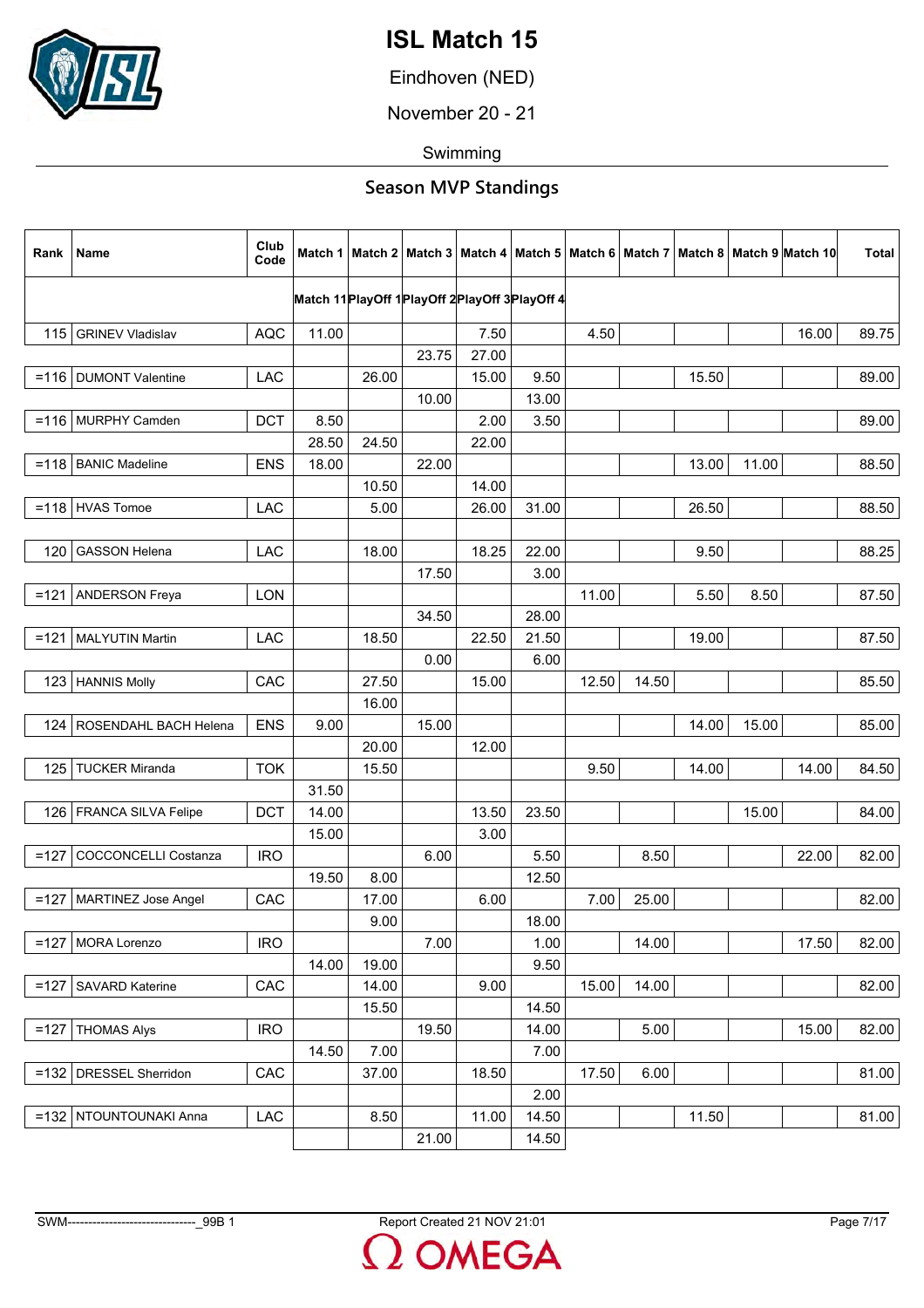

Eindhoven (NED)

November 20 - 21

Swimming

| Rank    | Name                       | Club<br>Code |       |       |       |       |                                                  |       |       |       |       | Match 1   Match 2   Match 3   Match 4   Match 5   Match 6   Match 7   Match 8   Match 9  Match 10 | <b>Total</b> |
|---------|----------------------------|--------------|-------|-------|-------|-------|--------------------------------------------------|-------|-------|-------|-------|---------------------------------------------------------------------------------------------------|--------------|
|         |                            |              |       |       |       |       | Match 11 PlayOff 1 PlayOff 2 PlayOff 3 PlayOff 4 |       |       |       |       |                                                                                                   |              |
|         |                            |              |       |       |       |       |                                                  |       |       |       |       |                                                                                                   |              |
|         | 134 de WAARD Maaike        | CAC          |       | 21.00 |       | 2.00  |                                                  |       | 12.00 |       |       |                                                                                                   | 80.25        |
|         |                            |              |       | 33.25 |       |       | 12.00                                            |       |       |       |       |                                                                                                   |              |
|         | =135 de DEUS Leonardo      | <b>AQC</b>   | 17.00 |       |       | 15.50 |                                                  | 11.50 |       |       |       | 12.50                                                                                             | 80.00        |
|         |                            |              |       |       | 7.00  | 16.50 |                                                  |       |       |       |       |                                                                                                   |              |
|         | $=135$ LAZOR Annie         | <b>LON</b>   |       |       | 14.50 |       |                                                  | 13.00 |       | 12.00 | 13.50 |                                                                                                   | 80.00        |
|         |                            |              |       |       | 16.00 |       | 11.00                                            |       |       |       |       |                                                                                                   |              |
| 137     | <b>TEMNIKOVA Maria</b>     | <b>DCT</b>   | 14.00 |       |       | 8.00  | 20.50                                            |       |       |       | 11.00 |                                                                                                   | 79.50        |
|         |                            |              | 9.00  | 7.00  |       | 10.00 |                                                  |       |       |       |       |                                                                                                   |              |
|         | 138 HOFFER Ryan            | <b>DCT</b>   | 9.00  |       |       | 3.50  | 16.00                                            |       |       |       | 8.50  |                                                                                                   | 78.00        |
|         |                            |              | 19.50 | 10.50 |       | 11.00 |                                                  |       |       |       |       |                                                                                                   |              |
| $=139$  | CLARK Imogen               | <b>LAC</b>   |       | 9.00  |       | 5.00  | 15.00                                            |       |       | 10.50 |       |                                                                                                   | 77.00        |
|         |                            |              |       |       | 29.00 |       | 8.50                                             |       |       |       |       |                                                                                                   |              |
| $= 139$ | <b>GUNES Viktoriya</b>     | <b>ENS</b>   | 7.00  |       | 9.00  |       |                                                  |       |       | 7.00  | 8.00  |                                                                                                   | 77.00        |
|         |                            |              |       | 21.50 |       | 24.50 |                                                  |       |       |       |       |                                                                                                   |              |
| $=139$  | PIERONI Blake              | <b>TOR</b>   | 21.50 |       |       |       | 22.50                                            |       | 27.00 |       | 6.00  |                                                                                                   | 77.00        |
|         |                            |              |       |       |       |       |                                                  |       |       |       |       |                                                                                                   |              |
|         | 142   NAZIEBLO Klaudia     | <b>DCT</b>   | 11.50 |       |       | 14.00 | 12.50                                            |       |       |       | 7.50  |                                                                                                   | 76.50        |
|         |                            |              | 9.00  | 19.00 |       | 3.00  |                                                  |       |       |       |       |                                                                                                   |              |
|         | 143   EVANS Joanna         | <b>DCT</b>   | 9.00  |       |       | 15.50 | 6.50                                             |       |       |       | 0.00  |                                                                                                   | 75.50        |
|         |                            |              | 17.50 | 13.00 |       | 14.00 |                                                  |       |       |       |       |                                                                                                   |              |
|         | 144   HENIQUE Melanie      | <b>IRO</b>   |       |       |       |       |                                                  |       | 3.25  |       |       | 21.50                                                                                             | 75.25        |
|         |                            |              | 20.00 | 13.00 |       |       | 17.50                                            |       |       |       |       |                                                                                                   |              |
|         | 145   KALISZ Chase         | <b>AQC</b>   | 22.00 |       |       | 14.00 |                                                  | 14.00 |       |       |       | 12.00                                                                                             | 75.00        |
|         |                            |              |       |       |       | 13.00 |                                                  |       |       |       |       |                                                                                                   |              |
|         | $=146$ DELOOF Gabby        | <b>TOK</b>   |       | 9.00  |       |       |                                                  | 14.00 |       | 8.50  |       | 18.50                                                                                             | 74.00        |
|         |                            |              | 24.00 |       |       |       |                                                  |       |       |       |       |                                                                                                   |              |
|         | =146   STJEPANOVIC Velimir | <b>DCT</b>   | 3.00  |       |       | 3.00  | 9.00                                             |       |       |       | 9.00  |                                                                                                   | 74.00        |
|         |                            |              | 20.50 | 16.50 |       | 13.00 |                                                  |       |       |       |       |                                                                                                   |              |
|         | $=148$ KNOX Finlay         | <b>TOR</b>   | 13.00 |       |       |       | 13.00                                            |       | 21.00 |       | 24.00 |                                                                                                   | 71.00        |
|         |                            |              |       |       |       |       |                                                  |       |       |       |       |                                                                                                   |              |
|         | $=148$ LOYNING Ingeborg    | <b>IRO</b>   |       |       | 16.00 |       | 9.50                                             |       | 4.50  |       |       | 27.50                                                                                             | 71.00        |
|         |                            |              | 13.50 |       |       |       |                                                  |       |       |       |       |                                                                                                   |              |
|         | 150 HEEMSKERK Femke        | <b>ENS</b>   |       |       |       |       |                                                  |       |       | 14.50 | 24.00 |                                                                                                   | 70.00        |
|         |                            |              |       | 12.50 |       | 19.00 |                                                  |       |       |       |       |                                                                                                   |              |
|         | 151   STRAUCH Jenna        | <b>IRO</b>   |       |       | 14.00 |       | 13.00                                            |       | 4.00  |       |       | 9.50                                                                                              | 69.75        |
|         |                            |              | 19.25 | 6.00  |       |       | 4.00                                             |       |       |       |       |                                                                                                   |              |
| $=152$  | PIJNENBURG Stan            | <b>NYB</b>   |       | 6.50  | 14.50 |       |                                                  |       | 4.00  |       |       | 17.50                                                                                             | 69.50        |
|         |                            |              | 27.00 |       |       |       |                                                  |       |       |       |       |                                                                                                   |              |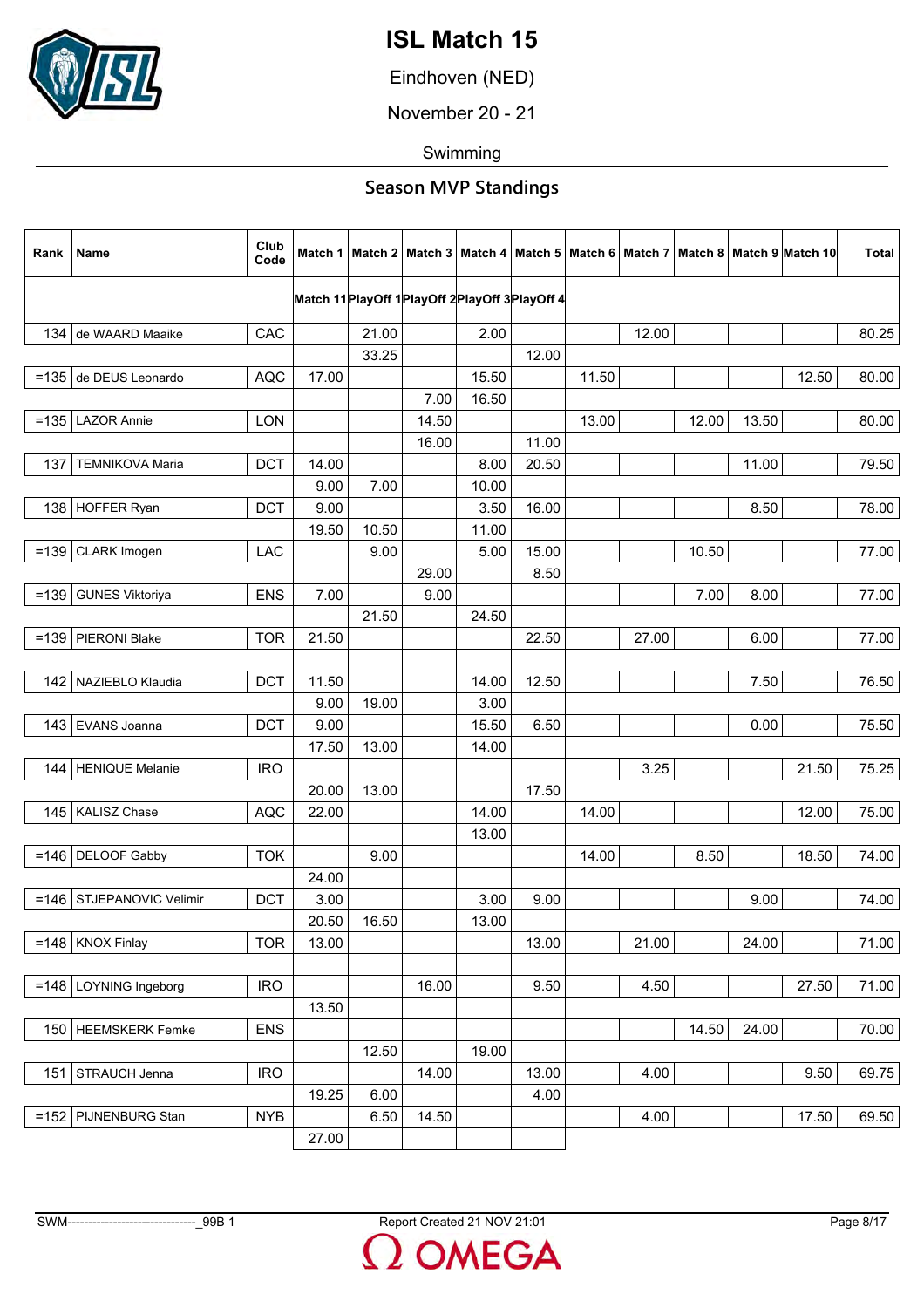

Eindhoven (NED)

November 20 - 21

Swimming

| Rank    | <b>Name</b>               | Club<br>Code |       |       |       |       |                                                  |       |       |       |       | Match 1   Match 2   Match 3   Match 4   Match 5   Match 6   Match 7   Match 8   Match 9   Match 10 | <b>Total</b> |
|---------|---------------------------|--------------|-------|-------|-------|-------|--------------------------------------------------|-------|-------|-------|-------|----------------------------------------------------------------------------------------------------|--------------|
|         |                           |              |       |       |       |       | Match 11 PlayOff 1 PlayOff 2 PlayOff 3 PlayOff 4 |       |       |       |       |                                                                                                    |              |
|         |                           |              |       |       |       |       |                                                  |       |       |       |       |                                                                                                    |              |
|         | $=152$ TETZLOFF Aly       | <b>TOK</b>   |       | 18.50 |       |       |                                                  | 5.00  |       | 9.50  |       | 16.00                                                                                              | 69.50        |
|         |                           |              | 20.50 |       |       |       |                                                  |       |       |       |       |                                                                                                    |              |
| 154     | <b>NEMETH Nandor</b>      | <b>TOK</b>   |       | 11.00 |       |       |                                                  | 14.50 |       | 16.50 |       | 12.00                                                                                              | 68.50        |
|         |                           |              | 14.50 |       |       |       |                                                  |       |       |       |       |                                                                                                    |              |
| 155     | SZTANDERA Dominika        | <b>TOR</b>   | 10.50 |       |       |       | 15.00                                            |       | 8.50  |       | 13.00 |                                                                                                    | 68.00        |
|         |                           |              |       |       | 10.00 | 11.00 |                                                  |       |       |       |       |                                                                                                    |              |
|         | 156   RICHARDS Matt       | <b>IRO</b>   |       |       | 11.00 |       | 6.50                                             |       | 9.50  |       |       | 14.00                                                                                              | 67.00        |
|         |                           |              | 13.00 | 8.50  |       |       | 4.50                                             |       |       |       |       |                                                                                                    |              |
| 157     | <b>CIESLAK Marcin</b>     | CAC          |       | 11.00 |       | 2.00  |                                                  | 10.00 | 15.00 |       |       |                                                                                                    | 66.50        |
|         |                           |              |       | 21.50 |       |       | 7.00                                             |       |       |       |       |                                                                                                    |              |
| $= 158$ | PEDA Paulina              | <b>NYB</b>   |       | 12.50 | 9.50  |       |                                                  |       | 9.00  |       |       | 21.50                                                                                              | 66.00        |
|         |                           |              | 13.50 |       |       |       |                                                  |       |       |       |       |                                                                                                    |              |
|         | =158   PEKARSKI Grigori   | <b>TOR</b>   | 19.00 |       |       |       | 6.50                                             |       | 11.00 |       | 7.00  |                                                                                                    | 66.00        |
|         |                           |              |       |       | 11.00 | 11.50 |                                                  |       |       |       |       |                                                                                                    |              |
|         | 160   KRASKA Jakub        | <b>NYB</b>   |       | 9.00  | 22.50 |       |                                                  |       | 19.50 |       |       | 9.00                                                                                               | 65.50        |
|         |                           |              | 5.50  |       |       |       |                                                  |       |       |       |       |                                                                                                    |              |
|         | $=161$ RENSHAW Molly      | <b>NYB</b>   |       | 5.50  | 7.00  |       |                                                  |       | 14.50 |       |       | 17.00                                                                                              | 64.50        |
|         |                           |              | 20.50 |       |       |       |                                                  |       |       |       |       |                                                                                                    |              |
| $= 161$ | SPAJARI Pedro             | <b>TOK</b>   |       | 11.00 |       |       |                                                  | 17.50 |       | 13.00 |       | 12.00                                                                                              | 64.50        |
|         |                           |              | 11.00 |       |       |       |                                                  |       |       |       |       |                                                                                                    |              |
| 163     | <b>BECKMANN Emilie</b>    | <b>IRO</b>   |       |       | 8.00  |       | 15.00                                            |       | 13.00 |       |       | 12.00                                                                                              | 64.00        |
|         |                           |              | 13.00 | 3.00  |       |       | 0.00                                             |       |       |       |       |                                                                                                    |              |
| 164     | <b>PUTS Jesse</b>         | CAC          |       | 10.50 |       | 3.50  |                                                  | 8.50  | 15.50 |       |       |                                                                                                    | 63.50        |
|         |                           |              |       | 17.50 |       |       | 8.00                                             |       |       |       |       |                                                                                                    |              |
|         | 165   MURDOCH Ross        | <b>LON</b>   |       |       | 8.50  |       |                                                  | 13.50 |       | 10.00 | 9.00  |                                                                                                    | 63.00        |
|         |                           |              |       |       | 4.50  |       | 17.50                                            |       |       |       |       |                                                                                                    |              |
|         | $=$ 166   KISIL Yuri      | <b>TOR</b>   | 11.00 |       |       |       | 20.25                                            |       | 9.50  |       | 3.50  |                                                                                                    | 62.50        |
|         |                           |              |       |       | 9.25  | 9.00  |                                                  |       |       |       |       |                                                                                                    |              |
|         | $=166$ MILLER Cody        | <b>DCT</b>   |       |       |       |       | 19.50                                            |       |       |       | 16.50 |                                                                                                    | 62.50        |
|         |                           |              | 18.00 | 4.50  |       | 4.00  |                                                  |       |       |       |       |                                                                                                    |              |
|         |                           | <b>AQC</b>   |       |       |       | 12.50 |                                                  | 6.00  |       |       |       | 14.00                                                                                              |              |
|         | 168 di PIETRO Silvia      |              | 4.50  |       |       |       |                                                  |       |       |       |       |                                                                                                    | 62.00        |
|         |                           |              |       |       | 12.50 | 12.50 |                                                  |       |       |       |       |                                                                                                    |              |
|         | $=169$   INCERTI Zac      | LON          |       |       | 12.50 |       |                                                  | 14.00 |       | 5.00  | 6.00  |                                                                                                    | 61.50        |
|         |                           |              |       |       | 14.50 |       | 9.50                                             |       |       |       |       |                                                                                                    |              |
| $= 169$ | SCOZZOLI Fabio            | <b>AQC</b>   | 10.00 |       |       | 6.00  |                                                  | 13.00 |       |       |       | 8.00                                                                                               | 61.50        |
|         |                           |              |       |       | 11.00 | 13.50 |                                                  |       |       |       |       |                                                                                                    |              |
| 171     | <b>PINZUTI Alessandro</b> | <b>TOK</b>   |       | 14.00 |       |       |                                                  | 10.00 |       | 11.00 |       | 11.00                                                                                              | 61.00        |
|         |                           |              | 15.00 |       |       |       |                                                  |       |       |       |       |                                                                                                    |              |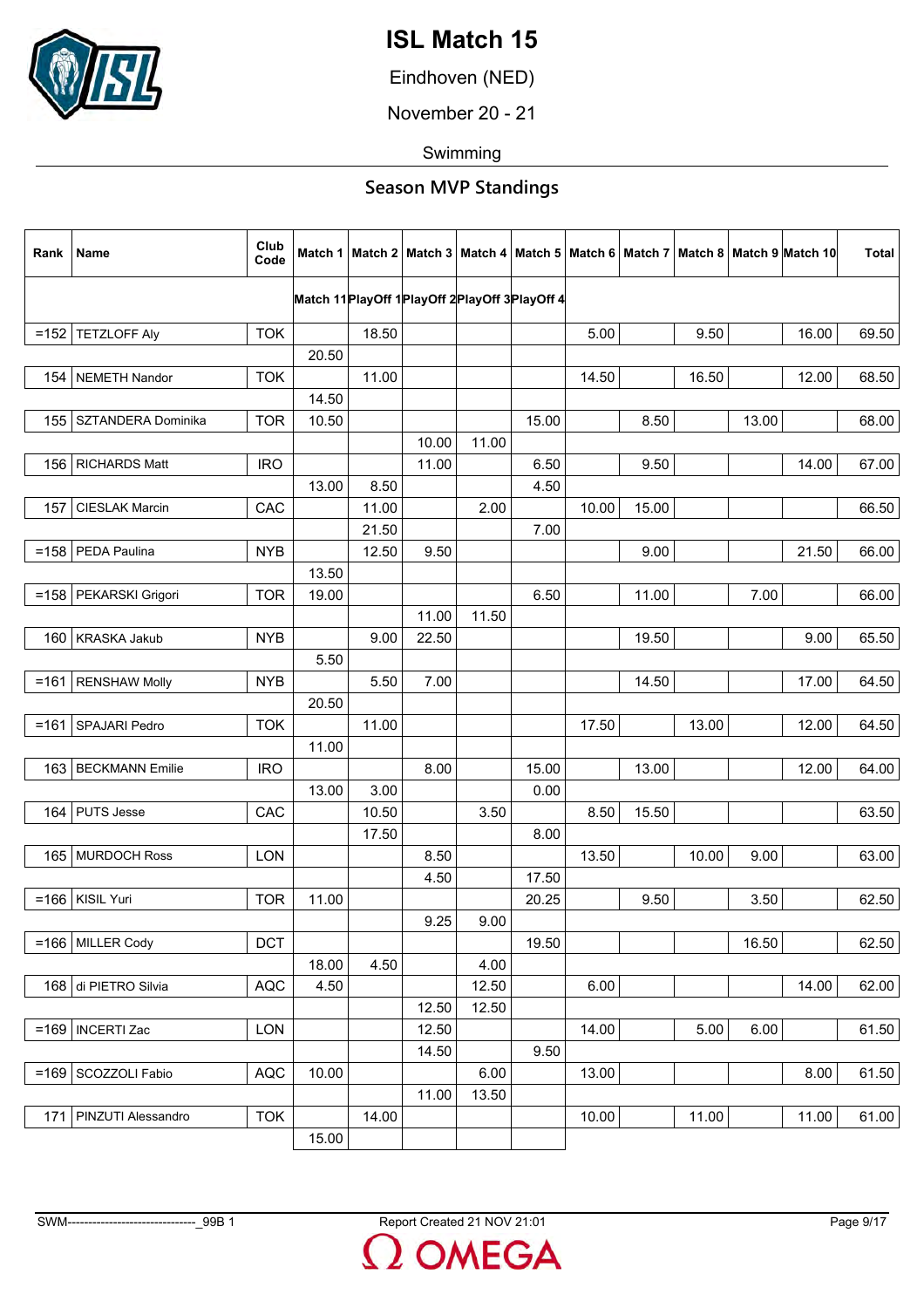

Eindhoven (NED)

November 20 - 21

Swimming

| Rank   | Name                     | Club<br>Code |       |       |                                                  |       |       |       |       |       |      | Match 1   Match 2   Match 3   Match 4   Match 5   Match 6   Match 7   Match 8   Match 9   Match 10 | <b>Total</b> |
|--------|--------------------------|--------------|-------|-------|--------------------------------------------------|-------|-------|-------|-------|-------|------|----------------------------------------------------------------------------------------------------|--------------|
|        |                          |              |       |       | Match 11 PlayOff 1 PlayOff 2 PlayOff 3 PlayOff 4 |       |       |       |       |       |      |                                                                                                    |              |
|        |                          |              |       |       |                                                  |       |       |       |       |       |      |                                                                                                    |              |
|        | 172 ZHILKIN Andrey       | <b>ENS</b>   | 11.00 |       | 16.50                                            |       |       |       |       | 7.00  | 8.00 |                                                                                                    | 60.50        |
|        |                          |              |       | 18.00 |                                                  |       |       |       |       |       |      |                                                                                                    |              |
|        | 173   MAJCHRZAK Kacper   | CAC          |       | 18.50 |                                                  | 3.50  |       | 6.50  | 6.00  |       |      |                                                                                                    | 60.00        |
|        |                          |              |       | 17.50 |                                                  |       | 8.00  |       |       |       |      |                                                                                                    |              |
| $=174$ | <b>HASSLER Julia</b>     | <b>TOR</b>   | 12.00 |       |                                                  |       | 9.50  |       | 19.00 |       | 8.00 |                                                                                                    | 59.50        |
|        |                          |              |       |       | 7.00                                             | 4.00  |       |       |       |       |      |                                                                                                    |              |
| $=174$ | HINDS Natalie            | CAC          |       |       |                                                  |       |       | 14.50 | 19.00 |       |      |                                                                                                    | 59.50        |
|        |                          |              |       | 13.00 |                                                  |       | 13.00 |       |       |       |      |                                                                                                    |              |
| 176    | <b>BASSETO Guilherme</b> | <b>IRO</b>   |       |       | 4.00                                             |       | 6.50  |       | 9.50  |       |      | 9.00                                                                                               | 58.50        |
|        |                          |              | 5.00  | 14.00 |                                                  |       | 10.50 |       |       |       |      |                                                                                                    |              |
| 177    | TEIJONSALO Fanny         | <b>ENS</b>   | 5.50  |       | 15.50                                            |       |       |       |       | 18.00 | 9.50 |                                                                                                    | 58.00        |
|        |                          |              |       |       |                                                  | 9.50  |       |       |       |       |      |                                                                                                    |              |
| $=178$ | <b>BAKER Kathleen</b>    | LAC          |       | 16.50 |                                                  | 2.50  | 5.00  |       |       |       |      |                                                                                                    | 57.00        |
|        |                          |              |       |       | 15.00                                            |       | 18.00 |       |       |       |      |                                                                                                    |              |
| $=178$ | WATANABE Kanako          | <b>TOK</b>   |       | 10.00 |                                                  |       |       | 7.00  |       | 16.50 |      | 10.50                                                                                              | 57.00        |
|        |                          |              | 13.00 |       |                                                  |       |       |       |       |       |      |                                                                                                    |              |
| $=178$ | ZAMORANO Africa          | <b>IRO</b>   |       |       | 14.00                                            |       | 4.00  |       | 0.00  |       |      | 10.00                                                                                              | 57.00        |
|        |                          |              | 12.00 | 10.00 |                                                  |       | 7.00  |       |       |       |      |                                                                                                    |              |
|        | =181   ACEVEDO Javier    | LAC          |       |       |                                                  | 8.00  | 10.00 |       |       | 16.50 |      |                                                                                                    | 56.50        |
|        |                          |              |       |       | 14.50                                            |       | 7.50  |       |       |       |      |                                                                                                    |              |
| $=181$ | <b>DEVINE Abrahm</b>     | LAC          |       | 5.00  |                                                  | 14.00 | 5.00  |       |       | 0.00  |      |                                                                                                    | 56.50        |
|        |                          |              |       |       | 18.50                                            |       | 14.00 |       |       |       |      |                                                                                                    |              |
|        | =181   MORIMOTO Teppei   | <b>LON</b>   |       |       | 18.00                                            |       |       | 10.00 |       | 11.50 |      |                                                                                                    | 56.50        |
|        |                          |              |       |       | 11.00                                            |       | 6.00  |       |       |       |      |                                                                                                    |              |
|        | 184   LITHERLAND Jay     | <b>DCT</b>   | 5.00  |       |                                                  | 7.00  |       |       |       |       | 9.00 |                                                                                                    | 56.00        |
|        |                          |              | 15.00 |       |                                                  | 20.00 |       |       |       |       |      |                                                                                                    |              |
| $=185$ | HINDLEY Isabella         | <b>DCT</b>   | 6.50  |       |                                                  | 3.00  | 6.00  |       |       |       | 8.00 |                                                                                                    | 55.50        |
|        |                          |              | 21.50 | 7.50  |                                                  | 3.00  |       |       |       |       |      |                                                                                                    |              |
|        | =185   MAJERSKI Jakub    | <b>NYB</b>   |       | 9.00  | 10.00                                            |       |       |       | 11.00 |       |      | 9.00                                                                                               | 55.50        |
|        |                          |              | 16.50 |       |                                                  |       |       |       |       |       |      |                                                                                                    |              |
|        | =187   BARRETT Adam      | <b>ENS</b>   | 5.50  |       | 6.50                                             |       |       |       |       | 3.00  | 7.00 |                                                                                                    | 55.00        |
|        |                          |              |       | 10.50 |                                                  | 22.50 |       |       |       |       |      |                                                                                                    |              |
|        | =187   FRANCESCHI Sara   | LAC          |       | 17.00 |                                                  | 15.00 | 9.00  |       |       | 14.00 |      |                                                                                                    | 55.00        |
|        |                          |              |       |       |                                                  |       |       |       |       |       |      |                                                                                                    |              |
| $=187$ | <b>GROTHE Zane</b>       | <b>DCT</b>   | 13.00 |       |                                                  | 15.50 | 13.00 |       |       |       |      |                                                                                                    | 55.00        |
|        |                          |              |       | 8.50  |                                                  | 5.00  |       |       |       |       |      |                                                                                                    |              |
|        | 190   PASYNKOV Daniil    | <b>TOK</b>   |       | 8.50  |                                                  |       |       | 15.00 |       | 12.00 |      | 12.00                                                                                              | 54.50        |
|        |                          |              | 7.00  |       |                                                  |       |       |       |       |       |      |                                                                                                    |              |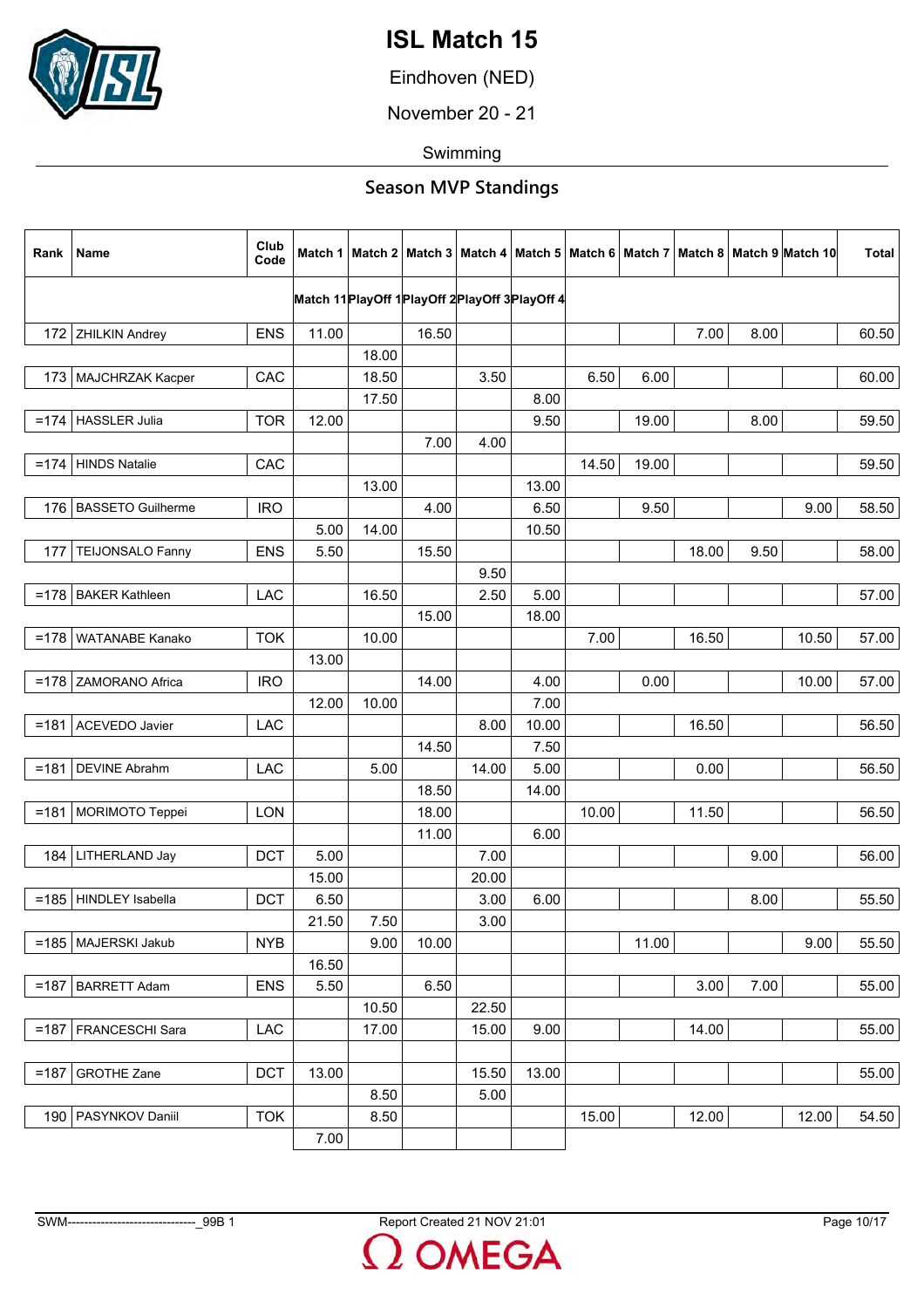

Eindhoven (NED)

November 20 - 21

Swimming

| Rank    | <b>Name</b>             | Club<br>Code |       |       |       |       |                                                  |       |       |       |      | Match 1   Match 2   Match 3   Match 4   Match 5   Match 6   Match 7   Match 8   Match 9   Match 10 | <b>Total</b> |
|---------|-------------------------|--------------|-------|-------|-------|-------|--------------------------------------------------|-------|-------|-------|------|----------------------------------------------------------------------------------------------------|--------------|
|         |                         |              |       |       |       |       | Match 11 PlayOff 1 PlayOff 2 PlayOff 3 PlayOff 4 |       |       |       |      |                                                                                                    |              |
|         |                         |              |       |       |       |       |                                                  |       |       |       |      |                                                                                                    |              |
| 1911    | <b>McKEE Anton</b>      | <b>TOR</b>   | 13.50 |       |       |       | 7.50                                             |       | 8.00  |       | 5.00 |                                                                                                    | 53.00        |
|         |                         |              |       |       | 13.00 | 6.00  |                                                  |       |       |       |      |                                                                                                    |              |
| $=192$  | ANDRUSENKO Veronika     | <b>IRO</b>   |       |       | 5.50  |       | 6.00                                             |       | 13.00 |       |      | 18.50                                                                                              | 52.50        |
|         |                         |              | 9.50  |       |       |       |                                                  |       |       |       |      |                                                                                                    |              |
| $=192$  | <b>KOCH Marco</b>       | <b>NYB</b>   |       | 14.00 | 10.00 |       |                                                  |       | 12.50 |       |      | 6.50                                                                                               | 52.50        |
|         |                         |              | 9.50  |       |       |       |                                                  |       |       |       |      |                                                                                                    |              |
| 194     | <b>DAVIES Georgia</b>   | <b>ENS</b>   | 14.00 |       | 14.50 |       |                                                  |       |       |       | 6.50 |                                                                                                    | 51.50        |
|         |                         |              |       | 9.50  |       | 7.00  |                                                  |       |       |       |      |                                                                                                    |              |
|         | 195   MOROZOV Vladimir  | <b>TOK</b>   |       |       |       |       |                                                  | 14.00 |       | 16.00 |      | 14.00                                                                                              | 51.00        |
|         |                         |              | 7.00  |       |       |       |                                                  |       |       |       |      |                                                                                                    |              |
| $=196$  | <b>CORDES Kevin</b>     | CAC          |       | 18.00 |       | 9.00  |                                                  | 8.00  | 9.00  |       |      |                                                                                                    | 50.50        |
|         |                         |              |       | 1.00  |       |       | 5.50                                             |       |       |       |      |                                                                                                    |              |
|         | =196   SWANSON Charlie  | <b>ENS</b>   | 9.50  |       | 4.00  |       |                                                  |       |       | 9.00  | 4.00 |                                                                                                    | 50.50        |
|         |                         |              |       | 18.00 |       | 6.00  |                                                  |       |       |       |      |                                                                                                    |              |
| 198     | <b>ALMEIDA Brandonn</b> | <b>NYB</b>   |       | 9.50  | 9.00  |       |                                                  |       | 10.00 |       |      | 10.00                                                                                              | 49.50        |
|         |                         |              | 11.00 |       |       |       |                                                  |       |       |       |      |                                                                                                    |              |
| $=199$  | <b>OMOTO Rika</b>       | <b>AQC</b>   | 8.00  |       |       | 6.00  |                                                  | 8.00  |       |       |      | 7.00                                                                                               | 49.00        |
|         |                         |              |       |       | 13.00 | 7.00  |                                                  |       |       |       |      |                                                                                                    |              |
| $=199$  | <b>WILLIAMS Brodie</b>  | CAC          |       | 11.00 |       | 3.00  |                                                  |       | 1.00  |       |      |                                                                                                    | 49.00        |
|         |                         |              |       | 22.00 |       |       | 12.00                                            |       |       |       |      |                                                                                                    |              |
| 201     | KUBOVA Simona           | <b>ENS</b>   | 6.00  |       | 4.00  |       |                                                  |       |       | 10.00 | 4.50 |                                                                                                    | 48.00        |
|         |                         |              |       | 16.50 |       | 7.00  |                                                  |       |       |       |      |                                                                                                    |              |
| 202     | <b>BOHUS Richard</b>    | <b>TOK</b>   |       | 14.00 |       |       |                                                  | 14.00 |       | 5.50  |      | 9.00                                                                                               | 47.50        |
|         |                         |              | 5.00  |       |       |       |                                                  |       |       |       |      |                                                                                                    |              |
|         | $= 203$ APPLE Zach      | <b>DCT</b>   |       |       |       | 11.50 |                                                  |       |       |       |      |                                                                                                    |              |
|         |                         |              | 10.50 |       |       |       | 11.50                                            |       |       |       | 5.50 |                                                                                                    | 46.00        |
|         |                         |              | 7.00  |       |       |       |                                                  |       |       |       |      |                                                                                                    |              |
| $= 203$ | STEENBERGEN Marrit      | <b>NYB</b>   |       | 8.50  | 7.00  |       |                                                  |       | 4.50  |       |      | 11.50                                                                                              | 46.00        |
|         |                         |              | 14.50 |       |       |       |                                                  |       |       |       |      |                                                                                                    |              |
|         | 205   PILATO Benedetta  | <b>ENS</b>   | 11.50 |       | 13.50 |       |                                                  |       |       | 11.00 | 9.00 |                                                                                                    | 45.00        |
|         |                         |              |       |       |       |       |                                                  |       |       |       |      |                                                                                                    |              |
|         | 206   PINFOLD Brett     | <b>LAC</b>   |       | 4.50  |       | 5.50  | 7.00                                             |       |       | 4.50  |      |                                                                                                    | 44.00        |
|         |                         |              |       |       | 10.00 |       | 12.50                                            |       |       |       |      |                                                                                                    |              |
| 207     | <b>DEMLER Kathrin</b>   | CAC          |       | 5.00  |       |       |                                                  | 4.00  | 11.00 |       |      |                                                                                                    | 43.00        |
|         |                         |              |       | 10.00 |       |       | 13.00                                            |       |       |       |      |                                                                                                    |              |
| 208     | ZAZZERI Lorenzo         | <b>TOR</b>   | 3.00  |       |       |       | 0.00                                             |       |       |       |      |                                                                                                    | 42.75        |
|         |                         |              |       |       | 18.25 | 21.50 |                                                  |       |       |       |      |                                                                                                    |              |
| 209     | GINGRICH Leah           | <b>TOK</b>   |       | 14.00 |       |       |                                                  | 8.50  |       | 6.00  |      | 8.50                                                                                               | 42.00        |
|         |                         |              | 5.00  |       |       |       |                                                  |       |       |       |      |                                                                                                    |              |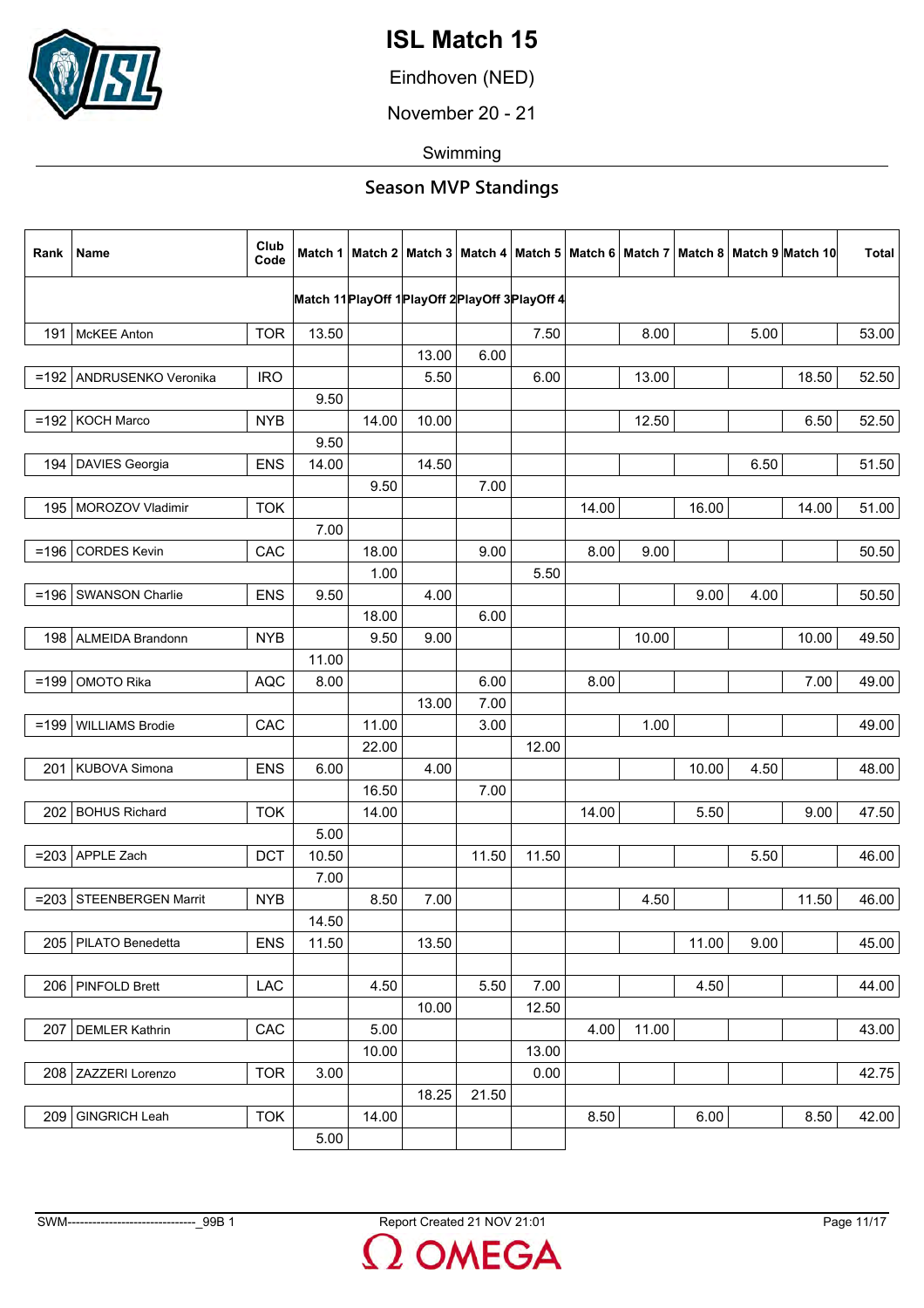

Eindhoven (NED)

November 20 - 21

Swimming

| Rank    | Name                   | Club<br>Code |       |       |                                                  |          |       |       |       |       |       | Match 1   Match 2   Match 3   Match 4   Match 5   Match 6   Match 7   Match 8   Match 9   Match 10 | Total |
|---------|------------------------|--------------|-------|-------|--------------------------------------------------|----------|-------|-------|-------|-------|-------|----------------------------------------------------------------------------------------------------|-------|
|         |                        |              |       |       | Match 11 PlayOff 1 PlayOff 2 PlayOff 3 PlayOff 4 |          |       |       |       |       |       |                                                                                                    |       |
|         |                        |              |       |       |                                                  |          |       |       |       |       |       |                                                                                                    |       |
|         | $= 210$ HAAS Townley   | CAC          |       | 2.00  |                                                  |          |       | 8.50  | 10.00 |       |       |                                                                                                    | 41.50 |
|         |                        |              |       | 12.00 |                                                  |          | 9.00  |       |       |       |       |                                                                                                    |       |
|         | =210 USTINOVA Daria S  | <b>NYB</b>   |       | 1.50  | 6.50                                             |          |       |       | 10.50 |       |       | 11.50                                                                                              | 41.50 |
|         |                        |              | 11.50 |       |                                                  |          |       |       |       |       |       |                                                                                                    |       |
|         | $= 212$ PRATT Cole     | <b>TOR</b>   | 5.00  |       |                                                  |          | 8.00  |       | 11.50 |       | 11.00 |                                                                                                    | 40.50 |
|         |                        |              |       |       | 0.00                                             | 5.00     |       |       |       |       |       |                                                                                                    |       |
|         | =212 STEPHENS Laura    | <b>TOR</b>   | 2.50  |       |                                                  |          | 6.00  |       | 6.00  |       |       |                                                                                                    | 40.50 |
|         |                        |              |       |       | 13.00                                            | 13.00    |       |       |       |       |       |                                                                                                    |       |
|         | $= 214$ KOSTIN Oleg    | CAC          |       | 20.50 |                                                  | 9.00     |       | 4.00  | 5.00  |       |       |                                                                                                    | 38.50 |
|         |                        |              |       |       |                                                  |          |       |       |       |       |       |                                                                                                    |       |
| $= 214$ | TETEREVKOVA Kotryna    | <b>LAC</b>   |       |       |                                                  | 0.00     | 7.00  |       |       | 4.00  |       |                                                                                                    | 38.50 |
|         |                        |              |       |       | 14.50                                            |          | 13.00 |       |       |       |       |                                                                                                    |       |
|         | 216 MIGNON Clement     | <b>ENS</b>   | 15.00 |       | 14.50                                            |          |       |       |       |       | 3.00  |                                                                                                    | 38.00 |
|         |                        |              |       | 1.00  |                                                  | 4.50     |       |       |       |       |       |                                                                                                    |       |
| $= 217$ | <b>BIANCHI llaria</b>  | LON          |       |       | 6.00                                             |          |       | 5.00  |       | 7.00  | 7.50  |                                                                                                    | 37.50 |
|         |                        |              |       |       | 6.00                                             |          | 6.00  |       |       |       |       |                                                                                                    |       |
| $= 217$ | <b>ESCOBEDO Emily</b>  | CAC          |       | 14.00 |                                                  | 10.00    |       |       |       |       |       |                                                                                                    | 37.50 |
|         |                        |              |       |       |                                                  |          | 13.50 |       |       |       |       |                                                                                                    |       |
|         | $=$ 219 BRUHN Annika   | <b>DCT</b>   | 3.00  |       |                                                  | 3.00     | 6.50  |       |       |       | 8.50  |                                                                                                    | 36.00 |
|         |                        |              | 6.00  | 3.50  |                                                  | 5.50     |       |       |       |       |       |                                                                                                    |       |
|         | =219   FLICKINGER Hali | CAC          |       |       |                                                  |          |       |       |       |       |       |                                                                                                    | 36.00 |
|         |                        |              |       |       |                                                  |          | 36.00 |       |       |       |       |                                                                                                    |       |
| 221     | <b>HAYDEN Brent</b>    | <b>TOR</b>   | 3.00  |       |                                                  |          | 7.50  |       | 9.50  |       | 12.50 |                                                                                                    | 35.25 |
|         |                        |              |       |       | 2.75                                             |          |       |       |       |       |       |                                                                                                    |       |
| 222     | VEKOVISHCHEV Mikhail   | <b>IRO</b>   |       |       | 4.00                                             |          | 3.50  |       | 4.50  |       |       | 6.50                                                                                               | 34.50 |
|         |                        |              | 8.00  |       |                                                  |          | 8.00  |       |       |       |       |                                                                                                    |       |
| 223     | <b>TAYLOR Laura</b>    | <b>AQC</b>   | 5.00  |       |                                                  | 8.00     |       | 14.00 |       |       |       | 7.00                                                                                               | 34.00 |
|         |                        |              |       |       | 0.00                                             | $0.00\,$ |       |       |       |       |       |                                                                                                    |       |
|         | 224 ZEVINA Daryna      | <b>NYB</b>   |       | 6.00  | 5.00                                             |          |       |       | 5.00  |       |       | 9.00                                                                                               | 33.50 |
|         |                        |              | 8.50  |       |                                                  |          |       |       |       |       |       |                                                                                                    |       |
|         | =225   MILDRED Edward  | LON          |       |       | 3.00                                             |          |       | 9.50  |       | 7.50  | 12.00 |                                                                                                    | 33.00 |
|         |                        |              |       |       | 1.00                                             |          |       |       |       |       |       |                                                                                                    |       |
|         | =225   POLIERI Alessia | AQC          | 5.00  |       |                                                  | 7.00     |       | 9.00  |       |       |       | 3.00                                                                                               | 33.00 |
|         |                        |              |       |       | 4.00                                             | 5.00     |       |       |       |       |       |                                                                                                    |       |
|         | $=$ 227 HEINTZ Philip  | <b>NYB</b>   |       | 0.00  | 1.50                                             |          |       |       | 8.00  |       |       | 10.00                                                                                              | 32.50 |
|         |                        |              | 13.00 |       |                                                  |          |       |       |       |       |       |                                                                                                    |       |
|         | $=227$ HELD Ryan       | LAC          |       | 11.50 |                                                  | 4.50     | 2.00  |       |       | 14.50 |       |                                                                                                    | 32.50 |
|         |                        |              |       |       |                                                  |          |       |       |       |       |       |                                                                                                    |       |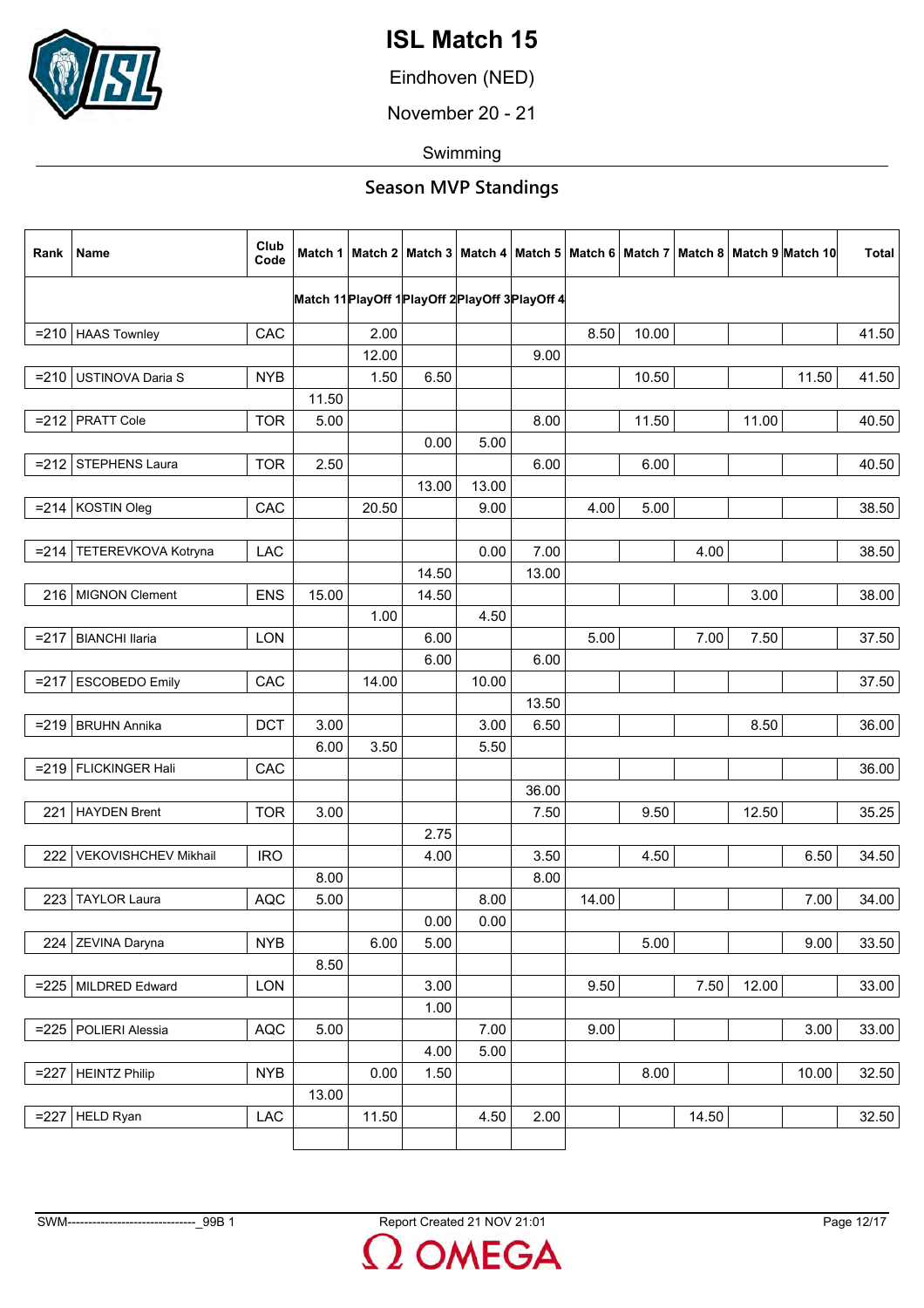

Eindhoven (NED)

November 20 - 21

Swimming

| Rank    | Name                        | Club<br>Code |       |       |       |                                                      |       |       |       |      |       | Match 1   Match 2   Match 3   Match 4   Match 5   Match 6   Match 7   Match 8   Match 9   Match 10 | <b>Total</b> |
|---------|-----------------------------|--------------|-------|-------|-------|------------------------------------------------------|-------|-------|-------|------|-------|----------------------------------------------------------------------------------------------------|--------------|
|         |                             |              |       |       |       | Match 11 Play Off 1 Play Off 2 Play Off 3 Play Off 4 |       |       |       |      |       |                                                                                                    |              |
|         |                             |              |       |       |       |                                                      |       |       |       |      |       |                                                                                                    |              |
| $=227$  | <b>SZARANEK Mark</b>        | CAC          |       | 7.00  |       | 5.50                                                 |       | 3.00  | 8.00  |      |       |                                                                                                    | 32.50        |
|         |                             |              |       | 9.00  |       |                                                      | 0.00  |       |       |      |       |                                                                                                    |              |
| 230     | <b>GROVES Madeline</b>      | <b>DCT</b>   | 2.50  |       |       |                                                      | 5.00  |       |       |      | 15.50 |                                                                                                    | 31.50        |
|         |                             |              | 8.50  |       |       |                                                      |       |       |       |      |       |                                                                                                    |              |
| $= 231$ | <b>KULLMAN Leonie</b>       | CAC          |       | 13.00 |       | 5.00                                                 |       | 4.00  | 6.00  |      |       |                                                                                                    | 31.00        |
|         |                             |              |       | 3.00  |       |                                                      |       |       |       |      |       |                                                                                                    |              |
| $= 231$ | <b>MAHONEY Travis</b>       | <b>ENS</b>   | 7.00  |       | 5.50  |                                                      |       |       |       | 4.00 | 4.50  |                                                                                                    | 31.00        |
|         |                             |              |       | 8.00  |       | 2.00                                                 |       |       |       |      |       |                                                                                                    |              |
| $= 231$ | QUINTERO Cristian           | <b>TOK</b>   |       | 0.00  |       |                                                      |       | 10.50 |       | 7.50 |       | 7.00                                                                                               | 31.00        |
|         |                             |              | 6.00  |       |       |                                                      |       |       |       |      |       |                                                                                                    |              |
| $= 231$ | STRELNIKOV Kirill           | <b>IRO</b>   |       |       |       |                                                      | 1.00  |       | 12.50 |      |       | 4.50                                                                                               | 31.00        |
|         |                             |              | 13.00 |       |       |                                                      |       |       |       |      |       |                                                                                                    |              |
| 235     | SURKOVA Arina               | <b>NYB</b>   |       | 6.50  | 11.50 |                                                      |       |       | 12.50 |      |       |                                                                                                    | 30.50        |
|         |                             |              |       |       |       |                                                      |       |       |       |      |       |                                                                                                    |              |
| 236     | <b>WHITTLE Jacob</b>        | <b>NYB</b>   |       | 6.50  | 11.00 |                                                      |       |       | 3.00  |      |       | 4.50                                                                                               | 30.00        |
|         |                             |              | 5.00  |       |       |                                                      |       |       |       |      |       |                                                                                                    |              |
| 237     | <b>BRZOSKOWSKI Maarten</b>  | <b>TOK</b>   |       | 7.00  |       |                                                      |       | 4.00  |       | 5.00 |       | 6.00                                                                                               | 29.50        |
|         |                             |              | 7.50  |       |       |                                                      |       |       |       |      |       |                                                                                                    |              |
|         | =238   BUKHOV Vladislav     | LAC          |       | 9.50  |       | 7.50                                                 | 8.00  |       |       | 4.00 |       |                                                                                                    | 29.00        |
|         |                             |              |       |       | 0.00  |                                                      | 0.00  |       |       |      |       |                                                                                                    |              |
|         | =238 MUNOZ del CAMPO Lidon  | <b>AQC</b>   | 2.50  |       |       | 4.00                                                 |       | 2.50  |       |      |       | 8.00                                                                                               | 29.00        |
|         |                             |              |       |       |       |                                                      |       |       |       |      |       |                                                                                                    |              |
|         |                             |              |       |       | 4.00  | 8.00                                                 |       |       |       |      |       |                                                                                                    |              |
| $= 238$ | <b>WANG Eddie</b>           | CAC          |       |       |       |                                                      |       |       |       |      |       |                                                                                                    | 29.00        |
|         |                             |              |       | 12.00 |       |                                                      | 17.00 |       |       |      |       |                                                                                                    |              |
| 241     | VALL Jessica                | <b>ENS</b>   | 6.00  |       | 3.00  |                                                      |       |       |       | 4.00 | 0.00  |                                                                                                    | 28.50        |
|         |                             |              |       | 3.50  |       | 12.00                                                |       |       |       |      |       |                                                                                                    |              |
| 242     | <b>SCALIA Silvia</b>        | <b>IRO</b>   |       |       | 2.50  |                                                      | 5.00  |       | 2.00  |      |       | 2.50                                                                                               | 28.00        |
|         |                             |              | 1.50  | 10.00 |       |                                                      | 4.50  |       |       |      |       |                                                                                                    |              |
| 243     | SHEVTSOV Sergey             | <b>DCT</b>   | 4.50  |       |       | 2.00                                                 |       |       |       |      | 7.00  |                                                                                                    | 27.00        |
|         |                             |              | 2.50  | 6.50  |       | 4.50                                                 |       |       |       |      |       |                                                                                                    |              |
| 244     | <b>BUSCH Kim</b>            | <b>LON</b>   |       |       | 11.00 |                                                      |       | 8.00  |       | 2.00 | 1.50  |                                                                                                    | 26.50        |
|         |                             |              |       |       | 0.00  |                                                      | 4.00  |       |       |      |       |                                                                                                    |              |
| $= 245$ | <b>BALLO</b> Stefano        | <b>AQC</b>   | 13.00 |       |       | 9.00                                                 |       | 4.00  |       |      |       |                                                                                                    | 26.00        |
|         |                             |              |       |       |       |                                                      |       |       |       |      |       |                                                                                                    |              |
|         | =245   FIEDKIEWICZ Kornelia | <b>NYB</b>   |       | 5.50  | 6.50  |                                                      |       |       | 2.50  |      |       | 7.00                                                                                               | 26.00        |
|         |                             |              | 4.50  |       |       |                                                      |       |       |       |      |       |                                                                                                    |              |
| 247     | PIETRUSCHKA Marie           | CAC          |       | 7.00  |       | 5.00                                                 |       | 4.00  | 3.50  |      |       |                                                                                                    | 25.50        |
|         |                             |              |       | 4.00  |       |                                                      | 2.00  |       |       |      |       |                                                                                                    |              |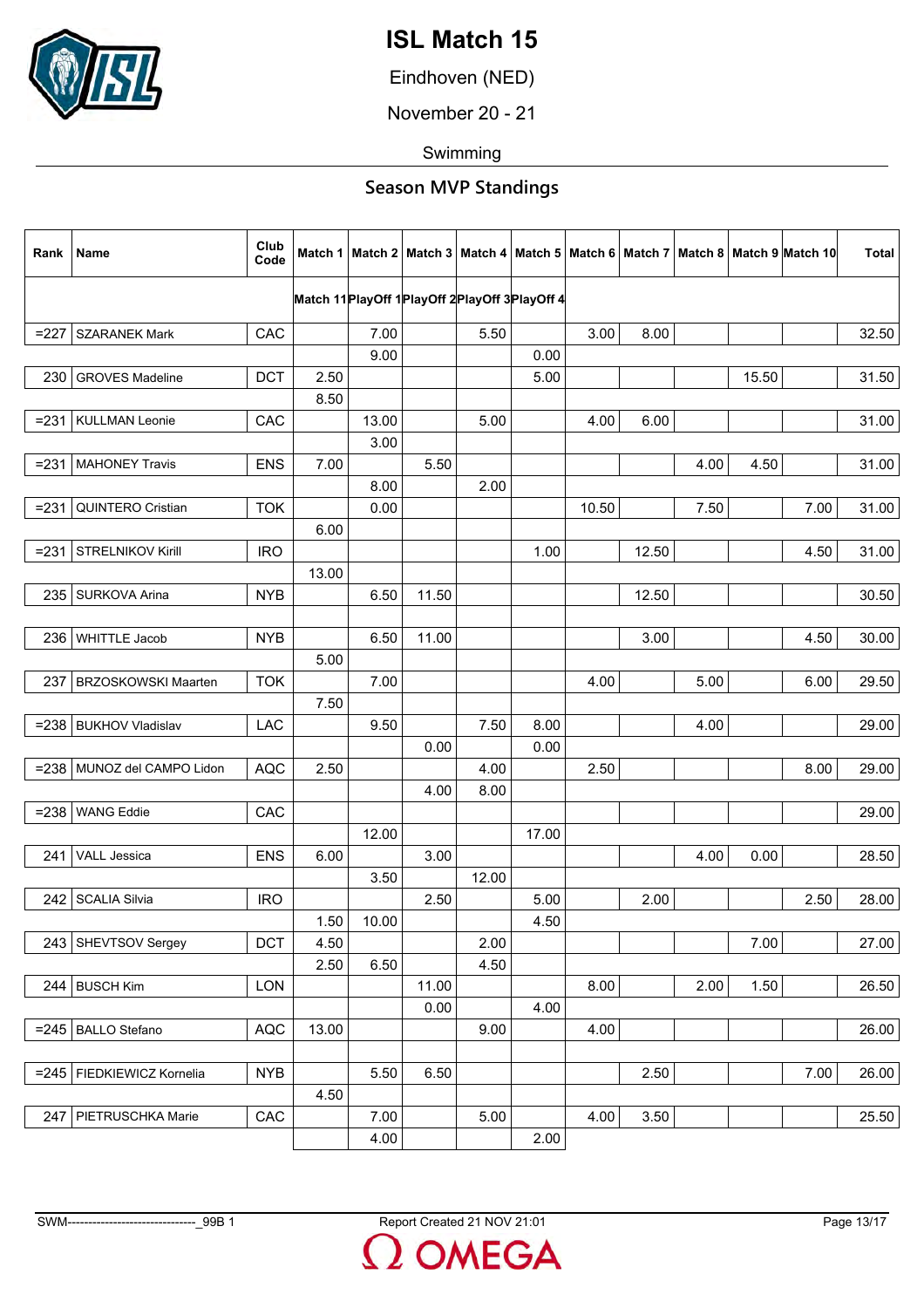

Eindhoven (NED)

November 20 - 21

Swimming

| Rank    | Name                     | Club<br>Code |       |       |                                                  |       |       |       |       |       |       | Match 1   Match 2   Match 3   Match 4   Match 5   Match 6   Match 7   Match 8   Match 9  Match 10 | <b>Total</b> |
|---------|--------------------------|--------------|-------|-------|--------------------------------------------------|-------|-------|-------|-------|-------|-------|---------------------------------------------------------------------------------------------------|--------------|
|         |                          |              |       |       | Match 11 PlayOff 1 PlayOff 2 PlayOff 3 PlayOff 4 |       |       |       |       |       |       |                                                                                                   |              |
|         |                          |              |       |       |                                                  |       |       |       |       |       |       |                                                                                                   |              |
|         | 248   LOBANOVSZKIJ Maxim | <b>IRO</b>   | 0.00  | 13.50 | 3.00                                             |       | 8.50  |       | 0.00  |       |       | 0.00                                                                                              | 25.00        |
|         | <b>SAKCI Emre</b>        | <b>IRO</b>   |       |       | 12.50                                            |       | 12.00 |       |       |       |       |                                                                                                   | 24.50        |
| $= 249$ |                          |              |       |       |                                                  |       |       |       |       |       |       |                                                                                                   |              |
| $= 249$ | WILLIAMSON Sam           | <b>LON</b>   |       |       | 5.50                                             |       |       | 4.50  |       | 2.00  | 0.00  |                                                                                                   | 24.50        |
|         |                          |              |       |       | 4.00                                             |       | 8.50  |       |       |       |       |                                                                                                   |              |
| 251     | SOROKINA Anastasia       | CAC          |       |       |                                                  | 7.00  |       | 12.00 | 5.00  |       |       |                                                                                                   | 24.00        |
|         |                          |              |       |       |                                                  |       |       |       |       |       |       |                                                                                                   |              |
| $= 252$ | <b>COMERFORD Mallory</b> | <b>TOK</b>   |       |       |                                                  |       |       | 5.50  |       | 3.50  |       | 9.50                                                                                              | 23.00        |
|         |                          |              | 4.50  |       |                                                  |       |       |       |       |       |       |                                                                                                   |              |
| $= 252$ | <b>CORREIA Breno</b>     | LAC          |       | 3.00  |                                                  | 0.00  | 3.50  |       |       | 6.00  |       |                                                                                                   | 23.00        |
|         |                          |              |       |       | 9.00                                             |       | 1.50  |       |       |       |       |                                                                                                   |              |
|         | $= 252$ LICON Will       | LAC          |       | 7.50  |                                                  | 8.50  | 7.00  |       |       |       |       |                                                                                                   | 23.00        |
|         |                          |              |       |       |                                                  |       |       |       |       |       |       |                                                                                                   |              |
|         | =255   MACINNES Keanna   | <b>TOK</b>   |       | 6.00  |                                                  |       |       | 6.00  |       | 10.00 |       |                                                                                                   | 22.00        |
|         |                          |              |       |       |                                                  |       |       |       |       |       |       |                                                                                                   |              |
| $= 255$ | MANAUDOU Florent         | <b>ENS</b>   |       |       |                                                  |       |       |       |       | 8.00  | 14.00 |                                                                                                   | 22.00        |
|         |                          |              |       |       |                                                  |       |       |       |       |       |       |                                                                                                   |              |
| 257     | CHIERIGHINI Marcelo      | <b>AQC</b>   | 7.50  |       |                                                  | 11.00 |       | 3.00  |       |       |       |                                                                                                   | 21.50        |
|         |                          |              |       |       |                                                  |       |       |       |       |       |       |                                                                                                   |              |
| 258     | <b>VASEY Sarah</b>       | <b>NYB</b>   |       | 0.00  |                                                  |       |       |       | 4.00  |       |       | 2.00                                                                                              | 20.75        |
|         |                          |              | 14.75 |       |                                                  |       |       |       |       |       |       |                                                                                                   |              |
| 259     | <b>WOG Kelsey</b>        | <b>TOR</b>   | 0.50  |       |                                                  |       | 6.00  |       | 7.00  |       | 0.00  |                                                                                                   | 20.50        |
|         |                          |              |       |       | 3.00                                             | 4.00  |       |       |       |       |       |                                                                                                   |              |
| 260     | <b>TOMAC Mewen</b>       | <b>NYB</b>   | 7.00  |       |                                                  |       |       |       | 8.50  |       |       | 4.50                                                                                              | 20.00        |
| 261     | QUAH Ting Wen            | <b>DCT</b>   | 4.50  |       |                                                  | 3.00  | 4.00  |       |       |       |       |                                                                                                   | 19.00        |
|         |                          |              | 7.50  | 0.00  |                                                  | 0.00  |       |       |       |       |       |                                                                                                   |              |
|         | $= 262$ de TULLIO Marco  | <b>ENS</b>   | 6.00  |       | 9.00                                             |       |       |       |       | 3.00  |       |                                                                                                   | 18.00        |
|         |                          |              |       |       |                                                  |       |       |       |       |       |       |                                                                                                   |              |
|         | =262   LAHTINEN Laura    | LON          |       |       | 8.00                                             |       |       | 0.00  |       | 3.00  | 3.00  |                                                                                                   | 18.00        |
|         |                          |              |       |       | 2.00                                             |       | 2.00  |       |       |       |       |                                                                                                   |              |
| $= 264$ | SABBIONI Simone          | AQC          |       |       |                                                  |       |       |       |       |       |       | 8.50                                                                                              | 17.50        |
|         |                          |              |       |       | 6.00                                             | 3.00  |       |       |       |       |       |                                                                                                   |              |
| $= 264$ | SEGEL Janja              | <b>ENS</b>   | 2.00  |       | 2.00                                             |       |       |       |       | 0.00  |       |                                                                                                   | 17.50        |
|         |                          |              |       | 13.50 |                                                  | 0.00  |       |       |       |       |       |                                                                                                   |              |
|         | $= 266$ BAQLAH Khader    | CAC          |       | 2.00  |                                                  | 4.00  |       | 0.00  | 11.00 |       |       |                                                                                                   | 17.00        |
|         |                          |              |       |       |                                                  |       |       |       |       |       |       |                                                                                                   |              |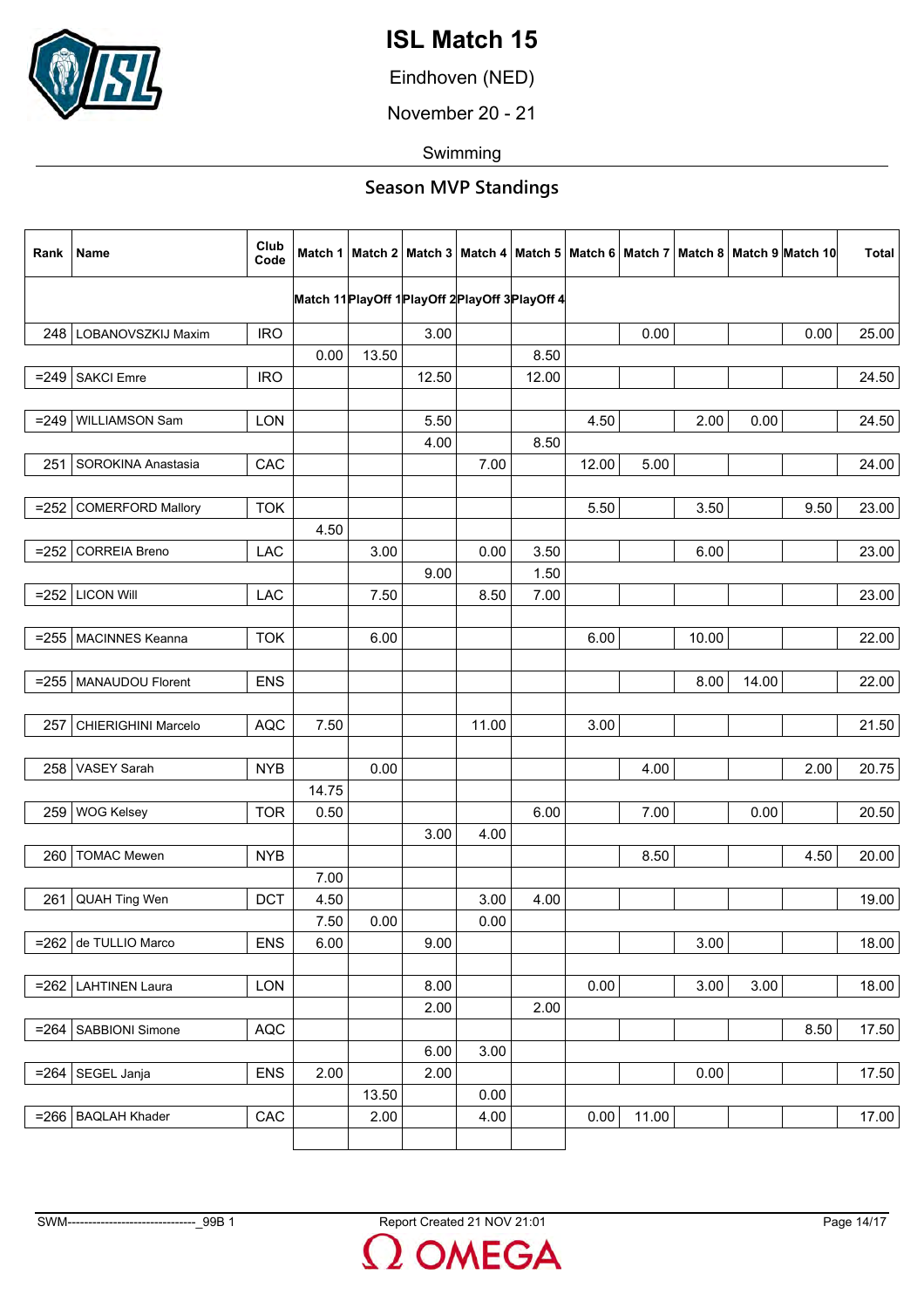

Eindhoven (NED)

November 20 - 21

Swimming

| Rank    | Name                         | Club<br>Code |                                                      |       |      |       |      |      |       |      |      | Match 1   Match 2   Match 3   Match 4   Match 5   Match 6   Match 7   Match 8   Match 9   Match 10 | <b>Total</b> |
|---------|------------------------------|--------------|------------------------------------------------------|-------|------|-------|------|------|-------|------|------|----------------------------------------------------------------------------------------------------|--------------|
|         |                              |              | Match 11 Play Off 1 Play Off 2 Play Off 3 Play Off 4 |       |      |       |      |      |       |      |      |                                                                                                    |              |
| $= 266$ | <b>GUY James</b>             | <b>ENS</b>   |                                                      |       |      |       |      |      |       |      |      |                                                                                                    | 17.00        |
|         |                              |              |                                                      | 13.00 |      | 4.00  |      |      |       |      |      |                                                                                                    |              |
|         | =266   MONTEIRO Ana Catarina | <b>NYB</b>   |                                                      | 5.00  | 5.00 |       |      |      | 0.00  |      |      | 4.00                                                                                               | 17.00        |
|         |                              |              | 3.00                                                 |       |      |       |      |      |       |      |      |                                                                                                    |              |
| $= 266$ | <b>STUPIN Max</b>            | <b>ENS</b>   | 5.00                                                 |       | 4.00 |       |      |      |       |      | 8.00 |                                                                                                    | 17.00        |
|         |                              |              |                                                      |       |      |       |      |      |       |      |      |                                                                                                    |              |
|         | 270 BRAUNSCHEIG Ole          | <b>NYB</b>   |                                                      | 3.50  | 1.00 |       |      |      |       |      |      |                                                                                                    | 16.50        |
|         |                              |              | 12.00                                                |       |      |       |      |      |       |      |      |                                                                                                    |              |
| 271     | <b>MARSH Alyssa</b>          | LAC          |                                                      | 10.00 |      | 1.00  |      |      |       |      |      |                                                                                                    | 16.00        |
|         |                              |              |                                                      |       | 3.00 |       | 2.00 |      |       |      |      |                                                                                                    |              |
| 272     | <b>HOPE Lucy</b>             | <b>NYB</b>   |                                                      | 6.00  | 3.00 |       |      |      | 5.00  |      |      | 0.00                                                                                               | 15.50        |
|         |                              |              | 1.50                                                 |       |      |       |      |      |       |      |      |                                                                                                    |              |
| 273     | <b>GKOLOMEEV Kristian</b>    | LAC          |                                                      |       |      |       |      |      |       |      |      |                                                                                                    | 14.50        |
|         |                              |              |                                                      |       | 7.50 |       | 7.00 |      |       |      |      |                                                                                                    |              |
|         | $= 274$ HIBBOTT Holly        | <b>AQC</b>   | 2.00                                                 |       |      |       |      |      |       |      |      | 6.00                                                                                               | 14.00        |
|         |                              |              |                                                      |       | 6.00 | 0.00  |      |      |       |      |      |                                                                                                    |              |
| $= 274$ | <b>LESAFFRE Fantine</b>      | <b>AQC</b>   | 5.00                                                 |       |      | 0.00  |      | 6.00 |       |      |      | 3.00                                                                                               | 14.00        |
|         |                              |              |                                                      |       |      |       |      |      |       |      |      |                                                                                                    |              |
|         | 276 MUREZ Andi               | <b>LON</b>   |                                                      |       |      |       |      |      |       | 9.00 | 4.00 |                                                                                                    | 13.00        |
|         |                              |              |                                                      |       |      |       |      |      |       |      |      |                                                                                                    |              |
| 277     | <b>MEYNEN Julie</b>          | <b>TOK</b>   |                                                      | 0.00  |      |       |      | 1.50 |       | 3.50 |      | 5.00                                                                                               | 12.50        |
|         |                              |              | 2.50                                                 |       |      |       |      |      |       |      |      |                                                                                                    |              |
| $= 278$ | GIREV Ivan                   | <b>TOK</b>   |                                                      | 6.00  |      |       |      | 0.00 |       | 0.00 |      | 3.00                                                                                               | 12.00        |
|         |                              |              | 3.00                                                 |       |      |       |      |      |       |      |      |                                                                                                    |              |
|         | =278 HILL Danielle           | <b>IRO</b>   |                                                      |       | 3.00 |       | 2.50 |      | 0.00  |      |      | 0.00                                                                                               | 12.00        |
|         |                              |              | 0.00                                                 | 4.00  |      |       | 2.50 |      |       |      |      |                                                                                                    |              |
|         | =278   MEITZ Kaersten        | <b>TOR</b>   |                                                      |       |      |       |      |      | 8.00  |      | 4.00 |                                                                                                    | 12.00        |
|         |                              |              |                                                      |       |      |       |      |      |       |      |      |                                                                                                    |              |
| $= 281$ | <b>LELLIOTT Jay</b>          | <b>TOR</b>   |                                                      |       |      |       |      |      | 11.00 |      | 0.00 |                                                                                                    | 11.00        |
|         |                              |              |                                                      |       |      |       |      |      |       |      |      |                                                                                                    |              |
| $= 281$ | NICOL Rachel                 | <b>DCT</b>   |                                                      |       |      |       |      |      |       |      |      |                                                                                                    | 11.00        |
|         |                              |              |                                                      | 1.00  |      | 10.00 |      |      |       |      |      |                                                                                                    |              |
| 283     | <b>CARAMIGNOLI Martina</b>   | AQC          |                                                      |       |      | 4.00  |      | 6.00 |       |      |      |                                                                                                    | 10.00        |
|         |                              |              |                                                      |       |      |       |      |      |       |      |      |                                                                                                    |              |
| 284     | PERIBONIO Tomas              | CAC          |                                                      |       |      | 4.00  |      | 5.00 | 0.00  |      |      |                                                                                                    | 9.00         |
|         |                              |              |                                                      |       |      |       | 0.00 |      |       |      |      |                                                                                                    |              |
| $= 285$ | APOSTALON Anika              | <b>TOR</b>   | 8.50                                                 |       |      |       | 0.00 |      |       |      | 0.00 |                                                                                                    | 8.50         |
|         |                              |              |                                                      |       |      | 0.00  |      |      |       |      |      |                                                                                                    |              |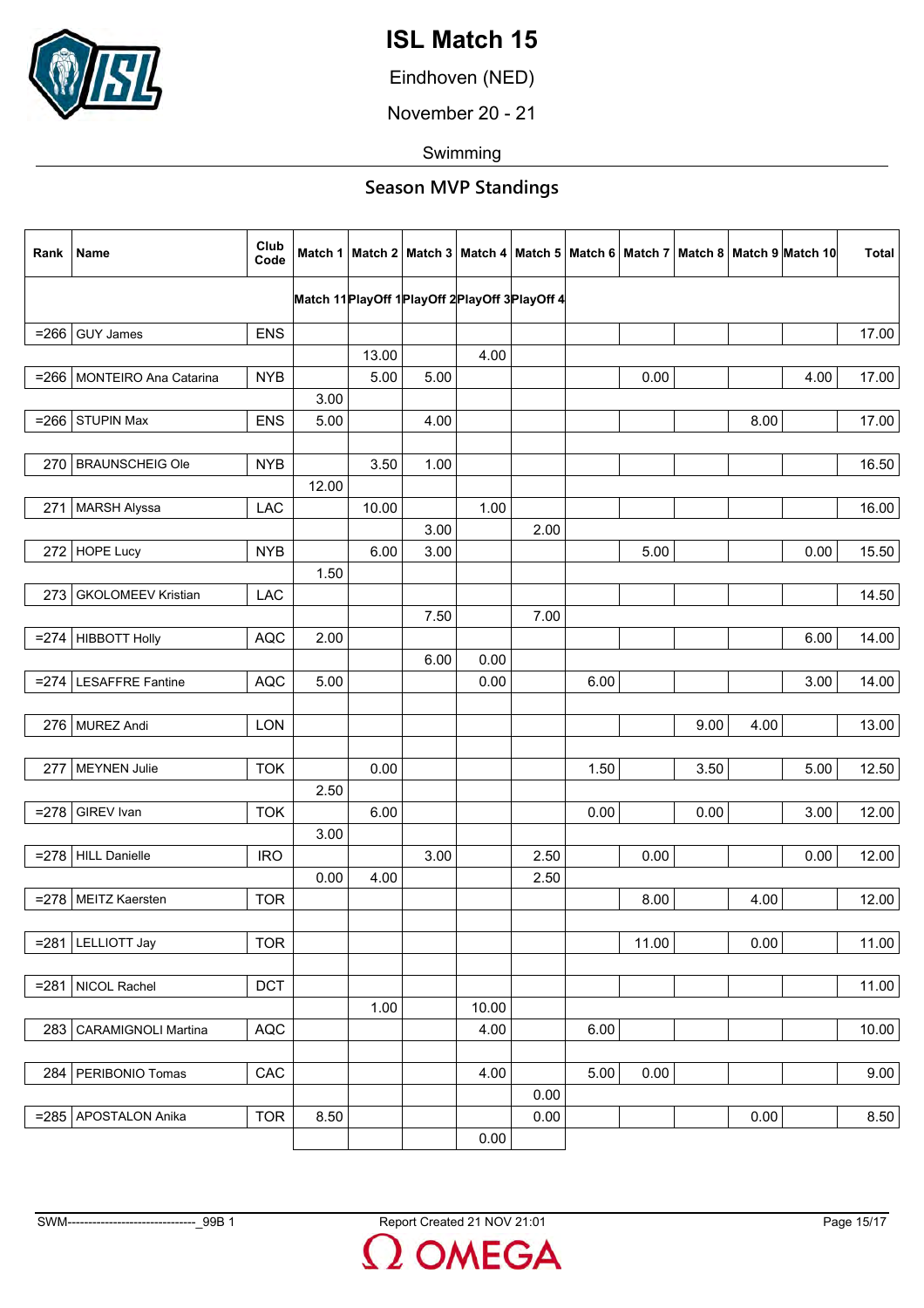

Eindhoven (NED)

November 20 - 21

Swimming

| Rank    | Name                         | Club<br>Code |      |      |      |                                                  |      |      |      |      |      | Match 1   Match 2   Match 3   Match 4   Match 5   Match 6   Match 7   Match 8   Match 9   Match 10 | <b>Total</b> |
|---------|------------------------------|--------------|------|------|------|--------------------------------------------------|------|------|------|------|------|----------------------------------------------------------------------------------------------------|--------------|
|         |                              |              |      |      |      | Match 11 PlayOff 1 PlayOff 2 PlayOff 3 PlayOff 4 |      |      |      |      |      |                                                                                                    |              |
|         | $= 285$ BJERG Tobias         | <b>TOR</b>   |      |      |      |                                                  |      |      |      |      |      |                                                                                                    | 8.50         |
|         |                              |              |      |      | 5.50 | 3.00                                             |      |      |      |      |      |                                                                                                    |              |
| 287     | <b>SAMY Mohamed</b>          | <b>DCT</b>   |      |      |      |                                                  |      |      |      |      |      |                                                                                                    | 7.50         |
|         |                              |              |      | 2.00 |      | 5.50                                             |      |      |      |      |      |                                                                                                    |              |
| $= 288$ | <b>BILIS Simonas</b>         | <b>ENS</b>   |      |      | 5.00 |                                                  |      |      |      | 2.00 |      |                                                                                                    | 7.00         |
|         |                              |              |      |      |      |                                                  |      |      |      |      |      |                                                                                                    |              |
|         | $= 288$ DEAN Tom             | LON          |      |      |      |                                                  |      |      |      |      |      |                                                                                                    | 7.00         |
|         |                              |              |      |      | 4.00 |                                                  | 3.00 |      |      |      |      |                                                                                                    |              |
| 290     | <b>JONES Harriet</b>         | <b>TOK</b>   |      | 3.50 |      |                                                  |      | 0.00 |      | 0.00 |      | 3.00                                                                                               | 6.50         |
|         |                              |              | 0.00 |      |      |                                                  |      |      |      |      |      |                                                                                                    |              |
| $= 291$ | NASRETDINOVA Rosalia         | <b>AQC</b>   | 0.00 |      |      | 0.00                                             |      | 4.00 |      |      |      | 0.00                                                                                               | 6.00         |
|         |                              |              |      |      |      | 2.00                                             |      |      |      |      |      |                                                                                                    |              |
| $= 291$ | SIMONS Kenzo                 | <b>LON</b>   |      |      | 4.00 |                                                  |      | 2.00 |      | 0.00 | 0.00 |                                                                                                    | 6.00         |
|         |                              |              |      |      |      |                                                  | 0.00 |      |      |      |      |                                                                                                    |              |
| $= 293$ | <b>AOKI Tomomi</b>           | <b>TOK</b>   |      | 0.00 |      |                                                  |      | 1.50 |      | 0.00 |      | 2.00                                                                                               | 5.50         |
|         |                              |              | 2.00 |      |      |                                                  |      |      |      |      |      |                                                                                                    |              |
| $= 293$ | <b>BECKER Bowe</b>           | <b>TOK</b>   |      | 5.50 |      |                                                  |      |      |      |      |      |                                                                                                    | 5.50         |
|         |                              |              |      |      |      |                                                  |      |      |      |      |      |                                                                                                    |              |
|         | 295 HALL Candice             | <b>TOR</b>   |      |      |      |                                                  |      |      | 0.00 |      | 5.00 |                                                                                                    | 5.00         |
|         |                              |              |      |      | 0.00 | 0.00                                             |      |      |      |      |      |                                                                                                    |              |
|         | $= 296$ LOY Andrew           | <b>DCT</b>   |      |      |      |                                                  |      |      |      |      |      |                                                                                                    | 4.00         |
|         |                              |              |      | 4.00 |      | 0.00                                             |      |      |      |      |      |                                                                                                    |              |
| $= 296$ | POGGIO Federico              | <b>TOK</b>   |      | 2.00 |      |                                                  |      | 0.00 |      | 0.50 |      | 1.50                                                                                               | 4.00         |
|         |                              |              |      |      |      |                                                  |      |      |      |      |      |                                                                                                    |              |
|         | 298 WILD Cassie              | <b>TOK</b>   |      | 2.50 |      |                                                  |      |      |      |      |      | 1.00                                                                                               | 3.50         |
|         |                              |              |      |      |      |                                                  |      |      |      |      |      |                                                                                                    |              |
| $= 299$ | <b>CHERUTI Meiron</b>        | <b>NYB</b>   |      |      |      |                                                  |      |      | 2.00 |      |      | 0.00                                                                                               | 3.00         |
|         |                              |              | 1.00 |      |      |                                                  |      |      |      |      |      |                                                                                                    |              |
| $= 299$ | <b>CLOGG Elliot</b>          | <b>NYB</b>   |      |      |      |                                                  |      |      | 3.00 |      |      | 0.00                                                                                               | 3.00         |
|         |                              |              |      |      |      |                                                  |      |      |      |      |      |                                                                                                    |              |
|         | =301   RUVALCABA CRUZ Hector | <b>LAC</b>   |      | 0.00 |      |                                                  |      |      |      | 0.00 |      |                                                                                                    | 2.00         |
|         |                              |              |      |      | 1.00 |                                                  | 1.00 |      |      |      |      |                                                                                                    |              |
| $= 301$ | SEBASTIAN Julia              | LAC          |      | 2.00 |      |                                                  | 0.00 |      |      | 0.00 |      |                                                                                                    | 2.00         |
|         |                              |              |      |      |      |                                                  |      |      |      |      |      |                                                                                                    |              |
| $= 303$ | <b>DAHLKE Mikaela</b>        | LAC          |      | 0.00 |      | 0.00                                             | 0.00 |      |      | 1.50 |      |                                                                                                    | 1.50         |
|         |                              |              |      |      | 0.00 |                                                  | 0.00 |      |      |      |      |                                                                                                    |              |
|         | $=303$ HOLLARD Tristan       | <b>DCT</b>   | 0.00 |      |      |                                                  | 1.50 |      |      |      | 0.00 |                                                                                                    | 1.50         |
|         |                              |              |      |      |      |                                                  |      |      |      |      |      |                                                                                                    |              |